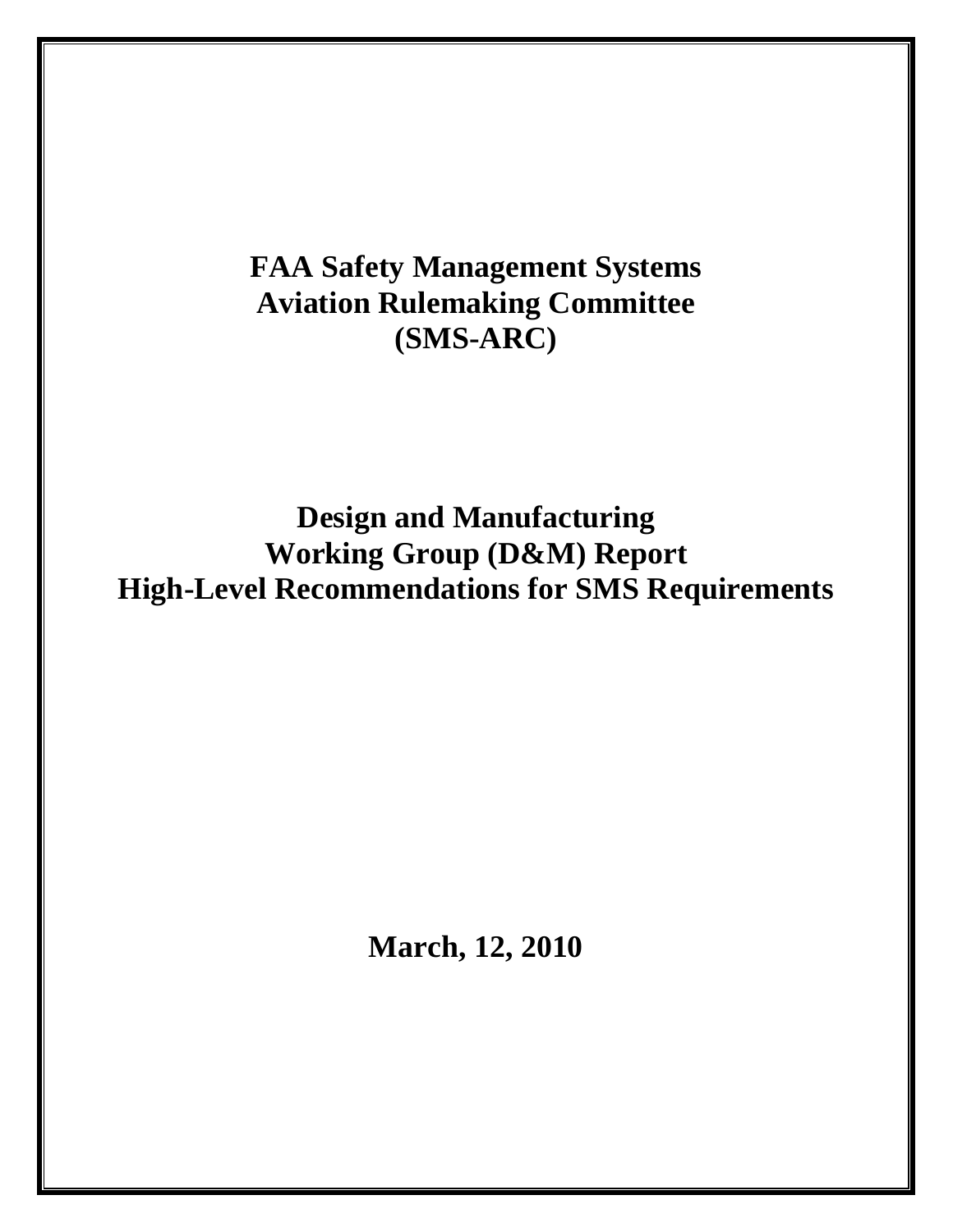### **TABLE OF CONTENTS**

|           | SMS Requirements Should Apply to Certain Design/Production Approval Holders 12  |  |
|-----------|---------------------------------------------------------------------------------|--|
|           | Statutory Legal Authority Issues: SMS Requirements Upon Design Organizations 13 |  |
|           |                                                                                 |  |
|           |                                                                                 |  |
|           |                                                                                 |  |
|           | Non-Prescriptive and Performance Based (ICAO SMS Framework Level)  16           |  |
|           |                                                                                 |  |
|           |                                                                                 |  |
|           |                                                                                 |  |
|           |                                                                                 |  |
|           |                                                                                 |  |
|           |                                                                                 |  |
|           |                                                                                 |  |
|           |                                                                                 |  |
|           |                                                                                 |  |
|           |                                                                                 |  |
|           |                                                                                 |  |
|           |                                                                                 |  |
| A.        |                                                                                 |  |
| <b>B.</b> |                                                                                 |  |
| C.        |                                                                                 |  |
| D.        |                                                                                 |  |
| Е.        | Gap Analysis: Part 21 Manufacturing and ICAO SMS Framework Requirements  E-1    |  |
| F.        | Gap Analysis: Extent to Which Part 21 D&M Addresses SMS Framework F-1           |  |
| G.        |                                                                                 |  |
| Н.        | Draft Legislative Language for Protection of Aviation Safety InformationH-1     |  |
| I.        |                                                                                 |  |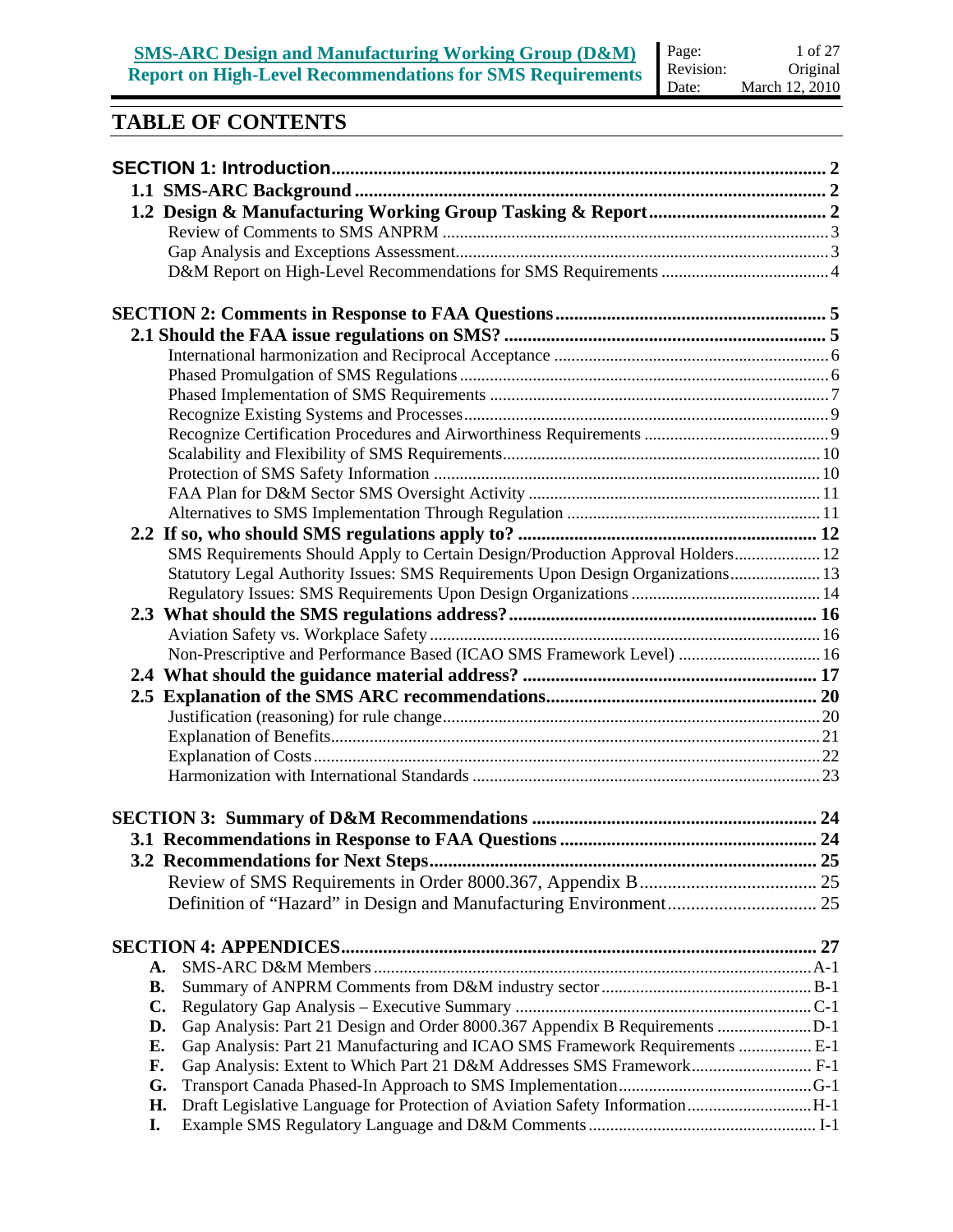### **SECTION 1: Introduction**

This report contains the comments and high-level recommendations of the FAA Safety Management Systems Aviation Rulemaking Committee (SMS-ARC) Design & Manufacturing Working Group (D&M) for rulemaking in developing and implementing SMS requirements.

### *1.1 SMS-ARC Background*

The Federal Aviation Administration (FAA) Order 1110.152 effective February 12, 2009 established the charter for a Safety Management Systems Aviation Rulemaking Committee (SMS-ARC) tasked to provide recommendations for rulemaking, processes, policies and guidance to FAA in developing and implementing broadly applicable SMS requirements for aviation service providers such as manufacturers, operators, repair stations, and training organizations. The FAA has appointed association representatives to serve as members of the SMS-ARC and named tri-chairs from a manufacturer, operator, and labor organization to best represent the broad industry that would be affected by an SMS rulemaking proposal. The SMS-ARC established working groups comprised of industry and government subject matter experts (SME) to provide recommendations, advice and guidance to the ARC in the areas of Design & Manufacturing, Operations & Training, and Maintenance. The SMS-ARC held a meeting on September 30 – October 1, 2009 to establish the working group tasking and deliverables.

### *1.2 Design & Manufacturing Working Group Tasking & Report*

The SMS-ARC Design & Manufacturing Working Group (D&M) membership is comprised of a diverse group of individuals with expertise in aviation product safety and related subject matter areas representing organizations regulated under FAR Part 21 for the design and manufacture of type certificated aircraft and engines, approved avionics articles and systems, and association representatives on behalf of general aviation and modification and replacement part manufacturers; and contributors from the Federal Aviation Administration (FAA) Aircraft Certification Service (*Appendix A*).

The D&M was tasked by the SMS-ARC to develop a report which provides comments and highlevel recommendations for rulemaking in developing and implementing SMS regulatory requirements (including minority position if required). The tasking statement required the D&M to complete the following:

- **Review Comments to SMS ANPRM** Review public comments to the SMS ANPRM and develop a high-level summary of industry sector responses to identify key issues, concerns, and any recommendations regarding SMS requirements.
- **Perform Gap Analysis and Exceptions Assessment** Perform a gap analysis between FAA Order 8000.367, Appendix B SMS requirements for service providers and current regulations and standards for Part 21 design and production approval holders. The analysis should identify the extent to which the intent of each requirement is met and can also identify potential exceptions where they may be impractical or not applicable for each type and/or size of certificate/approval holder organization.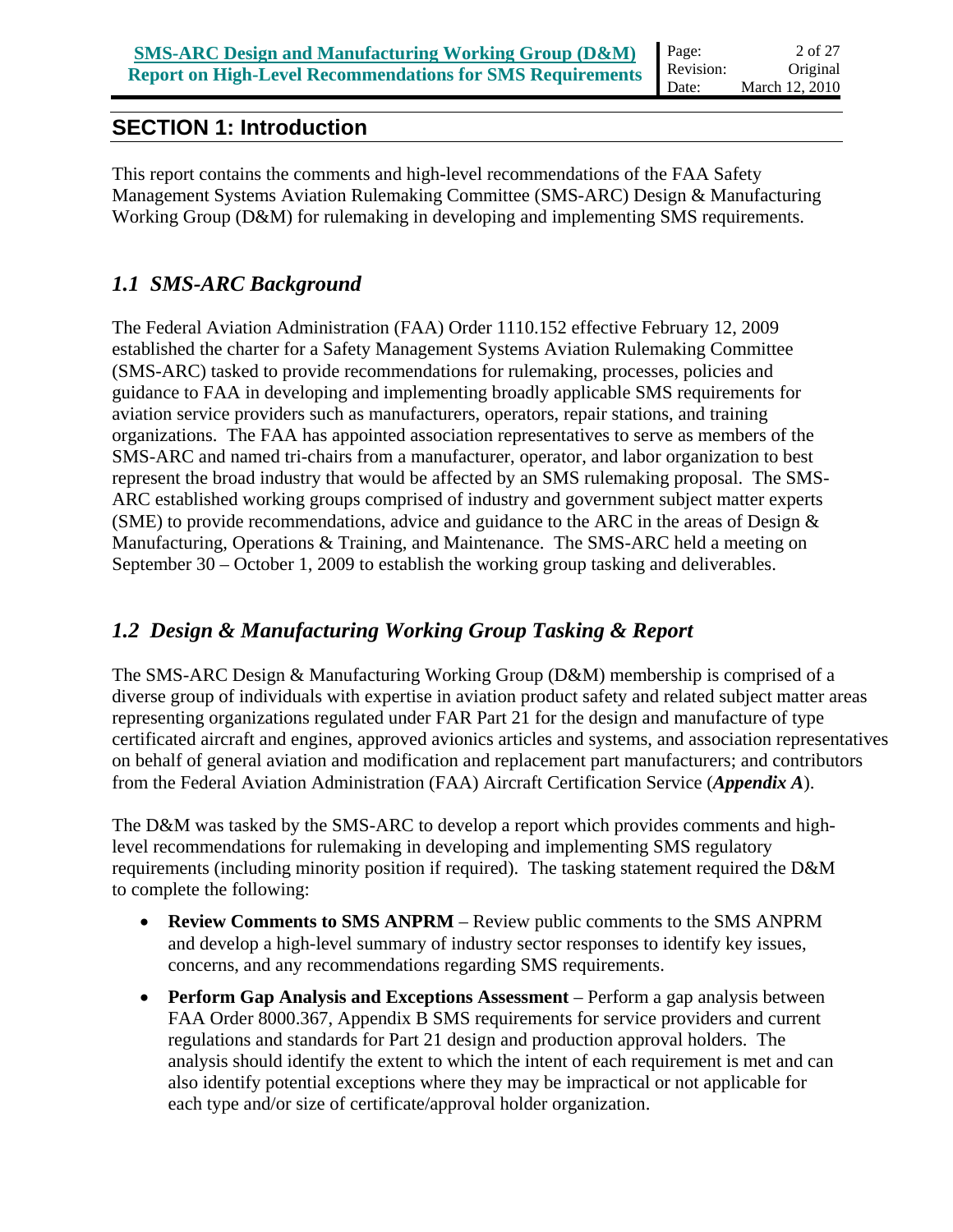- **Develop a Report on High-Level Recommendations for SMS Requirements** With consideration of the gap analysis, exceptions assessment and ANPRM comments, develop a report which provides high-level recommendations for SMS requirements that address the following FAA questions:
	- o Should the FAA issue regulations on SMS? Why or why not?
	- o If so, who should SMS regulations apply to? Why and why not?
	- o What should the SMS regulations address? (describe general concepts)
	- o What should the guidance material address? (describe general concepts)
	- o Explanation of the SMS-ARC working group recommendations
		- Justification (reasoning) for rule change
			- **Explanation of benefits**
			- Explanation of Costs
			- Harmonization with international standards

#### **Review of Comments to SMS ANPRM**

The D&M reviewed the Safety Management System ANPRM Comment Summary prepared by the Regulatory Group (dated November 20, 2009) and developed a high-level summary of the design and manufacturing industry sector responses to identify key issues, concerns, and any recommendations regarding SMS requirements (*Appendix B*).

The majority of commenters in the design and manufacturing community expressed concern over the potential cost and resource burden of SMS regulatory requirements. Many organizations believe they already have robust internal safety programs and that SMS regulations could introduce a significant burden in administration and documentation, without providing a commensurate safety benefit. They suggested many approaches to mitigating this burden including conducting a gap analysis to existing regulations and ensuring that SMS requirements are kept at a high level, non prescriptive, and flexible to allow the use of existing safety systems and company processes in showing compliance. Also, SMS requirements must be scalable to accommodate small to large and simple to complex organizations and various business arrangements. In order to accomplish this, ANPRM commenters recommended pilot SMS implementation programs to develop experience with application of SMS to Design and Manufacturing organizations.

The commenters also expressed concern over protection of safety data, risk assessments and safety decisions from lawsuits and from loss of intellectual property rights and recommended that statutory protection would be required.

#### **Gap Analysis and Exceptions Assessment**

The D&M performed a gap analysis between existing regulatory requirements for design and production approval holders and SMS requirements of both the ICAO SMS Framework and FAA Order 8000.367, Appendix B. Current Part 21 and airworthiness regulatory requirements regarding product safety address most SMS elements to various degrees. The greatest gaps between requirements exist with respect to organizational factors and SMS Safety Policy and Safety Promotion elements because FAA does not have organizational requirements for design approval holders like it does with Production approval holders, repair station certificates and air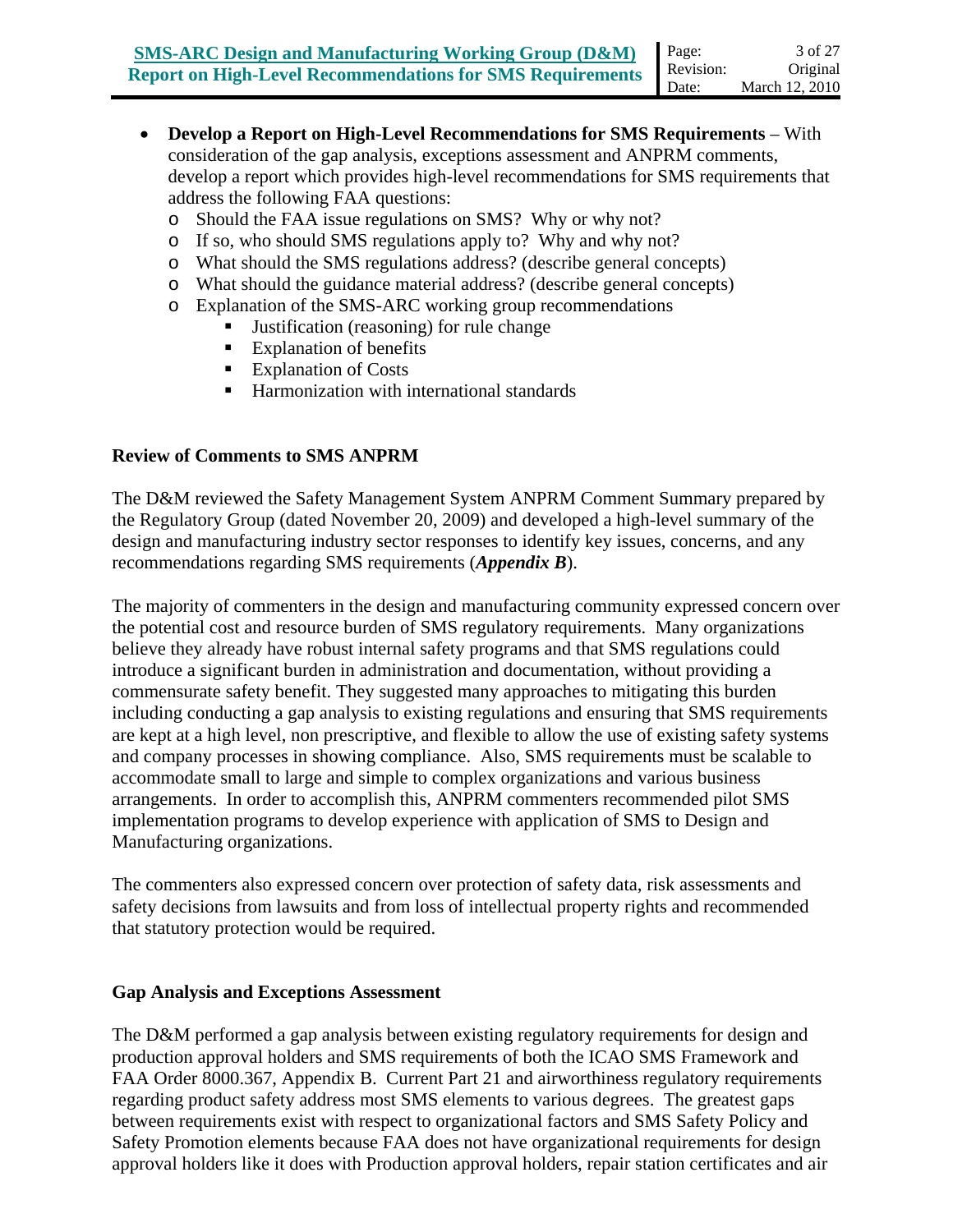carrier operating certificates. However, most design/production approval holder organizations have existing mature and effective safety systems and company processes that considerably exceed Part 21 regulatory requirements such as certification processes, quality management systems, internal audit quality assurance programs and continued operational safety programs.

The following appendices provide the D&M's gap analyses documents which includes side-byside comparision along with comments representing an overall assessment of findings, the extent to which the intent of requirements are met, and exceptions where they may be impractical or not applicable:

*Appendix C:* Regulatory Gap Analysis – Executive Summary

*Appendix D:* Gap Analysis: Part 21 Design and Order 8000.367 Appendix B Requirements *Appendix E:* Gap Analysis: Part 21 Manufacturing and ICAO SMS Framework Requirements *Appendix F:* Gap Analysis: Extent to Which Part 21 D&M Addresses SMS Framework

#### **D&M Report on High-Level Recommendations for SMS Requirements**

This report contains the comments and high-level recommendations of the D&M for rulemaking in developing and implementing SMS requirements. It was developed with consideration of the ANPRM comments and gap analyses summarized above. **Section 2 of this report provides the D&M's comments and high-level recommendations in response to the FAA questions**. Section 3 of this report provides a summary list of the high-level recommendations contained within the body of the report along with some additional recommendations on future tasks for the D&M necessary to support future development and implementation of SMS requirements for design and manufacturing organizations.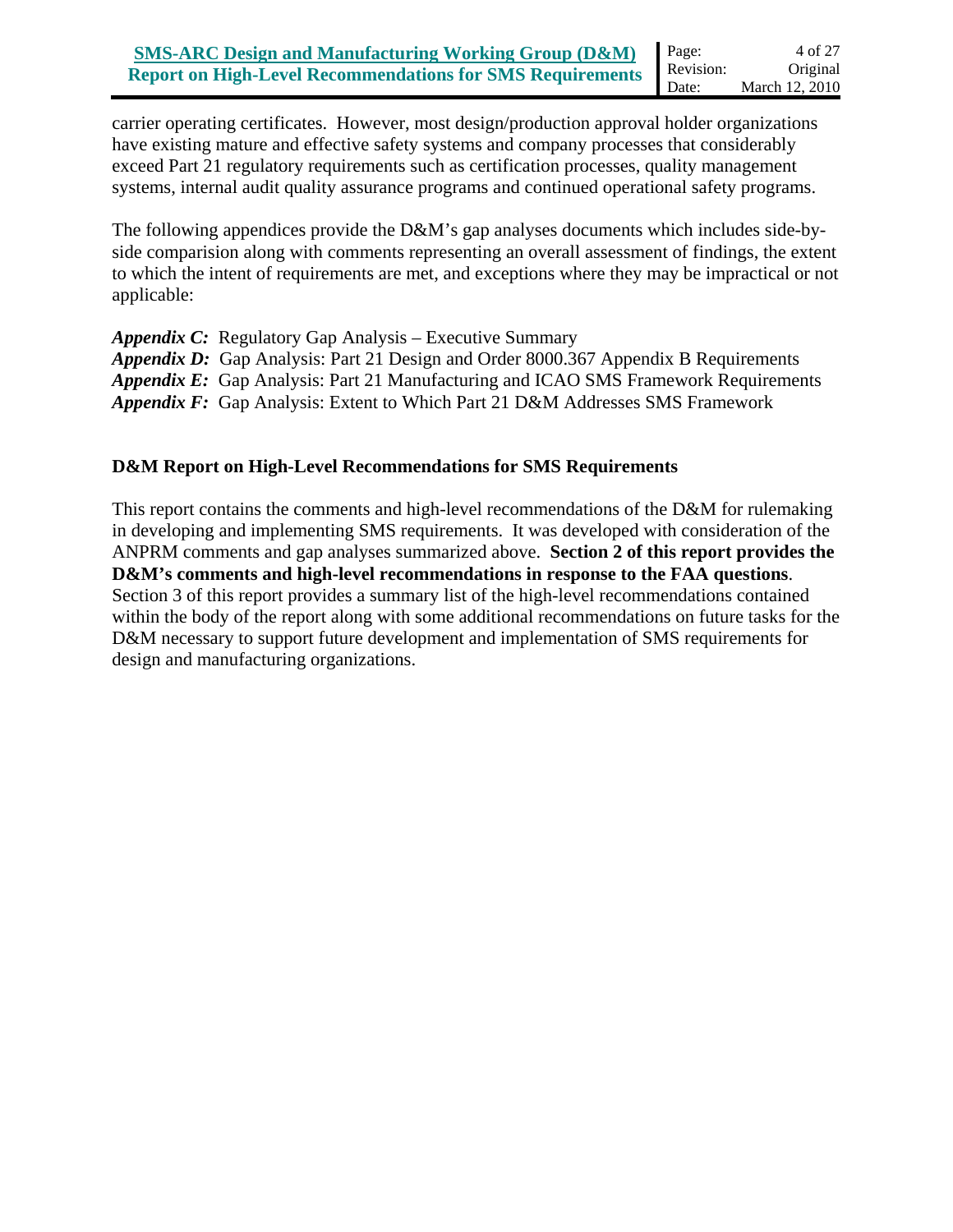### **SECTION 2: Comments in Response to FAA Questions**

This section of the report provides the D&M's comments and high-level recommendations for SMS regulatory requirements structured in response to the following FAA questions:

- Should the FAA issue regulations on SMS? Why or why not?
- If so, who should SMS regulations apply to? Why and why not?
- What should the SMS regulations address? (describe general concepts)
- What should the guidance material address? (describe general concepts)
- Explanation of the SMS-ARC working group recommendations (justification, benefits, costs, harmonization with international standards)

### *2.1 Should the FAA issue regulations on SMS?*

FAA is considering new broadly applicable regulation that would require SMS for certain design and production certificate/approval holders and applicants. The SMS-ARC Design and Manufacturing Work Group (D&M) members recognize and endorse the foundational principles and concepts of SMS and consider them generally applicable to all civil aviation product and service providers, and in fact to any organization with safety risk exposure, and thus a need for effective organizational safety risk management. The D&M believes there is potential safety benefit to civil aviation and the air transportation system that could be realized as the result of consistent SMS requirements in the form of a single broadly applicable regulation.

With respect to applicability to Part 21 design and manufacturing organizations, the D&M believes that it is necessary for the FAA to implement SMS requirements that meet the ICAO Annex 8 SMS standard in order to support the global nature of U.S. aviation manufacturer activities and to facilitate reciprocal international acceptance of U.S. state of design and/or manufacturer SMS programs. However, the D&M has identified several key concerns for the design and manufacturing sector that must be addressed in order to achieve success from both a regulator and industry perspective, and to avoid unnecessary administrative burdens without commensurate safety benefit.

The D&M supports consideration of SMS requirements applicable to certain design and manufacturing organizations provided the following key issues are addressed:

- **International Harmonization and Reciprocal Acceptance** The regulations should be harmonized internationally and there must be reciprocal acceptance of Safety Management Systems
- **Phased Promulgation of SMS regulations** Promulgation of SMS rulemaking needs to be phased to provide for development of appropriate industry sector-specific requirements and applicability and development of necessary FAA guidance
- **Phased Implementation of SMS Requirements** Regulations would accommodate phased implementation of SMS elements.
- **Recognize Existing Systems and Processes** The regulations must provide for acceptance of existing effective safety programs and company processes which are already in place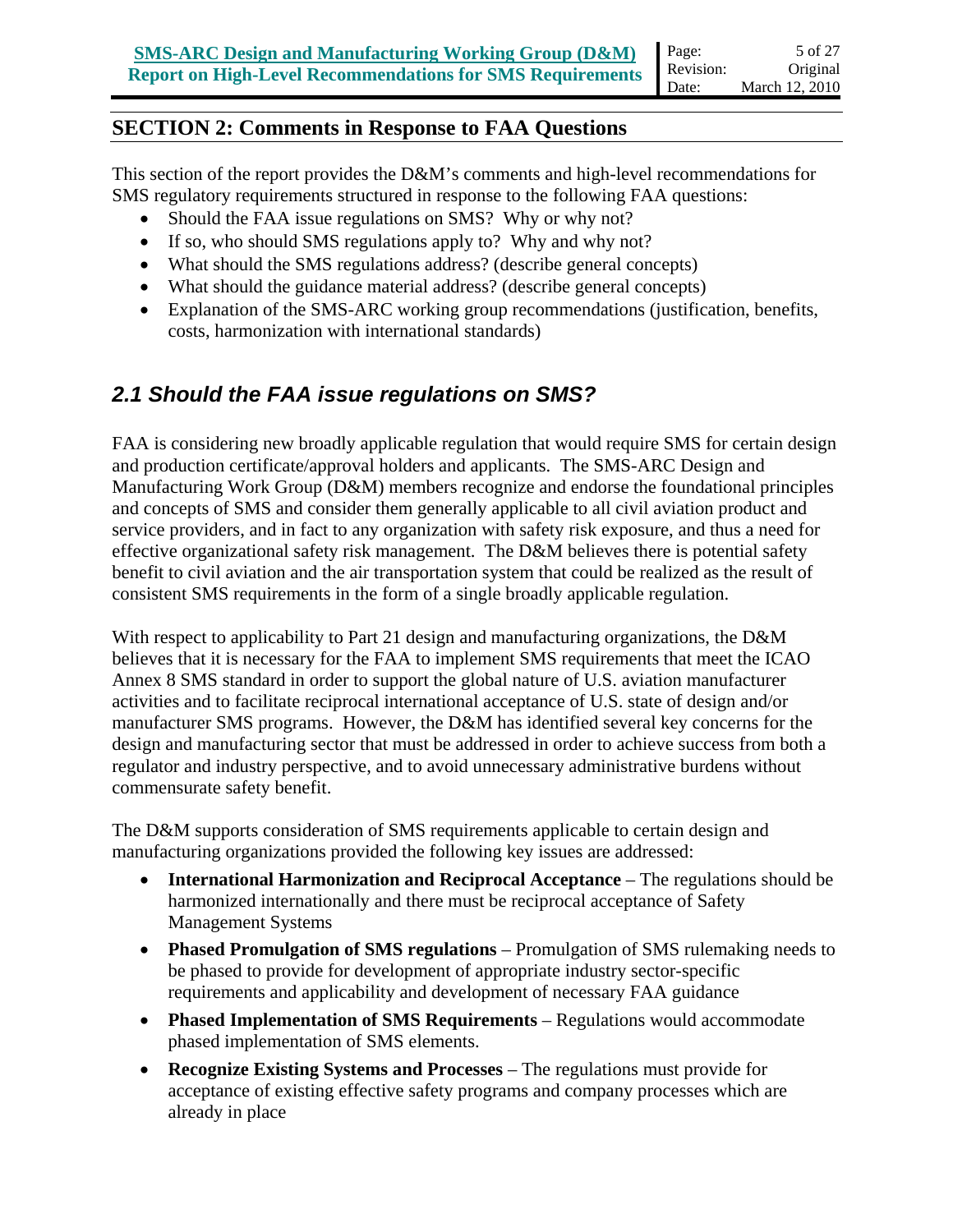- **Recognize Certification Procedures and Airworthiness Requirements**  Part 21 certification procedures and airworthiness requirements are prescribed by regulation and can not be changed by SMS requirements and processes
- **Scalability and Flexibility** The regulations must accommodate a broad range of organizations from small parts manufacturers to large organizations holding multiple types of certificates/approvals and various business arrangements
- **Protection of SMS Safety Information** There must be protection of safety information from disclosure and use for other purposes
- **FAA Plan for D&M Sector SMS Oversight Activity** FAA must ensure sufficient planning and workforce training to accommodate efficient and timely assessment and oversight of SMS which is significantly different than current certification compliance activities
- **Alternatives to SMS Implementation Through Regulation** FAA should consider alternatives to SMS implementation through regulation such as industry consensus standards and voluntary programs which may be more appropriate and effective for certain industry sectors

#### **International Harmonization and Reciprocal Acceptance**

Many organizations in the design and manufacturing sector are affected by regulations of multiple State civil aviation authorities. Proliferation of multiple, slightly differing SMS standards could force organizations to accomplish redundant compliance demonstrations and to develop and maintain redundant documentation for compliance, all without benefit to system effectiveness. The D&M recommends that FAA work with ICAO and with other State regulatory authorities to ensure a coordinated and harmonized approach to implementation of SMS requirements to facilitate reciprocal acceptance of SMS programs of the State of design and State of manufacture. FAA should also update bilateral aviation safety agreements to include specific provisions regarding reciprocal acceptance of manufacturer SMS. This is necessary to prevent or minimize any unique, individual State regulatory differences that will drive costly compliance efforts with no measurable improvement in safety.

FAA SMS requirements should be consistent with the ICAO SMS framework to facilitate harmonization and reciprocal acceptance by aviation authorities throughout the world. The preamble of proposed SMS requirements should include discussions on how it meets or is equivalent to the ICAO SMS Framework, particularly where the language may be different.

#### **Phased Promulgation of SMS Regulations**

The D&M recommends that new SMS requirements be adopted through phased rulemaking promulgation to build industry sector-specific experience and understanding and provide for the development of appropriate requirements and determination of appropriate applicability and phased implementation. Promulgation of new regulation should start with the basic SMS framework in a single new CFR Part along with appropriate FAR Part industry sector-specific requirements for initial applicability and implementation of SMS. The D&M recognizes that ICAO Annex 6 Part 1 required FAA to implement SMS for certain commercial air carriers by 2009 and that initial applicability would be most appropriate for Part 121 air carriers.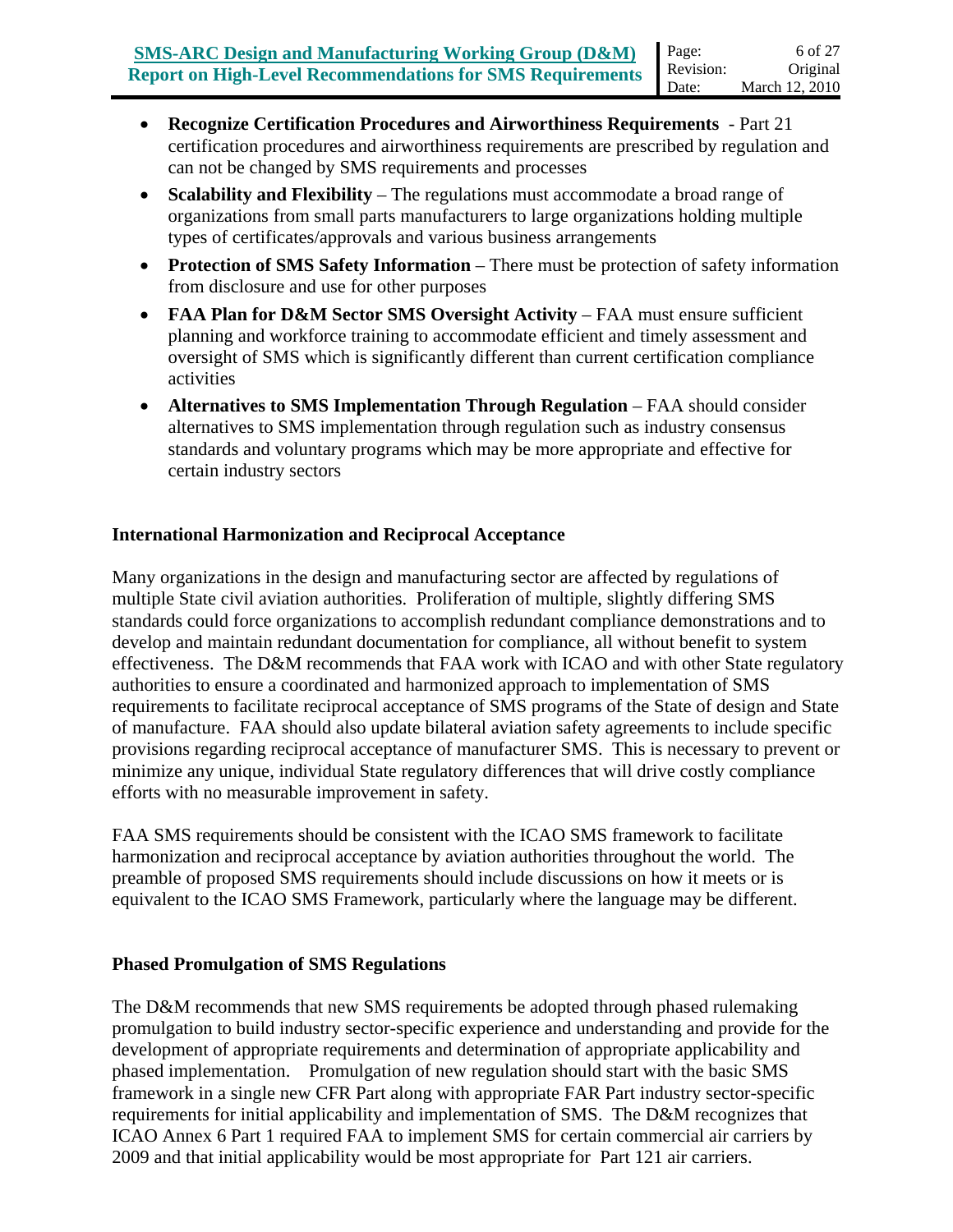Subsequent rulemaking would include applicability in the other Annex 6 intended CFR Parts, including Parts 91, 135, 145, 142, etc.

ICAO, with technical support from national aviation authorities including FAA, invested several years developing SMS standards including a Safety Management Manual which provides guidance for the development and implementation of SMS requirements upon operating organizations such as air carriers, airports and air traffic providers. In addition, FAA Flight Standards has been working for years on SMS for operators including guidance information introducing SMS to operator organizations (AC 120-92, June 2006) as well as large scale pilot project implementation with several air carriers which have resulted in the development of detailed reference documents on an SMS Framework, SMS Implementation Guide, SMS Assurance Guide, and SMS Gap Analysis Tools for the development and implementation of SMS within an air carrier organization. There is a significant body of knowledge and practical experience regarding the development and implementation of SMS within an air operating organization that is very important in support of developing possible regulatory requirements. The D&M strongly recommends that FAA also work closely with design and manufacturing organizations through a pilot program to collaboratively develop a common understanding of how SMS could best be applied to support the development of appropriate requirements and implementation guidance.

Development of a Part 21 proposed rule requiring SMS applicability to certain design approval holders (DAH) and production approval holders (PAH) can not occur until FAA and industry have a better understanding of how SMS can be implemented within existing organizations and established processes in an effective and efficient manner. FAA Flight Standards pilot programs working with several air carriers and repair stations on voluntary implementation of SMS provided significant experience necessary to refine SMS standards and develop implementation tools and guidance for both industry and FAA. The D&M recommends that development of a proposed rule for applicability of SMS within Part 21 occur only after sufficient implementation experience within the design and manufacturing sector through an FAA sponsored pilot program, as well as development of workable sector-specific industry standards and FAA guidance material.

ICAO Annex 8 currently states that each State of design or manufacture shall require that an organization responsible for the type design or manufacture of aircraft implement a safety management system by November 2013. The need for phased promulgation of SMS requirements as discussed above means that it would not be practical nor even possible for the U.S. to meet this ICAO timeline. Considering the status of SMS requirements and implementation by other regulatory authorities such as EASA, the D&M believes that most ICAO member States will not be able to meet the 2013 date. D&M recommends that FAA work through ICAO to amend Annex 8 standards to establish an appropriate and realistic date for States' to implement SMS requirements for organizations responsible for the type design or manufacture of aircraft.

#### **Phased Implementation of SMS Requirements**

Regulatory compliance expectations for certificate holders in all sectors should include reasonable time for phased implementation and increasing system maturity. Implementation phasing within design and manufacturing sector organizations should allow sufficient time to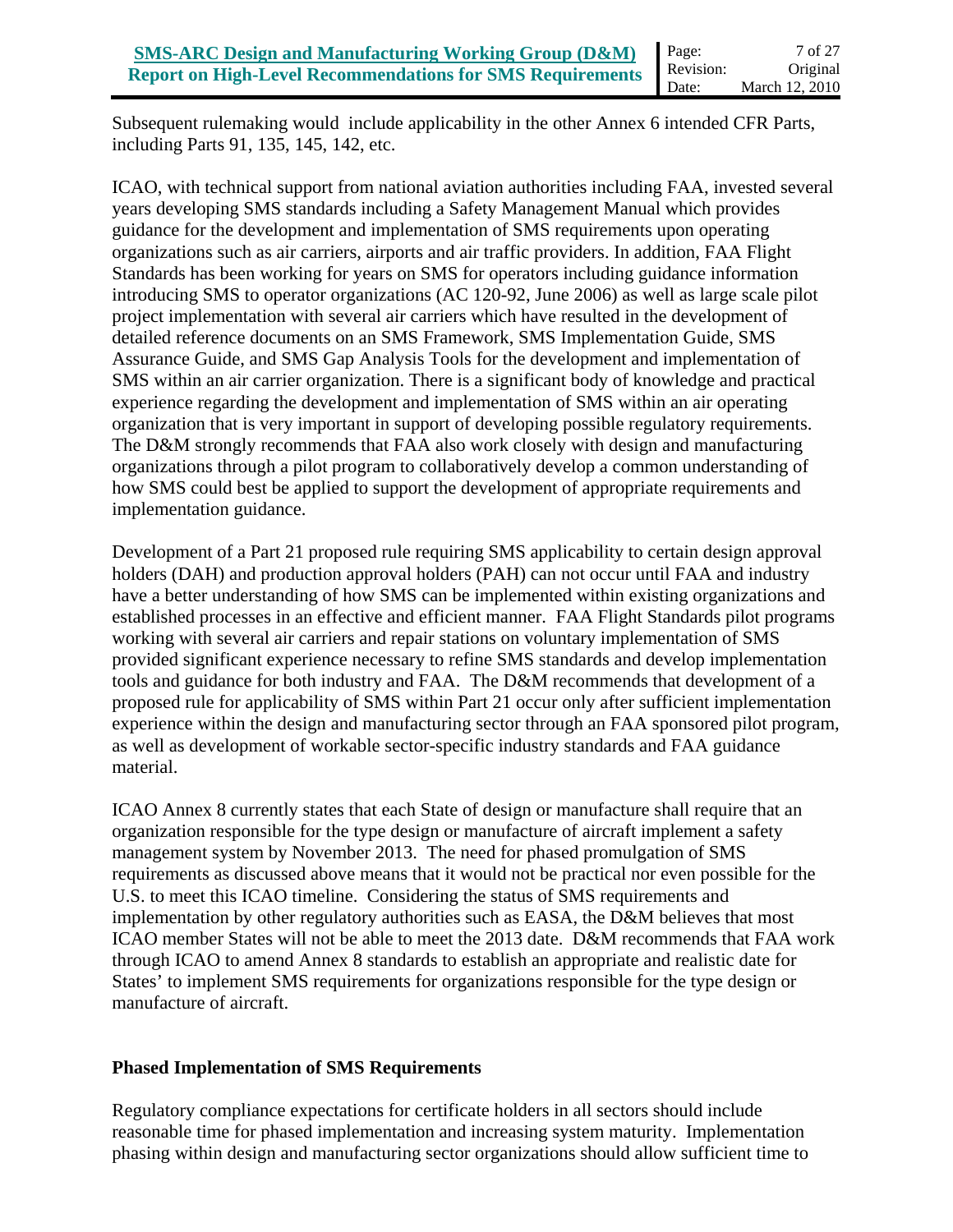avoid unnecessary resource burdens, and accommodate internal schedule limitations such as type certification programs and documentation revision cycles. System maturation should start with areas with the most potential leverage for safety improvement. For design and manufacturing organizations, the SMS should first address basic processes focused on product performance. For example, a robust continued operational safety process which would mature to include feedback of systemic corrections to the design process. Proactive or predictive efforts to address organizational or contributing factors as hazards in a design or manufacturing environment are more difficult to apply effectively since there is no direct correlation to product attributes, and no industry standard for application. This area requires additional industry study to enable effective, efficient implementation, and therefore should be addressed last.

The ICAO Safety Management System Manual (Chapter 10) provides the rationale and recommendations for implementing Safety Management Systems using a phased-in approach for the variety of SMS program elements. The graphic below summarizes the ICAO recommended phased-in approach. ICAO emphasizes that "the timeline for the implementation of each phase shall be commensurate with the size of the organization and complexity of the services provided." Phased implementation of SMS requirements provides;

- a manageable series of steps to follow in implementing an SMS, including allocation of resources;
- effectively managing the workload associated with SMS implementation; and



• pre-empting a "ticking boxes" exercise.

The ICAO SMS Manual Chapter 10 and two related Appendices provide a detailed phasedimplementation plan for SMS. Transport Canada has adopted the phased-in approach to implementing its SMS regulations which is summarized in *Appendix G*.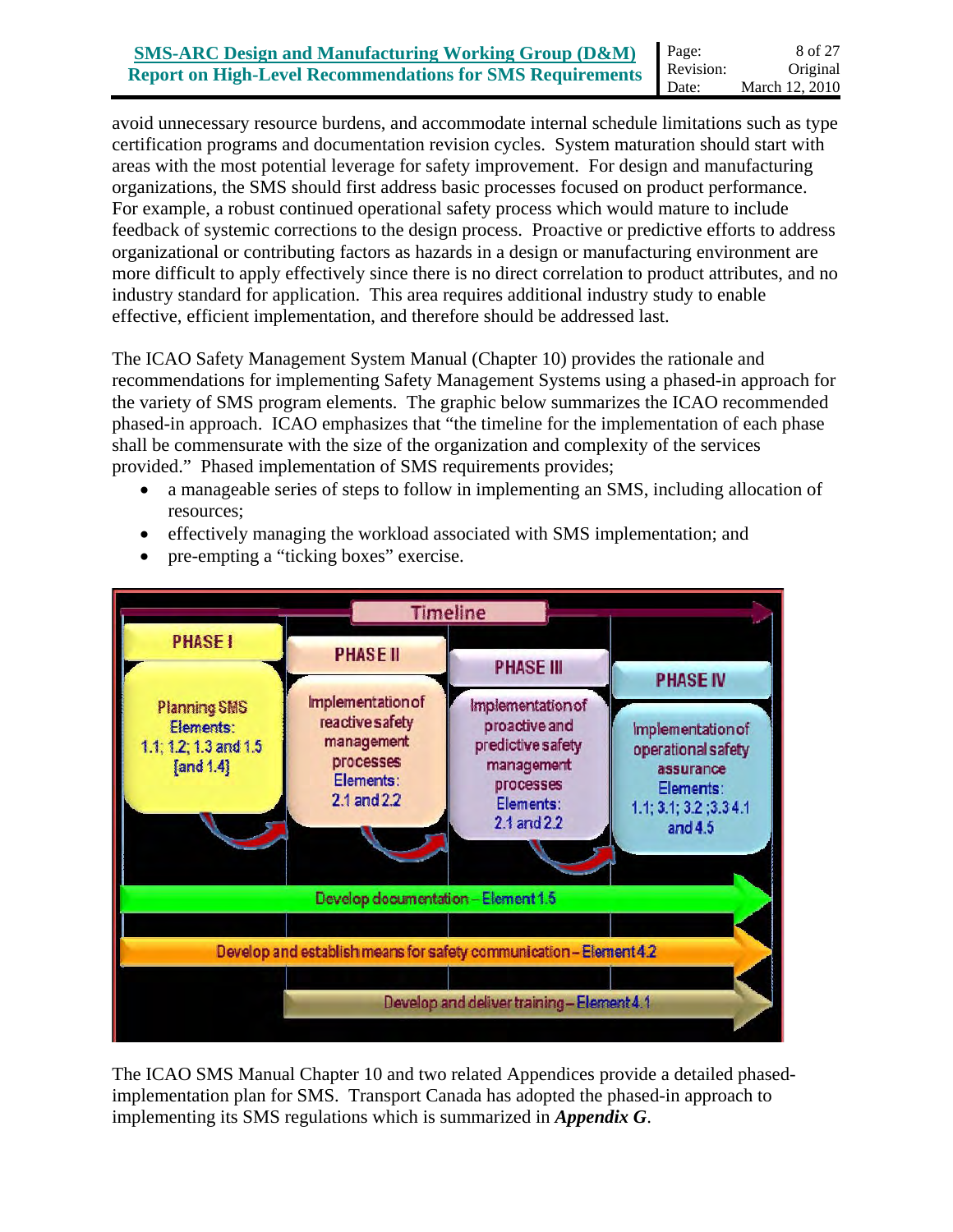#### **Recognize Existing Systems and Processes**

Many aviation design and manufacturing organizations have existing, mature and effective safety systems/programs and company processes such as Quality Management System (QMS), internal audit quality assurance programs, continued operational safety programs, and certification processes consistent with existing regulations. Implementation of SMS should complement and enhance those effective systems, and not add unnecessary burden that does not have commensurate safety benefit. The D&M Working Group conducted a gap analysis to assess existing regulations against the ICAO SMS framework and Order 8000.367, Appendix B which determined that existing Part 21 and airworthiness requirements for product safety address most SMS elements to various degrees. The following appendices provide the D&M's gap analyses documents which includes side-by-side comparison along with comments representing an overall assessment of findings, the extent to which the intent of requirements are met, and exceptions where they may be impractical or not applicable:

- *Appendix C:* Regulatory Gap Analysis Executive Summary
- *Appendix D:* Gap Analysis: Part 21 Design and Order 8000.367 Appendix B Requirements
- *Appendix E:* Gap Analysis: Part 21 Manufacturing and ICAO SMS Framework Requirements
- *Appendix F:* Gap Analysis: Extent to Which Part 21 D&M Addresses SMS Framework

Many design and manufacturing organization's safety systems/programs and company processes considerably exceed the regulatory requirements and thereby provide a very solid foundation for efficient SMS implementation. SMS regulations and guidance for design and manufacturing organizations must be flexible enough to allow for the recognition of existing systems and company processes as acceptable methods of compliance to SMS requirements, to the maximum extent possible.

#### **Recognize Certification Procedures and Airworthiness Requirements**

FAA must prescribe minimum standards required in the interest of safety for the design, material, construction, quality of work, and performance of aircraft, aircraft engines, and propellers (49 USC 44701). FAR Part 21 establishes procedural requirements for the issue of type certificates and design approvals (and changes to those certificates/approvals); the issue of production certificates and production approvals and rules governing the holders of these certificates/approvals. Part 21 also prescribes the designation of applicable regulations and minimum airworthiness standards for the issuance of a design approval within each product category (i.e. Parts 23 and 25 for airplanes, 27 and 29 for rotorcraft, 33 for engines, 35 for propellers, etc). This includes regulatory procedures for the establishment of special conditions and continuing airworthiness and safety improvements when the FAA finds that existing regulations do not contain adequate or appropriate safety standards. It would not be appropriate for an SMS to affect the applicability and acceptability of certification procedures and airworthiness requirements for the issuance of a design approval which have been established through public rulemaking and administrative procedures as this would be extremely burdensome, arbitrary and capricious. The D&M recommends that FAA clearly state that SMS can not change applicable regulatory requirements and the level of safety established in the regulations.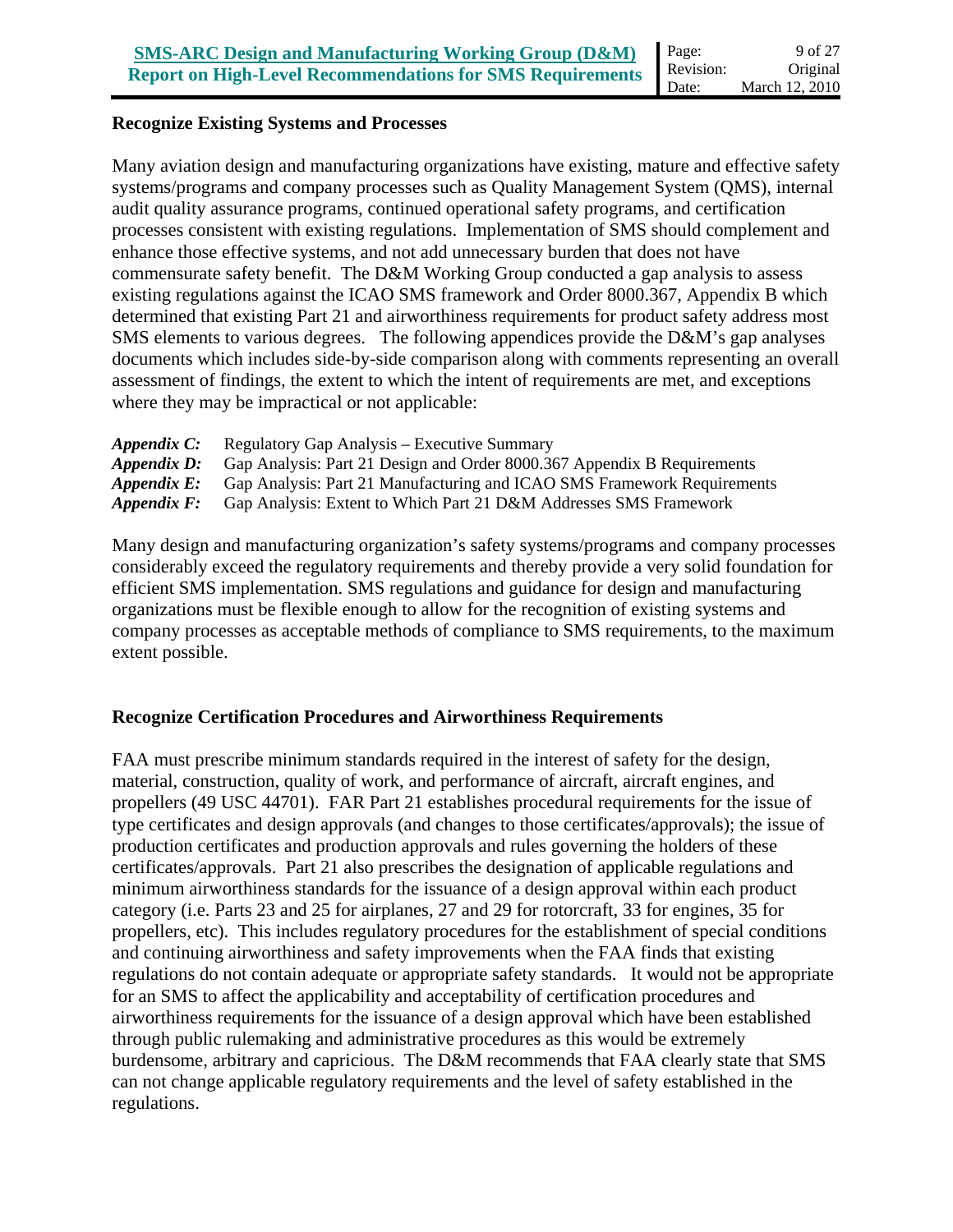#### **Scalability and Flexibility of SMS Requirements**

Any FAA regulatory and/or guidance material must be scalable to accommodate a broad range of organizations including small to large, multi-certificated organizations and various business arrangements. In addition, as discussed above on recognizing existing company safety systems/programs and processes, regulatory and guidance material must be flexible enough to allow company processes and "best practices" to support compliance with SMS requirements. To achieve this, the D&M believes the SMS regulatory language must necessarily be simple, efficient, non prescriptive and performance-based with a clear objective.

#### **Protection of SMS Safety Information**

To enhance aviation safety by using safety risk management, there must be a free flow of safety ideas and information within certificate holders, between certificate holders and the authorities, and throughout the industry responsible for design, manufacture, maintenance and operation of aircraft.

The development, documentation and availability of safety ideas and information may be inhibited by

- threats of out-of-context exposure through the media
- threats of use of such data as admissions in criminal or administrative litigation
- threats of use of such data in civil litigation

Inhibition on the flow of safety information conflicts with the objectives of a safety management system. Among other things, this may result in warnings not to commit certain thoughts to writing or sharing of certain information, which may mean that important data is lost. This means that certain risks/hazards may not be pursued. In addition, the understanding of risk gained from concatenation of such data may not occur.

Implementation of a safety management system can only be successful if safety information is protected from inappropriate use. There is no SMS without the development, documentation and sharing of safety information. Protection is essential to ensure the availability of such information to enhance safety.

The D&M recommends that FAA seek to have Congress protect Safety Management Systems information from disclosure through discovery and/or FOIA in the United States. *Appendix H* provides sample legislative language for protection of aviation safety information which is modeled after 49 USC 1154 on discovery and use of cockpit and surface vehicle recordings and transcripts.

In addition, the D&M recommends that the FAA work through ICAO to expand ICAO Assembly Resolution on protecting safety data (Resolution A 35/17) to specifically include Safety Management Systems information.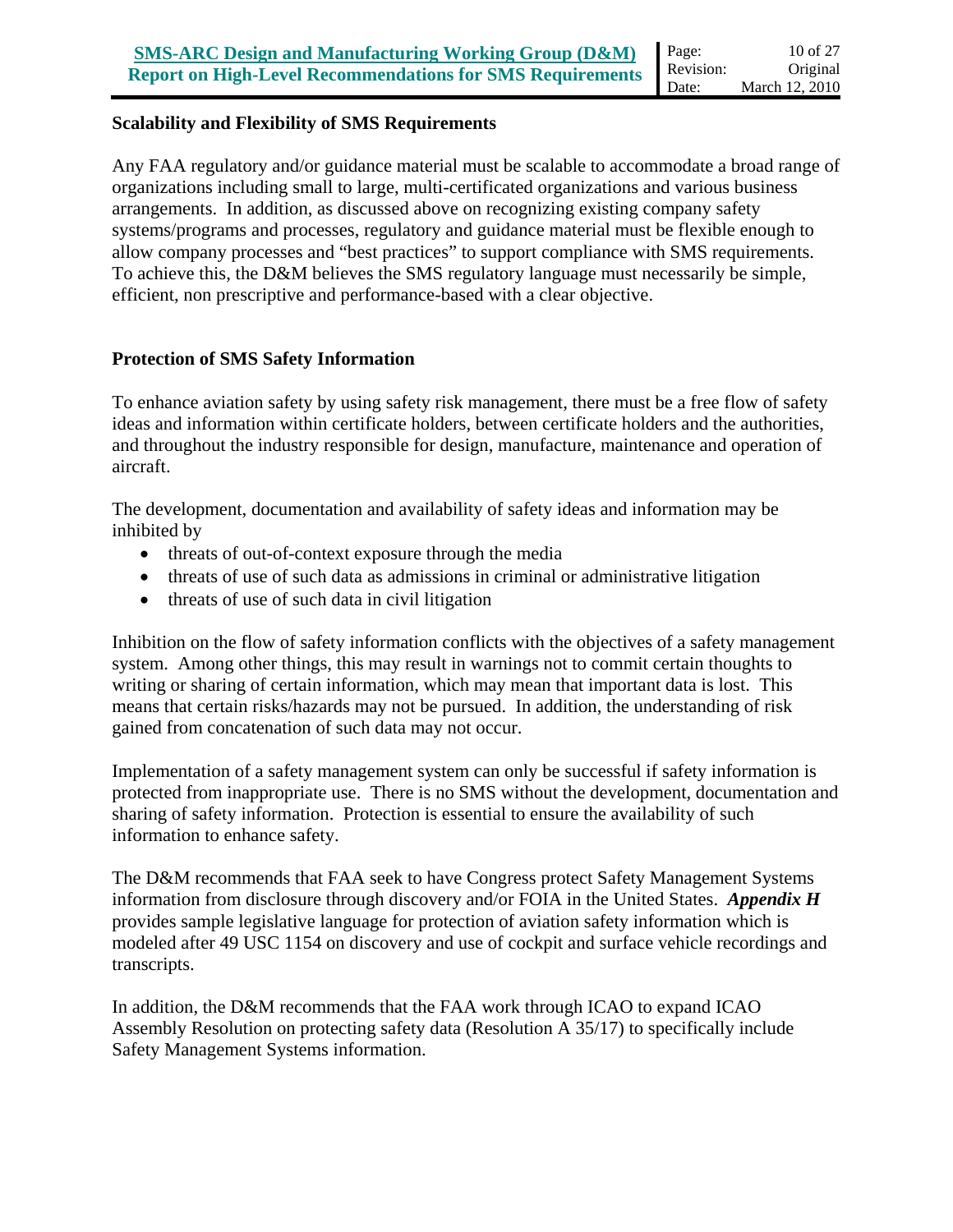#### **FAA Plan for D&M Sector SMS Oversight Activity**

The FAA must ensure sufficient planning and capability to accommodate efficient and timely SMS regulatory compliance-finding activities for D&M sector organizations to meet implementation dates while continuing to support ongoing production and product certification activities, and continued operational safety activities. The implementation, assessment and oversight of an SMS for design approval holder organizations will be particularly challenging for both industry and FAA. The type certification process is a series of discreet showings and findings of compliance between the DAH applicant and FAA ACO (and its designees). FAA assessment and oversight of a systems approach to safety management will require a significant change in existing interaction processes between design applicants and FAA Aircraft Certification Offices as well as a cultural shift for the individuals involved.

FAA should develop training and guidance for FAA personnel involved in DAH/PAH SMS assessment and oversight to ensure that eventual SMS regulation, if adopted, does not result in unnecessary and undue regulatory compliance burden, and ensure implementation and oversight activity is efficient and equitable / fair so as not to interfere with competitive business models.

#### **Alternatives to SMS Implementation Through Regulation**

The D&M recommends that FAA consider alternatives to SMS implementation through regulation such as industry consensus standards and voluntary programs which may be more appropriate and effective for certain industry sectors. One alternative would be implementation through a combination of (1) recognition of those elements of SMS already existing in the FAA regulations and (2) implementation of those elements missing from the existing regulations through a voluntary compliance system that would be audited under FAA guidelines (These missing elements have been identified by the D&M in the enclosed gap analysis). Such "missing elements" could be published as an industry standard that could be used as the basis for implementation of SMS standards with minimal FAA resource allocation.

The FAA has already relied in the past on accreditation schemes in order to implement programs designed to improve safety beyond existing standards. FAA §21.190 provides for the issue of a special airworthiness certificate for a light-sport category aircraft designed and manufactured to industry consensus standards (published by ASTM). The FAA's AC 00-56A Voluntary Industry Distributor Accreditation Program is published in an advisory circular and not in the regulations. Compliance with the program is monitored by third party assessments, and is supplemented by popular programs like ASA-100 and ISO 9000 (AS 9100 is a corollary accreditation program for production quality management systems). By utilizing third party auditors who are subject to FAA oversight and industry standards subject to FAA approval, there have been improvements in aviation safety with a minimal implementation and oversight burden on industry and FAA.

There are numerous other examples voluntary programs that are effective without regulatory enforcement which have shown that voluntary guidelines can have a significant effect on an industry in order to promote change. And the benefit of these voluntary guidelines is that it is significantly easier to design a program that is targeted to meeting the program's goals (like aviation safety improvement through risk-based assessments) when the system is flexible enough to permit the company to develop new ideas with the support of a government agency while minimizing regulatory compliance burden.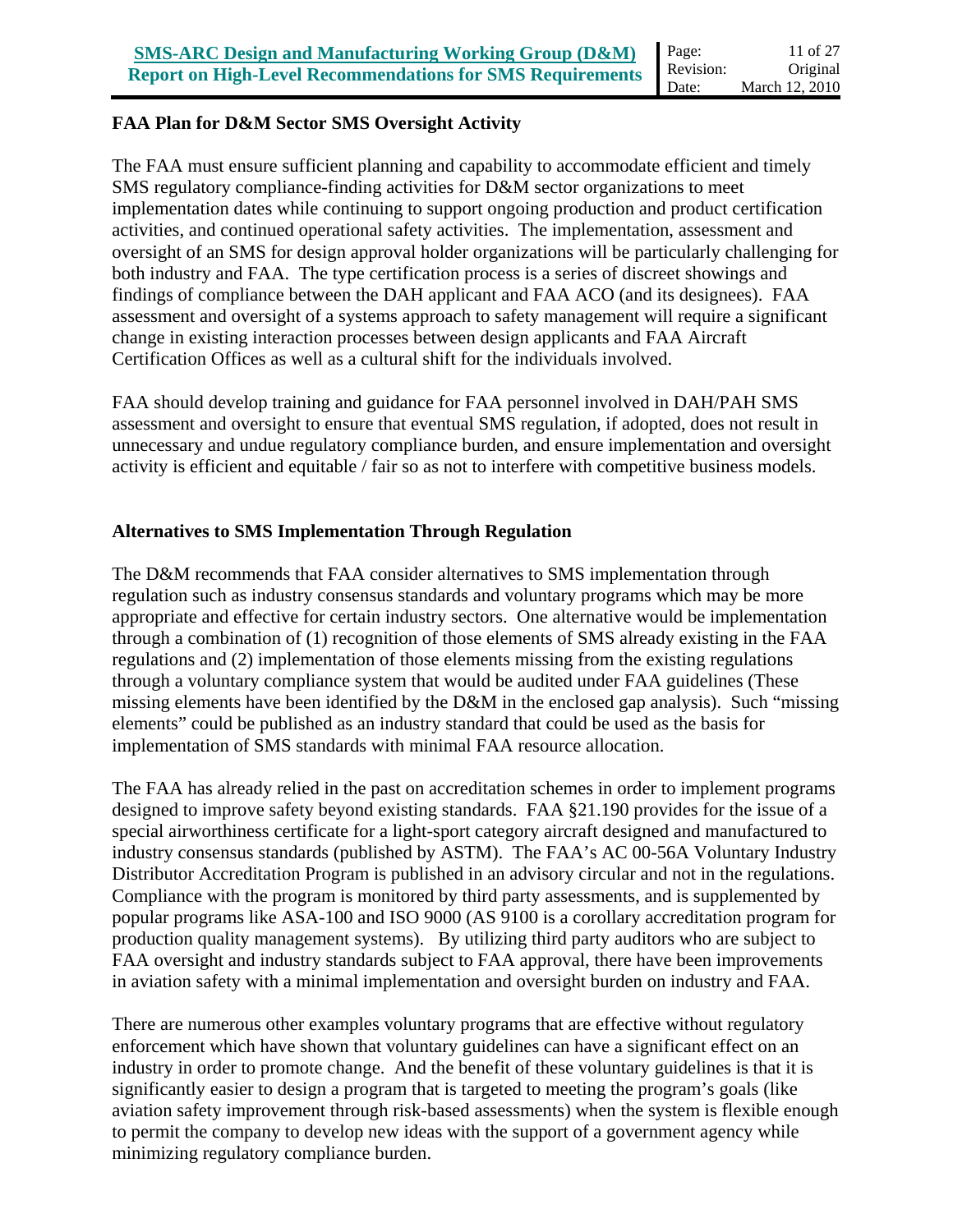## *2.2 If so, who should SMS regulations apply to?*

The FAA, in conjunction with industry, must precisely determine the extent of new SMS requirements applicability in the design and manufacturing sector. In addition, new requirements must also address issues such as transition/grandfathering provisions for existing design certificate/approval holders of 'orphaned' aircraft, civil certificated aircraft in military service, out of production aircraft models, limited in service fleets as well as modifications and component/parts installed thereon. Properly scoped applicability provisions in the rule will significantly reduce the burden of implementation and oversight on both industry and FAA while maximizing the safety benefit of SMS. In addition, several questions were raised regarding FAA's statutory legal authority and regulatory issues regarding imposition of new SMS requirements upon design organizations.

#### **SMS Requirements Should Apply to Certain Design/Production Approval Holders**

The design and manufacturing industry sector includes a very broad range of private individuals and organizations that hold the following design and production certificates/approvals:

- Design Approvals
	- o Type Certificates (TC) for aircraft, aircraft engines and propellers
	- o Supplemental Type Certificates (STC) for changes to TC
	- o Parts Manufacturing Approval (PMA) for modification and replacement parts
	- o Technical Standard Order Authorization (TSOA) for articles (materials, parts, processes, or appliances) used on civil aircraft
- Production Approvals
	- o Production Certificate (PC) for the manufacture TC/STC products and parts installed thereon
	- o Parts Manufacturing Approval (PMA) for manufacture of modification and replacement parts
	- o Technical Standard Order Authorization (TSOA) for manufacture of articles (materials, parts, processes, or appliances) used on civil aircraft

The D&M believes that SMS requirements should apply to certain design/production approval holders. However, the D&M considers that there are entities upon which imposition of SMS regulations would be ineffective or of limited benefit and overly burdensome. Because SMS implementation in the Design and Manufacturing sector is not yet well understood, and given the limited time available to respond to this initial tasking, the D&M is not able to provide a recommended definition or scope of those entities that SMS requirements should apply. SMS regulations pertaining to design and/or manufacturing organizations should not be promulgated unless and until the following issues related to applicability are resolved in collaboration with industry:

1. What are the criteria to be used for determination of whether an organization should be excluded from SMS requirements? Both industry and FAA must understand whether and how to impose SMS requirements on small organizations, organizations responsible for out-of-production aircraft or small fleet sizes, holders of Restricted Category Type Certificate(s), and aircraft used in commercial vs non-commercial operations.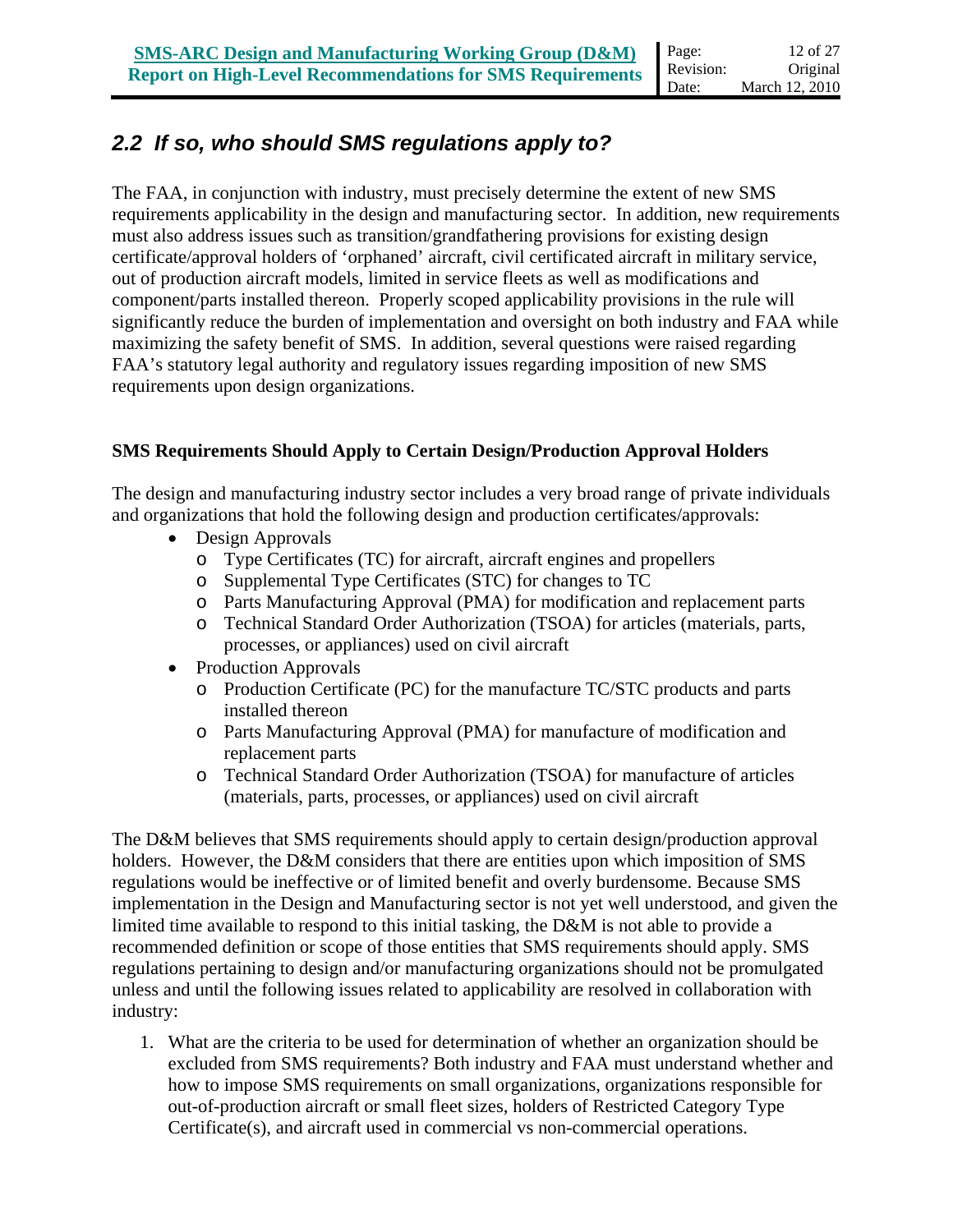- 2. For any organization subject to SMS regulation, how and using what criteria should SMS be scaled?
- 3. D&M does not recommend that SMS apply to suppliers/vendors that do not independently hold a certificate or approval.
- 4. Should FAA SMS regulations apply to a holder of a certificate or approval for a product used exclusively in military or other public use service?
- 5. What does "SMS interoperability" mean? How should SMS interoperability and flow of information be accomplished among organizations (some of which might not be required to have SMS) related to the same product, e.g., the manufacturer, suppliers/vendors to the manufacturer, operators, and maintainers of a product?

#### **Statutory Legal Authority Issues: SMS Requirements Upon Design Organizations**

Several questions were raised regarding the FAA's statutory legal authority to issue regulations imposing new SMS requirements upon design organizations that hold a Type Certificate or design approval. With respect to aviation organizations, the Statutes specifically direct FAA to prescribe regulations and minimum standards for the issuance of Production Certificates (PC), Design Organization Certificates (CDO), Air Carrier Operating Certificates, Airport Operating Certificates, and Air Agency Certificates for flight/maintenance schools and repair stations authorizing them with privileges to perform specified functions and to include "terms required in the interest of safety" [49 USC 44702, 44704-44707]. Therefore, FAA clearly has statutory legal authority to issue regulations imposing new requirements upon these certificated production, design, air carrier, and repair station organizations.

However, current statutes do not require the applicant for or holder of a type certificate or design approval to meet any "terms required in the interest of safety" nor any minimum technical or organizational qualification or criteria. As such, FAA regulations state that any interested person may apply for (21.13) and is entitled to (21.21) a type certificate if the product design meets the applicable airworthiness requirements and that it may be transferred to any other person (21.47). Therefore, current holders of type certificates or design approvals include a very broad range of aviation manufacturers as well as non-aviation organizations (i.e. trusts, banks, insurance companies, law firms) and private individual persons who may not be a design organization nor exercise the privileges of the type certificate. Therefore, several questions remain regarding the FAA's statutory legal authority to issue regulations imposing new SMS requirements upon holders of a Type Certificate or design approval that may not be a design organization and whether retroactively imposing new SMS requirements upon such existing holders would be arbitrary and capricious because it would essentially require them to surrender their type certificate or design approval and intellectual property rights.

FAA has not yet promulgated regulations implementing its statutory authority to issue Design Organization Certificates (CDO) which would be applicable to organizations seeking privileges to certify compliance with requirements and minimum standards for the issuance of a TC. The FAA CDO-ARC provided recommendations to FAA for the establishment of CDO which includes SMS as a core requirement.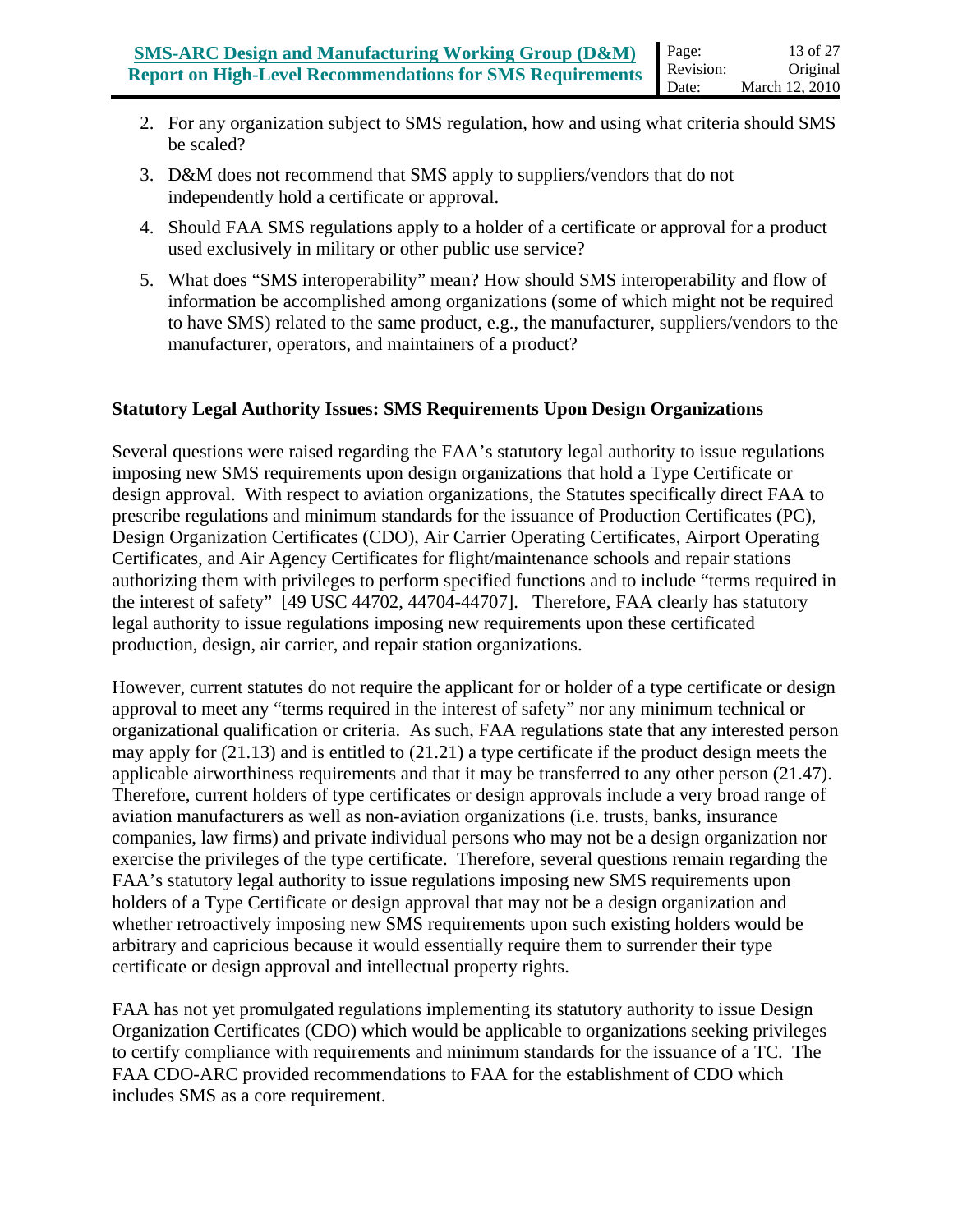#### **Regulatory Issues: SMS Requirements Upon Design Organizations**

Several questions were raised whether the existing Part 21 regulatory structure allows for the practical implementation of new SMS requirements upon design organizations that hold a Type Certificate or design approval. Current Part 21 regulations allow any person to hold a type certificate, without stipulating management structure or organization requirements. Type certification addresses product definition and compliance with airworthiness standards, but does not establish any minimum requirements for the holder of a type certificate. However, there are examples of current regulations which impose requirements upon the applicant and holder of a type certificate/design approval that could serve as a model for prescribing new SMS requirements. These include §21.3, §21.50, §21.99 and Part 26 requirements which are discussed in the table below.

Another model for application of SMS requirements upon certain design approval holders is for FAA to establish minimum requirements for design organizations and formal recognition and oversight through the issuance of design organization certificate (CDO) or approval. A CDO-ARC has submitted recommendations to FAA for the establishment of a CDO with minimum standards for organizational management systems, capability and documented procedures including a specific requirement for SMS. However, application for CDO would be strictly voluntary for those design organizations that meet the minimum requirements and believe it would provide a benefit commensurate with the additional regulatory burden.

From an international perspective, both EASA and Transport Canada have prescribed regulatory requirements for applicants and holders of type certificates/design approvals establishing minimum standards for the design organization's procedures and capability and that any new SMS requirements would be applicable to these approved design organizations.

| <b>Applicability</b> | <b>Requirement</b>                                                                                                                                                                                                                                                                                                                                                                                                                                | <b>Pros/Cons</b>                                                                                                                                                                                                                                                                                                                           |
|----------------------|---------------------------------------------------------------------------------------------------------------------------------------------------------------------------------------------------------------------------------------------------------------------------------------------------------------------------------------------------------------------------------------------------------------------------------------------------|--------------------------------------------------------------------------------------------------------------------------------------------------------------------------------------------------------------------------------------------------------------------------------------------------------------------------------------------|
| Type Certificate     | • SMS as an airworthiness requirement<br>and condition for continued<br>eligibility<br>• Part 39Airworthiness Directive<br>$\blacksquare$ Part 26 retroactive requirements for<br>continued airworthiness and safety<br>improvement                                                                                                                                                                                                               | $\blacksquare$ Pro: none<br>Con: Can not apply management<br>system organizational requirements to a<br>design approval                                                                                                                                                                                                                    |
| Holder of a TC       | ■ 21.3 reporting of failures,<br>malfunctions and defects<br>■ 21.50 make ICA and changes thereto<br>available (only applicable to TC for<br>which application was made after<br>January 1981)<br>• 21.99 required design changes<br>(airworthiness requirement to<br>maintain eligibility of TC required<br>when AD is issued)<br>Part 26 retroactive requirements for<br>٠<br>continued airworthiness and safety<br>improvement (airworthiness) | Pro: Holders are readily identifiable for<br>each TC<br>Con: Holders can be any person, no<br>requirements for organization or<br>capability or documented procedures<br>Con: These are airworthiness<br>applicable to design approvals which<br>the holder must perform in order to<br>maintain the eligibility of the design<br>approval |

The following table provides a summary of different approaches that could be considered for the application of any proposed new SMS requirements upon design and production organizations.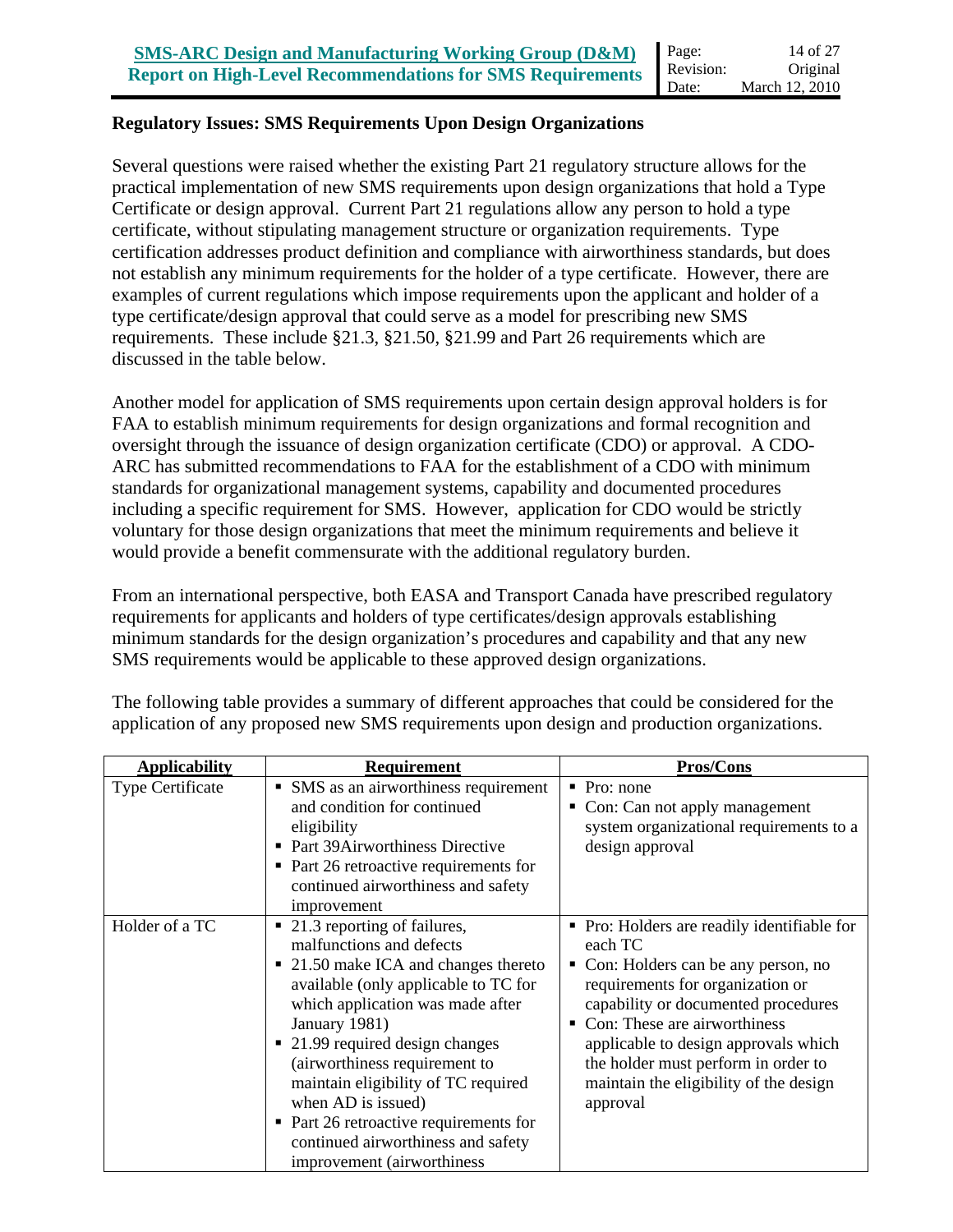### **SMS-ARC Design and Manufacturing Working Group (D&M) Report on High-Level Recommendations for SMS Requirements**

Page: Revision: Date: 15 of 27 Original March 12, 2010

| <b>Applicability</b>                                                                | Requirement                                                                                                                                                                                                                                                                                                                                                                        | Pros/Cons                                                                                                                                                                                                                                                                                                                                                                                                                                                                                                                                                                                                                                                                  |
|-------------------------------------------------------------------------------------|------------------------------------------------------------------------------------------------------------------------------------------------------------------------------------------------------------------------------------------------------------------------------------------------------------------------------------------------------------------------------------|----------------------------------------------------------------------------------------------------------------------------------------------------------------------------------------------------------------------------------------------------------------------------------------------------------------------------------------------------------------------------------------------------------------------------------------------------------------------------------------------------------------------------------------------------------------------------------------------------------------------------------------------------------------------------|
|                                                                                     | requirement to maintain eligibility of<br>TC required when rule is<br>promulgated)                                                                                                                                                                                                                                                                                                 |                                                                                                                                                                                                                                                                                                                                                                                                                                                                                                                                                                                                                                                                            |
| <b>Certified Design</b><br>Organization (CDO)                                       | • Current statutes authorize FAA to<br>issue CDO<br>• CDO-ARC recommendations include<br>SMS as core requirement                                                                                                                                                                                                                                                                   | • Pro: Defined design organization with<br>minimum standards for organization<br>and capability and documented<br>procedures<br>Con: CDO not yet established in Part<br>21 and is voluntary                                                                                                                                                                                                                                                                                                                                                                                                                                                                                |
| <b>Approved Design</b><br>Organization<br>Concept (EASA and<br>TCCA)                | • Approach used by other international<br>aviation authorities to formally<br>recognize design organizations and<br>prescribe minimum standards and<br>requirements including application of<br><b>SMS</b>                                                                                                                                                                         | • Pro: Defined design organization with<br>minimum standards for organization<br>and capability and documented<br>procedures<br>• Con: Not specifically authorized in<br>statutes and not yet established in Part<br>21                                                                                                                                                                                                                                                                                                                                                                                                                                                    |
| Impose requirement<br>indirectly on design<br>approvals through 14<br>C.F.R. 21.137 | • Production approval holder's quality<br>system would be required to interface<br>with design approval for SMS<br>purposes<br>$\blacksquare$ 21.137(a) requires the production<br>approval holder to control the design<br>data and changes<br>$\blacksquare$ 21.137(m) requires coordination with<br>design approval on in-service<br>feedback, design changes and ICA<br>update | • Pro: Production approval holders meet<br>organizational requirements capable of<br>supporting SMS<br>• Pro: PC, PMA, and TSOA will meet<br>21.137 as the common basis for their<br>production quality systems<br>• Pro: Excepts design approvals that are<br>not associated with an active<br>production approval at the time that the<br>regulation is promulgated (de jure<br>grandfathering of inactive TCs)<br>Con: FAA regulation of design<br>approval holder would be indirect<br>(through the PC/PMA/TSOA)<br>• Con: Would only apply to products still<br>listed on a production certificate<br>• Con: Would not apply to applicants for<br>new design approval |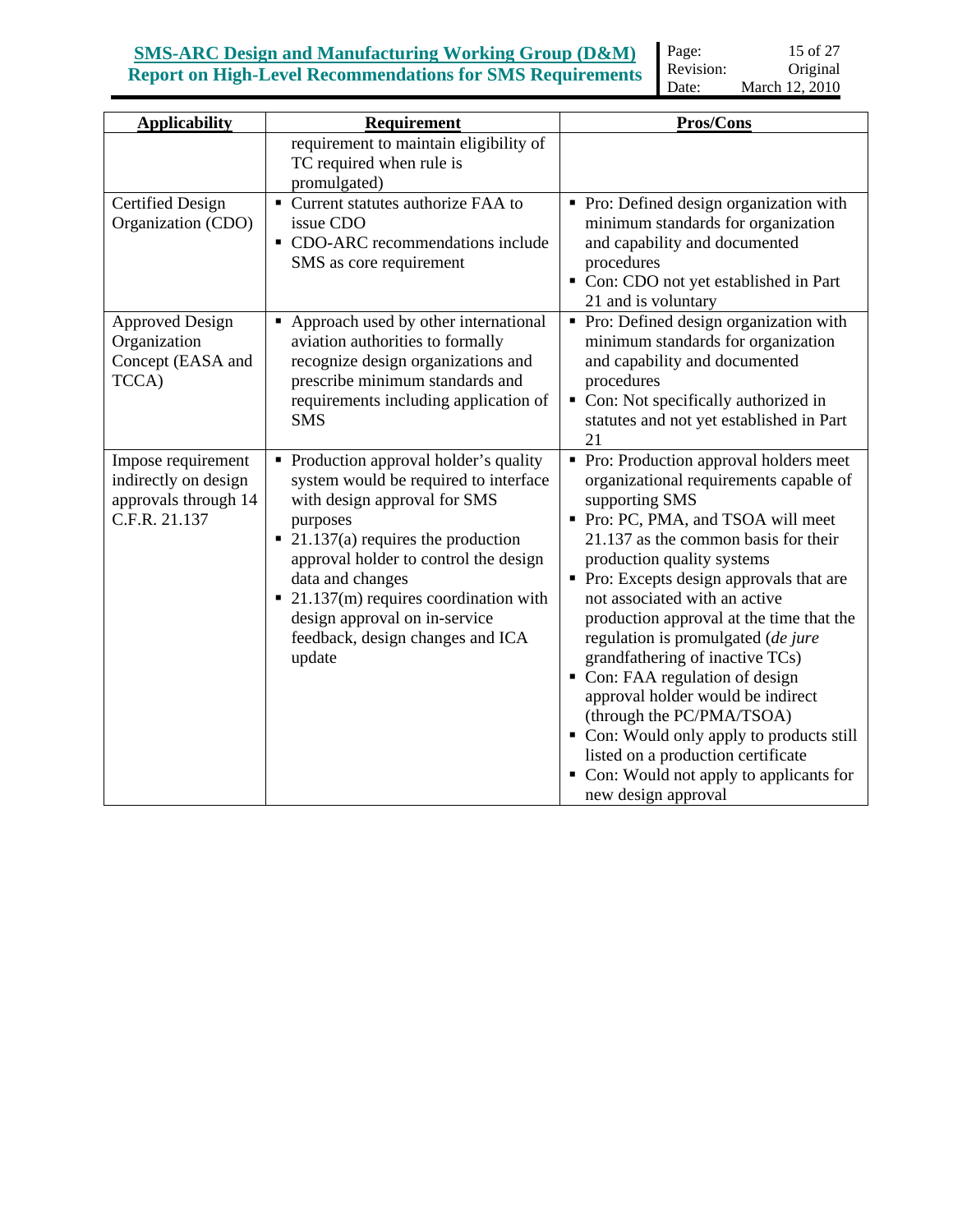### *2.3 What should the SMS regulations address?*

Initial rulemaking should provide a high-level overarching requirement for SMS, at a similar level of detail to the ICAO SMS framework while ensuring the language is applicable to all industry sectors. Once experience has been gained of the applicability of SMS to the design and manufacturing industry sectors, based on pilot programs, rulemaking should then proceed for Part 21 industry-specific applicability of SMS requirements.

#### **Aviation Safety vs. Workplace Safety**

The scope of SMS requirements should be limited to hazards associated with the operation of an aircraft or that could affect the safety of aircraft operations. Such a hazard is a condition that can lead to death or serious injury or substantial damage to an aircraft during aircraft operations with the intention of flight. It is not simply any hazard that can lead to injury, illness or death to people; damage to or loss of a system, equipment, or property; or damage to the environment.

#### **Non-Prescriptive and Performance Based (ICAO SMS Framework Level)**

The D&M WG agrees with FAA's vision that the most efficient approach to regulation would be a single new overarching regulatory standard eventually applicable to all intended certificate holders (as addressed below). The single rule approach would promote consistent requirements for multi-certificated organizations, as well as encourage interoperability between SMSs of organizations in the various sectors.

To achieve success with this approach, the regulatory language must necessarily be simple, efficient, non prescriptive and performance-based with a clear objective. The best approach would be to ensure that the proposed new CFR Part be consistent with framework-level language, fully aligned with ICAO Standard(s). The D&M believes that FAA Order 8000.367, Appendix B contains a level of detail that would be inappropriate for an overarching SMS regulation and recommends that the WG be tasked to provide specific comments to FAA.

The D&M Work Group reviewed examples of proposed or published Safety Management System regulatory language from TCCA, EASA, Australia, and Singapore as well as recommendations from the CDO-ARC and a generic sample of regulatory language based on the ICAO SMS Framework as background and reference for development of proposed FAA regulatory language. Each example was evaluated from the perspective of perceived strength and/or weakness as potential candidate language for a proposed single overarching regulation based on the following considerations: alignment with ICAO framework, simplicity efficiency and flexibility non-prescriptive and performance-based, and enforceability (*Appendix I*).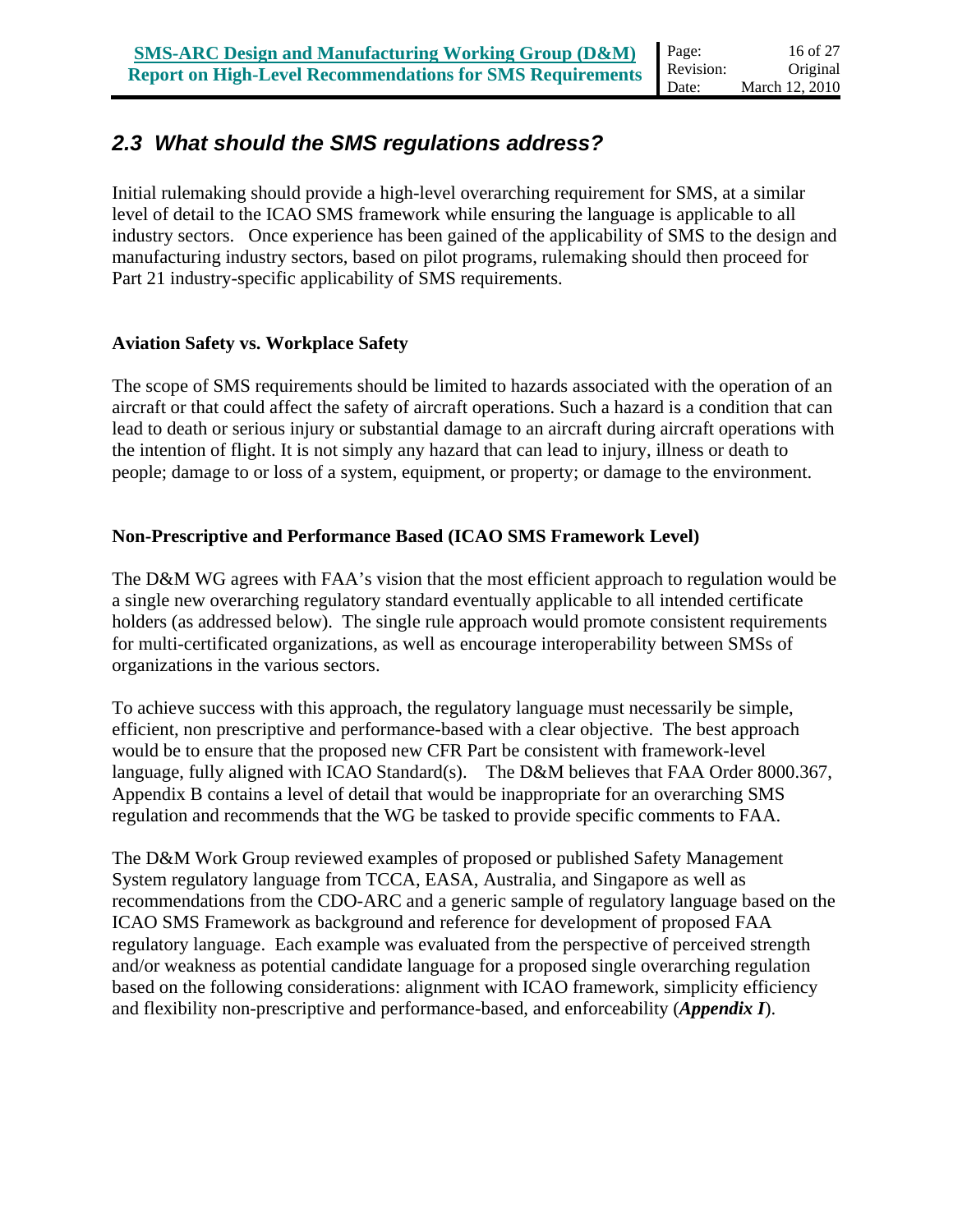### *2.4 What should the guidance material address?*

The following addresses guidance material specifically intended for application to design and manufacturing organizations, whether published with guidance applicable to other sectors or separately. This discussion should be considered as equally applicable to FAA Orders in terms of findings of compliance and ongoing oversight. Guidance for those responsible for oversight must be consistent with guidance for product and service providers.

Guidance material must clearly describe how compliance might be shown with SMS requirements. Guidance material must be prepared that addresses each SMS requirement. The guidance must be clear enough that the applicant will know whether its implementation will be considered acceptable, and that the same finding of compliance or non-compliance would be provided by any FAA evaluator and any FAA region. It must allow flexibility for applicants to use existing systems and processes to the fullest extent possible. For example, an organization's existing Quality Management System (QMS), Continued Operational Safety Program, or certification processes might already embody all of the SRM processes that might be required by SMS regulations. Such an organization's processes should explicitly be accepted as satisfying some or all, as the case may be, SRM requirements. The following are some specific areas where guidance will be needed. An FAA pilot program implementing SMS within the Design and Manufacturing community is needed to promote an understanding of how SMS would apply and would provide information necessary toward the development of guidance in these areas.

- 1. SMS introduces organizational and behavior performance concepts as requirements in addition to traditional product oriented safety risk management processes. Those concepts include:
	- a. Identification of hazards associated with organizational factors, including human performance within an organization
	- b. Qualitative SRM of those hazards
	- c. Continuous improvement of SMS processes
	- d. Imposition of organizational process requirements related to products, e.g., on the holder of a type certificate

These concepts must not be embodied as regulatory requirements unless and until FAA and industry together come to a clear understanding of how compliance might be shown, and how enforcement might be accomplished. The guidance material must identify the specific features or characteristics that must be present to constitute an acceptable SMS. However, there is limited experience with application of these concepts to D&M organizations and that guidance will be updated over time to incorporate additional information.

- 2. Guidance material or the rule itself must enable an organization to determine whether it is required to implement an SMS.
- 3. Guidance is needed to provide a common understanding and detailed methods of compliance for SRM and SA processes appropriate to the range of DAH organizations and products. AC 39-8 on continued airworthiness assessments of powerplants and auxiliary powerplant installations in transport category airplanes is an existing example of such guidance. The success of AC 39-8 depended upon having a pilot program across the propulsion community, and having a common data-set upon which to base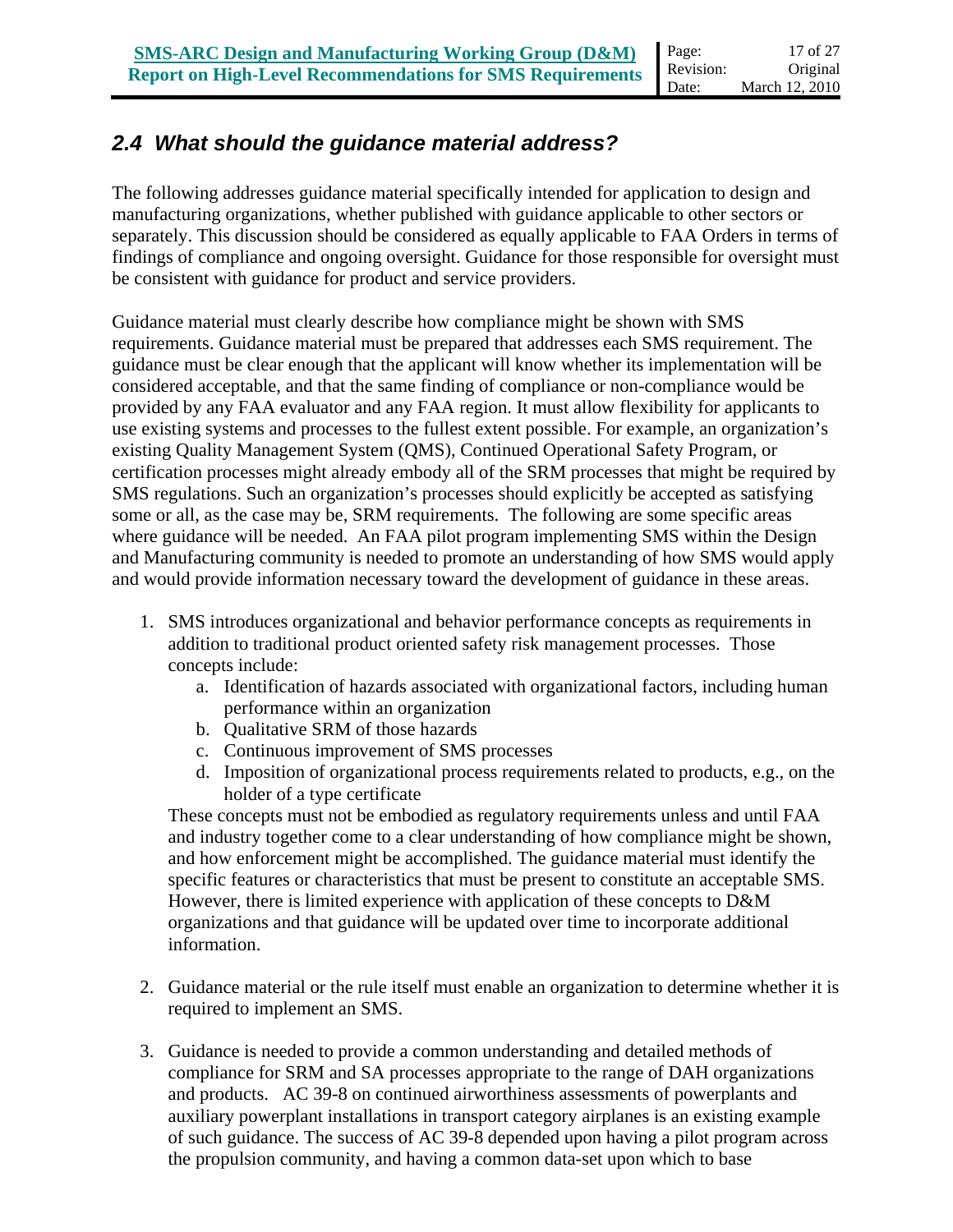assessments of new risks. It is recommended that a pilot program (perhaps of some years' duration) be used in the Design and Manufacturing community before SMS rule implementation, to promote understanding of how SMS would apply. Such a pilot program might include compilation of industry safety data (similar to the CAAM reports) to enable the use of common assumptions and hazard classifications. Guidance is also needed for how PAH would accomplish SRM and SA.

- 4. Guidance material must clearly explain or define the extent to which hazard identification must be accomplished in order to show compliance. FAA evaluation of an SRM process must be limited to its relationship to hazards credibly associated with the operation of an aircraft, or that could affect the safety of aircraft operations.
- 5. Order 8000.367 Chapter 3 specifies, "AVS must define acceptable and unacceptable levels of safety risk," and Appendix B, section 5 specifies, "The organization must define acceptable and unacceptable levels of safety risk." Guidance material (and/or the rules themselves) must clearly define the meaning of "acceptable and unacceptable levels of safety risk," and explain how an organization might show compliance with a requirement to establish those levels. The guidance material must provide guidance on how to develop procedures and must also provide guidance on the objective standards to which the risks will be compared. The objective standards need to be consistent across the industry and repeatable.
- 6. Guidance material (and/or the rules themselves) must explain the concept of SMS scalability related to organizational size and complexity, and how an SMS might be appropriately scaled. The material should address such situations as "orphan" type certificates, out-of-production products, or an inactive type certificate held by a single individual.
- 7. Guidance material (and/or the rules themselves) must identify requirements, criteria, and methods used to establish SMS interoperability (as discussed in Order 8000.367).
- 8. Guidance material must identify an appropriate SMS implementation schedule, such as phased implementation, that may be used by an organization. Consistent with international implementation schedules in the operations sector, phasing should provide for initial implementation of reactive processes aimed at aircraft-level hazards. Proactive and organization-level processes should not be required until additional understanding of SMS in design and manufacturing organizations is obtained. Examples of phased implementation of SMS requirements which can be evaluated as models for D&M are available from AC 120-92, ICAO SMS Manual and Transport Canada.
- 9. Guidance material must address acceptable means for holders of multiple certificates (such as a manufacturer holding Type Certificate(s), STC, design approvals, a Production Certificate, and Repair Station Certificate(s)) to allow for integration of a single SMS across the organization that holds those certificates.
- 10. Guidance material must identify the marking requirements necessary to identify safety information subject to statutory protection from disclosure and misuse, such as records of risk assessments and safety decisions. It would be helpful for the guidance material to identify FAA expectations (type and format of data, who has access, etc.) as well as the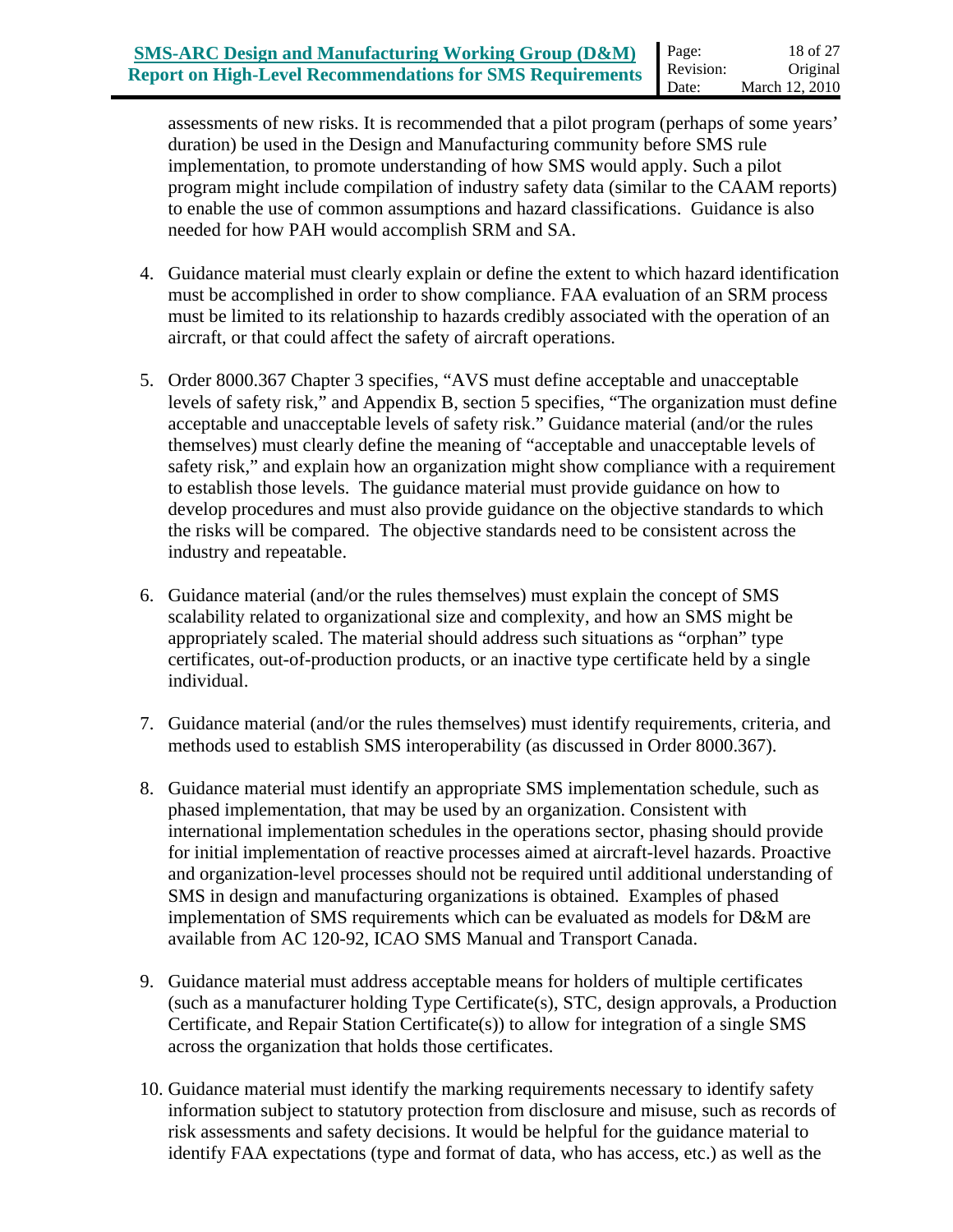extent of protection afforded. This, of course, presupposes the existence of statutory protection for safety data. It is crucial that such protection be in place; without it, safety data is not likely to be shared.

- 11. Guidance material on demonstrating the ongoing effectiveness and performance of SMS.
- 12. Guidance material must identify how a party may demonstrate compliance to certain elements of the SMS requirements through implementation of certain industry consensus standards. Industry Standards like AS 9100 and the MARPA Continued Operational Safety System include elements of SMS. By verifying compliance to those standards in accordance with FAA guidance, the SMS party may demonstrate compliance to the related elements of SMS. FAA guidance should indicate the procedures for acceptance of industry standards, and the process for identifying which elements of SMS are addressed by each industry standard.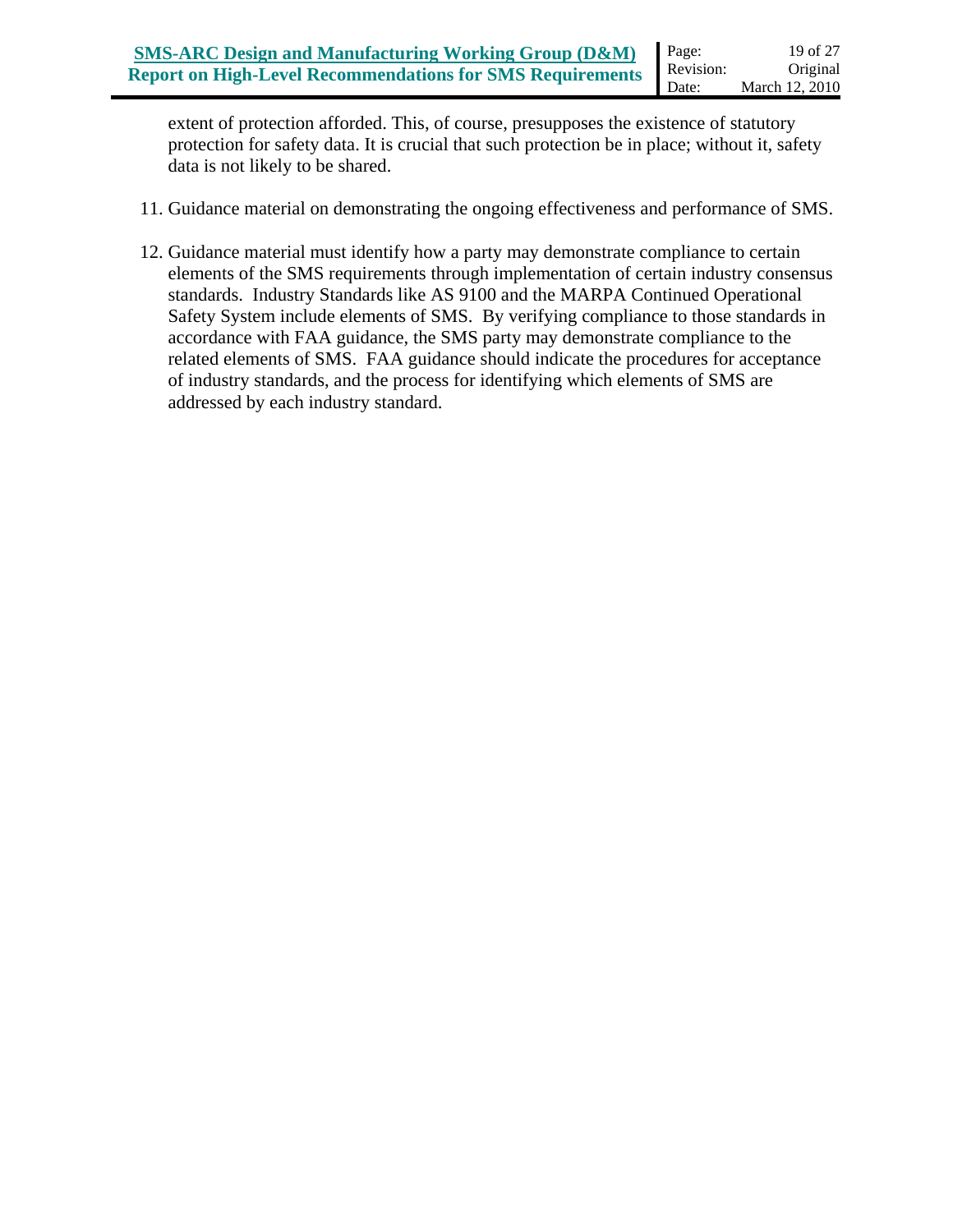#### **2.5 Explanation of the SMS ARC recommendations**

- Justification (reasoning) for rule change
- Explanation of benefits
- Explanation of costs
- Harmonization with international standards

#### **Justification (reasoning) for rule change**

If ICAO has a standard in Annex 8 requiring organizations responsible for the type design or manufacture of aircraft to have an SMS then it is necessary for the FAA to have SMS regulations that are inline with the ICAO standard to facilitate reciprocal acceptance by other ICAO signatory authorities of the U.S. state of design or manufacturer SMS. Without an FAA recognized SMS, a manufacturer of aircraft might have to demonstrate compliance with potentially conflicting SMS requirements of each non-U.S, authority for which they hold a type certificate which would be burdensome and reduce the overall benefit of SMS. The above provides the primary justification for regulation of SMS for design and manufacturing organizations.

The SMS-ARC Design and Manufacturing Working Group recognizes that not all organizations associated with civil aviation are effectively managing all their safety risks and that SMS regulations can have a positive influence on the overall safety of civil aviation. However, there are many organizations that are effectively managing their contribution to aviation safety and we want to ensure that the implementation of SMS regulations does not diminish or detract from those effective safety program. The SMS-ARC Design and Manufacturing Working Group also recognizes that with proper implementation of SMS regulations even those effective safety programs can also be enhanced.

The SMS-ARC Design and Manufacturing Working Group members believe there would be potential safety benefit to civil aviation and the air transportation system if a consistent set of SMS regulations were promulgated. However, the D&M has identified several key concerns for the design and manufacturing sector that must be addressed in order to achieve success from both a regulator and industry perspective, and to avoid unnecessary administrative burdens without commensurate safety benefit. The D&M supports regulation of SMS for certain design and manufacturing organizations provided the following key issues are addressed:

- **International Harmonization and Reciprocal Acceptance** The regulations should be harmonized internationally and there must be reciprocal acceptance of Safety Management Systems
- **Phased Promulgation of SMS regulations** Promulgation of SMS rulemaking needs to be phased to provide for development of appropriate industry sector-specific requirements and applicability and development of necessary FAA guidance
- **Phased Implementation of SMS Requirements** Regulations would accommodate phased implementation of SMS elements.
- **Recognize Existing Systems and Processes** The regulations must provide for acceptance of existing effective safety programs and company processes which are already in place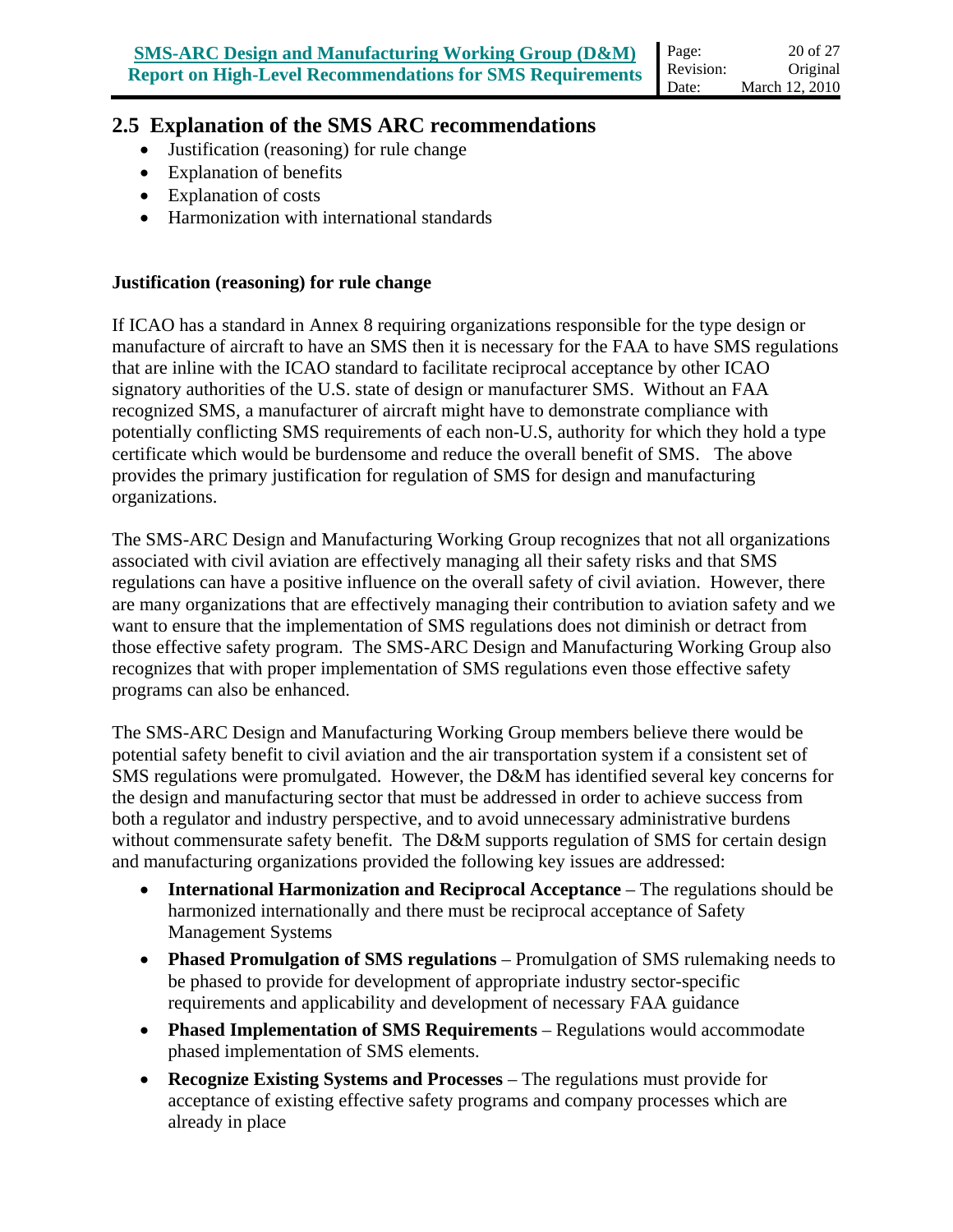- **Scalability and Flexibility** The regulations must accommodate a broad range of organizations from small parts manufacturers to large organizations holding multiple types of certificates/approvals and various business arrangements
- **Protection of SMS Safety Information** There must be protection of safety information from disclosure and use for other purposes
- **FAA Plan for D&M Sector SMS Oversight Activity** FAA must ensure sufficient planning and workforce training to accommodate efficient and timely assessment and oversight of SMS which is significantly different than current certification compliance activities
- **Alternatives to SMS Implementation Through Regulation** FAA should consider alternatives to SMS implementation through regulation such as industry consensus standards and voluntary programs which may be more appropriate and effective for certain industry sectors

#### **Explanation of Benefits**

Potential benefits of an 'ideal' implementation at a D&M organization include the following:

- **International recognition and mutual acceptance** 
	- o International recognition of an FAA SMS certification would allow mutual acceptance or recognition by non-U.S. regulatory authorities of the U.S. type certificate holder's SMS, assuming the non-U.S. authority required the type certificate holder to have an SMS.
- **Safety data driven rulemaking by FAA and other aviation authorities** 
	- o With "ideal" implementation comes effective sharing of trusted safety information with regulators. Such sharing likely would tend to promote appropriate regulatory actions, such as airworthiness directives, airworthiness standards, organizational requirements, decisions to add/delete regulations, etc.
- **Streamlined processes and improved process capability** 
	- o Provided that the implementation does not have the effect of adding layers of compliance
	- o SMS adds focus on the assessment and improvement of the organization's capabilities and procedures beyond the current system, which requires FAA to analyze independently the safety implications of new and modified designs.
	- o Process enhancements may include:
		- Adopting a data driven approach (similar to system safety) to enhancing safety. This includes the collection and accessibility of data (internal and external) to support better decision-making and proactive identification of safety issues upstream before accidents occur
		- Using a risk based approach so that resources are best allocated to support those activities which will achieve the greatest safety benefit;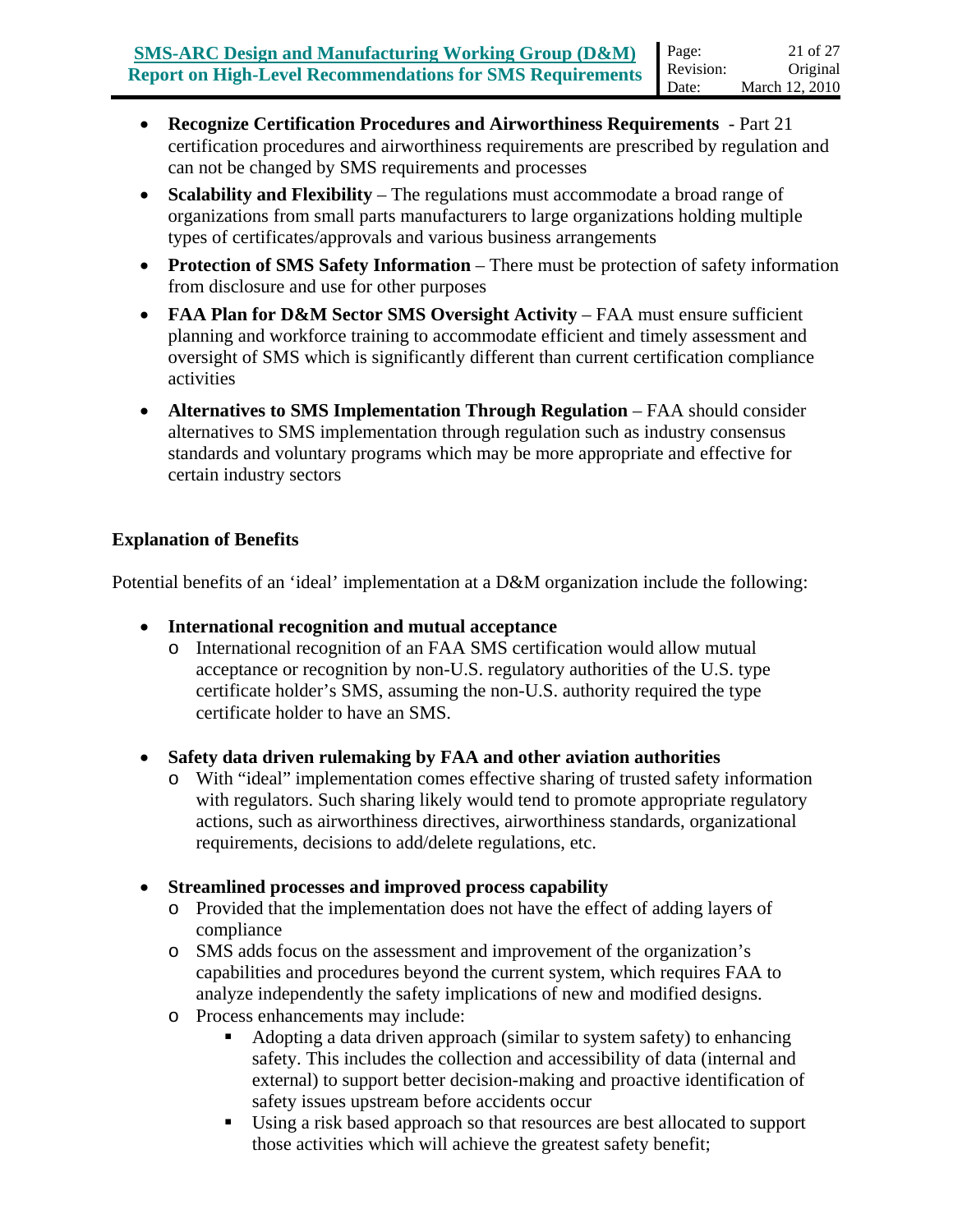Better integration of safety processes and end-to-end oversight of safety issues to ensure that safety issues discovered are properly dealt with and "closed" (or completed) regardless of where or by whom they are discovered

### • **Improved Organizational Decision-making**

- o An effective safety management system can potentially provide design and/or production organizations with a consistent set of standards to manage continued airworthiness, and to transfer the safety knowledge gained from lessons learned into future designs.
- o For organizations holding multiple certificates, an integrated safety management approach may be an effective way to collect and analyze hazard information and determine the most appropriate way to implement risk controls.
- o Identification of hazards, the analysis and assessment of the associated risk can lead to the development and implementation of appropriate risk controls, improving product safety. If more analytical assessment techniques, similar to AC 39-8, are adopted more appropriate expenditure and timeliness of necessary corrective actions can be made.
- o Understanding what presents the greatest risk and what needs to be addressed
- o With appropriate regulatory guidance, safety management system will ensure a broader focus of potential hazards are considered in an organization when making decisions and hence potentially reduce risk.
- o Providing decision-makers with a solid defense in support of decisions;

### • **Proactive Management of Safety**

- o An effective safety management system will ensure the organization continuously evaluates the effectiveness of their risk control measures
- o Early identification and continuous control of safety hazards to prevent accidents from occuring

### • **Safety Promotion**

o Effective promotion of SMS will encourage employees to report and engage in the safety decision making process.

### **Explanation of Costs**

The costs of an SMS regulation are driven by the details of the requirements and implementation, and are difficult to assess until the details are fully understood. If the requirements are prescriptive, do not allow full use of existing safety systems and require an all-encompassing risk analysis process (including comprehensive hazard identification, full human error risk analysis and mitigation, organizational risks and unbounded proactive risk research), then costs will be prohibitively high.

If requirements are kept at a high level, allowing considerable discretion by the organization in how they meet the requirement, and if existing internal safety systems can be used in showing compliance, and if risk analysis activity can be prioritized to address the highest risks, then costs would be very much lower.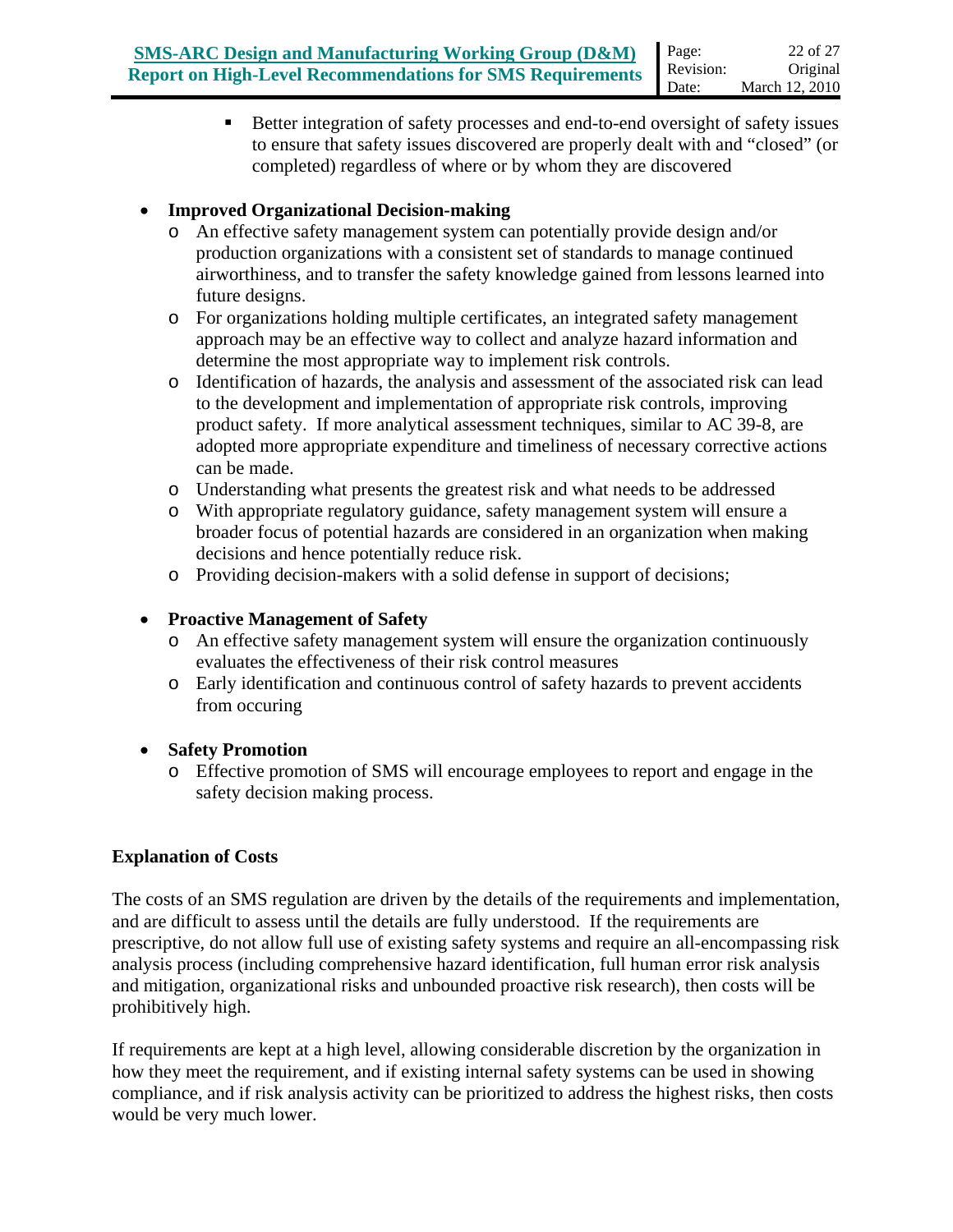As an example, cost estimates for SMS implementation were conducted by one large manufacturer using the high level ICAO requirements, and compared to the estimated costs for a partial implementation of Appendix B. The detailed analysis for partial implementation of Appendix B was submitted to the Docket in response to the ANPRM. The results are shown in the table below. Additional bounding of the requirements could drive costs significantly lower than those shown in the table. In addition, the commenter noted that costs, robustness of analyses and ease of oversight would all be greatly benefited if the industry were to pool data on hazards, as was done by the propulsion industry in the CAAM process.

|                            | Initial (non recurring)<br>cost \$MM | <b>Annual recurring</b><br>cost \$MM |
|----------------------------|--------------------------------------|--------------------------------------|
| <b>ICAO SMS Framework</b>  | Q                                    | 25                                   |
| <b>Appendix B</b> (partial | 107                                  | ാ                                    |
| <i>implementation</i> )    |                                      |                                      |

#### **Harmonization with International Standards**

Many organizations in the design and manufacturing sector are affected by regulations of multiple State civil aviation authorities. Proliferation of multiple, slightly differing SMS standards could force organizations to accomplish redundant compliance demonstrations and to develop and maintain redundant documentation for compliance, all without benefit to safety. The FAA must work with ICAO and other State civil aviation authorities to establish harmonization of SMS regulation, or reciprocal acceptance of a service provider regulatory compliance finding made by a single authority.

SMS interoperability will also require the flow of information between suppliers and customers in different states, and between organizations and regulators in different states. If a single industry-standard process and format can be used, tailored to comply with all export laws, this will avoid multiple reporting of the same data in several slightly different formats required for different authorities or customers. It is recommended that industry be tasked to develop such a standard in coordination with ICAO.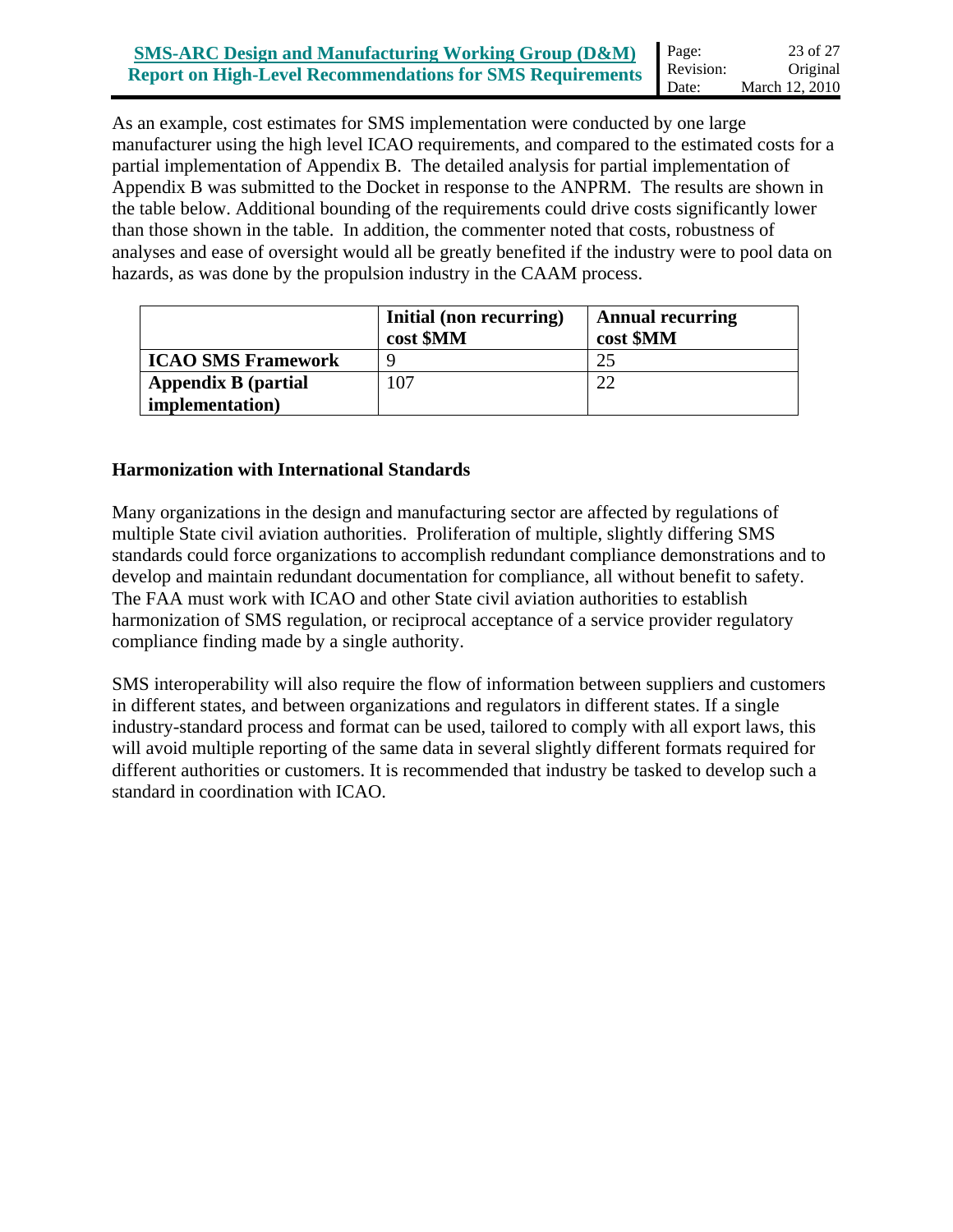### **SECTION 3: Summary of D&M Recommendations**

### **3.1 Recommendations in Response to FAA Questions**

The following is a summary list of D&M recommendations which are excerpts taken directly from discussion Section 2 of this report on comments in response to FAA questions and includes a reference to the page number where the recommendation is made:

- The D&M recommends that FAA work with ICAO other State regulatory authorities to ensure a coordinated and harmonized approach to implementation of SMS requirements to facilitate reciprocal acceptance of SMS programs of the State of design and State of manufacture. [6]
- The D&M recommends that new SMS requirements be adopted through phased rulemaking promulgation to build industry sector-specific experience and understanding and provide for the development of appropriate requirements and determination of appropriate applicability and phased implementation. [6]
- The D&M strongly recommends that FAA also work closely with design and manufacturing organizations through a pilot program to collaboratively develop a common understanding of how SMS could best be applied to support the development of appropriate requirements and implementation guidance. [7]
- The D&M recommends that development of a proposed rule for applicability of SMS within Part 21 occur only after sufficient implementation experience within the design and manufacturing sector through an FAA sponsored pilot program, as well as development of workable sector-specific industry standards and FAA guidance material. [7]
- D&M recommends that FAA work through ICAO to amend Annex 8 standards to establish an appropriate and realistic date for States' to implement SMS requirements for organizations responsible for the type design or manufacture of aircraft. [7]
- The D&M recommends that FAA clearly state that SMS can not change applicable regulatory requirements and the level of safety established in the regulations. [9]
- The D&M recommends that FAA seek to have Congress protect Safety Management Systems information from disclosure through discovery and/or FOIA in the United States. [10]
- the D&M recommends that the FAA work through ICAO to expand ICAO Assembly Resolution on protecting safety data (Resolution A 35/17) to specifically include Safety Management Systems information. [10]
- The D&M recommends that FAA consider alternatives to SMS implementation through regulation such as industry consensus standards and voluntary programs which may be more appropriate and effective for certain industry sectors. [11]
- The D&M recommends that the SMS-ARC task the D&M to provide a review of Order 8000.367 Appendix B SMS requirements and to develop an appropriate definition of a "hazard" in order to support FAA pilot program with design and manufacturing organizations. [25]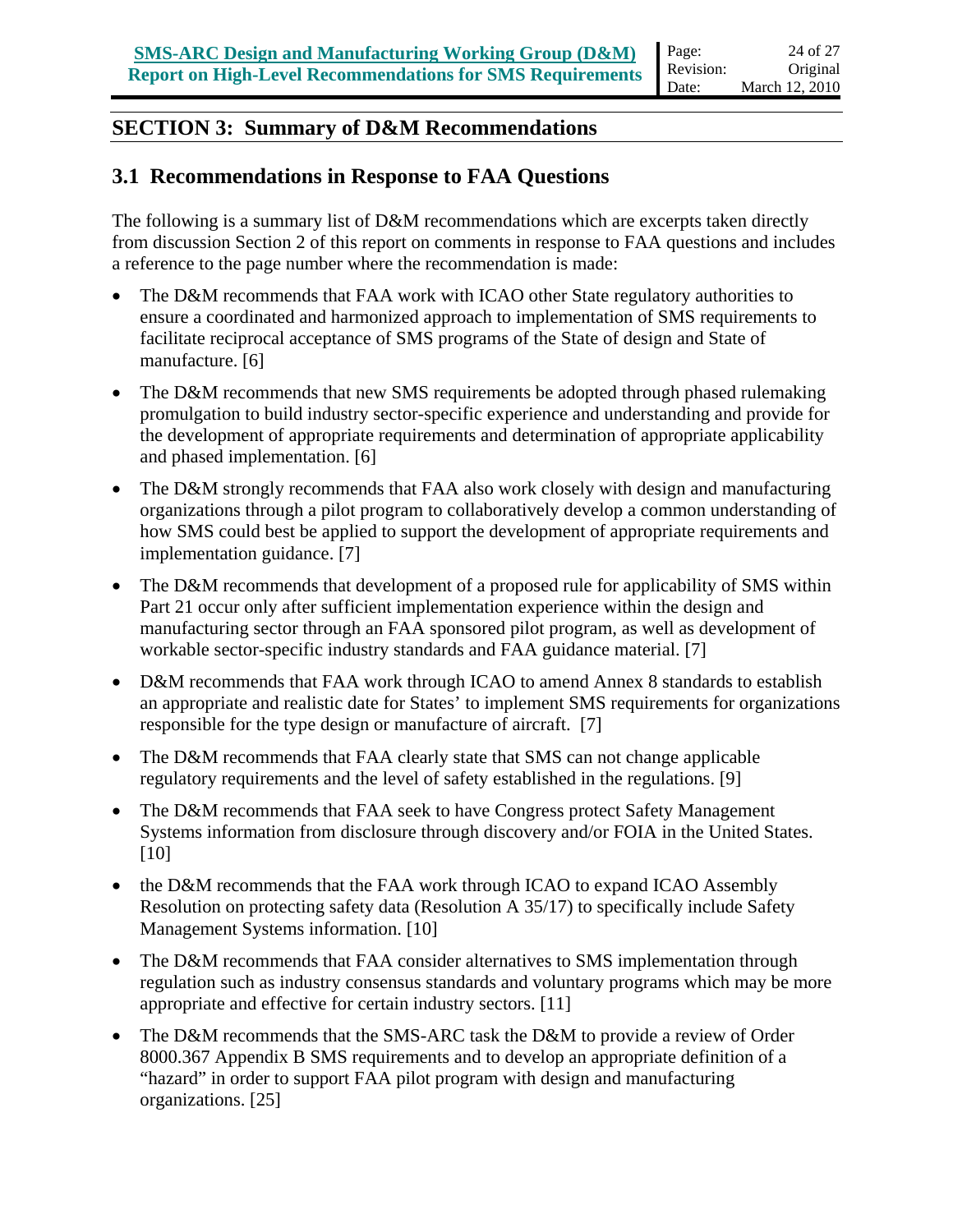### **3.2 Recommendations for Next Steps**

The D&M strongly recommended that FAA also work closely with design and manufacturing organizations through a pilot program to collaboratively develop a common understanding of how SMS could best be applied in an effective and efficient manner. This is the only way to develop sufficient implementation experience to support the establishment of appropriate SMS regulatory requirements, applicability scope to certain design and production approval holder organizations, and development of implementation guidance, tools and policy for both industry and FAA. The D&M recommends that the SMS-ARC task the D&M to provide a review of Order 8000.367 Appendix B SMS requirements and to develop an appropriate definition of a "hazard" in order to support FAA pilot program with design and manufacturing organizations.

#### **Review of SMS Requirements in Order 8000.367, Appendix B**

The D&M supports a single new overarching SMS regulatory standard which would eventually be applicable to certain design/production approval holders. The single rule approach would promote consistent requirements for multi-certificated organizations, as well as encourage interoperability between SMSs of organizations in the various sectors. To achieve success with this approach, the regulatory language must necessarily be simple, efficient, non prescriptive and performance-based with a clear objective. As stated previously in this report, the D&M believes that FAA Order 8000.367, Appendix B contains a level of detail that would be inappropriate for an overarching SMS regulation and recommends that the WG be tasked to provide specific comments to FAA. The D&M requires additional time to discuss Appendix B requirements in more detail in order to provide FAA with specific comments and justification for this position.

#### **Definition of "Hazard" in Design and Manufacturing Environment**

The definition of "Hazard" in the current ICAO guidance as well as in FAA Order 8000.367 may be sufficiently detailed in the context of flight operations and for application in an air carrier's SMS, but requires more specific translation to allow applicability as part of a proposed SMS regulatory mandate for the design and manufacturing sector. The definition from FAA Order 8000.367 is reproduced for reference:

*"Hazard - Any existing or potential condition that can lead to injury, illness or death to people; damage to or loss of a system, equipment, or property; or damage to the environment. A hazard is a condition that is a prerequisite to an accident or incident."*

In the areas of aviation product design and continued operational safety, identification of product-related hazards and the effective management of the associated risks are activities that are fundamental and well understood. However, the starting point and necessary prerequisite for accomplishment of a safety risk analysis in terms of likelihood of occurrence and severity of effects is the identification of a specific existent or postulated condition of the product. Under the safety risk management (SRM) component of an SMS, and utilizing the existing hazard definition, a design organization could potentially be expected to evaluate an essentially infinite set of existing or potential conditions involving the organization, personnel, facilities, analytical tools/capabilities and so forth. While these factors could potentially affect the product design, there is no direct correlation any product attribute, and therefore no capability for traditional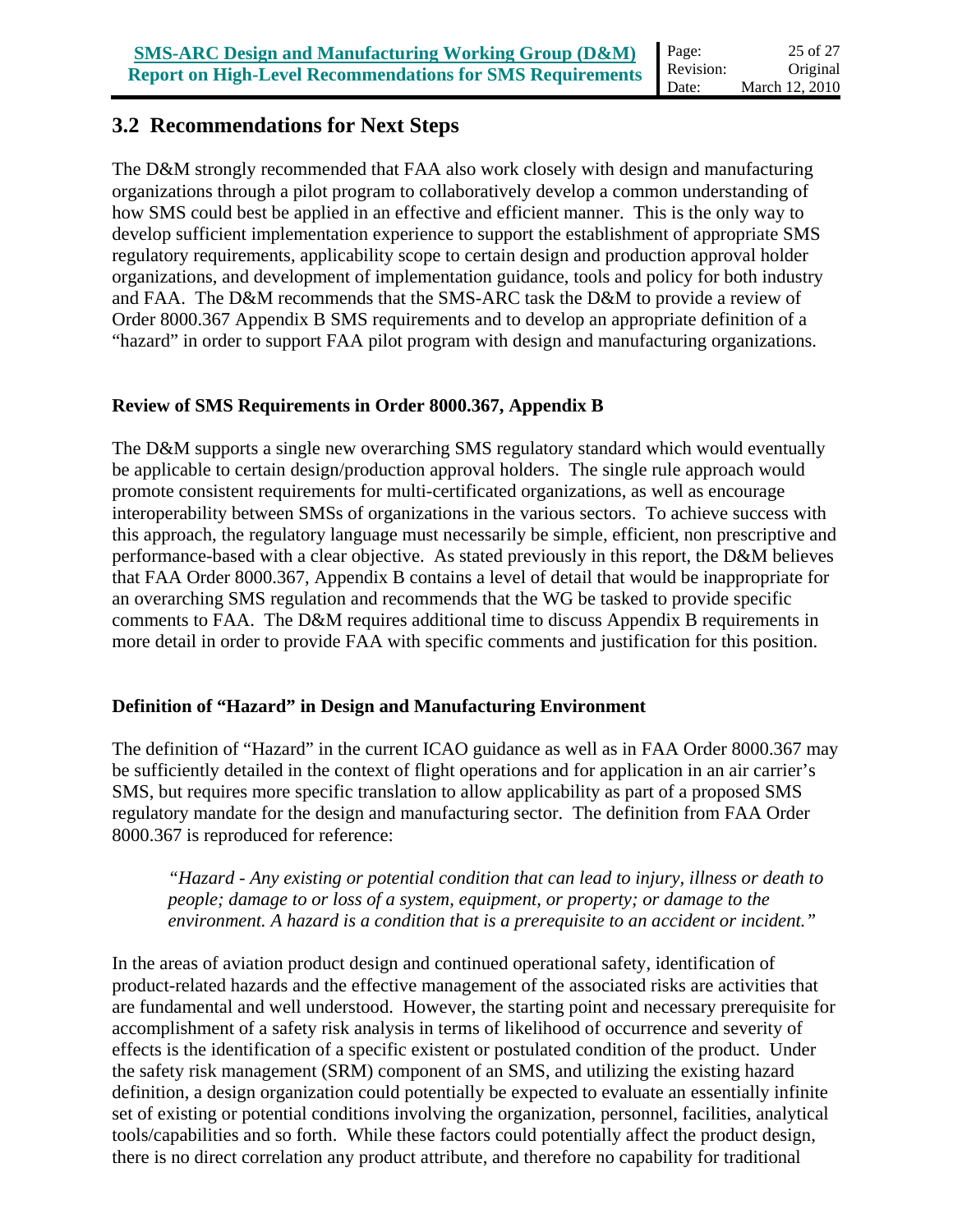evaluation in terms of likelihood of occurrence or severity of effects. It would therefore be impractical or impossible for a design organization to fully comply with the SMS requirements as written in 8000.367 Appendix B. Additional work will be required to develop more specific definitions and guidance for applicability to design and manufacturing activities.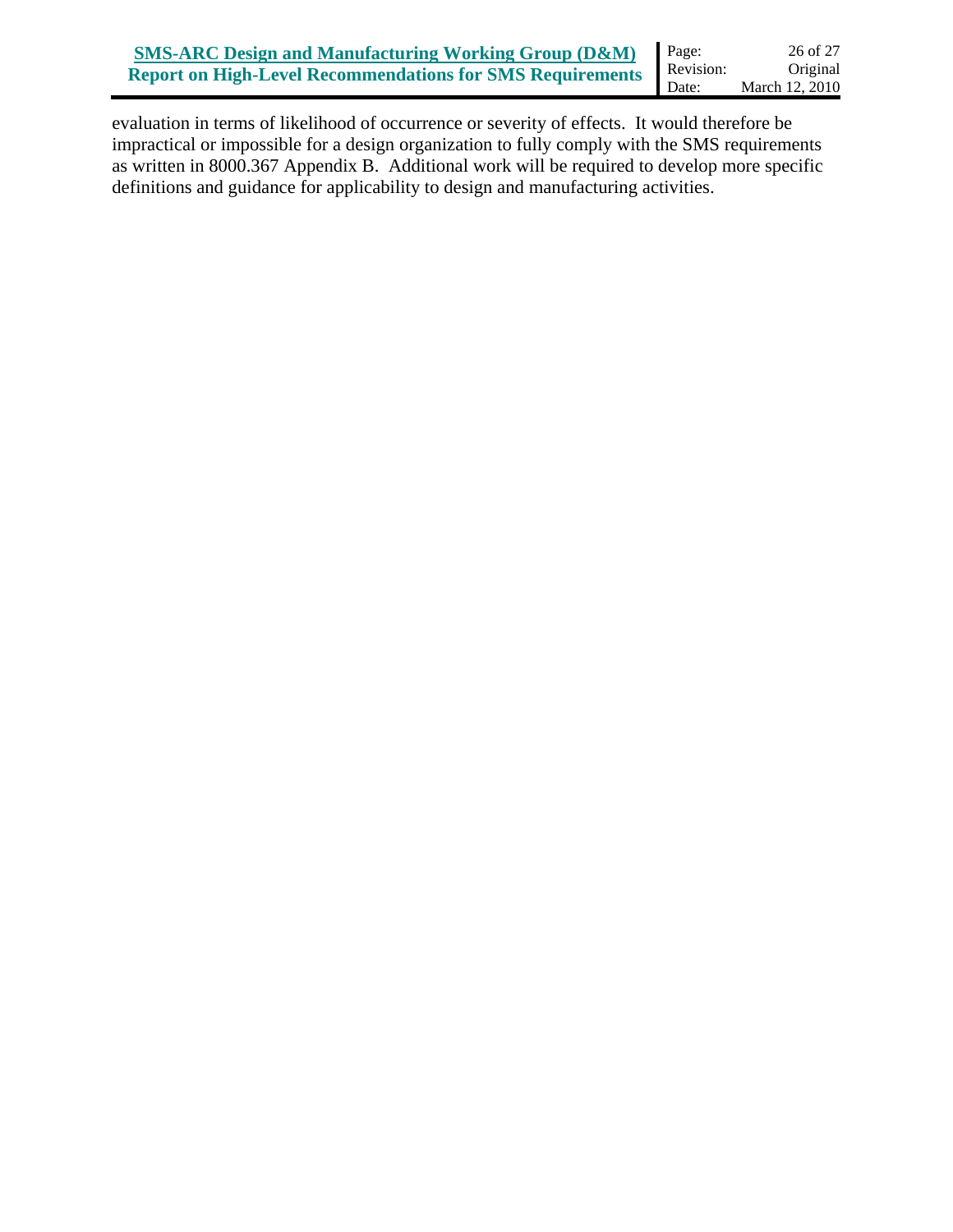### **SECTION 4: APPENDICES**

### **Table of Contents**

| <b>APPENDIX A. SMS-ARC D&amp;M Members</b>                                                  |
|---------------------------------------------------------------------------------------------|
| <b>APPENDIX B.</b> Summary of ANPRM Comments from D&M industry sector                       |
| <b>APPENDIX C.</b> Regulatory Gap Analysis – Executive Summary                              |
| <b>APPENDIX D.</b> Gap Analysis: Part 21 Design and Order 8000.367 Appendix B Requirements  |
| <b>APPENDIX E.</b> Gap Analysis: Part 21 Manufacturing and ICAO SMS Framework               |
| <b>APPENDIX F.</b> Gap Analysis: Extent to Which Part 21 D&M Addresses SMS Framework        |
| <b>APPENDIX G.</b> Transport Canada Phased-In Approach to SMS Implementation                |
| <b>APPENDIX H.</b> Draft Legislative Language for Protection of Aviation Safety Information |
| <b>APPENDIX I.</b> Example SMS Regulatory Language and D&M Comments                         |
|                                                                                             |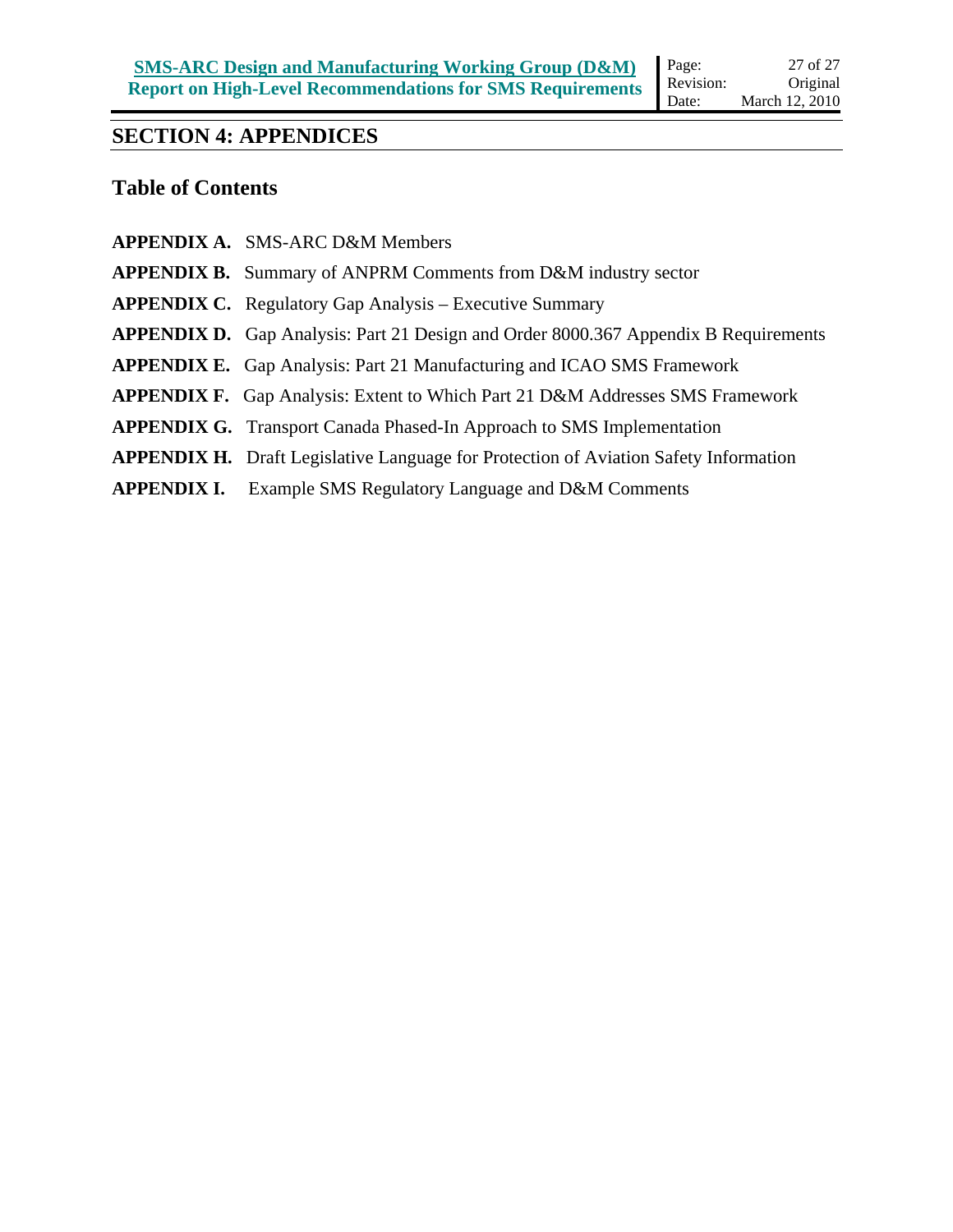#### **APPENDIX A: SMS-ARC D&M Membership**

#### Page: Date: A1 of A1 March 12, 2010

## **APPENDIX A: SMS-ARC Design & Manufacturing (D&M) Working Group Membership List**

| <b>Last Name</b> | <b>First Name</b> | <b>Organization</b>              | <b>Membership Status</b> |
|------------------|-------------------|----------------------------------|--------------------------|
| Desrosier        | Walter            | <b>GAMA</b>                      | D&M Lead and ARC         |
| Johns            | Tom               | Boeing                           | D&M and ARC Tri-Chair    |
| Dickstein        | Jason             | <b>MARPA &amp; AEA</b>           | D&M and ARC              |
| Mahone           | Bruce L.          | <b>SAE</b>                       | D&M and ARC              |
| <b>Bartron</b>   | Michael           | Pratt & Whitney                  | D&M                      |
| Beck             | Anthony           | <b>Gulfstream Aerospace Corp</b> | D&M                      |
| Cummins          | Mike              | Honeywell Engines & Systems      | D&M                      |
| Durkin           | Chris             | Honeywell Avionics               | D&M                      |
| Jette            | Helynne           | <b>Bombardier Aerospace</b>      | D&M                      |
| Kerr             | John S.           | Bell Helicopter Textron Inc.     | D&M                      |
| Kihm             | Doug              | Boeing                           | D&M                      |
| Knife            | Sarah             | <b>GE</b> Aviation               | D&M                      |
| Picou            | Gary              | PS Engineering, Inc.             | D&M                      |
| Thompson         | Dean              | Hawker Beechcraft Corp.          | D&M                      |
| Welch            | William (Buck)    | <b>Cessna Aircraft Company</b>   | D&M                      |
| Williams         | Rex               | <b>Bombardier Learjet</b>        | D&M                      |
| Reinert          | Mike              | <b>FAA-AIR</b>                   | D&M FAA Support          |
| Huber            | Chuck             | <b>FAA-AIR</b>                   | D&M FAA Support          |
| Navarro          | Linda             | <b>FAA-AIR</b>                   | D&M FAA Support          |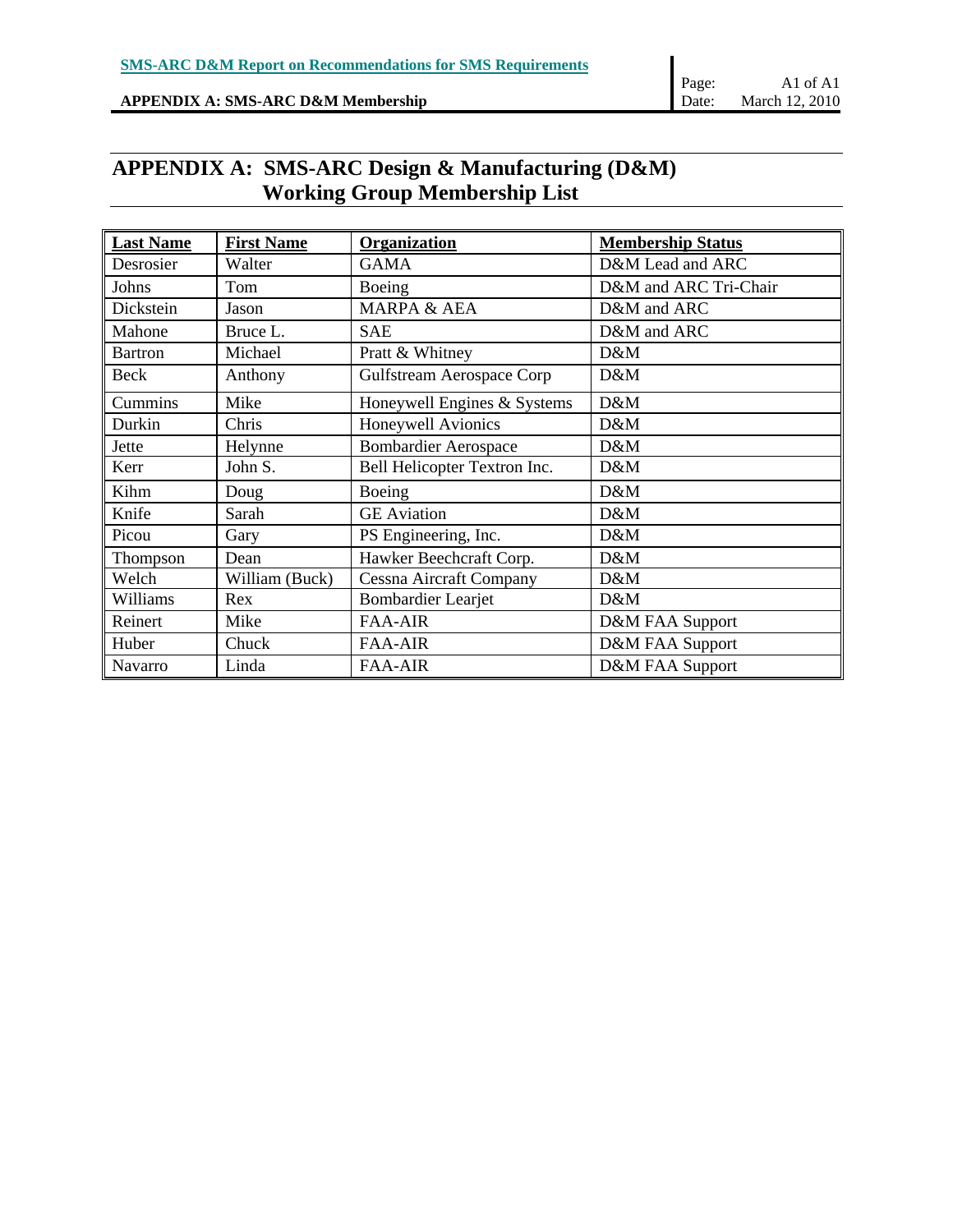**APPENDIX B: Summary of Comments to SMS ANPRM** 

### **APPENDIX B: Summary of comments to SMS ANPRM**

The D&M reviewed the Safety Management Systems ANPRM Comment Summary prepared by the Regulatory Group (dated November 20, 2009) and developed a high-level summary of the design and manufacturing industry sector responses to identify key issues, concerns, and any recommendations regarding SMS requirements.

#### **Compilation Summary of Comments to SMS ANPRM**

The majority of commenters in the Design and Manufacturing community expressed concern over the potential cost and resource burden of SMS. Many believe they already have robust internal safety programs and that SMS regulations would introduce a significant burden in administration and documentation, without providing a commensurate safety benefit. They suggested many approaches to mitigating this burden including:

- conducting a gap analysis to existing regulations or requirements,
- by keeping SMS requirements at a high level and non prescriptive, and
- $\blacksquare$  flexible to allow the use of existing systems in showing compliance,
- scalable to accommodate small to large and simple to complex organizations, and able to
- **accommodate various business arrangements.**

A phased approach with pilot programs was suggested to develop experience with application of SMS to Design and Manufacturing organizations. The commenters also expressed concern over protection of safety data, risk assessments and safety decisions from lawsuits and from loss of intellectual property rights; statutory protection was requested.

#### **Excerpt Summary of Comments to SMS ANPRM**

The following provides a summary of comments to the SMS ANPRM categorized by the Regulatory Group as coming from design, manufacturing and maintenance organizations only (Air Carrier and Training comments are not addressed herein. Some comment attributions may have been omitted by mistake). The reference numbers provided following each set of comments identifies the specific commenter from the docket. This provides a general indication of the number of commenters that support a particular position and traceability in the event a commenter wishes to understand how their response to the ANPRM was considered by the D&M in this report.

**DM1** Many companies stated that they already have robust internal safety programs. Many commenters expressed concern over the potential cost and resource burden entailed in showing compliance with SMS requirements. (8.1, 16.1, 20, 21.1, 24.1, 25.1, 26.1, 30.1, 31.1, 32.1, 33.1, 34.1, 39.1, 48.1, 53.1, 57.1, 63.1, 80.1, 88.1, 89.1) . One commenter (a private individual) requested that cost not be considered.

It was pointed out that this cost and resource burden could detract from existing safety systems and processes. (57.1, 80.1, 35.1, 62.1, 25.1, 21.1, 33.1, 49.1, 32.1). Some commenters said that they had found SMS tools to be helpful in cost savings or reducing quality escapes. (77, 72.1, 63.1)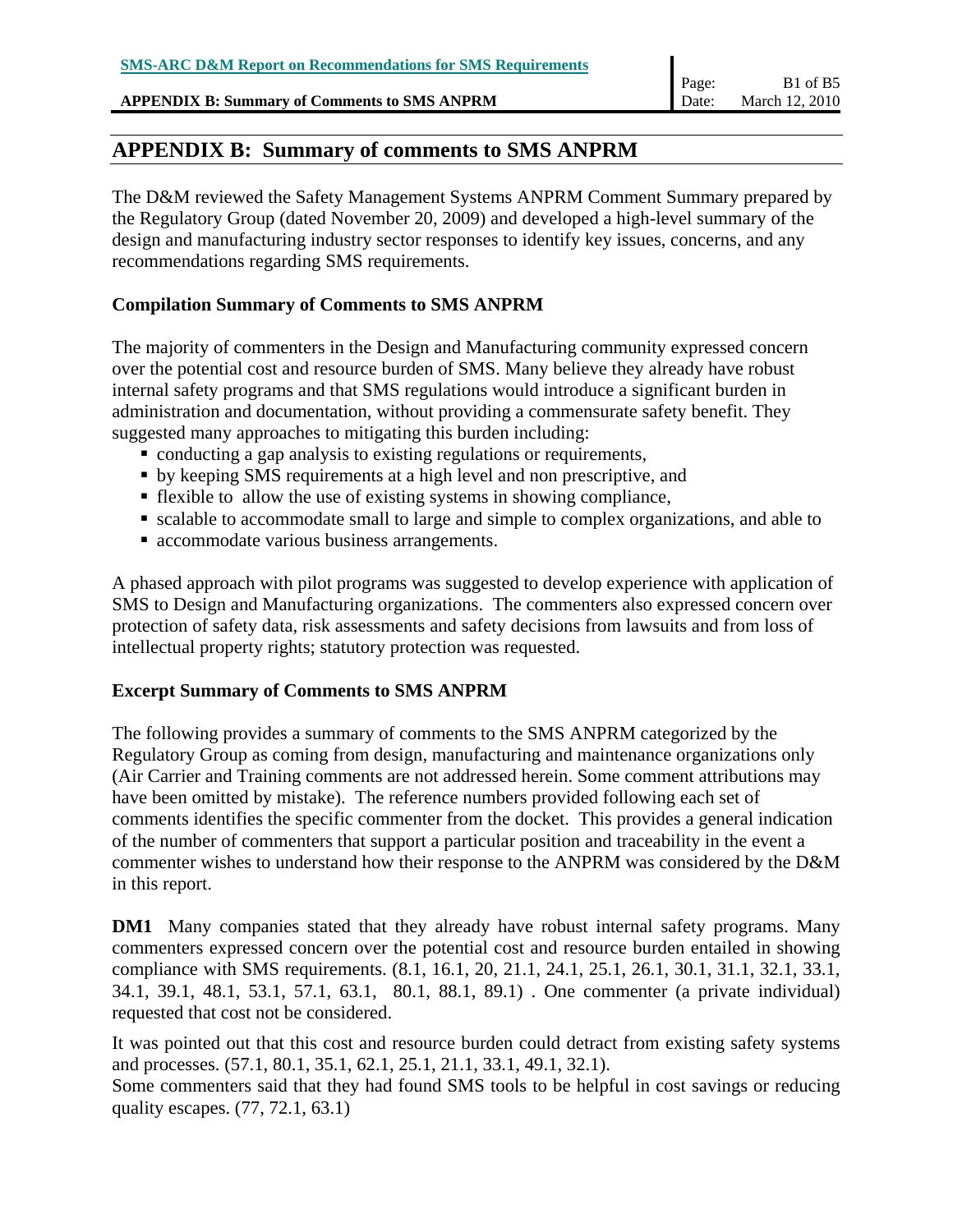**DM2** Many commenters stated that SMS elements duplicate existing internal processes or existing regulatory requirements, especially existing type certification processes for the design sector and QMS processes and requirements for the manufacturing and maintenance sectors. (57.1, 68.1, 20, 62.1, 25, 72.1, 50.1, 17.1, 19.1, 35.1, 53.1, 58.1, 75.1, 10.1, 25.1, 34.1, 21.1, 24.1, 32.1, 33.1, 36.1, 39.1, 63.1, 77, 44.2, 85.1, 70.1, 49.1, 24.1, 88.1, 19.1)

**DM3** SMS was perceived as imposing a significant bureaucratic/documentation burden; doubt was expressed that it would result in a commensurate safety benefit.  $(24.1, 32.1, 75.1, 10.1, 21.1, 10.1)$ 36.1, 39.1, 26.1, 34.1, 8.1, 33.1, 63.1, 25.1, 19.1, 88.1, 16.1, 26.1, 39.1).

**DM4** Some commenters, especially the engine community which has a very strong, formalized COS process in place via AC39.8, did not believe that SMS would improve compliance with the CFRs. (17.1, 35.1, 62.1, 88.1, 72.1, 25.1, 75.1, 21.1, 24.1, 63.1). A few airplane-community commenters believed it would be helpful to them in Continued Operational Safety programs (53.1, 49.1)

**DM5** The following approaches to mitigating the burden were proposed (in no special order):

- Phased implementation (57.1, 89.1, 79.1, 35.1, 72.1). Commenters noted that the air carrier implementation of SMS is much further ahead than that of Design, Maintenance + Manufacturing sectors, and that developing a common understanding of applicability should precede levying requirements on Design, Maintenance + Manufacturing.
- Gap analysis comparing SMS to existing regulations or requirements (44.2, 51.1, 25, 53.1, 34.1, 8.1, 38.1, 68.1, 62.1, 50.1, 72.1, 25.1, 39.1, 44.2, 70.1, 25.1, 58.1, 77, 19.1). It was suggested that SMS requirements not duplicate existing requirements, or that the MOC for existing requirements be explicitly accepted as also showing compliance with the SMS requirement.
- Many requests to allow use of existing systems in showing compliance (57.1, 58.1, 89.1, 25, 48.1, 68.1, 20, 31.1, 17.1, 35.1, 38.1, 50.1, 10.1, 25.1, 34.1, 24.1, 26.1, 62.1, 72.1, 77, 44.2, 85.1, 70.1, 49.1, 75.1, 24.1). Most commenters who expressed an opinion on the relationship of SMS and QMS proposed that SMS be integrated into existing QMS systems.
- Keeping requirements at a high level/flexible/non-prescriptive (57.1, 89.1, 35.1, 75.1, 50.1, 38.1, 49.1, 50.1, 44.2, 17.1, 30.1, 44.2, 49.1, 58.1)
- Tiered implementation (31.1, 62.1, 72.1, 10.1, 39.1) Some concerns were stated that tiered implementation would not lead to a uniform safety level or would be unfair.
- Limiting the applicability of SMS to some sectors of industry  $(19.1, 25.1, 50.1, 75.1, 77 \text{ etc});$ there was considerable variation in views on how this should be done. Many small companies said they had not the resources for such a large, complex program (48.1, 80.1, 21, 77, 21.1, 24.1, 26.1, 39.1) and that it would not add value to a simple production process or to a repair station. Equipment suppliers questioned whether their limited scope available for safety improvements justified introduction of SMS. Commenters in the general aviation sector pointed out that their fleets were small and had minimal contribution to system risk. (58.1). Other commenters requested that SMS, if required by regulation, apply to all product and service providers. (57.1, 17.1), or consider immediate application to operators only (16.1,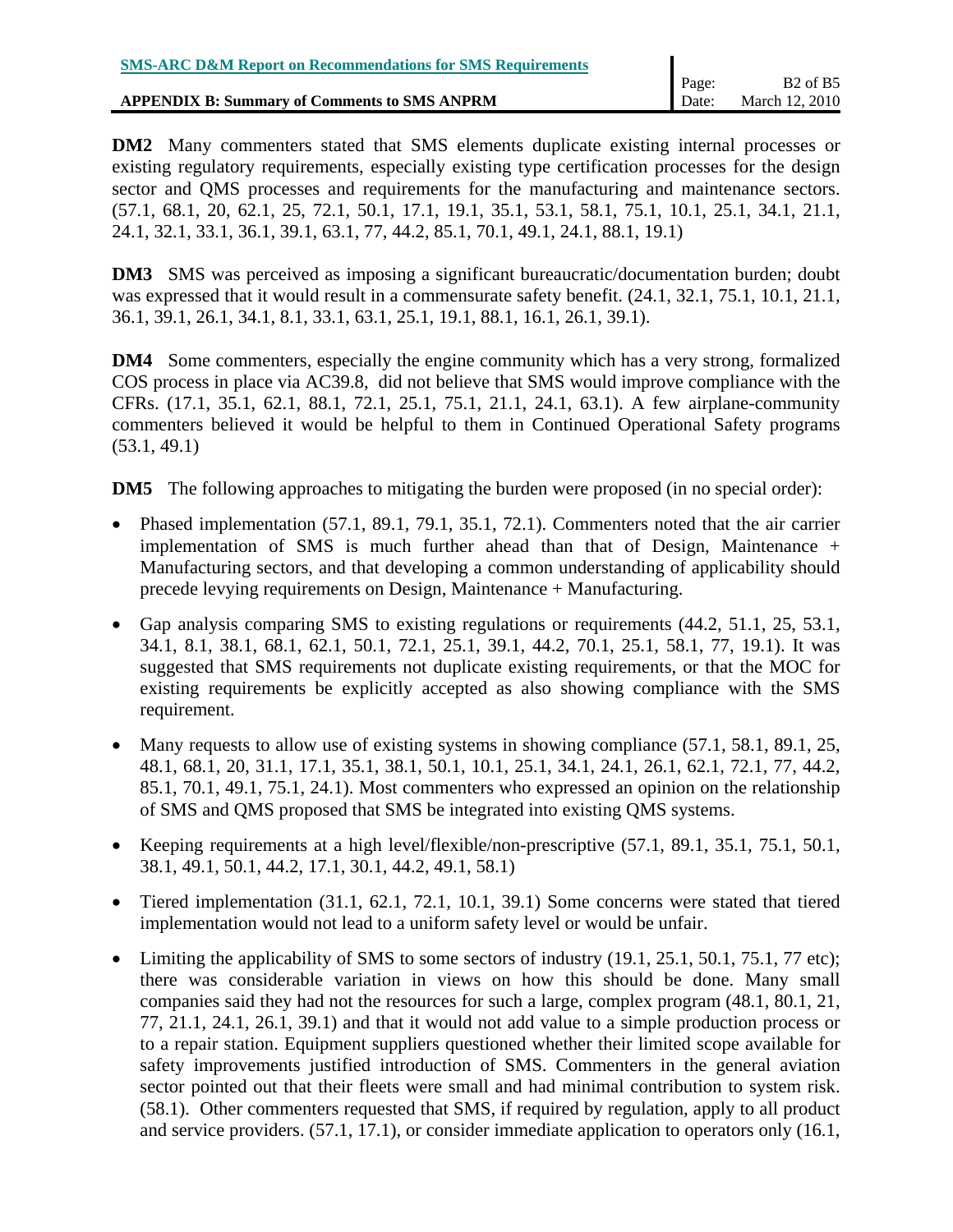**APPENDIX B: Summary of Comments to SMS ANPRM** 

- Voluntary compliance and guidance, rather than requirements (68.1, 12.1, 87.1, 17.1, 70.1, 33.1, 63.1)
- Accreditation (70.1, 53.1, 49.1, 48.1, 49.1, 38.1, 16.1)
- Trade group leadership, as opposed to independent efforts (39.1, 16.1)
- Use language of ICAO or of national SMS Standard or of CDO ARC (35.1, 62.1, 38.1, 57.1, 49.1, 19.1, 15.1, 89.1). The AS9100 standard was pointed out as an excellent example to follow. (77, 19.1)
- Use AC39.8 methodology for Safety Risk Assessments (88.1, 62.1 35.1)

**DM6** Many comments from the Design, Manufacturing and Maintenance sectors pointed out that the published material has so far dealt with air carrier operations, that the Design, Manufacturing and Maintenance environment is very different in key respects, and that much additional work would be needed to establish if and how SMS requirements should apply to Design, Manufacturing and Maintenance. (89.1, 57.1, 75.1, 50.1, 10.1, 36.1, 63.1, 38.1, 39.1, 88.1, 77, 19.1, 35.1, 25.1, 62.1). Commenters requested sector-specific, size-specific criteria for findings of compliance for an SMS.

**DM7** There was considerable disagreement on how SMS should apply to suppliers who do not have design ownership. (19.1, 49.1, 38.1, 35.1, 62.1, 88.1, 10.1) Many felt that SMS should only be levied on certificate-holders. Some proposed a flowdown to suppliers by contractual requirement, others foresaw great difficulties in such a system (16.1, 17.1, 34.1, 58.1, 62.1, 35.1, 48.1). Similarly, repair stations were concerned that they would be required to comply with the conflicting SMS implementations of each of their customers. (8.1)

**DM8** There was some confusion over whether SMS should apply to health + safety, or other ancillary disciplines, or only to product safety, clarification was requested (23, 30.1, 75.1, 50.1, 45.1, 19.1, 38.1, 71.1, 72.1, 68.1, 52.1, 26.1, 62.1).

**DM9** Commenters asked that any requirements be objective, clear and consistent, to avoid variation in interpretation. (17.1, 57.1, 89.1, 48.1, 49.1, 88.1, 77, 38.1, 36.1). There have been problems with pilot SMS projects due to shifting interpretation/ expectations on the part of regulatory authorities. (44.2).

**DM10** Many requests were made for the guidance to accommodate various business models and to be scaleable. (10.1, 15.1, 31.1, 35.1, 38.1, 49.1, 57.1, 62.1, 63.1, 72.1, 89.1 )

**DM11** There were many requests for harmonization of the US SMS requirements with those of foreign agencies, and bilateral recognition of SMSs, so that international companies need not comply to multiple different sets of SMS requirements. (17.1, 38.1, 57.1, 89.1, 62.1, 72.1, 30.1, 49.1, 44.2, 50.1). One commenter was concerned over potential disharmony between FAA and other US agency requirements (e.g DoD). (19.1)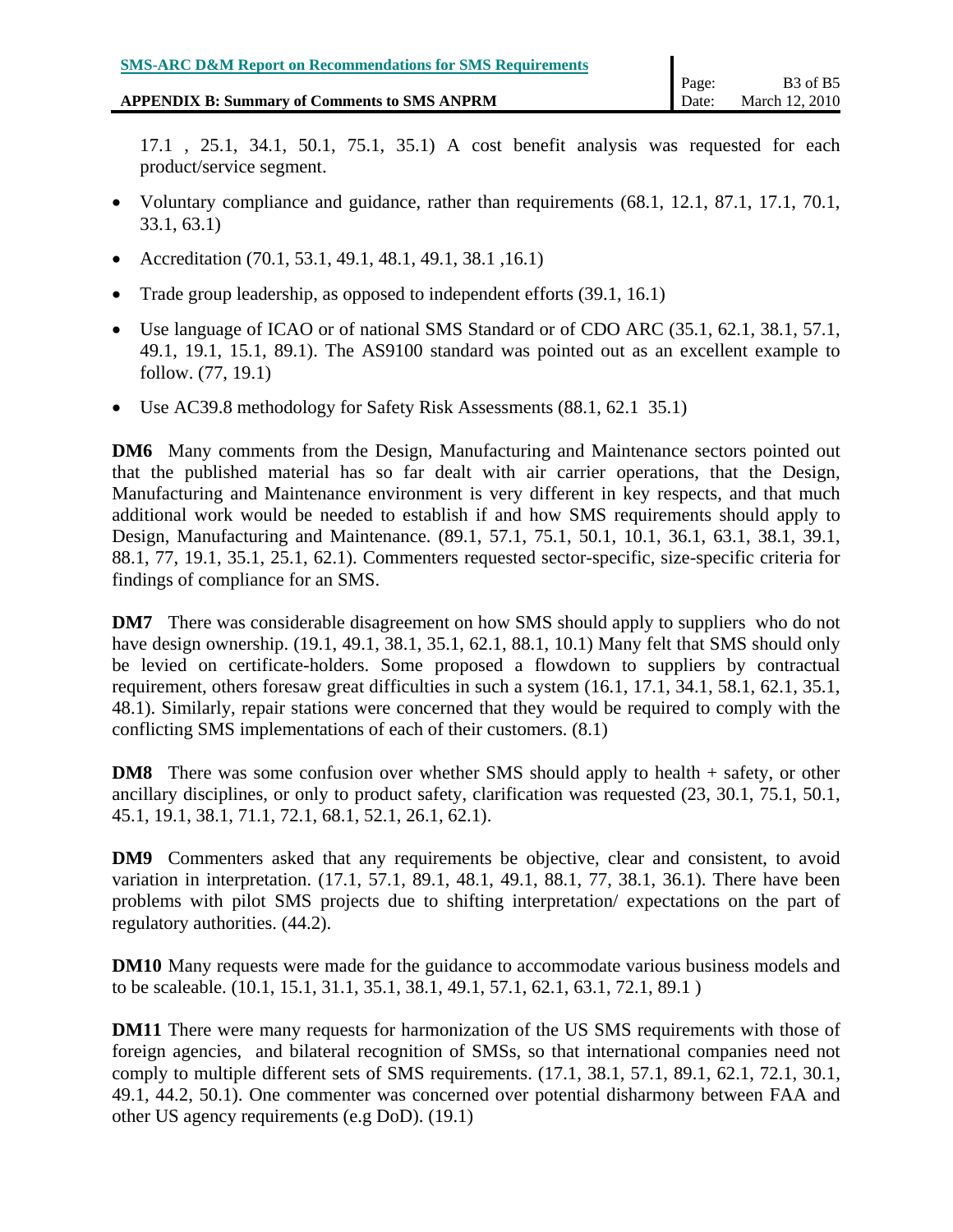**DM12** There were many comments requesting measures to protect safety data/risk assessments from loss of intellectual property rights, from civil and criminal lawsuits, and to promote protection of personnel with SMS duties from criminal proceedings (8.1, 10.1, 17.1, 19.1, 25.1, 35.1, 30.1, 32.1, 33.1, 36.1, 50.1, 57.1, 53.1, 68.1, 75.1, 77, 89.1, 88.1, 62.1, 63.1, 49.1, 58.1, 28.1, 38.1, 16.1, 8.1, 44.2). The downsides of de-identification and the difference in the nature of reporting for an operational vs a design environment were also raised.

**DM13** There is a general desire for concrete metrics and criteria, rather than abstract/academic material ("safety culture" was difficult for many commenters to accept as a requirement basis; commenters from the flight operations area found the "culture" concept more applicable to safety than did those from manufacture and design communities ). (28.1, 49.1, 50.1, 62.1, 77, 88.1, 89.1, 35.1).

There was a lot of concern over how acceptable risk levels should be set; who should do it, should it be driven by risk exposure, what metrics would be appropriate, how metrics could have unintended consequences (distort reporting and behavior). (8.1, 10.1, 16.1, 25.1, 30.1, 38.1, 49.1, 50.1, 57.1, 58.1, 62.1, 63.1, 75.1, 77, 88.1 )

**DM14** There were questions on the requirement for interoperability and how compliance would be shown; the requirement currently appears unbounded. (75.1, 35.1)

**DM15** Some commenters questioned the mandate of the FAA to impose such a broad requirement without a specific safety issue to be addressed. (16.1, 48.1, 68.1, 31.1, 33.1, 64.1). The FAA is currently responsible for the safety of the system (except where delegated); how does the FAA give that responsibility to the product or service provider? This concern was also raised over specific elements of SMS (e.g. is the FAA within their charter to require a company to develop a document management program? 44.2).

**DM16** It was pointed out that since existing SMS programs vary so widely in performance, elements and outcomes, the ANPRM responses on company's costs benefits and experience will be based on very different understandings of SMS and may not apply to the FAA's implementation. (64.1).

**DM17** There was concern that businesses retain internal flexibility to select the tools and processes applicable to the circumstances. (58.1, 63.1).

Concern was expressed over timing of implementation and timing of revisions and updates (short cycle times driving confusion and expense).

**DM18** One commenter said the stated requirements went beyond the risk analysis state-of-theart (quantified risk assessment for operational procedures and substitute risk, 35.1)

**DM19** The FAA was requested to consider how ODA would work with SMS (35.1, 57.1)

**DM20** One commenter advocated the use of an integrated capability maturity model to measure organizational culture. (28.1)

One commenter suggested that integrated capability maturity models likely will incorporate SMS as a metric set, and if so, equitable SMS requirements should be established. (38.1)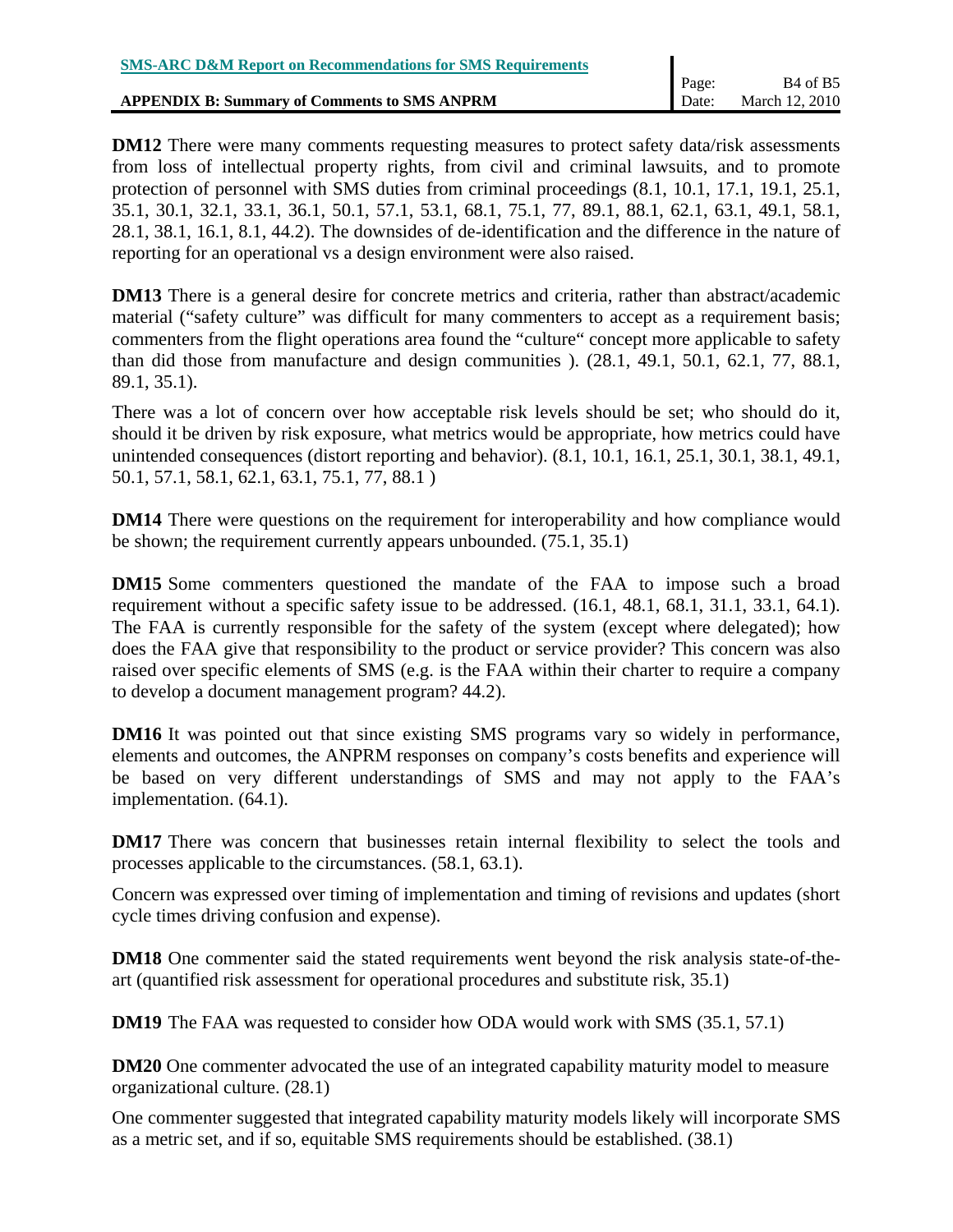| <b>SMS-ARC D&amp;M Report on Recommendations for SMS Requirements</b> |       |                                  |
|-----------------------------------------------------------------------|-------|----------------------------------|
|                                                                       | Page: | B <sub>5</sub> of B <sub>5</sub> |
| <b>APPENDIX B: Summary of Comments to SMS ANPRM</b>                   | Date: | March 12, 2010                   |
|                                                                       |       |                                  |

**DM21** Two commenters expressed concern over the safety of helicopter tour passengers. (60, 46) *(Recommend this comment be considered outside ARC scope)*

**DM22** One commenter offered a proposed architecture for data handling. *(Recommend this comment be considered outside ARC scope)*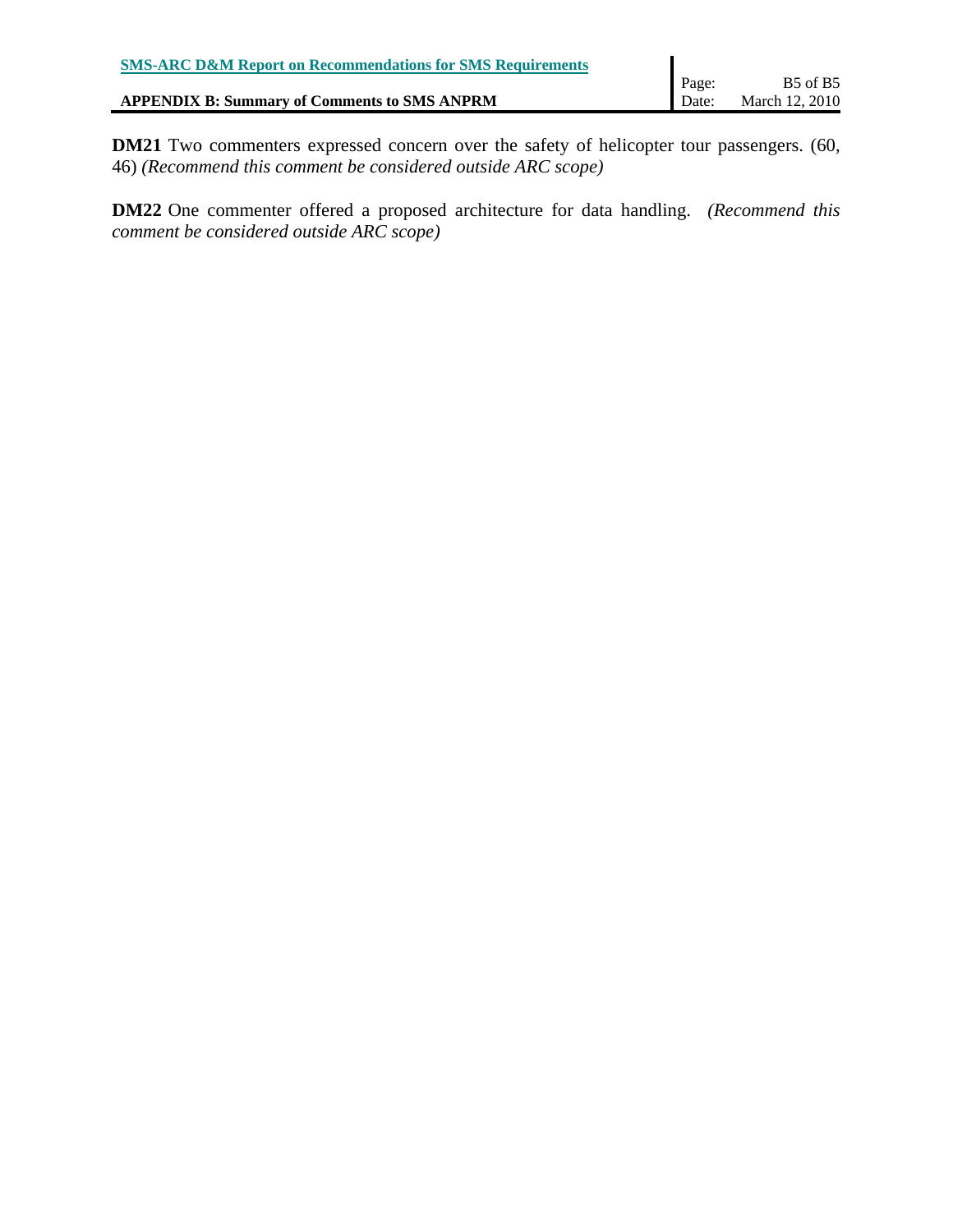**APPENDIX C: Regulatory Gap Analysis – Executive Summary** 

### **APPENDIX C: Regulatory Gap Analysis – Executive Summary**

#### **Ground Rules**

This analysis addresses regulatory requirements only. Many organizations have process elements in place which they have developed voluntarily or co-operatively with the FAA; such processes are not addressed here.

The analysis was conducted against both the ICAO framework and the Appendix B to Order 8000.367. The current regulatory requirements come much closer to meeting the ICAO framework than they do Appendix B.

The analysis considered the safety of the product separately from the safety of organizational factors.

The referenced appendices show the extent to which existing regulatory requirements mandate process elements of SMS (pink= no requirement in place, yellow= a requirement exists but is not comprehensive; green= the requirement fully addresses the SMS element.)

*Appendix D:* Gap Analysis: Part 21 Design and Order 8000.367 Appendix B Requirements *Appendix E:* Gap Analysis: Part 21 Manufacturing and ICAO SMS Framework Requirements *Appendix F:* Gap Analysis: Extent to Which Part 21 D&M Addresses SMS Framework

#### **Safety Policy**

There are no current regulatory requirements for design organization safety policy.

CFR 21 already addresses the appointment of key quality personnel for a production certificate holder (this is functionally "the same as" a requirement to appoint key safety personnel, in a production environment). CFR21 also addresses the definition of accountabilities, and documentation of the QMS and production system. No requirements mandate a management commitment to safety, or coordination of emergency response planning (this last was not considered applicable to the design and production environments).

CFR21 addresses only six of the 37 proposed requirements for Appendix B – safety policy.

#### **Safety risk management**

The current regulatory requirements already control the product safety of new designs; requiring SMS risk management to the design process is considered redundant. Part 21.99 requires type certificate holders to make design changes to address undsafe conditions as determined by FAA. AC 39-8 defines a propulsion system process meeting the intent of safety risk management, and ETOPS fleets have a defined and required process for initial service as well as continuous monitoring.

CFR 21 has recently been revised; the new requirements address many of the risk management and safety assurance processes of ICAO's SMS framework when applied to a production environment. The notable exception is that CFR21 mandates corrective action by the QMS without a safety risk assessment, so the corrective action might not be prioritized.

Appendix B has 32 requirements under the general subject of safety risk management, ten of which are addressed by current requirements for some products or organization types.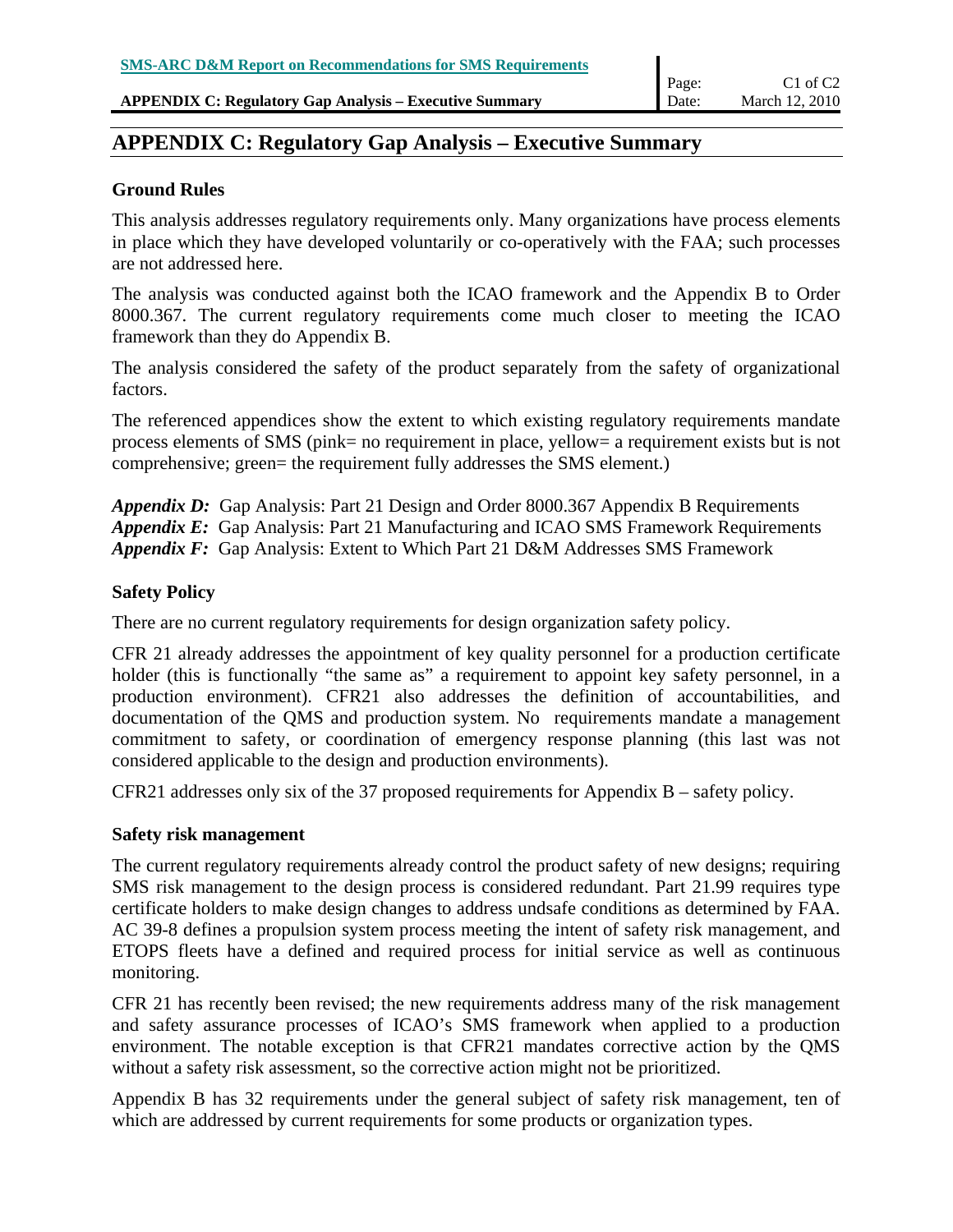#### **Safety Assurance**

CFR 21 already requires QMS performance monitoring and measurement, change management and continuous improvement. This would meet much of the intent of SMS safety assurance, except that monitoring the QMS as a whole might not give a clear metric of SMS performance.

There is no requirement for design organizations in general to perform safety monitoring for new designs or for COS. AC 39-8 defines a propulsion system process meeting the intent of safety monitoring, and so does the ETOPS rule. Only early-ETOPS requires lessons learned from COS to be incorporated into the design process.

Appendix B has 33 requirements under the general subject of safety assurance, a few of which are addressed by current requirements for some products or organization types.

#### **Safety Promotion**

There are no current regulatory requirements for safety promotion, either for production or for design organizations.

Appendix B has 14 requirements under the general subject of safety promotion, none of which are addressed by current requirements.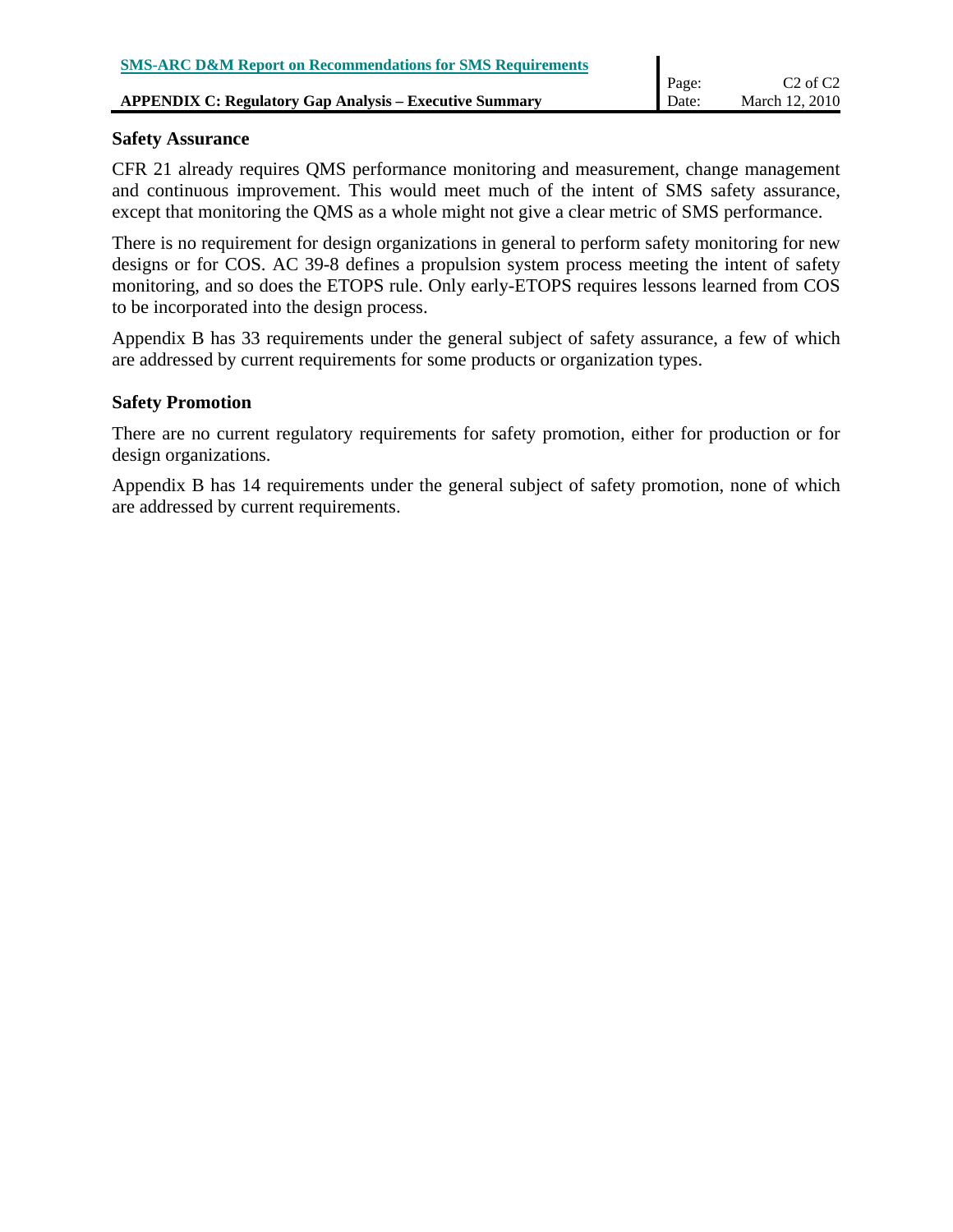**Page D1 of D22 March 12, 2010**

|                   | Part 21 Design Organization: SMS Requirements Gap Analysis and Exceptions Assessment                                                                                                                          |                     |                                                                                                                                                                                                                                                                                                                                                                                                                                                                                                   |                                                                         |                       |
|-------------------|---------------------------------------------------------------------------------------------------------------------------------------------------------------------------------------------------------------|---------------------|---------------------------------------------------------------------------------------------------------------------------------------------------------------------------------------------------------------------------------------------------------------------------------------------------------------------------------------------------------------------------------------------------------------------------------------------------------------------------------------------------|-------------------------------------------------------------------------|-----------------------|
|                   | Version: 3/12/2010<br>$\mathcal{L}(\mathcal{L})$ and $\mathcal{L}(\mathcal{L})$ and $\mathcal{L}(\mathcal{L})$ and $\mathcal{L}(\mathcal{L})$                                                                 |                     |                                                                                                                                                                                                                                                                                                                                                                                                                                                                                                   |                                                                         |                       |
| Order 8000.367    |                                                                                                                                                                                                               | FAR Part 21 & as    |                                                                                                                                                                                                                                                                                                                                                                                                                                                                                                   | <b>Exceptions Assessment</b>                                            | <b>Comments/Notes</b> |
| <b>Appendix B</b> | <b>SUBJECT - TITLE</b>                                                                                                                                                                                        | indicated           | <b>SUBJECT - TITLE</b>                                                                                                                                                                                                                                                                                                                                                                                                                                                                            | (i.e. limits of applicability)                                          |                       |
| Preamble          | The following requirements are the minimum set of<br>requirements that must be established for constituent<br>product/service provider organizations for which AVS<br>services have oversight responsibility. |                     |                                                                                                                                                                                                                                                                                                                                                                                                                                                                                                   |                                                                         |                       |
|                   | Scope and Applicability - to be developed by the AVS<br>service/office.                                                                                                                                       |                     |                                                                                                                                                                                                                                                                                                                                                                                                                                                                                                   |                                                                         |                       |
|                   |                                                                                                                                                                                                               | §21.1 Applicability | (a) This part prescribes-<br>(1) Procedural requirements for the issue of type<br>certificates and changes to those certificates; the<br>issue of production certificates; the issue of<br>airworthiness certificates; and the issue of export<br>airworthiness approvals.<br>(2) Rules governing the holders of any certificate<br>specified in paragraph (a)(1) of this section; and<br>(3) Procedural requirements for the approval of<br>certain materials, parts, processes, and appliances. | No gap analysis possible since the<br>Order is silent on applicability. |                       |
|                   |                                                                                                                                                                                                               |                     |                                                                                                                                                                                                                                                                                                                                                                                                                                                                                                   |                                                                         |                       |
|                   |                                                                                                                                                                                                               |                     |                                                                                                                                                                                                                                                                                                                                                                                                                                                                                                   |                                                                         |                       |
|                   |                                                                                                                                                                                                               | §25.1 Applicability | (a) This part prescribes airworthiness standards for<br>the issue of type certificates, and changes to those<br>certificates, for transport category airplanes.<br>(b) Each person who applies under Part 21 for such<br>a certificate or change must show compliance with<br>the applicable requirements in this part.                                                                                                                                                                           |                                                                         |                       |
|                   |                                                                                                                                                                                                               | §33.1 Applicability | (a) This part prescribes airworthiness standards for<br>the issue of type certificates and changes to those<br>certificates, for aircraft engines.<br>(b) Each person who applies under part 21 for such<br>a certificate or change must show compliance with<br>the applicable requirements of this part and the<br>applicable requirements of part 34 of this chapter.                                                                                                                          |                                                                         |                       |
| $\overline{2}$    | References - to be developed by the AVS<br>service/office                                                                                                                                                     |                     |                                                                                                                                                                                                                                                                                                                                                                                                                                                                                                   |                                                                         |                       |
|                   |                                                                                                                                                                                                               |                     | Title 49 USC, 14 CFR, FAA Orders, Advisory<br>Circulars                                                                                                                                                                                                                                                                                                                                                                                                                                           |                                                                         |                       |
|                   | <b>DEFINITIONS (Appendix A)</b>                                                                                                                                                                               |                     |                                                                                                                                                                                                                                                                                                                                                                                                                                                                                                   |                                                                         |                       |
|                   | To be developed by the AVS service, but the definitions<br>should be consistent with existing FAA definitions and<br>those in the AVSSMS.                                                                     |                     |                                                                                                                                                                                                                                                                                                                                                                                                                                                                                                   |                                                                         |                       |
|                   | <b>EXCERPTS</b> of key definitions from Appendix A:                                                                                                                                                           |                     |                                                                                                                                                                                                                                                                                                                                                                                                                                                                                                   |                                                                         |                       |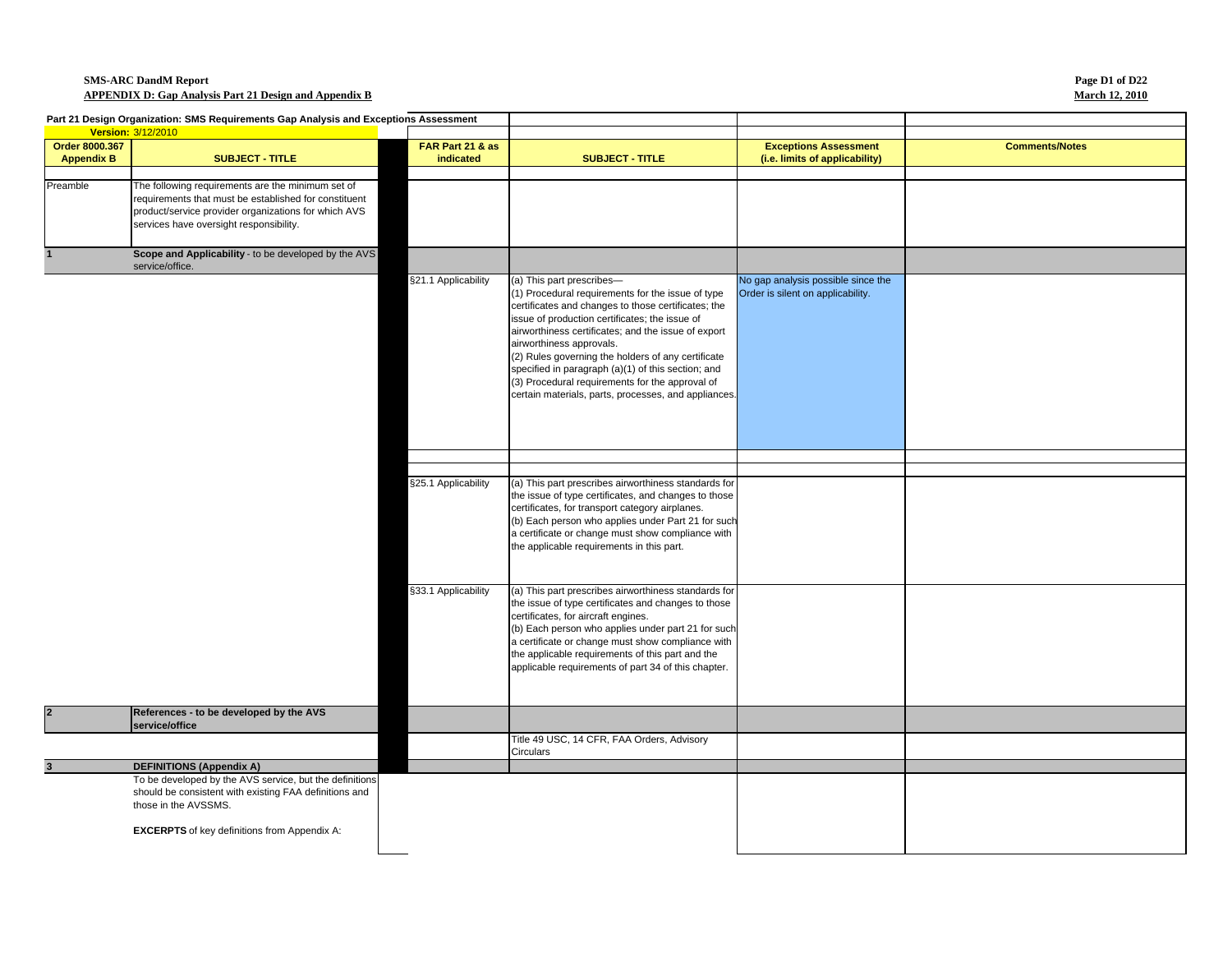**Page D2 of D22 March 12, 2010**

| Order 8000.367    |                                                                                                                   | FAR Part 21 & as           |                                                        | <b>Exceptions Assessment</b>            | <b>Comments/Notes</b>                                                                                                                  |
|-------------------|-------------------------------------------------------------------------------------------------------------------|----------------------------|--------------------------------------------------------|-----------------------------------------|----------------------------------------------------------------------------------------------------------------------------------------|
| <b>Appendix B</b> | <b>SUBJECT - TITLE</b>                                                                                            | indicated                  | <b>SUBJECT - TITLE</b>                                 | (i.e. limits of applicability)          |                                                                                                                                        |
|                   |                                                                                                                   |                            |                                                        |                                         |                                                                                                                                        |
|                   | Safety Management System (SMS) - The formal, top-                                                                 |                            |                                                        |                                         |                                                                                                                                        |
|                   | down business-like approach to managingsafety risk.                                                               |                            |                                                        |                                         |                                                                                                                                        |
|                   | It includes systematic procedures, practices, and                                                                 |                            |                                                        |                                         |                                                                                                                                        |
|                   | policies for the management of safety (as described in                                                            |                            |                                                        |                                         |                                                                                                                                        |
|                   | this document it includes Safety Risk Management,                                                                 |                            |                                                        |                                         |                                                                                                                                        |
|                   | safety policy, safety assurance, and safety promotion).                                                           |                            |                                                        |                                         |                                                                                                                                        |
|                   |                                                                                                                   |                            |                                                        |                                         |                                                                                                                                        |
|                   |                                                                                                                   |                            |                                                        |                                         |                                                                                                                                        |
|                   | Safety risk - The composite of predicted severity and                                                             |                            |                                                        |                                         |                                                                                                                                        |
|                   | likelihood of the potential effect of ahazard.                                                                    |                            |                                                        |                                         |                                                                                                                                        |
|                   |                                                                                                                   |                            |                                                        | The proposed definition of hazard is    | The definition should be revised to focus on product/servise                                                                           |
|                   | Hazard - Any existing or potential condition that can<br>lead to injury, illness or death to people; damage to or |                            |                                                        | so broad that it includes normal flight | safety and on risk to passengers and crew.                                                                                             |
|                   | loss of a system, equipment, or property; or damage to                                                            |                            |                                                        | (damages environment by noise and       |                                                                                                                                        |
|                   | the environment. A hazard is a condition that is a                                                                |                            |                                                        | emissions) and trivial concerns         |                                                                                                                                        |
|                   | prerequisite to an accident or incident.                                                                          |                            |                                                        | (spillage of coffee damages property    |                                                                                                                                        |
|                   |                                                                                                                   |                            |                                                        | I.e. terminal carpet.                   |                                                                                                                                        |
|                   |                                                                                                                   |                            |                                                        |                                         |                                                                                                                                        |
|                   | Accident - An occurrence associated with the                                                                      |                            |                                                        |                                         |                                                                                                                                        |
|                   | operation of an aircraft that takes place between the                                                             |                            |                                                        |                                         |                                                                                                                                        |
|                   | time any person boards the aircraft with the intention of                                                         |                            |                                                        |                                         |                                                                                                                                        |
|                   | flight and all such persons have disembarked, and in                                                              |                            |                                                        |                                         |                                                                                                                                        |
|                   | which any person suffers death or serious injury, or in                                                           |                            |                                                        |                                         |                                                                                                                                        |
|                   | which the aircraft receives substantial damage.                                                                   |                            |                                                        |                                         |                                                                                                                                        |
|                   |                                                                                                                   |                            |                                                        |                                         |                                                                                                                                        |
|                   | Incident - An occurrence other than an accident that                                                              |                            |                                                        |                                         | could affect" is too broad. Should say "likely to affect"                                                                              |
|                   | affects or could affect the safety of operations.                                                                 |                            |                                                        |                                         |                                                                                                                                        |
|                   | Policy [Ref Ch 2 of the Order]                                                                                    |                            |                                                        |                                         |                                                                                                                                        |
| 4.a.              | <b>General Requirements</b>                                                                                       |                            |                                                        |                                         |                                                                                                                                        |
| 4.a.(1)           | Safety Management must be included in life cycle of the                                                           | Title 14 Code of           | Every aspect of civil aviation requires that all       |                                         | Actually, there's no requirement for the product to be airworthy                                                                       |
|                   | organization's outputs                                                                                            | <b>Federal Regulations</b> | products, from design & production and throughout      |                                         | before it's certified. Also, claiming equivalency between                                                                              |
|                   |                                                                                                                   | (14CFR)                    | operational life (flight & maintenance), be airworthy, |                                         | airworthiness and safety may get us into difficulties. They are                                                                        |
|                   |                                                                                                                   |                            | ncluding operating the product in accordance with      |                                         | not precisely the same.                                                                                                                |
|                   |                                                                                                                   |                            | regulatorily defined airworthiness requirements        |                                         |                                                                                                                                        |
|                   |                                                                                                                   |                            |                                                        |                                         |                                                                                                                                        |
|                   |                                                                                                                   |                            |                                                        |                                         |                                                                                                                                        |
| 4.a.(2)           | The organization must promote the growth of a positive                                                            |                            |                                                        | Propose exception - strike              | Since no-one knows what a positive safety culture is, or how it                                                                        |
|                   | safety culture                                                                                                    |                            |                                                        | requirement, this will then be          | can be measured, this requirement should be struck. Need                                                                               |
|                   |                                                                                                                   |                            |                                                        | consistent with ICAO language           | objective requirements.                                                                                                                |
| 4.b.              | <b>Safety Policy</b>                                                                                              |                            |                                                        |                                         |                                                                                                                                        |
| 4.b.(1)           | Top management is responsible for the organization's                                                              |                            |                                                        |                                         |                                                                                                                                        |
|                   | safety policy and its safety performance                                                                          |                            |                                                        |                                         |                                                                                                                                        |
|                   |                                                                                                                   |                            |                                                        |                                         |                                                                                                                                        |
| 4.b.(2)           | The safety policy must:                                                                                           |                            |                                                        |                                         |                                                                                                                                        |
|                   |                                                                                                                   |                            |                                                        |                                         |                                                                                                                                        |
|                   |                                                                                                                   |                            |                                                        |                                         | Comment: the terms "policy" and "procedure" have different                                                                             |
|                   |                                                                                                                   |                            |                                                        |                                         | meanings in different organizations, which leads to varying                                                                            |
|                   |                                                                                                                   |                            |                                                        |                                         | interpretation in this section. To some, "policy" is a general                                                                         |
|                   |                                                                                                                   |                            |                                                        |                                         | statement of organization intent. To others, it is a very specific                                                                     |
|                   |                                                                                                                   |                            |                                                        |                                         | binding document constituting the internal rules of the organization.                                                                  |
|                   |                                                                                                                   |                            |                                                        |                                         | E.g. policy abc says you must not discriminate against another<br>employee on the basis of attributes x,y,z, and if you do you will be |
|                   |                                                                                                                   |                            |                                                        |                                         | subject to disciplinary action up to and including dismissal                                                                           |
|                   |                                                                                                                   |                            |                                                        |                                         |                                                                                                                                        |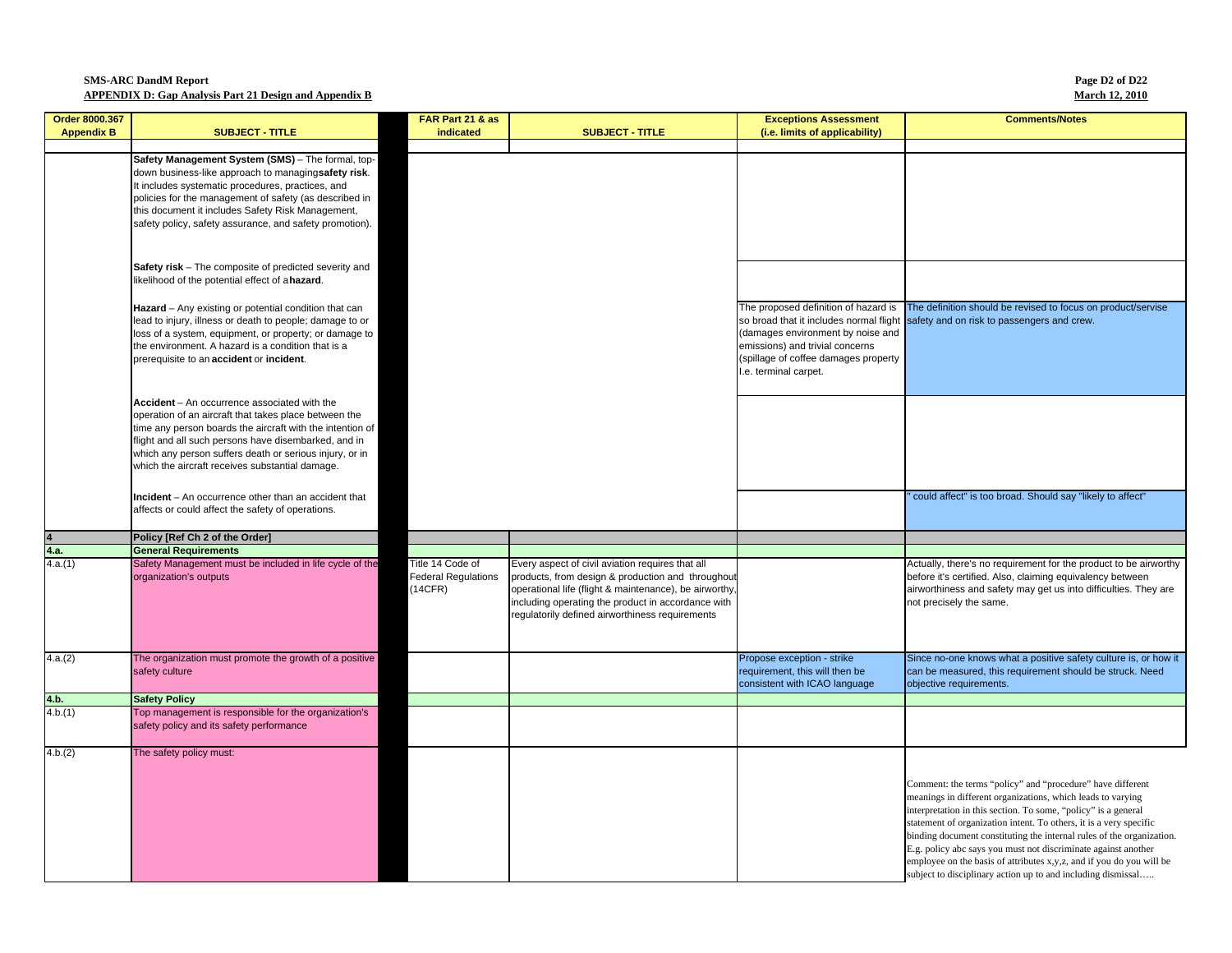| Page D3 of D22        |
|-----------------------|
| <b>March 12. 2010</b> |

| Order 8000.367    | <b>SUBJECT - TITLE</b>                                                                                                                                                  | FAR Part 21 & as | <b>SUBJECT - TITLE</b>                                                                                                | <b>Exceptions Assessment</b>                                                                                                                                  | <b>Comments/Notes</b>                                                                                                                                                                                                                                                                                                                                                                                                                                                                                          |
|-------------------|-------------------------------------------------------------------------------------------------------------------------------------------------------------------------|------------------|-----------------------------------------------------------------------------------------------------------------------|---------------------------------------------------------------------------------------------------------------------------------------------------------------|----------------------------------------------------------------------------------------------------------------------------------------------------------------------------------------------------------------------------------------------------------------------------------------------------------------------------------------------------------------------------------------------------------------------------------------------------------------------------------------------------------------|
| <b>Appendix B</b> |                                                                                                                                                                         | indicated        |                                                                                                                       | (i.e. limits of applicability)                                                                                                                                |                                                                                                                                                                                                                                                                                                                                                                                                                                                                                                                |
| 4.b.(2)(a)        | include commitment to implement and maintain the<br><b>SMS</b>                                                                                                          |                  |                                                                                                                       |                                                                                                                                                               |                                                                                                                                                                                                                                                                                                                                                                                                                                                                                                                |
| 4.b.(2)(b)        | include commitment to continual improvement in the<br>level of safety                                                                                                   |                  |                                                                                                                       | Propose exception - strike<br>requirement, this will then be<br>consistent with ICAO language                                                                 | "Risk management" and "objectives" ((g), below) are in conflict with<br>open ended "continual improvement"                                                                                                                                                                                                                                                                                                                                                                                                     |
| 4.b.(2)(c)        | include a commitment to management of safety risk,<br>defined as The composite of predicted severity and<br>likelihood of the potential effect of a hazard. (Ref App A) |                  |                                                                                                                       |                                                                                                                                                               |                                                                                                                                                                                                                                                                                                                                                                                                                                                                                                                |
| 4.b.(2)(d)        | include commitment to comply with applicable legal,<br>regulatory and statutory requirements                                                                            |                  |                                                                                                                       | Propose exception - strike<br>requirement, this will then be<br>consistent with ICAO language                                                                 | Not appropriate content for a Safety policy. The field of "legal"<br>regulatory and statutory requirements " is extremely broad, and all<br>companies have existing mechanisms and processes to assure<br>compliance. There is no benefit, and significant drawbacks, to<br>including this as part of SMS. If the FAA wants this, they should<br>identify the legal and statutory requirements and cite themm directly,<br>rather than expect each business to do this independently.                          |
| 4.b.(2)(e)        | include an expectation that employees will report safety<br>issues &, where possible, provide proposals for<br>solutions/safety improvements                            |                  |                                                                                                                       |                                                                                                                                                               |                                                                                                                                                                                                                                                                                                                                                                                                                                                                                                                |
| 4.b.(2)(f)        | establish clear standards for acceptable behavior                                                                                                                       |                  |                                                                                                                       | Propose modification "objective<br>standards for safety-related behavior                                                                                      | The phrase "acceptable behavior" is so broad that it is impossible for<br>"policy" to establish "clear standards". The work environment<br>inherently has unclear areas - it would be impossible for policy to<br>foresee and rule upon every case in advance. Also, the "behavior"<br>should be bounded to that which could affect safety.                                                                                                                                                                    |
| 4.b.(2)(g)        | provide management quidance for setting safety<br>objectives                                                                                                            |                  | Safety objectives are set by regulations, not by<br>"management", in CFR25.1309, CFR25.901c,<br>CFR33.75, AC39-8, etc | Propose modification "or state<br>objectives prescribed by regulatory<br>authorities" Sector -level quidance<br>can then cite 33.75, 25.1309, AC 39.8<br>etc. | Objectives must be prescribed by FAA regulations and policy, as<br>they currently are for type designs and for propulsion system<br>continued operational safety. It would be very difficult for an<br>organization to set its own safety objectives, from a liability<br>perspective. (and what if the objectives were very low?) There needs<br>to be an external standard set by the authorities, both to provide a<br>common standard of safety, and to limit the exposure of businesses to<br>litigation. |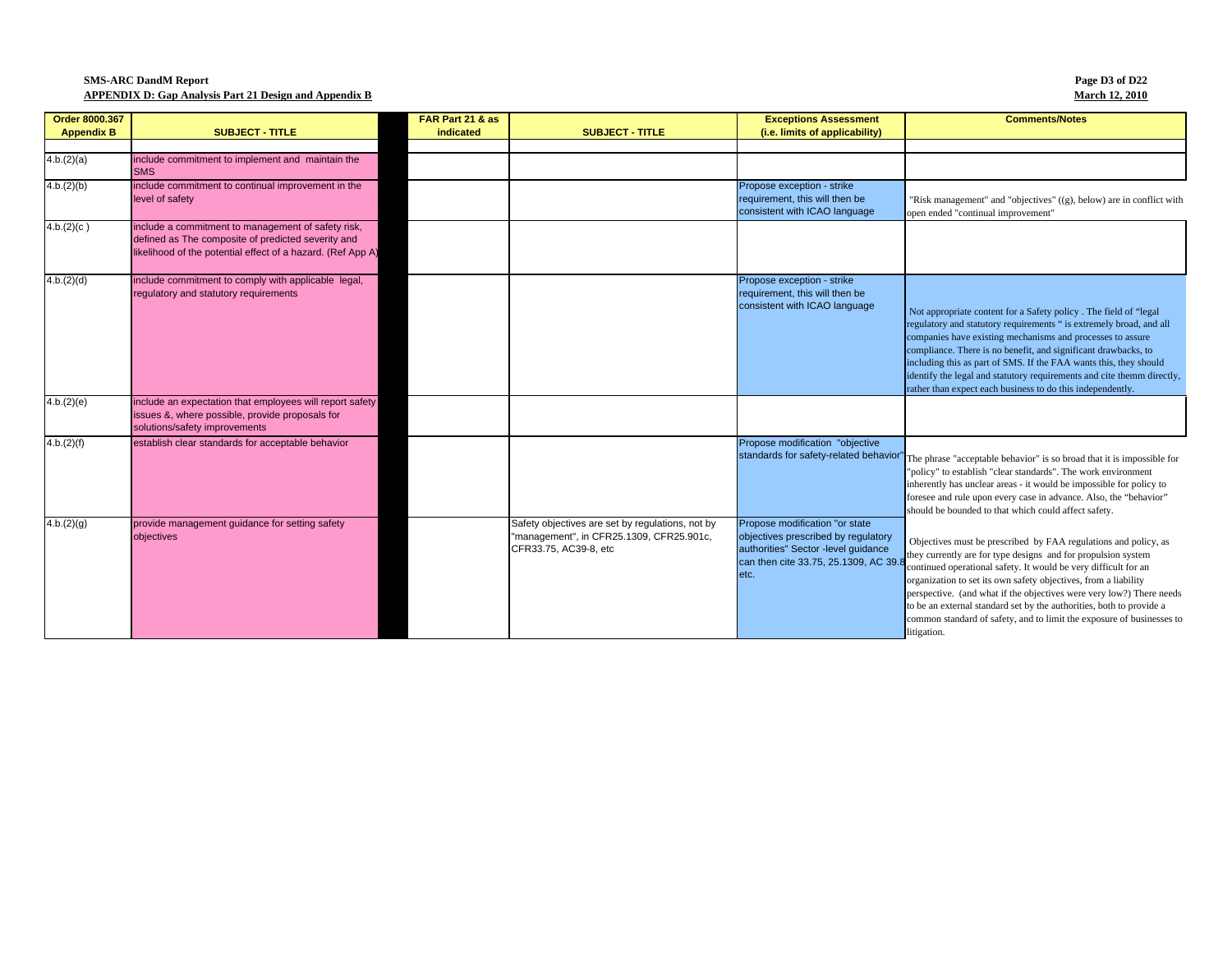#### **Page D4 of D22 March 12, 2010**

| Order 8000.367    |                        | FAR Part 21 & as                                    |                                                                                                                                                                                                                                                                                                                                                                                                                                                                                                                                                                                                                                                                                                                                                                                                                                                                                                                                                                                                                                                                                                                                                                                               | <b>Exceptions Assessment</b>   | <b>Comments/Notes</b> |
|-------------------|------------------------|-----------------------------------------------------|-----------------------------------------------------------------------------------------------------------------------------------------------------------------------------------------------------------------------------------------------------------------------------------------------------------------------------------------------------------------------------------------------------------------------------------------------------------------------------------------------------------------------------------------------------------------------------------------------------------------------------------------------------------------------------------------------------------------------------------------------------------------------------------------------------------------------------------------------------------------------------------------------------------------------------------------------------------------------------------------------------------------------------------------------------------------------------------------------------------------------------------------------------------------------------------------------|--------------------------------|-----------------------|
| <b>Appendix B</b> | <b>SUBJECT - TITLE</b> | indicated                                           | <b>SUBJECT - TITLE</b>                                                                                                                                                                                                                                                                                                                                                                                                                                                                                                                                                                                                                                                                                                                                                                                                                                                                                                                                                                                                                                                                                                                                                                        | (i.e. limits of applicability) |                       |
|                   |                        |                                                     |                                                                                                                                                                                                                                                                                                                                                                                                                                                                                                                                                                                                                                                                                                                                                                                                                                                                                                                                                                                                                                                                                                                                                                                               |                                |                       |
|                   |                        |                                                     | §33.75 Safety analysis (a) (1) The applicant must analyze the engine,<br>including the control system, to assess the likely<br>consequences of all failures that can reasonably be<br>expected to occur. This analysis will take into<br>account, if applicable: (i) Aircraft-level devices and<br>procedures assumed to be associated with a typical<br>installation. Such assumptions must be stated in<br>the analysis. (ii) Consequential secondary failures<br>and latent failures. (3) The applicant must show<br>that hazardous engine effects are predicted to<br>occur at a rate not in excess of that defined as<br>extremely remote (probability range of 10e(-7) to<br>10e(-9) [1per 10,000,000 engine flight hours to 1<br>per 1,000,000,000 flight hours]). Since the<br>estimated probability for individual failures may be<br>insufficiently precise to enable the applicant to<br>assess the total rate for hazardous engine effects,<br>compliance may be shown by demonstrating that<br>the probability of a hazardous engine effect arising<br>from an individual failure can be predicted to be not<br>greater than 10e(-8) [1 per 100,000,000] engine<br>flight hours. |                                |                       |
|                   |                        | §25.1309 Equipment,<br>systems, and<br>instalations | (a) The equipment, systems, and installations<br>whose functioning is required by this subchapter,<br>must be designed to ensure that they perform their<br>intended functions under any foreseeable operating<br>condition.<br>(b) The airplane systems and associated<br>components, considered separately and in relation<br>to other systems, must be designed so that-<br>(1) The occurrence of any failure condition which<br>would prevent the continued safe flight and landing<br>of the airplane is extremely improbable, and<br>(2) The occurrence of any other failure conditions<br>which would reduce the capability of the airplane or<br>the ability of the crew to cope with adverse<br>operating conditions is improbable.                                                                                                                                                                                                                                                                                                                                                                                                                                                  |                                |                       |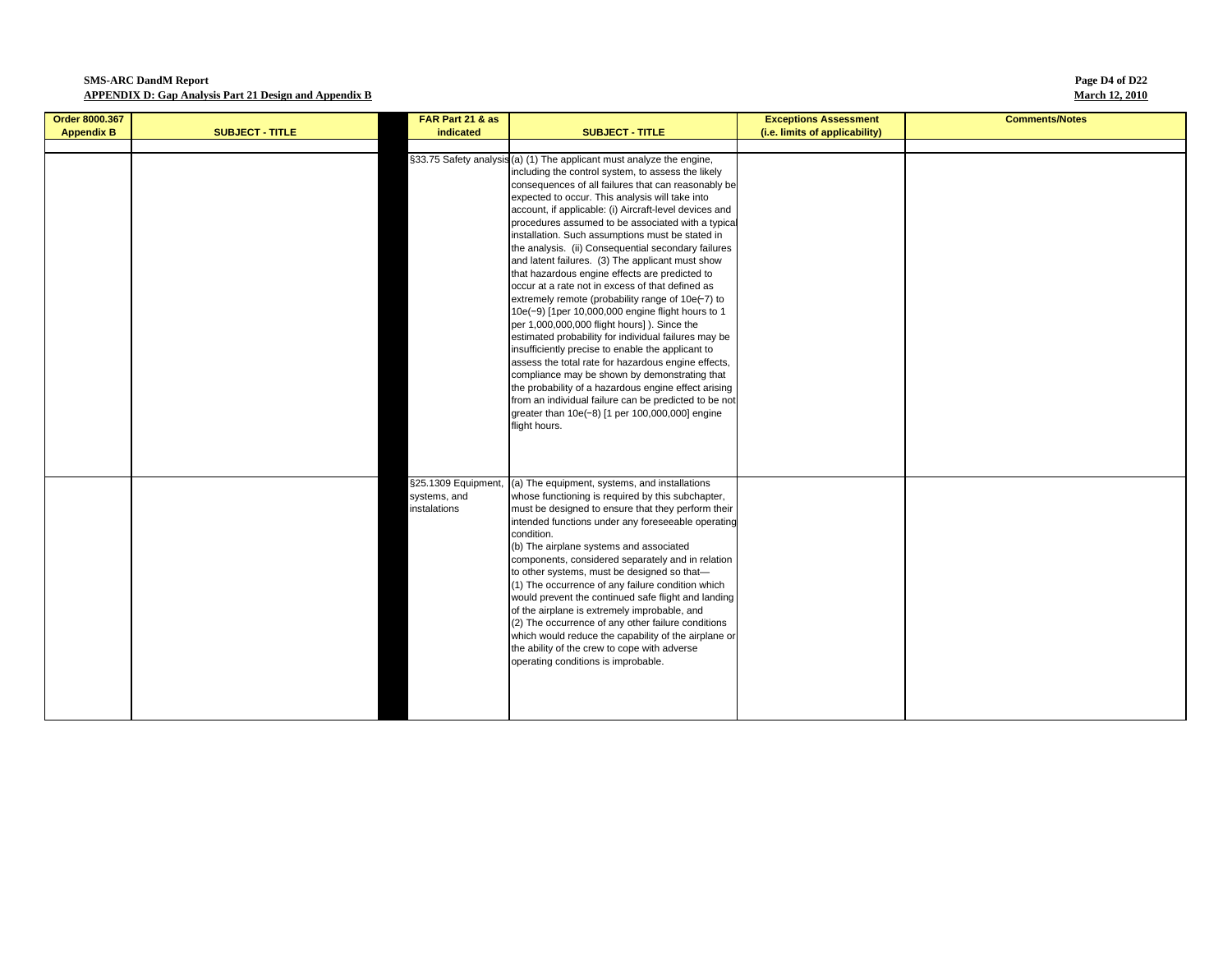#### **Page D5 of D22 March 12, 2010**

| Order 8000.367    |                                                                                                                                           | FAR Part 21 & as                               |                                                                                                                                                                                                                                                                                                                                                                                                                                                                                                                                                                                                                                                                                                                                                                                                                                                                                                                                                                                                                                 | <b>Exceptions Assessment</b>                                                          | <b>Comments/Notes</b>                                                                                                                                                                                                                                                           |
|-------------------|-------------------------------------------------------------------------------------------------------------------------------------------|------------------------------------------------|---------------------------------------------------------------------------------------------------------------------------------------------------------------------------------------------------------------------------------------------------------------------------------------------------------------------------------------------------------------------------------------------------------------------------------------------------------------------------------------------------------------------------------------------------------------------------------------------------------------------------------------------------------------------------------------------------------------------------------------------------------------------------------------------------------------------------------------------------------------------------------------------------------------------------------------------------------------------------------------------------------------------------------|---------------------------------------------------------------------------------------|---------------------------------------------------------------------------------------------------------------------------------------------------------------------------------------------------------------------------------------------------------------------------------|
|                   | <b>SUBJECT - TITLE</b>                                                                                                                    | indicated                                      | <b>SUBJECT - TITLE</b>                                                                                                                                                                                                                                                                                                                                                                                                                                                                                                                                                                                                                                                                                                                                                                                                                                                                                                                                                                                                          | (i.e. limits of applicability)                                                        |                                                                                                                                                                                                                                                                                 |
| <b>Appendix B</b> |                                                                                                                                           | AC 25.1309-1A<br>System Design and<br>Analysis | 10. Quantitative Assessment, B. Quantitative<br>Probability Terms. When using quantitative<br>analyses to help determine compliance with §<br>25.1309(b), the following descriptions of the<br>probability terms used in this regulation and this AC<br>have become commonly-accepted as aids to<br>engineering judgment. They are usually expressed<br>in terms of acceptable numerical probability ranges<br>for each flight-hour, based on a flight of mean<br>duration for the airplane type. (1) Probable failure<br>conditions are those having a probability greater<br>than on the order of 1 X 10e(-5), [greater than 1 per<br>100,000 flight-hours}. (2) Improbable failure<br>conditions are those having a probability on the<br>order of 1 X 10e(-5) or less, but greater than on the<br>order of 1 X 10e(-9) [less than 1 per 100,000 flight-<br>hours, but greater than 1 per 1,000,000,000 flight-<br>hours]. (3) Extremely Improbable failure conditions<br>are those having a probability on the order of 1 X |                                                                                       |                                                                                                                                                                                                                                                                                 |
|                   |                                                                                                                                           |                                                | 10e(-9) or less [less than 1 per 1,000,000,000 flight<br>hours].                                                                                                                                                                                                                                                                                                                                                                                                                                                                                                                                                                                                                                                                                                                                                                                                                                                                                                                                                                |                                                                                       |                                                                                                                                                                                                                                                                                 |
|                   |                                                                                                                                           | AC39-8                                         | This AC also provides CAAM guidance for<br>estimating the risks associated with identified<br>unsafe conditions; defining, prioritizing, and<br>selecting suitable corrective actions for all identified<br>unsafe conditions; and verifying that the corrective<br>actions were effective. This AC is intended to<br>present a tangible means of logically assessing and<br>responding to the safety risks posed by unsafe<br>conditions.                                                                                                                                                                                                                                                                                                                                                                                                                                                                                                                                                                                      |                                                                                       |                                                                                                                                                                                                                                                                                 |
| 4.b.(2)(h)        | provide management guidance for reviewing safety<br>objectives                                                                            |                                                |                                                                                                                                                                                                                                                                                                                                                                                                                                                                                                                                                                                                                                                                                                                                                                                                                                                                                                                                                                                                                                 |                                                                                       |                                                                                                                                                                                                                                                                                 |
| 4.b.(2)(i)        | be communicated to all employees & responsible<br>parties                                                                                 |                                                |                                                                                                                                                                                                                                                                                                                                                                                                                                                                                                                                                                                                                                                                                                                                                                                                                                                                                                                                                                                                                                 | Propose modification to reflect ICAO<br>language - strike "and responsble<br>parties" | Company policy might be restricted to employees and not allowed to<br>be distributed externally to "responsible parties". Furthermore, there<br>are employees whose behavior cannot affect product safety; there<br>should be no requirement for them to receive this material. |
| 4.b.(2)(j)        | be reviewed periodically to ensure it remains relevant &<br>appropriate to the organization                                               |                                                |                                                                                                                                                                                                                                                                                                                                                                                                                                                                                                                                                                                                                                                                                                                                                                                                                                                                                                                                                                                                                                 |                                                                                       |                                                                                                                                                                                                                                                                                 |
| 4.b.(2)(k)        | identify responsibility & accountability of management &<br>employees w/respect to safety performance                                     |                                                |                                                                                                                                                                                                                                                                                                                                                                                                                                                                                                                                                                                                                                                                                                                                                                                                                                                                                                                                                                                                                                 |                                                                                       |                                                                                                                                                                                                                                                                                 |
| 4.c.              | Quality policy.                                                                                                                           |                                                |                                                                                                                                                                                                                                                                                                                                                                                                                                                                                                                                                                                                                                                                                                                                                                                                                                                                                                                                                                                                                                 |                                                                                       |                                                                                                                                                                                                                                                                                 |
| 4.c.              | Top management must ensure that the organization's<br>quality policy is consistent with the SMS.                                          |                                                |                                                                                                                                                                                                                                                                                                                                                                                                                                                                                                                                                                                                                                                                                                                                                                                                                                                                                                                                                                                                                                 |                                                                                       |                                                                                                                                                                                                                                                                                 |
| 4.d.              | <b>Safety Planning.</b>                                                                                                                   |                                                |                                                                                                                                                                                                                                                                                                                                                                                                                                                                                                                                                                                                                                                                                                                                                                                                                                                                                                                                                                                                                                 |                                                                                       |                                                                                                                                                                                                                                                                                 |
| 4.d.              | The organization must establish and maintain a safety<br>management plan to meet the safety objectives<br>described in its safety policy. |                                                |                                                                                                                                                                                                                                                                                                                                                                                                                                                                                                                                                                                                                                                                                                                                                                                                                                                                                                                                                                                                                                 |                                                                                       |                                                                                                                                                                                                                                                                                 |
| 4.e.              | <b>Organization Structure &amp; Responsibilities</b>                                                                                      |                                                |                                                                                                                                                                                                                                                                                                                                                                                                                                                                                                                                                                                                                                                                                                                                                                                                                                                                                                                                                                                                                                 |                                                                                       |                                                                                                                                                                                                                                                                                 |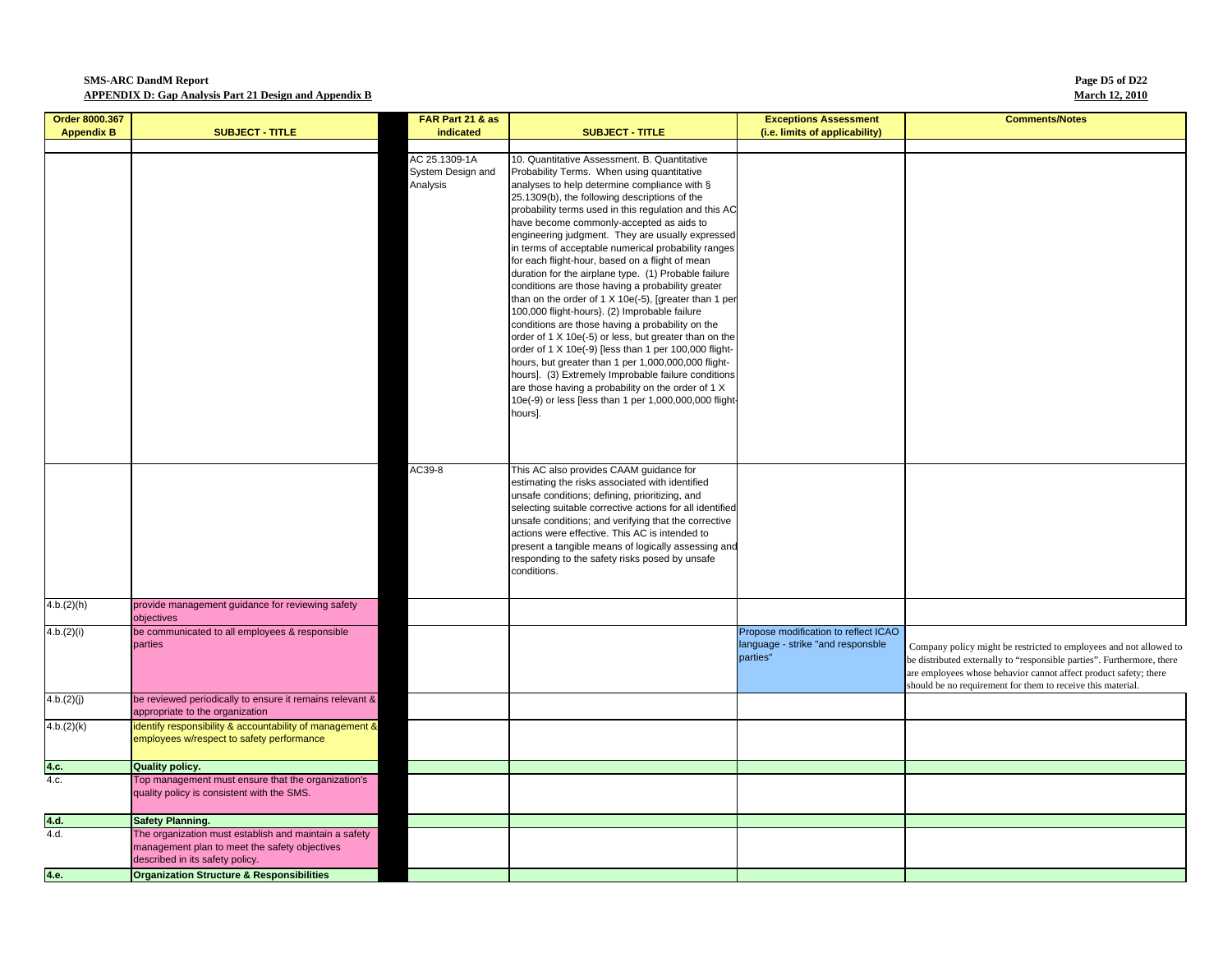| Order 8000.367          |                                                                                                                                                                                                                                                                                              | FAR Part 21 & as |                                                                                                                                                                                                      | <b>Exceptions Assessment</b>                                                                                | <b>Comments/Notes</b>                                                                                                                                                                                                                                       |
|-------------------------|----------------------------------------------------------------------------------------------------------------------------------------------------------------------------------------------------------------------------------------------------------------------------------------------|------------------|------------------------------------------------------------------------------------------------------------------------------------------------------------------------------------------------------|-------------------------------------------------------------------------------------------------------------|-------------------------------------------------------------------------------------------------------------------------------------------------------------------------------------------------------------------------------------------------------------|
| <b>Appendix B</b>       | <b>SUBJECT - TITLE</b>                                                                                                                                                                                                                                                                       | indicated        | <b>SUBJECT - TITLE</b>                                                                                                                                                                               | (i.e. limits of applicability)                                                                              |                                                                                                                                                                                                                                                             |
|                         |                                                                                                                                                                                                                                                                                              |                  |                                                                                                                                                                                                      |                                                                                                             |                                                                                                                                                                                                                                                             |
| 4.e.(1)                 | Top management must have the ultimate responsibility<br>for the SMS.                                                                                                                                                                                                                         |                  |                                                                                                                                                                                                      |                                                                                                             |                                                                                                                                                                                                                                                             |
| 4.e.(2)                 | Top management must provide resources essential to<br>implement and maintain the SMS                                                                                                                                                                                                         |                  |                                                                                                                                                                                                      |                                                                                                             |                                                                                                                                                                                                                                                             |
| 4.e.(3)                 | Top management must designate a management<br>official to implement & maintain the SMS                                                                                                                                                                                                       |                  |                                                                                                                                                                                                      |                                                                                                             |                                                                                                                                                                                                                                                             |
| 4.e.(4)                 | Responsibilities for aviation safety positions, duties and<br>authorizations must be:                                                                                                                                                                                                        |                  | NOTE: The term Aviation Safety Position is not<br>defined in Order VS 8000.367, nor in any of the<br>FAA literature. The term is also not defined in the<br>ICAO Safety Management Manual, Doc 9859. |                                                                                                             | this should not be required to be in a policy. A policy might define<br>functions rather than position guides. The requirement is unwieldy<br>and not necessary to execution of the functions                                                               |
| 4.e.(4)(a)              | defined                                                                                                                                                                                                                                                                                      |                  |                                                                                                                                                                                                      |                                                                                                             |                                                                                                                                                                                                                                                             |
| 4.e.(4)(b)              | documented; and                                                                                                                                                                                                                                                                              |                  |                                                                                                                                                                                                      |                                                                                                             |                                                                                                                                                                                                                                                             |
| 4.e.(4)(c)              | communicated throughout the organization                                                                                                                                                                                                                                                     |                  |                                                                                                                                                                                                      |                                                                                                             |                                                                                                                                                                                                                                                             |
| 4.f.                    | <b>Compliance with Legal &amp; Other Requirements</b>                                                                                                                                                                                                                                        |                  |                                                                                                                                                                                                      |                                                                                                             |                                                                                                                                                                                                                                                             |
| 4.f.(1)                 | SMS must include a means of compliance with FAA<br>policy, legal, regulatory & statutory requirements<br>applicable to SMS                                                                                                                                                                   |                  |                                                                                                                                                                                                      | Same as 4b2d. Propose exception -<br>strike requirement, this will then be<br>consistent with ICAO language | There are existing means of compliance with legal, regulatory and<br>statutory requirements of many kinds, within each organization. It is<br>not clear why it adds value to uniquely identify those applicable to<br>the SMS and address in safety policy. |
| 4.f.(2)                 | The organization must establish & maintain a procedure<br>to identify the current FAA policy, legal, regulatory &<br>statutory requirements applicable to SMS                                                                                                                                |                  |                                                                                                                                                                                                      | Same as 4b2d. Propose exception -<br>strike requirement, this will then be<br>consistent with ICAO language | There are existing means of compliance with legal, regulatory and<br>statutory requirements of many kinds, within each organization. It is<br>not clear why it adds value to uniquely identify those applicable to<br>the SMS and address in safety policy. |
| 4.g.                    | <b>Operational Procedures &amp; Controls</b>                                                                                                                                                                                                                                                 |                  |                                                                                                                                                                                                      |                                                                                                             |                                                                                                                                                                                                                                                             |
| 4.g.(1)                 | The organization must establish procedures with<br>measurable criteria to accomplish its safety policy &<br>objectives as defined by the SMS                                                                                                                                                 |                  |                                                                                                                                                                                                      | Further discussion needed to<br>establish intent of requirement.                                            | What is to be measured?                                                                                                                                                                                                                                     |
| 4.g.(2)                 | The organization must establish & maintain process<br>controls to ensure procedures are followed for<br>operations & activities as defined by the SMS                                                                                                                                        |                  |                                                                                                                                                                                                      | Further discussion needed to<br>establish intent of requirement.                                            | The intent is unclear. If we publish a policy and require employees to<br>be familiar with it, and have all the systems in place for our SMS,<br>what would be a process control? Not sure how this whole section<br>would apply to design/manufacture.     |
|                         |                                                                                                                                                                                                                                                                                              |                  |                                                                                                                                                                                                      |                                                                                                             |                                                                                                                                                                                                                                                             |
| 4.h.                    | <b>Emergency Preparedness &amp; Response</b>                                                                                                                                                                                                                                                 |                  |                                                                                                                                                                                                      |                                                                                                             |                                                                                                                                                                                                                                                             |
| 4.h(1)                  | The organization must establish a plan for response to<br>accidents & serious incidents                                                                                                                                                                                                      |                  |                                                                                                                                                                                                      |                                                                                                             |                                                                                                                                                                                                                                                             |
| 4.h(2)                  | effectiveness of the plan must be verified at intervals,<br>either by response to real events or as an exercise                                                                                                                                                                              |                  |                                                                                                                                                                                                      |                                                                                                             |                                                                                                                                                                                                                                                             |
| 4.i.                    | <b>Safety Documentation &amp; Records</b>                                                                                                                                                                                                                                                    |                  |                                                                                                                                                                                                      |                                                                                                             |                                                                                                                                                                                                                                                             |
| 4.i(1)                  | The organization must establish and maintain<br>information, in paper or electronic form, to describe:                                                                                                                                                                                       |                  |                                                                                                                                                                                                      |                                                                                                             |                                                                                                                                                                                                                                                             |
| 4.i.(1)(a)              | safety policies                                                                                                                                                                                                                                                                              |                  |                                                                                                                                                                                                      |                                                                                                             |                                                                                                                                                                                                                                                             |
| 4.i.(1)(b)              | safety objectives                                                                                                                                                                                                                                                                            |                  |                                                                                                                                                                                                      |                                                                                                             |                                                                                                                                                                                                                                                             |
| $\overline{4.i.(1)}(c)$ | <b>SMS</b> requirements                                                                                                                                                                                                                                                                      |                  |                                                                                                                                                                                                      |                                                                                                             |                                                                                                                                                                                                                                                             |
| $\overline{4.i.(1)(d)}$ | safety procedures and processes [Procedure - A<br>specified way to carry out an activity or a process (ref:<br>/S 8000.367 App A Definitions).] [Process - A set of<br>nterrelated or interacting activities that transforms<br>nputs into outputs (ref: VS 8000.367 App A<br>Definitions).] |                  |                                                                                                                                                                                                      |                                                                                                             |                                                                                                                                                                                                                                                             |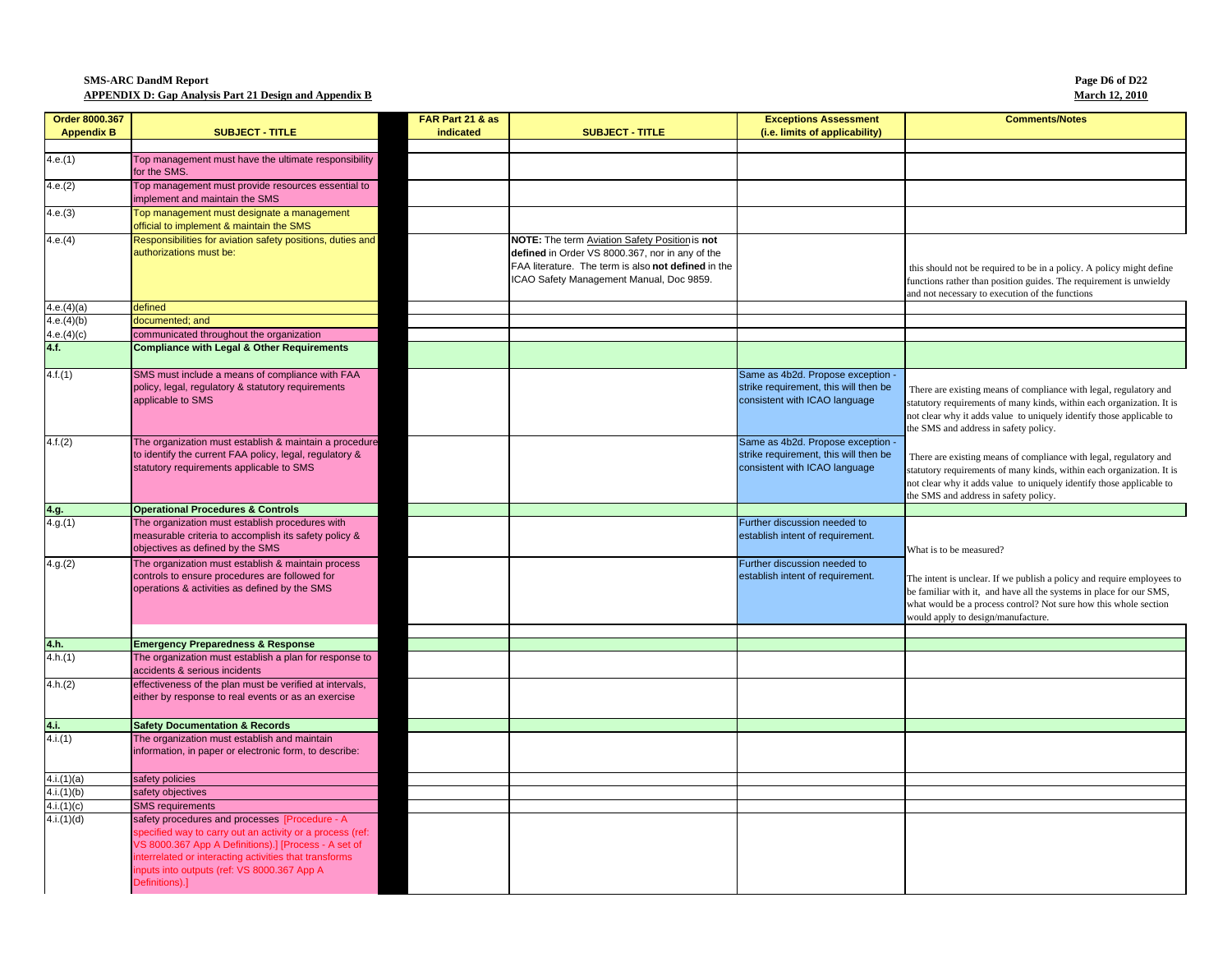| Page D7 of D22        |
|-----------------------|
| <b>March 12, 2010</b> |

| Order 8000.367    |                                                                                                                                                                                                                                                                                                                                                      | FAR Part 21 & as                                    |                                                                                                                                                                                                                                                                                                                                                                                                                                                                                                                                                                                                                                                                                                                                                                                                                                                                                                                                                                                                                                                                                                                                                                                                                                   | <b>Exceptions Assessment</b>                                                                                                                                 | <b>Comments/Notes</b>                                                                                                                                 |
|-------------------|------------------------------------------------------------------------------------------------------------------------------------------------------------------------------------------------------------------------------------------------------------------------------------------------------------------------------------------------------|-----------------------------------------------------|-----------------------------------------------------------------------------------------------------------------------------------------------------------------------------------------------------------------------------------------------------------------------------------------------------------------------------------------------------------------------------------------------------------------------------------------------------------------------------------------------------------------------------------------------------------------------------------------------------------------------------------------------------------------------------------------------------------------------------------------------------------------------------------------------------------------------------------------------------------------------------------------------------------------------------------------------------------------------------------------------------------------------------------------------------------------------------------------------------------------------------------------------------------------------------------------------------------------------------------|--------------------------------------------------------------------------------------------------------------------------------------------------------------|-------------------------------------------------------------------------------------------------------------------------------------------------------|
| <b>Appendix B</b> | <b>SUBJECT - TITLE</b>                                                                                                                                                                                                                                                                                                                               | indicated                                           | <b>SUBJECT - TITLE</b>                                                                                                                                                                                                                                                                                                                                                                                                                                                                                                                                                                                                                                                                                                                                                                                                                                                                                                                                                                                                                                                                                                                                                                                                            | (i.e. limits of applicability)                                                                                                                               |                                                                                                                                                       |
| 4.i.(1)(e)        | responsibilities & authorities for safety procedures &                                                                                                                                                                                                                                                                                               |                                                     |                                                                                                                                                                                                                                                                                                                                                                                                                                                                                                                                                                                                                                                                                                                                                                                                                                                                                                                                                                                                                                                                                                                                                                                                                                   |                                                                                                                                                              |                                                                                                                                                       |
|                   | processes                                                                                                                                                                                                                                                                                                                                            |                                                     |                                                                                                                                                                                                                                                                                                                                                                                                                                                                                                                                                                                                                                                                                                                                                                                                                                                                                                                                                                                                                                                                                                                                                                                                                                   |                                                                                                                                                              |                                                                                                                                                       |
| 4.i.(1)(f)        | interaction/interfaces between safety procedures &<br>processes                                                                                                                                                                                                                                                                                      |                                                     |                                                                                                                                                                                                                                                                                                                                                                                                                                                                                                                                                                                                                                                                                                                                                                                                                                                                                                                                                                                                                                                                                                                                                                                                                                   | Further discussion needed to<br>establish intent of requirement.                                                                                             | The intent is not clear. What is the distinction between procedures<br>and processes? What constitutes a safety process? Or is this all<br>processes? |
| 4.i(2)            | The organization must document SMS outputs in<br>records.                                                                                                                                                                                                                                                                                            |                                                     |                                                                                                                                                                                                                                                                                                                                                                                                                                                                                                                                                                                                                                                                                                                                                                                                                                                                                                                                                                                                                                                                                                                                                                                                                                   |                                                                                                                                                              |                                                                                                                                                       |
| 4.i(3)            | The organization must maintain docs & records in<br>accordance with document and record managementt<br>policies specified by the oversight organization.                                                                                                                                                                                             |                                                     |                                                                                                                                                                                                                                                                                                                                                                                                                                                                                                                                                                                                                                                                                                                                                                                                                                                                                                                                                                                                                                                                                                                                                                                                                                   |                                                                                                                                                              |                                                                                                                                                       |
| 5                 | <b>Safety Risk Management (SRM)</b>                                                                                                                                                                                                                                                                                                                  |                                                     |                                                                                                                                                                                                                                                                                                                                                                                                                                                                                                                                                                                                                                                                                                                                                                                                                                                                                                                                                                                                                                                                                                                                                                                                                                   |                                                                                                                                                              |                                                                                                                                                       |
| 5                 | SRM - A formal process within the SMS composed of<br>describing the system, identifying the hazards,<br>assessing the risk, analyzing the risk, and controlling<br>the risk. The SRM process is embedded in the<br>processes used to provide the product / service; it is not<br>a separate / distinct process. (ref. Order, App A:<br>Definitions)] | §§33.75, 25.571,<br>25.1309, 25.901c,<br>etc.AC39-8 | The regulations cited below define the process,<br>criteria, validation and verification approaches for<br>managing risk for a new type design engine or<br>airplane, and in the case of the propulsion system,<br>the process for managing risk for a product in<br>service.                                                                                                                                                                                                                                                                                                                                                                                                                                                                                                                                                                                                                                                                                                                                                                                                                                                                                                                                                     | Design community already complies<br>by requirements in column D, for new<br>design. No further requirement<br>needed for design community - new<br>products |                                                                                                                                                       |
|                   |                                                                                                                                                                                                                                                                                                                                                      |                                                     | §33.75 Safety analysis (a) (1) The applicant must analyze the engine,<br>including the control system, to assess the likely<br>consequences of all failures that can reasonably be implemented. No further requirement<br>expected to occur. This analysis will take into<br>account, if applicable: (i) Aircraft-level devices and<br>procedures assumed to be associated with a typical<br>installation. Such assumptions must be stated in<br>the analysis. (ii) Consequential secondary failures<br>and latent failures. (3) The applicant must show<br>that hazardous engine effects are predicted to<br>occur at a rate not in excess of that defined as<br>extremely remote (probability range of 10e(-7) to<br>10e(-9) [1per 10,000,000 engine flight hours to 1<br>per 1,000,000,000 flight hours]). Since the<br>estimated probability for individual failures may be<br>insufficiently precise to enable the applicant to<br>assess the total rate for hazardous engine effects,<br>compliance may be shown by demonstrating that<br>the probability of a hazardous engine effect arising<br>from an individual failure can be predicted to be not<br>greater than 10e(-8) [1 per 100,000,000] engine<br>flight hours. | Design community already complies<br>for Propulsion COS, by AC39.8 as<br>needed for Propulsion COS.                                                          |                                                                                                                                                       |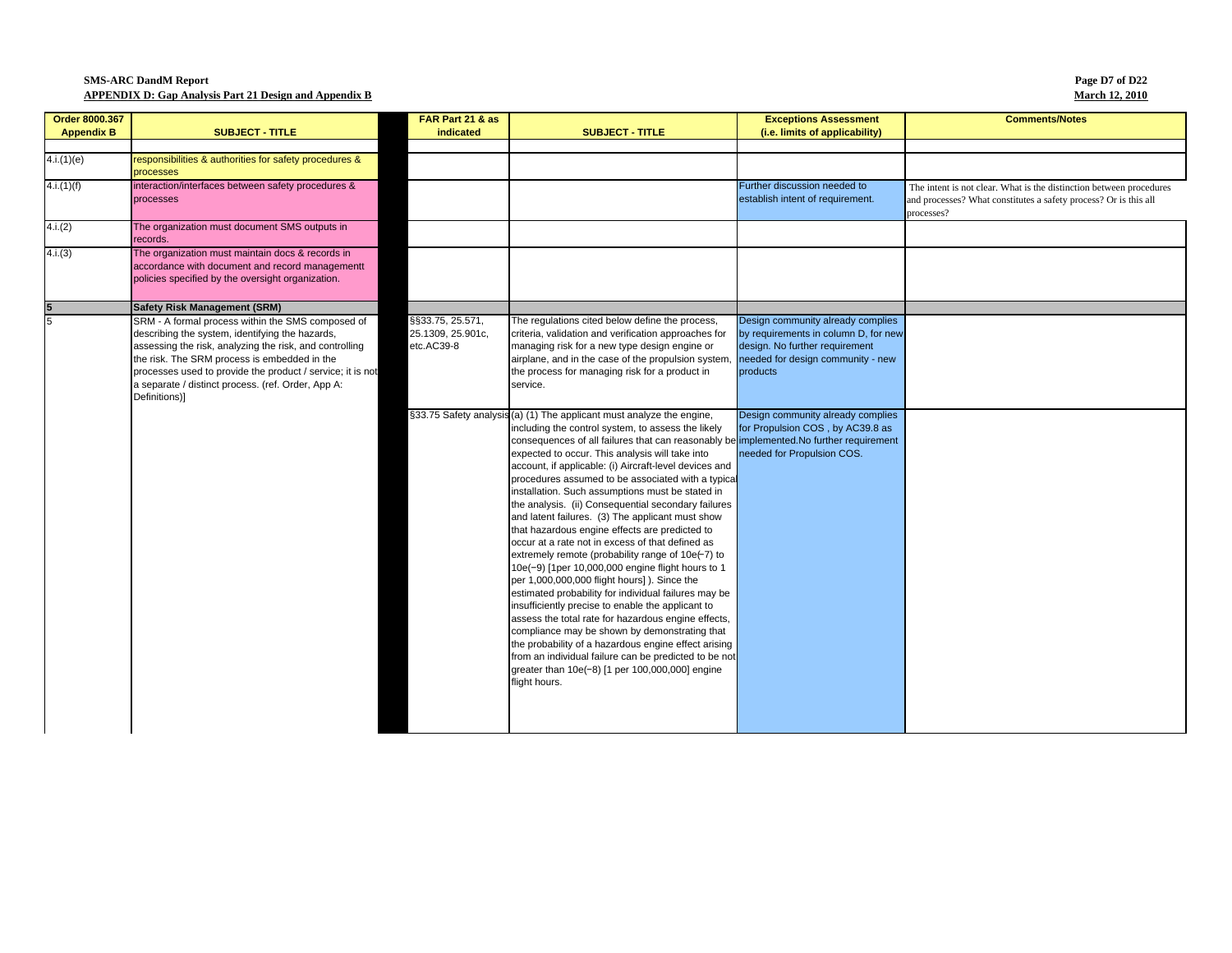#### **Page D8 of D22 March 12, 2010**

| Order 8000.367    |                                               | FAR Part 21 & as                                    |                                                                                                                                                                                                                                                                                                                                                                                                                                                                                                                                                                                                                                                                                                                                                                                                                                                                                                                                                                                                                                                                                                                                                                                             | <b>Exceptions Assessment</b>   | <b>Comments/Notes</b> |
|-------------------|-----------------------------------------------|-----------------------------------------------------|---------------------------------------------------------------------------------------------------------------------------------------------------------------------------------------------------------------------------------------------------------------------------------------------------------------------------------------------------------------------------------------------------------------------------------------------------------------------------------------------------------------------------------------------------------------------------------------------------------------------------------------------------------------------------------------------------------------------------------------------------------------------------------------------------------------------------------------------------------------------------------------------------------------------------------------------------------------------------------------------------------------------------------------------------------------------------------------------------------------------------------------------------------------------------------------------|--------------------------------|-----------------------|
| <b>Appendix B</b> | <b>SUBJECT - TITLE</b>                        | indicated                                           | <b>SUBJECT - TITLE</b>                                                                                                                                                                                                                                                                                                                                                                                                                                                                                                                                                                                                                                                                                                                                                                                                                                                                                                                                                                                                                                                                                                                                                                      | (i.e. limits of applicability) |                       |
|                   |                                               | §25.1309 Equipment,<br>systems, and<br>instalations | (a) The equipment, systems, and installations<br>whose functioning is required by this subchapter,<br>must be designed to ensure that they perform their<br>intended functions under any foreseeable operating<br>condition.<br>(b) The airplane systems and associated<br>components, considered separately and in relation<br>to other systems, must be designed so that-<br>(1) The occurrence of any failure condition which<br>would prevent the continued safe flight and landing<br>of the airplane is extremely improbable, and<br>(2) The occurrence of any other failure conditions<br>which would reduce the capability of the airplane or                                                                                                                                                                                                                                                                                                                                                                                                                                                                                                                                       |                                |                       |
|                   |                                               | AC 25.1309-1A<br>System Design and<br>Analysis      | the ability of the crew to cope with adverse<br>operating conditions is improbable.<br>10. Quantitative Assessment. B. Quantitative<br>Probability Terms. When using quantitative<br>analyses to help determine compliance with §<br>25.1309(b), the following descriptions of the<br>probability terms used in this regulation and this AC<br>have become commonly-accepted as aids to<br>engineering judgment. They are usually expressed<br>in terms of acceptable numerical probability ranges<br>for each flight-hour, based on a flight of mean<br>duration for the airplane type. (1) Probable failure<br>conditions are those having a probability greater<br>than on the order of 1 X 10e(-5), [greater than 1 per<br>100,000 flight-hours}. (2) Improbable failure<br>conditions are those having a probability on the<br>order of 1 X 10e(-5) or less, but greater than on the<br>order of 1 X 10e(-9) [less than 1 per 100,000 flight-<br>hours, but greater than 1 per 1,000,000,000 flight-<br>hours]. (3) Extremely Improbable failure conditions<br>are those having a probability on the order of 1 X<br>10e(-9) or less [less than 1 per 1,000,000,000 flight-<br>hours]. |                                |                       |
| 5.a.              | SRM must, at a minimum, include the following | AC39-8                                              | This AC also provides CAAM guidance for<br>estimating the risks associated with identified<br>unsafe conditions; defining, prioritizing, and<br>selecting suitable corrective actions for all identified<br>unsafe conditions; and verifying that the corrective<br>actions were effective. This AC is intended to<br>present a tangible means of logically assessing and<br>responding to the safety risks posed by unsafe<br>conditions.                                                                                                                                                                                                                                                                                                                                                                                                                                                                                                                                                                                                                                                                                                                                                  |                                |                       |
|                   | processes:                                    |                                                     |                                                                                                                                                                                                                                                                                                                                                                                                                                                                                                                                                                                                                                                                                                                                                                                                                                                                                                                                                                                                                                                                                                                                                                                             |                                |                       |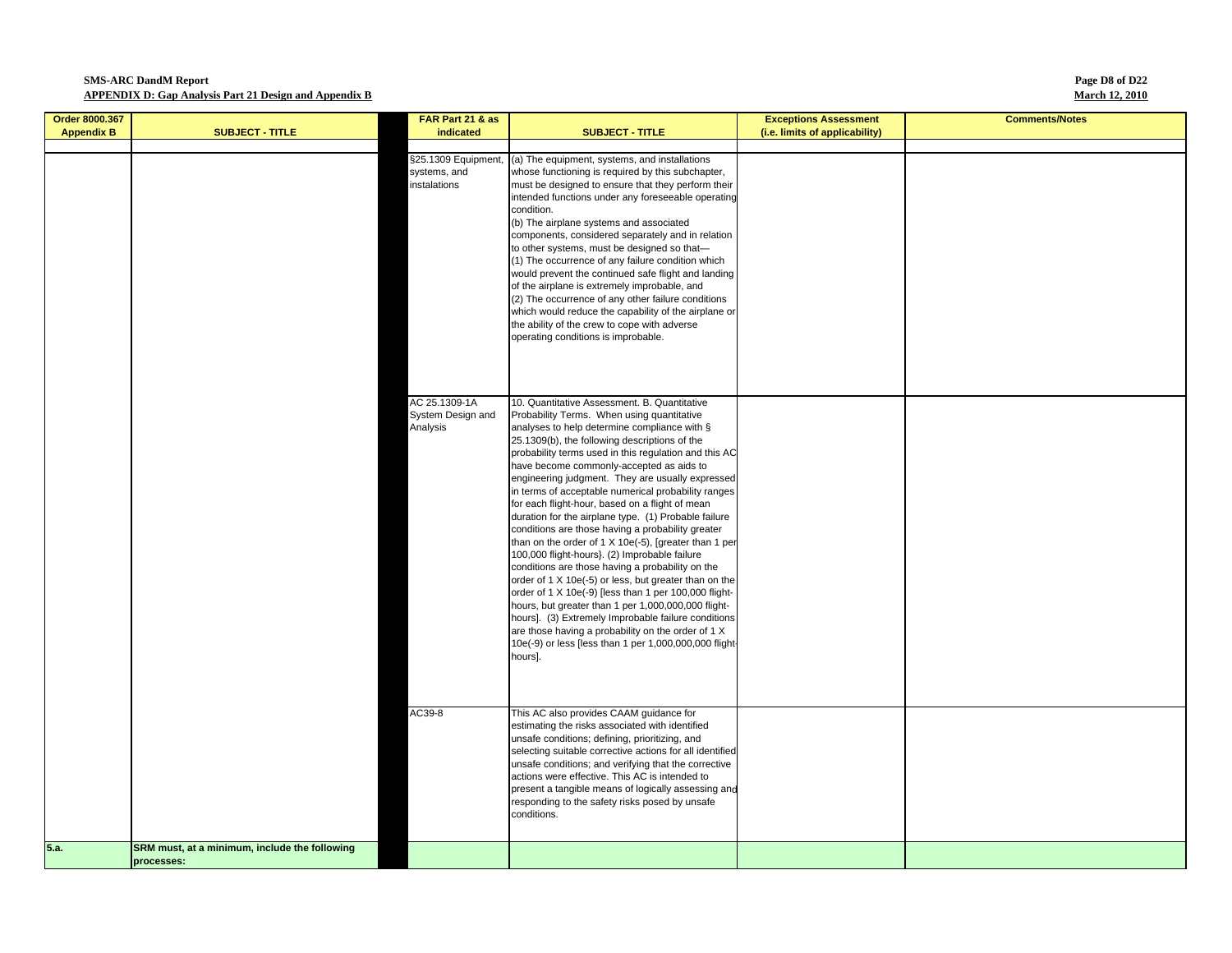#### **Page D9 of D22 March 12, 2010**

| Order 8000.367    |                                                                                                                                                                                                                                                                                                                                                              | FAR Part 21 & as                         |                                                                                                                                                                                                                                                                                                                                                                                                                                                                                                                  | <b>Exceptions Assessment</b>                                                                                                                                 | <b>Comments/Notes</b>                                                                                                                                              |
|-------------------|--------------------------------------------------------------------------------------------------------------------------------------------------------------------------------------------------------------------------------------------------------------------------------------------------------------------------------------------------------------|------------------------------------------|------------------------------------------------------------------------------------------------------------------------------------------------------------------------------------------------------------------------------------------------------------------------------------------------------------------------------------------------------------------------------------------------------------------------------------------------------------------------------------------------------------------|--------------------------------------------------------------------------------------------------------------------------------------------------------------|--------------------------------------------------------------------------------------------------------------------------------------------------------------------|
| <b>Appendix B</b> | <b>SUBJECT - TITLE</b>                                                                                                                                                                                                                                                                                                                                       | indicated                                | <b>SUBJECT - TITLE</b>                                                                                                                                                                                                                                                                                                                                                                                                                                                                                           | (i.e. limits of applicability)                                                                                                                               |                                                                                                                                                                    |
| 5.a.(1)           | describe system; [SYSTEM - An integrated set of<br>constituent elements that are combined in an<br>operational or support environment to accomplish a<br>defined objective. These elements include people,<br>nardware, software, firmware, information, procedures,<br>facilities, services and other support facets. (ref. Order,<br>App. A: Definitions)] |                                          | AC33.75 System refers to a combination of inter-<br>related items arranged to perform a specific<br>function(s).                                                                                                                                                                                                                                                                                                                                                                                                 | Propose definition be revised to be<br>more closely bounded.                                                                                                 | The definition of 33.75 is far more applicable. The definition<br>from the order is so broad, the task is unbounded and beyond<br>today's analytical capabilities. |
|                   |                                                                                                                                                                                                                                                                                                                                                              |                                          |                                                                                                                                                                                                                                                                                                                                                                                                                                                                                                                  | Design community already complies<br>by requirements in column D, for new<br>design. No further requirement<br>needed for design community - new<br>products |                                                                                                                                                                    |
| 5.a.(2)           | identify hazards; [Hazard - Any existing or potential<br>condition that can lead to injury, illness or death to<br>people; damage to or loss of a system, equipment, or<br>property; or damage to the environment. A hazard is a<br>condition that is a prerequisite to an accident or<br>incident. (ref. Order, App. A: Definitions)]                       | §§33.75, 25.571,<br>25.1309, etc.AC39-8  |                                                                                                                                                                                                                                                                                                                                                                                                                                                                                                                  | Design community already complies<br>by requirements in column D, for new<br>design. No further requirement<br>needed for design community - new<br>products |                                                                                                                                                                    |
| 5.a.(3)           | analyze safety risk; [Safety risk - The composite of<br>predicted severity and likelihood of the potential effect o<br>a hazard. (ref. Order, App. A: Definitions)]                                                                                                                                                                                          | §§33.75, 25.571,<br>25.1309, etc. AC39-8 |                                                                                                                                                                                                                                                                                                                                                                                                                                                                                                                  | Design community already complies<br>by requirements in column D, for new<br>design. No further requirement<br>needed for design community - new<br>products |                                                                                                                                                                    |
| 5.a.(4)           | assess safety risk; and                                                                                                                                                                                                                                                                                                                                      | §§33.75, 25.571,<br>25.1309, etc.AC39-8  |                                                                                                                                                                                                                                                                                                                                                                                                                                                                                                                  | Design community already complies<br>by requirements in column D, for new<br>design. No further requirement<br>needed for design community - new<br>products |                                                                                                                                                                    |
| 5.a.(5)           | control/mitigate safety risk                                                                                                                                                                                                                                                                                                                                 | continued<br>airworthiness               | §21.50 Instructions for ICA includes Airworthiness Limitations section, an<br>element of the type design per §21.31(c), and<br>servicing information, scheduling information which<br>provides recommended periods for cleaning,<br>inspecting, adjusting, testing, lubricating, wear<br>tolerances, troubleshooting, and list of tools and<br>equipment.                                                                                                                                                        | Design community already complies<br>by requirements in column D, for new<br>design. No further requirement<br>needed for design community - new<br>products |                                                                                                                                                                    |
|                   |                                                                                                                                                                                                                                                                                                                                                              | AC39-8                                   | Contains criteria for determining, for the propulsion<br>system, whether an unsafe condition exists;<br>acceptable probability/severity criteria, time limits<br>for mitigation of the condition, guidance on<br>validation of any statistical model of the risk<br>condition, and verification of the effectiveness of the<br>mitigating action. AC39-8 completely meets the<br>intent of the safety risk management and safety<br>assurance aspects of SMS, once the propulsion<br>system has entered service. | Design community already complies<br>for Propulsion COS, by AC39.8 as<br>implemented.No further requirement<br>needed for Propulsion COS.                    |                                                                                                                                                                    |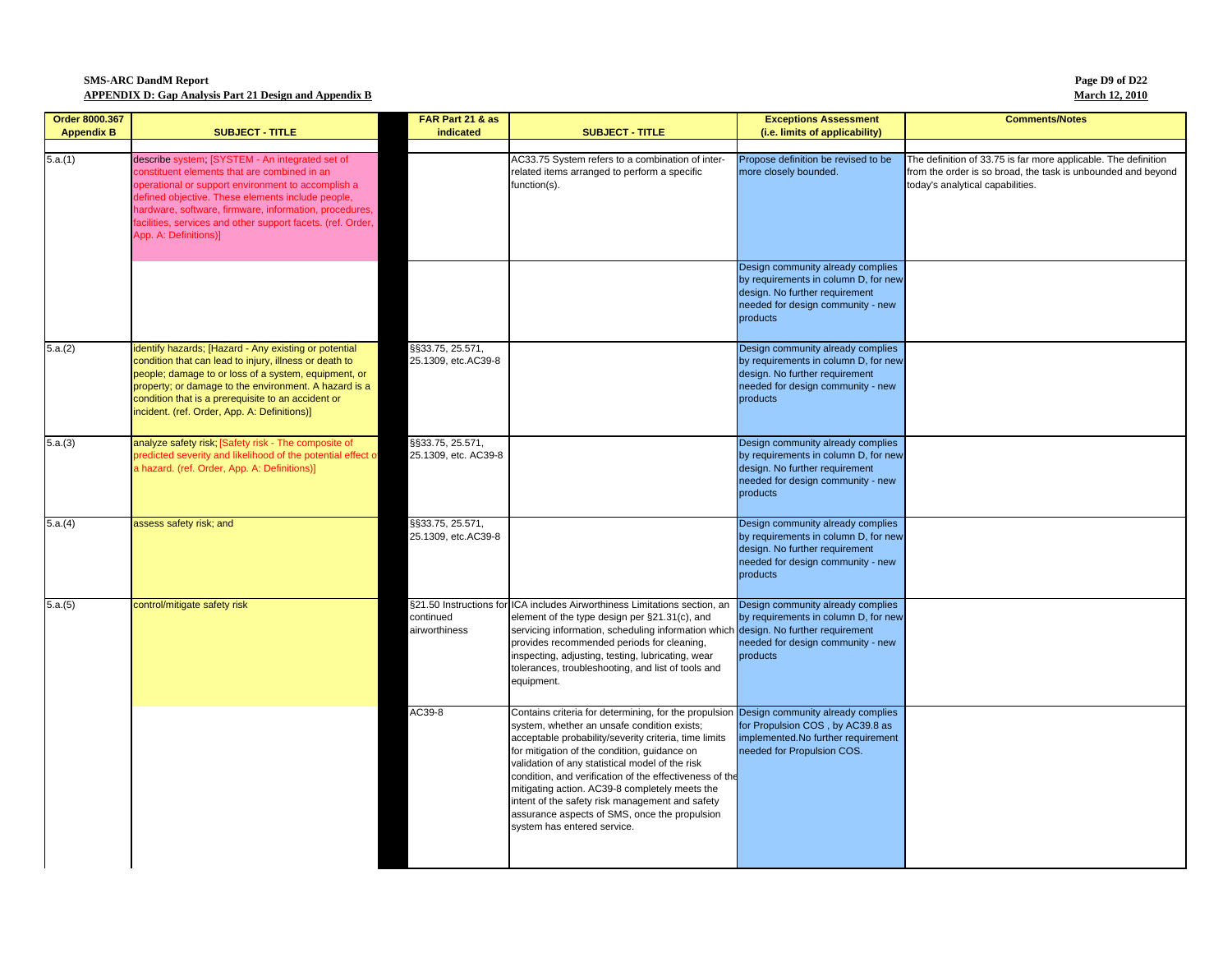**Page D10 of D22 March 12, 2010**

| Order 8000.367    |                                                          | FAR Part 21 & as |                                                                                                       | <b>Exceptions Assessment</b>         | <b>Comments/Notes</b>                                                       |
|-------------------|----------------------------------------------------------|------------------|-------------------------------------------------------------------------------------------------------|--------------------------------------|-----------------------------------------------------------------------------|
| <b>Appendix B</b> | <b>SUBJECT - TITLE</b>                                   | indicated        | <b>SUBJECT - TITLE</b>                                                                                | (i.e. limits of applicability)       |                                                                             |
|                   |                                                          |                  |                                                                                                       |                                      |                                                                             |
| 5.b.              | The elements of the SRM process must be applied,         |                  |                                                                                                       |                                      |                                                                             |
|                   | either qualitatively, or quantitatively, to:             |                  |                                                                                                       |                                      |                                                                             |
|                   |                                                          |                  |                                                                                                       |                                      |                                                                             |
| 5.b.(1)           | initial designs of systems, organizations & products;    |                  | <b>SYSTEMS:</b> The foundation of civil aviation in the                                               | Design community already complies    |                                                                             |
|                   | [System - An integrated set of constituent elements that |                  | U.S. is airworthiness; conformance to type                                                            | by requirements in column D, for new |                                                                             |
|                   | are combined in an operational or support environment    |                  | certificate for products and conformance to type                                                      | design. No further requirement       |                                                                             |
|                   | to accomplish a defined objective. These elements        |                  | design for component parts of products, and in                                                        | needed for design community - new    |                                                                             |
|                   | include people, hardware, software, firmware,            |                  | condition for safe operation. Products (type                                                          | products                             |                                                                             |
|                   | information, procedures, facilities, services and other  |                  | certificated aircraft, aircraft engines, and propellers                                               |                                      |                                                                             |
|                   | support facets) *.                                       |                  | and all parts comprising those products) are                                                          |                                      |                                                                             |
|                   |                                                          |                  | designed according to the appropriate                                                                 |                                      |                                                                             |
|                   |                                                          |                  | Airworthiness Standards: 14CFR Part 23 for                                                            |                                      |                                                                             |
|                   |                                                          |                  | Normal, Utility, Acrobatic, and Commuter Category                                                     |                                      |                                                                             |
|                   |                                                          |                  | Airplanes; Part 25 for Transport Category                                                             |                                      |                                                                             |
|                   |                                                          |                  | Airplanes; Part 27 for Normal Category Rotorcraft,<br>Part 29 for Transport Category Rotorcraft; and, |                                      |                                                                             |
|                   |                                                          |                  | Part 33 for Aircraft Engines. The products are type                                                   |                                      |                                                                             |
|                   |                                                          |                  | certificated according to the stringent requirements                                                  |                                      |                                                                             |
|                   |                                                          |                  | contained in 14CFR Part 21 - Certification                                                            |                                      |                                                                             |
|                   |                                                          |                  | Procedures for Products and Parts.                                                                    |                                      |                                                                             |
|                   |                                                          |                  |                                                                                                       |                                      |                                                                             |
|                   |                                                          |                  |                                                                                                       |                                      |                                                                             |
|                   |                                                          |                  |                                                                                                       |                                      |                                                                             |
|                   |                                                          |                  | Specifically, safety analyses are conducted on                                                        |                                      |                                                                             |
|                   |                                                          |                  | engines (33.75), propulsion systems (25.901c), and                                                    |                                      |                                                                             |
|                   |                                                          |                  | all airplane systems (25.1309) to ensure that they                                                    |                                      |                                                                             |
|                   |                                                          |                  | meet acceptable hazard probability/severity criteria                                                  |                                      |                                                                             |
|                   |                                                          |                  | before the product can be certified.                                                                  |                                      |                                                                             |
|                   |                                                          |                  |                                                                                                       |                                      |                                                                             |
|                   |                                                          |                  | AC33.75 System refers to a combination of inter-                                                      |                                      | The definition of 33.75 is far more applicable. The definition              |
|                   |                                                          |                  | related items arranged to perform a specific                                                          |                                      | from the order is so broad, the task is unbounded and beyond                |
|                   |                                                          |                  | function(s).                                                                                          |                                      | today's analytical capabilities.                                            |
|                   |                                                          |                  | <b>ORGANIZATIONS:</b>                                                                                 |                                      |                                                                             |
|                   |                                                          |                  |                                                                                                       |                                      | There is no mandate for the FAA to approve the "design of<br>organizations" |
|                   |                                                          |                  |                                                                                                       |                                      |                                                                             |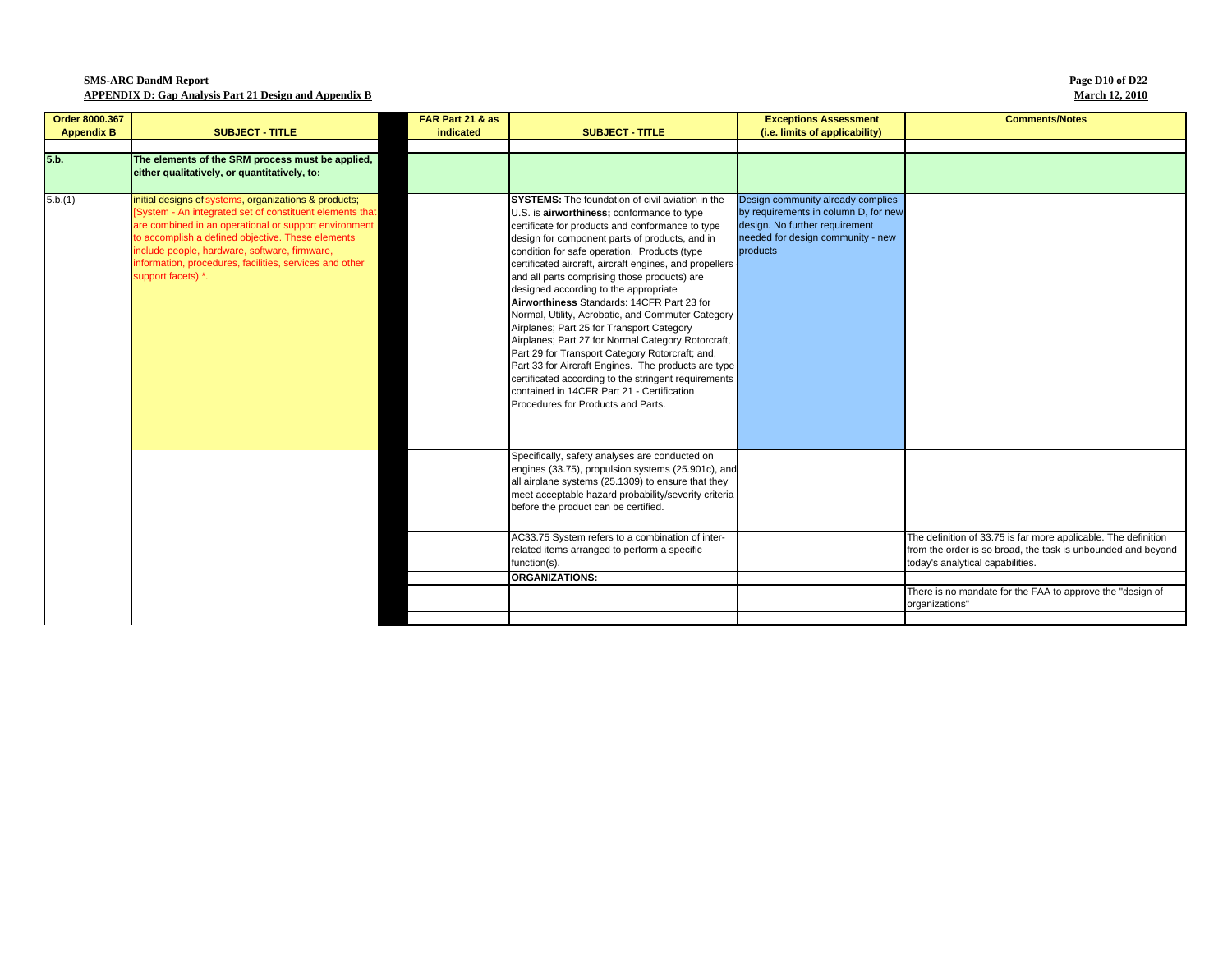#### **Page D11 of D22 March 12, 2010**

| Order 8000.367    |                                                                                                                                                                                                                                                                                                                                                                                                                         | FAR Part 21 & as                                             |                                                                                                                                                                                                                                                                                                                                                                                                                                                                                                                                                                                                                                                                                                                                                                                                                                                                                                                                                          | <b>Exceptions Assessment</b>                                                                                                                                                      | <b>Comments/Notes</b>                                                                                                                                                                                                                                                                                                                                                                                                                                                                                                                                                                                                                                                                                                    |
|-------------------|-------------------------------------------------------------------------------------------------------------------------------------------------------------------------------------------------------------------------------------------------------------------------------------------------------------------------------------------------------------------------------------------------------------------------|--------------------------------------------------------------|----------------------------------------------------------------------------------------------------------------------------------------------------------------------------------------------------------------------------------------------------------------------------------------------------------------------------------------------------------------------------------------------------------------------------------------------------------------------------------------------------------------------------------------------------------------------------------------------------------------------------------------------------------------------------------------------------------------------------------------------------------------------------------------------------------------------------------------------------------------------------------------------------------------------------------------------------------|-----------------------------------------------------------------------------------------------------------------------------------------------------------------------------------|--------------------------------------------------------------------------------------------------------------------------------------------------------------------------------------------------------------------------------------------------------------------------------------------------------------------------------------------------------------------------------------------------------------------------------------------------------------------------------------------------------------------------------------------------------------------------------------------------------------------------------------------------------------------------------------------------------------------------|
| <b>Appendix B</b> | <b>SUBJECT - TITLE</b>                                                                                                                                                                                                                                                                                                                                                                                                  | indicated                                                    | <b>SUBJECT - TITLE</b>                                                                                                                                                                                                                                                                                                                                                                                                                                                                                                                                                                                                                                                                                                                                                                                                                                                                                                                                   | (i.e. limits of applicability)                                                                                                                                                    |                                                                                                                                                                                                                                                                                                                                                                                                                                                                                                                                                                                                                                                                                                                          |
|                   |                                                                                                                                                                                                                                                                                                                                                                                                                         |                                                              | PRODUCTS: A newly manufactured aircraft is<br>issued its original airworthiness certificate when it<br>is found to conform to its type design and to be in<br>condition for safe operation. At that time, it meets<br>the safety criteria defined in the regulations. (ref.<br>§21.183(a) & (b)) When it enters service,<br>maintaining its airworthiness, i.e. maintaining<br>conformance to its type certificate (and for all<br>installed component parts, maintaining their<br>conformance to their respective type designs), and<br>its condition for safe operation, lies in the realm of<br>the maintenance provider. The primary means of<br>continuing the airworthiness of in-service aircraft<br>is by using "the methods, techniques, and practices<br>prescribed in the current manufacturer's<br>maintenance manual or Instructions for<br>Continued Airworthiness (required by §21.50)<br>prepared by its manufacturer." (ref. §43.13(a)) |                                                                                                                                                                                   |                                                                                                                                                                                                                                                                                                                                                                                                                                                                                                                                                                                                                                                                                                                          |
|                   |                                                                                                                                                                                                                                                                                                                                                                                                                         |                                                              | Type certificate holders may have Continued<br>Operational Safety Processes agreed with the FAA,<br>such as those defined in AC39-8.                                                                                                                                                                                                                                                                                                                                                                                                                                                                                                                                                                                                                                                                                                                                                                                                                     |                                                                                                                                                                                   |                                                                                                                                                                                                                                                                                                                                                                                                                                                                                                                                                                                                                                                                                                                          |
| 5.b.(2)           | the development of safety operational procedures;                                                                                                                                                                                                                                                                                                                                                                       |                                                              |                                                                                                                                                                                                                                                                                                                                                                                                                                                                                                                                                                                                                                                                                                                                                                                                                                                                                                                                                          | Propose requirement be struck, for<br>Design and manufacturing sectors                                                                                                            | it is not possible to apply the full SRM process to development of<br>operational procedures. If "operational procedures" means the<br>customer's use of the product, the data to quantify risk does not<br>exist; instead operational procedures are developed using precedent,<br>pilot's experienced judgment and knowledge of past Lessons<br>Learned. If "operational procedures" means design company internal<br>processes, it is truly impossible to quantify risk associated with a<br>change. (e.g what is the change in risk by having a design review<br>conducted by phone/Webex, rather than with physical presence?)<br>Similarly, what is the risk in manufacturing of using grinding<br>machine A vs B? |
|                   |                                                                                                                                                                                                                                                                                                                                                                                                                         |                                                              |                                                                                                                                                                                                                                                                                                                                                                                                                                                                                                                                                                                                                                                                                                                                                                                                                                                                                                                                                          |                                                                                                                                                                                   |                                                                                                                                                                                                                                                                                                                                                                                                                                                                                                                                                                                                                                                                                                                          |
| 5.b.(3)           | hazards [Hazard - Any existing or potential condition<br>that can lead to injury, illness or death to people;<br>damage to or loss of a system, equipment, or property;<br>or damage to the environment. A hazard is a condition<br>that is a prerequisite to an accident or incident.(ref App<br>A Definitions, Order VS 8000.367)] that are identified in<br>the safety assurance functions - described in Chapter 6. | §21.3 Reporting of<br>failures, malfunctions,<br>and defects | (a) Except as provided in paragraph (d) of this<br>section, the holder of a Type Certificate (including a sector by the type certification safety<br>Supplemental Type Certificate), a Parts<br>Manufacturer Approval (PMA), or a TSO<br>authorization, or the licensee of a Type Certificate<br>shall report any failure, malfunction, or defect in an<br>product, part, process, or article manufactured by it<br>that it determines has resulted in any of the<br>occurrences listed in paragraph (c) of this section.                                                                                                                                                                                                                                                                                                                                                                                                                                | Already complies for the design<br>analysis. Already complies for the<br>manufacturing sector via the QMS<br>processes in place (corrective action<br>taken for non-conformances) |                                                                                                                                                                                                                                                                                                                                                                                                                                                                                                                                                                                                                                                                                                                          |
|                   |                                                                                                                                                                                                                                                                                                                                                                                                                         | \$145.221 Service<br>difficulty reports                      |                                                                                                                                                                                                                                                                                                                                                                                                                                                                                                                                                                                                                                                                                                                                                                                                                                                                                                                                                          |                                                                                                                                                                                   |                                                                                                                                                                                                                                                                                                                                                                                                                                                                                                                                                                                                                                                                                                                          |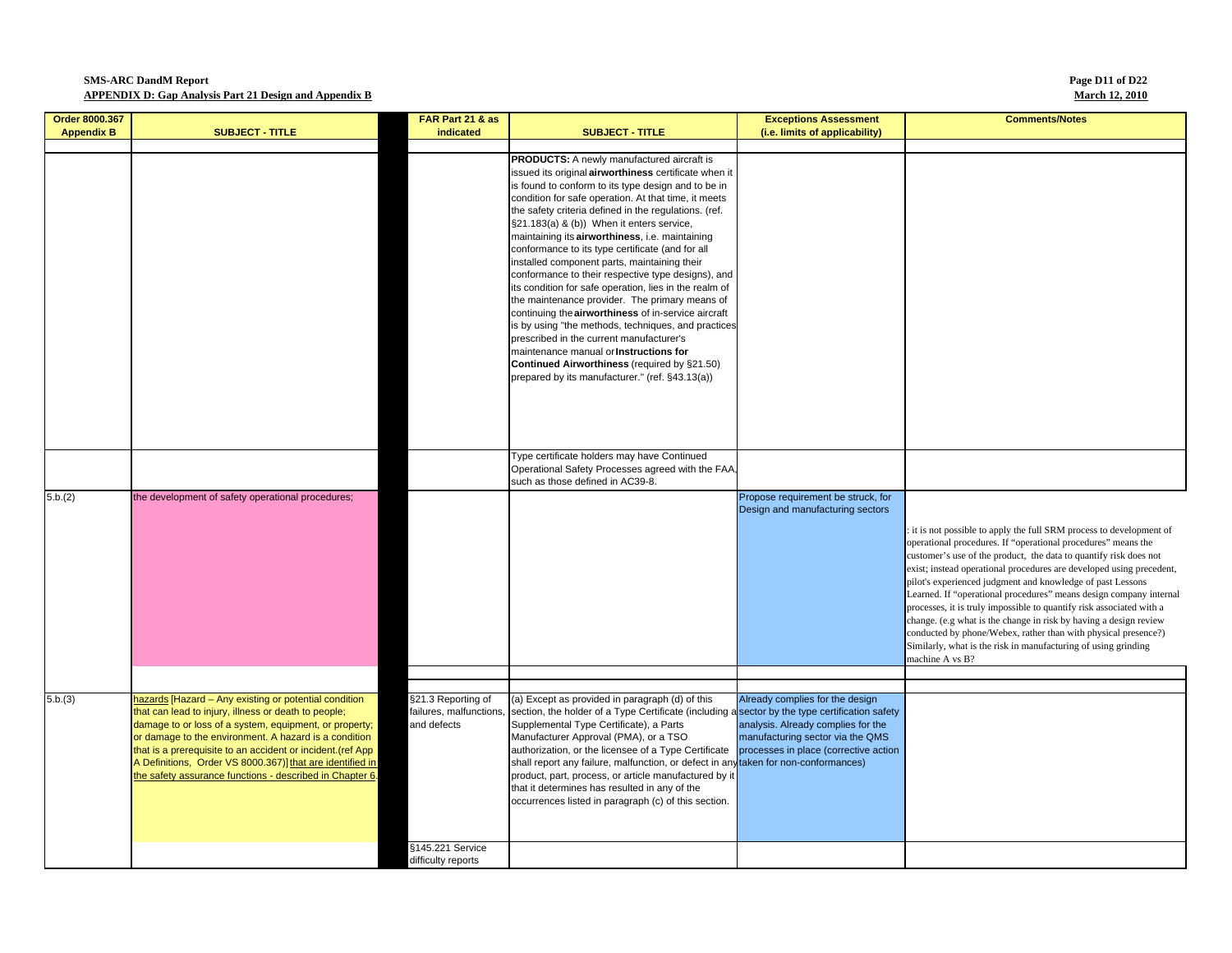| Page D12 of D22       |  |
|-----------------------|--|
| <b>March 12, 2010</b> |  |

| Order 8000.367    |                                                                                                                                                                              | FAR Part 21 & as |                                                                                                                                                                                                                                                                                                                                                                                                                                                                                                                                                                                                                                              | <b>Exceptions Assessment</b>                                                                                                                       | <b>Comments/Notes</b>                                                                                                                                                                                                                                                                                                                   |
|-------------------|------------------------------------------------------------------------------------------------------------------------------------------------------------------------------|------------------|----------------------------------------------------------------------------------------------------------------------------------------------------------------------------------------------------------------------------------------------------------------------------------------------------------------------------------------------------------------------------------------------------------------------------------------------------------------------------------------------------------------------------------------------------------------------------------------------------------------------------------------------|----------------------------------------------------------------------------------------------------------------------------------------------------|-----------------------------------------------------------------------------------------------------------------------------------------------------------------------------------------------------------------------------------------------------------------------------------------------------------------------------------------|
| <b>Appendix B</b> | <b>SUBJECT - TITLE</b>                                                                                                                                                       | indicated        | <b>SUBJECT - TITLE</b>                                                                                                                                                                                                                                                                                                                                                                                                                                                                                                                                                                                                                       | (i.e. limits of applicability)                                                                                                                     |                                                                                                                                                                                                                                                                                                                                         |
| 5.b.(4)           | planned changes to the productional/operational<br>system, including introduction of new products &<br>procedures, to identify hazards associated with those<br>changes      |                  | Introduction of new products is controlled by type<br>certification or by the design change system. ?8110 manufacturing sector, via part 21<br>form?                                                                                                                                                                                                                                                                                                                                                                                                                                                                                         | Already complies for the<br>QMS requirements. Already complies<br>for the design sector, via type<br>certification and by design change<br>system. | Changes to the production system are already addressed by the<br>quality system. Design changes are validated and certified by<br>CCMM. These processes provide assurance that unintended effects<br>will not result. Addition of a SRM element would not be practicable<br>(the data do not exist to support analyses) or added value. |
| 5.c.              |                                                                                                                                                                              |                  |                                                                                                                                                                                                                                                                                                                                                                                                                                                                                                                                                                                                                                              |                                                                                                                                                    |                                                                                                                                                                                                                                                                                                                                         |
| 5.c.              | The organization must establish feedback loops<br>between assurance functions (described in Ch 6) to<br>evaluate the effectiveness of safety risk controls [ref Fig<br>$B-1$ |                  |                                                                                                                                                                                                                                                                                                                                                                                                                                                                                                                                                                                                                                              |                                                                                                                                                    |                                                                                                                                                                                                                                                                                                                                         |
| 5.d.              | The organization must define a process for risk<br>acceptance                                                                                                                |                  |                                                                                                                                                                                                                                                                                                                                                                                                                                                                                                                                                                                                                                              |                                                                                                                                                    |                                                                                                                                                                                                                                                                                                                                         |
| 5.d.(1)           | The organization must define acceptable and<br>unacceptable levels of safety risk                                                                                            |                  | The only risk acceptance in all of 14CFR is related<br>to certain flight test certification items, and when<br>issuing a Special Flight Permit (§21.197), or special regulation)" Already complies for<br>flight authorization i/a/w §91.715. At all other times Design, via type design safety<br>all civil aircraft must be airworthy (conform to type<br>certificate/type design and be in condition for safe<br>operation (ref. §91.7). That is to say, there is no<br>decision to accept or reject a risk or hazard; type<br>certificated products, and all components,<br>appliances and parts installed thereon MUST be<br>airworthy. | Propose modification - "acceptable<br>levels of safety risk (may be set by<br>analysis. Already complies for<br>manufacturing, via QMS process     | Acceptable levels of risk must be provided by the oversight<br>organization, to ensure a consistent level of safety throughout the<br>system and to provide legal protection to the organization.                                                                                                                                       |
|                   |                                                                                                                                                                              |                  | Acceptable risk levels for product certification are<br>defined in CFR33.75, 25.1309; acceptable risk<br>levels for continued airworthiness are defined in<br>AC39-8.                                                                                                                                                                                                                                                                                                                                                                                                                                                                        |                                                                                                                                                    |                                                                                                                                                                                                                                                                                                                                         |
| 5.d.(2)           | The organization must define levels of management<br>able to make safety risk acceptance decisions                                                                           |                  |                                                                                                                                                                                                                                                                                                                                                                                                                                                                                                                                                                                                                                              | Propose modification "able to review<br>safety risk against defined acceptable<br>levels"                                                          | Internal policy defines levels of management to review risk, but the<br>FAA has final authority on whether risk level is acceptable. For<br>instance, the FAA has not given manufacturers the authority to<br>decide whether or not Airworthiness Directives should be written.                                                         |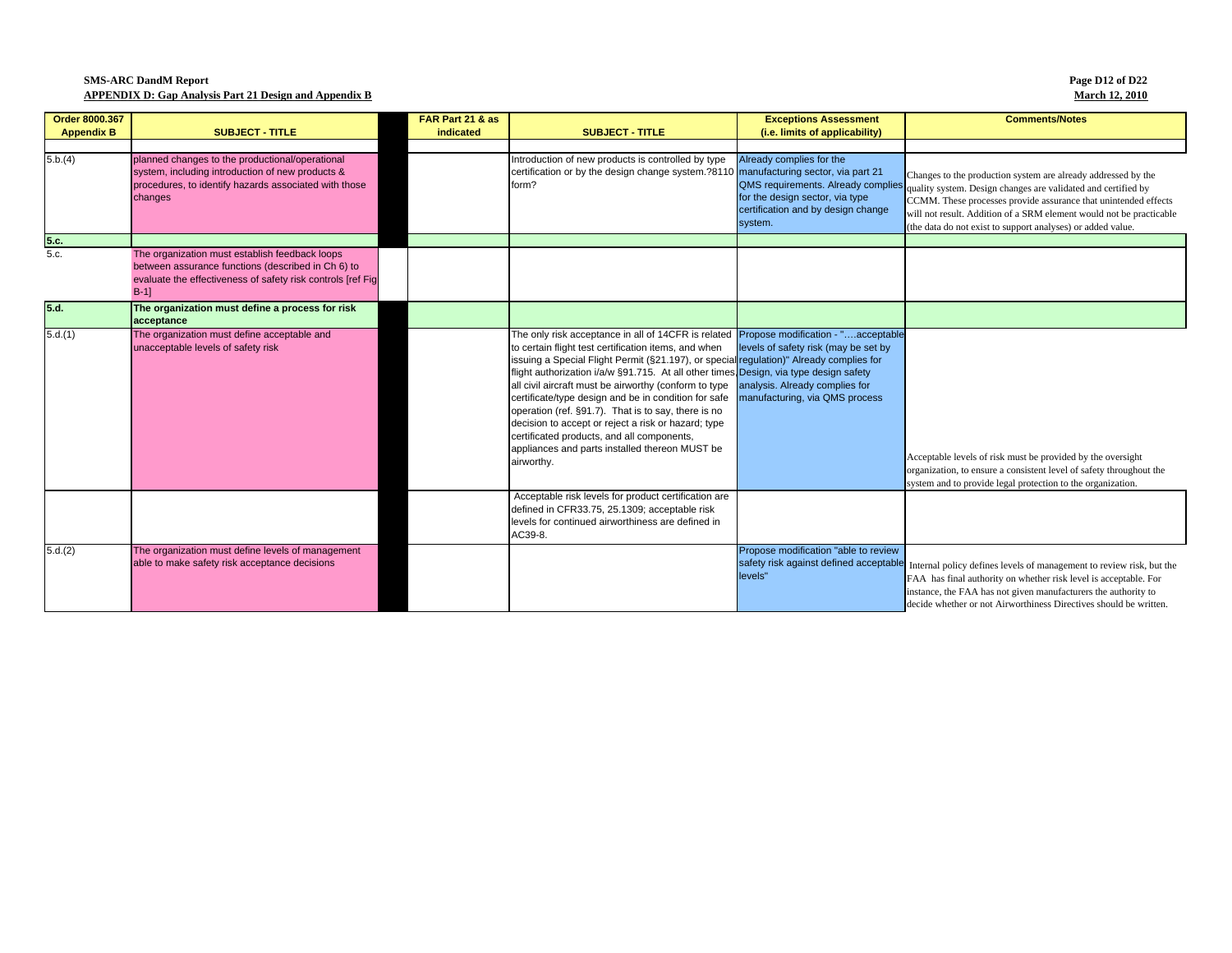**Page D13 of D22 March 12, 2010**

| Order 8000.367    |                                                                                                                                                                                                                                                                                                                                                                                                                                                                                                      | FAR Part 21 & as |                                                                                                                                                                                                                                                                                                                                                                                                                                                                                                                                                                                                                                                                                                                                                                                                                                                                                                                                                                                                                       | <b>Exceptions Assessment</b>                                                                                         | <b>Comments/Notes</b>                                                      |
|-------------------|------------------------------------------------------------------------------------------------------------------------------------------------------------------------------------------------------------------------------------------------------------------------------------------------------------------------------------------------------------------------------------------------------------------------------------------------------------------------------------------------------|------------------|-----------------------------------------------------------------------------------------------------------------------------------------------------------------------------------------------------------------------------------------------------------------------------------------------------------------------------------------------------------------------------------------------------------------------------------------------------------------------------------------------------------------------------------------------------------------------------------------------------------------------------------------------------------------------------------------------------------------------------------------------------------------------------------------------------------------------------------------------------------------------------------------------------------------------------------------------------------------------------------------------------------------------|----------------------------------------------------------------------------------------------------------------------|----------------------------------------------------------------------------|
| <b>Appendix B</b> | <b>SUBJECT - TITLE</b>                                                                                                                                                                                                                                                                                                                                                                                                                                                                               | indicated        | <b>SUBJECT - TITLE</b>                                                                                                                                                                                                                                                                                                                                                                                                                                                                                                                                                                                                                                                                                                                                                                                                                                                                                                                                                                                                | (i.e. limits of applicability)                                                                                       |                                                                            |
| 5.d.(3)           | The organization must define level of safety risk that is<br>acceptable in the short-term, while long-term safety risk<br>control/mitigation plans are developed and<br>implemented.                                                                                                                                                                                                                                                                                                                 |                  | Safety risk (The composite of predicted severity<br>and likelihood of the potential effect of a hazard.<br>(ref. Order VS 8000.367, App. A: Definitions)) is<br>NOT an element of continuing airworthiness /<br>maintenance. Airworthiness Standards, including<br>Parts 23, 25, and 33, contain quantitative design<br>requirements to ensure safe flight and landing in the<br>event that any failure condition occurs. Those<br>requirements are contained in a product's type<br>certificate, an element of airworthiness. The<br>Instructions for Continued Airworthiness (also<br>part of the type certificate, and required by<br>§21.50(b)), through the exhaustive Maintenance<br>Review Board process (for transport category<br>aircraft) are developed to ensure realization of the<br>inherent safety and reliability levels of the<br>equipment (as designed, certificated, and<br>manufactured); and to restore safety and reliability<br>to their inherent levels when deterioration has<br>occurred. | Propose modification -<br>(acceptable levels may be set by<br>regulation)"                                           |                                                                            |
|                   |                                                                                                                                                                                                                                                                                                                                                                                                                                                                                                      |                  | Acceptable short-term risk levels for continued<br>airworthiness are defined in AC39-8, as are<br>parameters for the introduction /implementation of<br>mitigation plans.                                                                                                                                                                                                                                                                                                                                                                                                                                                                                                                                                                                                                                                                                                                                                                                                                                             | Already complies for propulsion, via<br>AC39.8 as implemented.                                                       |                                                                            |
| 5.e.              |                                                                                                                                                                                                                                                                                                                                                                                                                                                                                                      |                  |                                                                                                                                                                                                                                                                                                                                                                                                                                                                                                                                                                                                                                                                                                                                                                                                                                                                                                                                                                                                                       |                                                                                                                      |                                                                            |
| 5.e.              | If applicable, the organization must establish<br>procedures to obtain oversight organization approval for<br>those planned changes that require oversight approval<br>prior to implementation (in accordance with Chapter 4,<br>Section f).                                                                                                                                                                                                                                                         |                  | Procedures already exist for obtaining oversight<br>approval to design changes (8110).                                                                                                                                                                                                                                                                                                                                                                                                                                                                                                                                                                                                                                                                                                                                                                                                                                                                                                                                | Already complies for manufacturing<br>via QMS process. Already complies<br>for design, via design change<br>process. |                                                                            |
| 5.f.              |                                                                                                                                                                                                                                                                                                                                                                                                                                                                                                      |                  |                                                                                                                                                                                                                                                                                                                                                                                                                                                                                                                                                                                                                                                                                                                                                                                                                                                                                                                                                                                                                       |                                                                                                                      |                                                                            |
| 5.f.              | The safety risk of identified hazards must be deemed<br>acceptable prior to implementation of the following<br>items in the production/operational system:<br>SYSTEM - An integrated set of constituent elements<br>that are combined in an operational or support<br>environment to accomplish a defined objective. These<br>elements include people, hardware, software, firmware,<br>nformation, procedures, facilities, services and other<br>support facets. (ref. Order, App. A: Definitions)] |                  |                                                                                                                                                                                                                                                                                                                                                                                                                                                                                                                                                                                                                                                                                                                                                                                                                                                                                                                                                                                                                       |                                                                                                                      |                                                                            |
| 5.f.(1)           | new system designs;                                                                                                                                                                                                                                                                                                                                                                                                                                                                                  |                  | Compliance with the risk levels defined in 25.1309,<br>25.901c and 33.75, as applicable, is already a<br>certification requirement.                                                                                                                                                                                                                                                                                                                                                                                                                                                                                                                                                                                                                                                                                                                                                                                                                                                                                   | Already complies for design via the<br>type certification process                                                    | already addressed for design organizations by the certification<br>process |
| 5.f.(2)           | changes to existing system designs;                                                                                                                                                                                                                                                                                                                                                                                                                                                                  |                  | ?the 8110 process already ensures that changes to Already complies for design, via the<br>existing designs do not increase the level of risk<br>beyond that required for initial certification.                                                                                                                                                                                                                                                                                                                                                                                                                                                                                                                                                                                                                                                                                                                                                                                                                       | design change process.                                                                                               |                                                                            |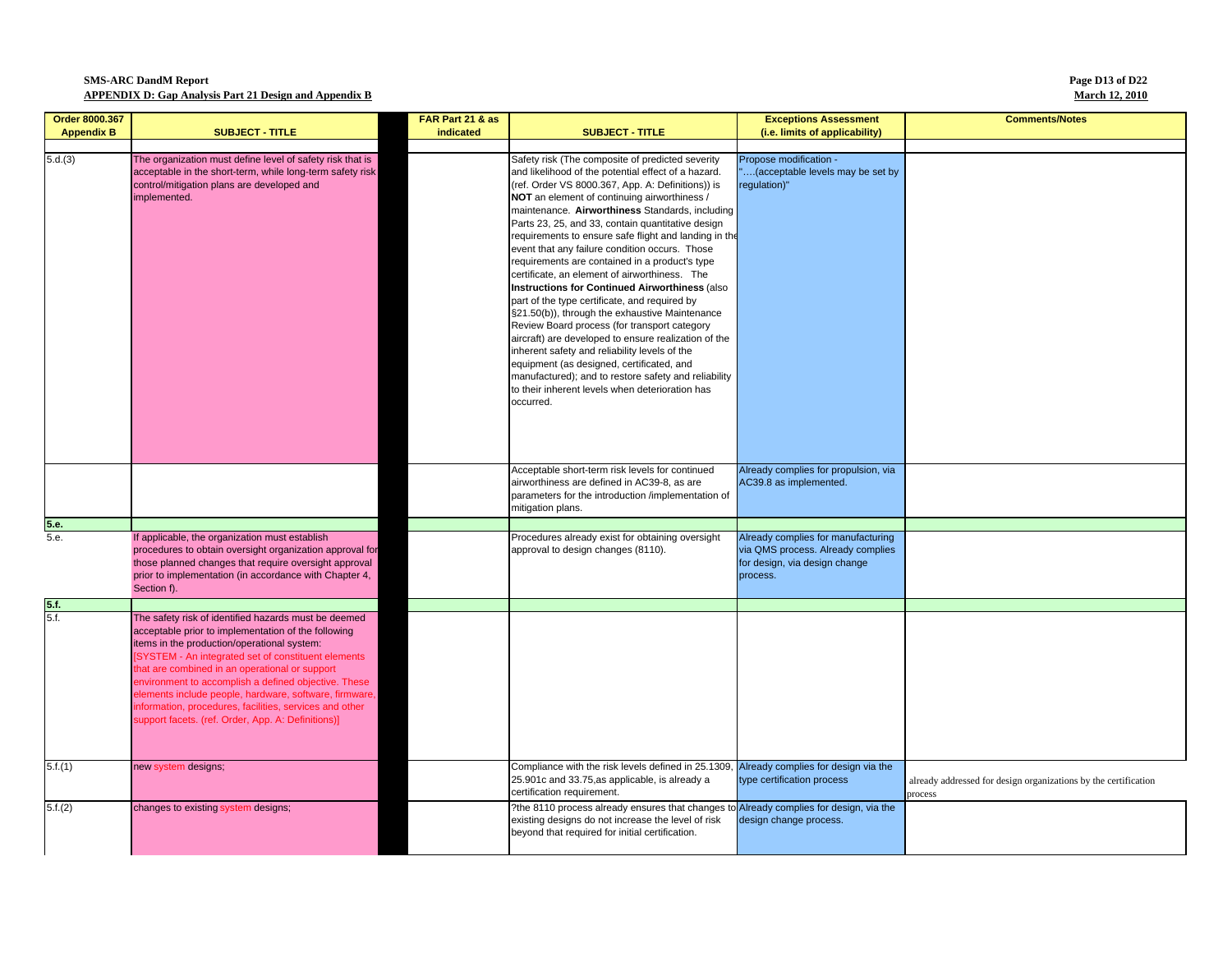**Page D14 of D22 March 12, 2010**

| Order 8000.367    |                                                                                                                                | FAR Part 21 & as                                                                                  |                                                                                                                                                                                                                                                                                                                                                                                                                                                                                                                                                                                                                                                                                                                                                                                                                                                                                                                                                                                                                                                                                                                                                                                                                                                                                                                                                                                                                   | <b>Exceptions Assessment</b>                                                                                                                                                                                                                                                                                              | <b>Comments/Notes</b>                                                                                       |
|-------------------|--------------------------------------------------------------------------------------------------------------------------------|---------------------------------------------------------------------------------------------------|-------------------------------------------------------------------------------------------------------------------------------------------------------------------------------------------------------------------------------------------------------------------------------------------------------------------------------------------------------------------------------------------------------------------------------------------------------------------------------------------------------------------------------------------------------------------------------------------------------------------------------------------------------------------------------------------------------------------------------------------------------------------------------------------------------------------------------------------------------------------------------------------------------------------------------------------------------------------------------------------------------------------------------------------------------------------------------------------------------------------------------------------------------------------------------------------------------------------------------------------------------------------------------------------------------------------------------------------------------------------------------------------------------------------|---------------------------------------------------------------------------------------------------------------------------------------------------------------------------------------------------------------------------------------------------------------------------------------------------------------------------|-------------------------------------------------------------------------------------------------------------|
| <b>Appendix B</b> | <b>SUBJECT - TITLE</b>                                                                                                         | indicated                                                                                         | <b>SUBJECT - TITLE</b>                                                                                                                                                                                                                                                                                                                                                                                                                                                                                                                                                                                                                                                                                                                                                                                                                                                                                                                                                                                                                                                                                                                                                                                                                                                                                                                                                                                            | (i.e. limits of applicability)                                                                                                                                                                                                                                                                                            |                                                                                                             |
|                   |                                                                                                                                |                                                                                                   |                                                                                                                                                                                                                                                                                                                                                                                                                                                                                                                                                                                                                                                                                                                                                                                                                                                                                                                                                                                                                                                                                                                                                                                                                                                                                                                                                                                                                   |                                                                                                                                                                                                                                                                                                                           |                                                                                                             |
| 5.f.(3)           | new operations/procedures; and                                                                                                 |                                                                                                   |                                                                                                                                                                                                                                                                                                                                                                                                                                                                                                                                                                                                                                                                                                                                                                                                                                                                                                                                                                                                                                                                                                                                                                                                                                                                                                                                                                                                                   | The concept of<br>operations/procedures is not clear in<br>the context of a design organization's<br>SMS. Provided that the design is<br>safe, the organizations procedures do<br>not involve risk. The term "operations<br>" is not understood in this context.<br>Manufacturing already complies via<br>the QMS process | the intent is unclear. Risk assessment is not practicable for<br>operations/procedures, as discussed above. |
| 5.f.(4)           | modified operations/procedures                                                                                                 |                                                                                                   |                                                                                                                                                                                                                                                                                                                                                                                                                                                                                                                                                                                                                                                                                                                                                                                                                                                                                                                                                                                                                                                                                                                                                                                                                                                                                                                                                                                                                   | The concept of<br>operations/procedures is not clear in<br>the context of a design organization's<br>SMS. Provided that the design is<br>safe, the organizations procedures do<br>not involve risk. The term "operations<br>" is not understood in this context.<br>Manufacturing already complies via<br>the QMS process |                                                                                                             |
| 5.g.              |                                                                                                                                |                                                                                                   |                                                                                                                                                                                                                                                                                                                                                                                                                                                                                                                                                                                                                                                                                                                                                                                                                                                                                                                                                                                                                                                                                                                                                                                                                                                                                                                                                                                                                   |                                                                                                                                                                                                                                                                                                                           |                                                                                                             |
| 5.g.              | The SRM process may allow AVS or AVS<br>services/offices to take interim immediate action to<br>mitigate existing safety risk. | §39.5 When does<br>FAA issue<br>airworthiness<br>directives?<br>§21.99 Required<br>design changes | FAA issues an airworthiness directive addressing a This provision allows action by the<br>product when we (FAA) find that:<br>(a) An unsafe condition exists in the product; and<br>(b) The condition is likely to exist or develop in other should not appear in this document.<br>products of the same type design.<br>(a) When an Airworthiness Directive is issued under 21.99 already empowers the FAA to<br>Part 39 the holder of the type certificate for the<br>product concerned must-<br>(1) If the Administrator finds that design changes<br>are necessary to correct the unsafe condition of the<br>product, and upon his request, submit appropriate<br>design changes for approval; and<br>(2) Upon approval of the design changes, make<br>available the descriptive data covering the changes<br>to all operators of products previously certificated<br>under the type certificate.<br>(b) In a case where there are no current unsafe<br>conditions, but the Administrator or the holder of the<br>type certificate finds through service experience<br>that changes in type design will contribute to the<br>safety of the product, the holder of the type<br>certificate may submit appropriate design changes<br>for approval. Upon approval of the changes, the<br>manufacturer shall make information on the design<br>changes available to all operators of the same type<br>of product. | FAA, it is not a requirement placed<br>upon the design organization. It<br>do this.                                                                                                                                                                                                                                       |                                                                                                             |
| 5.h.              |                                                                                                                                |                                                                                                   |                                                                                                                                                                                                                                                                                                                                                                                                                                                                                                                                                                                                                                                                                                                                                                                                                                                                                                                                                                                                                                                                                                                                                                                                                                                                                                                                                                                                                   |                                                                                                                                                                                                                                                                                                                           |                                                                                                             |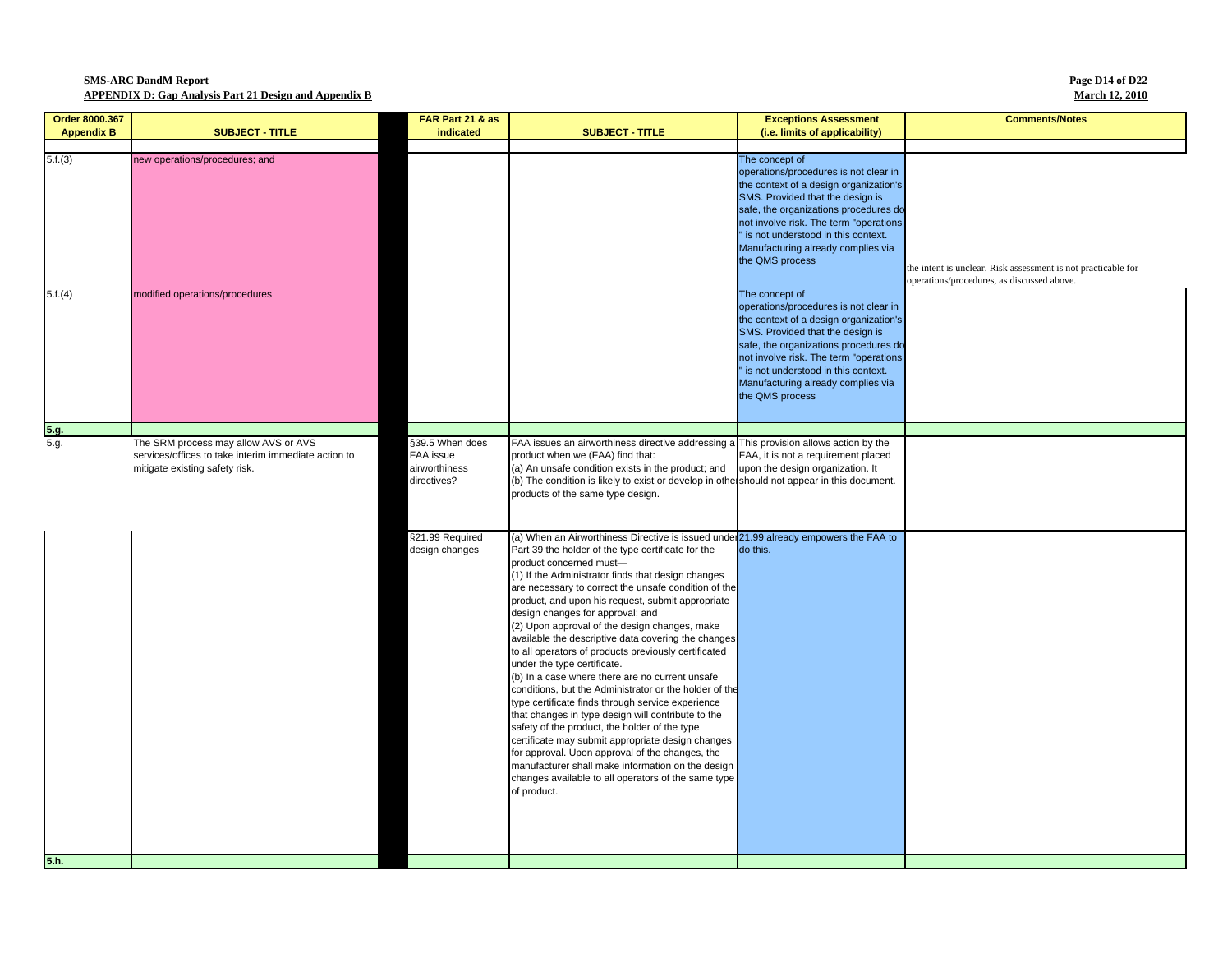#### **Page D15 of D22 March 12, 2010**

| Order 8000.367                    |                                                                                | FAR Part 21 & as |                                                                                                               | <b>Exceptions Assessment</b>   | <b>Comments/Notes</b> |
|-----------------------------------|--------------------------------------------------------------------------------|------------------|---------------------------------------------------------------------------------------------------------------|--------------------------------|-----------------------|
| <b>Appendix B</b>                 | <b>SUBJECT - TITLE</b>                                                         | indicated        | <b>SUBJECT - TITLE</b>                                                                                        | (i.e. limits of applicability) |                       |
| 5.h.                              | Describe System. The system description must be                                |                  | 5h,i, j, k, only repeat the provisions of 5a. The                                                             |                                |                       |
|                                   | completed to the level necessary to identify hazards.                          |                  | responses and existing regulations for 5a apply.                                                              |                                |                       |
|                                   | [Hazard - Any existing or potential condition that can                         |                  |                                                                                                               |                                |                       |
|                                   | lead to injury, illness or death to people; damage to or                       |                  |                                                                                                               |                                |                       |
|                                   | loss of a system, equipment, or property; or damage to                         |                  |                                                                                                               |                                |                       |
|                                   | the environment. A hazard is a condition that is a                             |                  |                                                                                                               |                                |                       |
|                                   | prerequisite to an accident or incident. (ref. Order, App.<br>A; Definitions)] |                  |                                                                                                               |                                |                       |
|                                   |                                                                                |                  |                                                                                                               |                                |                       |
|                                   |                                                                                |                  |                                                                                                               |                                |                       |
| $\frac{5 \text{.}i}{5 \text{.}i}$ | dentify Hazards. Hazards must be identified within the                         |                  | As indicated immediately above, hazards are                                                                   |                                |                       |
|                                   | system as described in Section h (above).                                      |                  | identified and analyzed, and their effects are                                                                |                                |                       |
|                                   |                                                                                |                  | considered in the design and certification of                                                                 |                                |                       |
|                                   |                                                                                |                  | engines. When risks exceed the acceptable levels                                                              |                                |                       |
|                                   |                                                                                |                  | defined in part 33 and 25 regulations, their effects<br>are mitigated, as required for product certification. |                                |                       |
|                                   |                                                                                |                  |                                                                                                               |                                |                       |
| 5.j.                              | Analyze Safety Risk. The process must include                                  |                  | As indicated immediately above, hazards are                                                                   |                                |                       |
|                                   | analyses of:                                                                   |                  | identified and analyzed, and their effects are                                                                |                                |                       |
|                                   |                                                                                |                  | considered in the design and certification of                                                                 |                                |                       |
|                                   |                                                                                |                  | engines. When risks exceed the acceptable levels<br>defined in part 33 and 25 regulations, their effects      |                                |                       |
|                                   |                                                                                |                  | are mitigated, as required for product certification.                                                         |                                |                       |
|                                   |                                                                                |                  |                                                                                                               |                                |                       |
| 5.j.(1)                           | existing safety risk controls [Safety risk control - A                         |                  |                                                                                                               |                                |                       |
|                                   | characteristic of a system that reduces safety risk.                           |                  |                                                                                                               |                                |                       |
|                                   | Controls may include process design, equipment                                 |                  |                                                                                                               |                                |                       |
|                                   | nodification, work procedures, training or protective                          |                  |                                                                                                               |                                |                       |
|                                   | device.(ref. App A Definitions, Order VS 800.367)]                             |                  |                                                                                                               |                                |                       |
| 5.j.(2)                           | contributing factors; and                                                      |                  |                                                                                                               |                                |                       |
| 5.j.(3)                           | the safety risk of reasonably likely outcomes from the                         |                  |                                                                                                               |                                |                       |
|                                   | existence of a hazard, to include estimation of the:                           |                  |                                                                                                               |                                |                       |
| 5.j.(3)(a)                        | likelihood and                                                                 |                  |                                                                                                               |                                |                       |
| 5.j.(3)(b)                        | severity                                                                       |                  |                                                                                                               |                                |                       |
| 5. k                              | Assess Safety Risk. [Safety risk - The composite of                            |                  | As indicated immediately above, hazards are                                                                   |                                |                       |
|                                   | predicted severity and likelihood of the potential effect of                   |                  | identified and analyzed, and their effects are                                                                |                                |                       |
|                                   | a hazard.(ref. App A Definitions, Order VS 8000.367)]                          |                  | considered in the design and certification of                                                                 |                                |                       |
|                                   |                                                                                |                  | engines. When risks exceed the acceptable levels                                                              |                                |                       |
|                                   |                                                                                |                  | defined in part 33 and 25 regulations, their effects<br>are mitigated, as required for product certification. |                                |                       |
|                                   |                                                                                |                  |                                                                                                               |                                |                       |
| 5.1.                              | Control/Mitigate Safety Risk.                                                  |                  | As indicated immediately above, hazards are                                                                   |                                |                       |
|                                   |                                                                                |                  | identified and analyzed, and their effects are                                                                |                                |                       |
|                                   |                                                                                |                  | considered in the design and certification of                                                                 |                                |                       |
|                                   |                                                                                |                  | engines. When risks exceed the acceptable levels                                                              |                                |                       |
|                                   |                                                                                |                  | defined in part 33 and 25 regulations, their effects<br>are mitigated, as required for product certification. |                                |                       |
|                                   |                                                                                |                  |                                                                                                               |                                |                       |
| 5.1(1)                            | Safety risk control/mitigation plans must be defined for                       |                  |                                                                                                               |                                |                       |
|                                   | hazards identified with unacceptable risk.                                     |                  |                                                                                                               |                                |                       |
|                                   |                                                                                |                  |                                                                                                               |                                |                       |
|                                   |                                                                                |                  |                                                                                                               |                                |                       |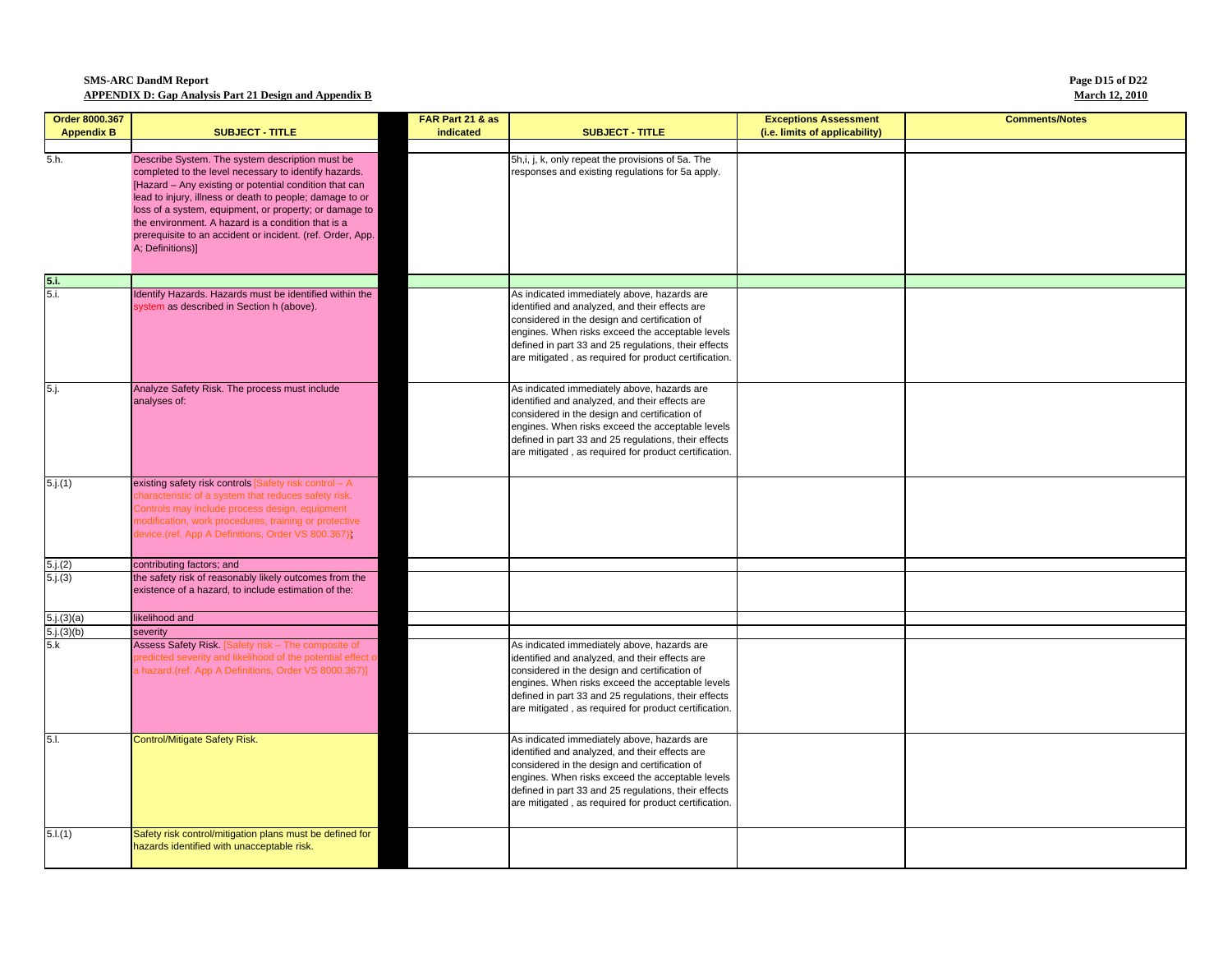| Page D16 of D22       |  |
|-----------------------|--|
| <b>March 12, 2010</b> |  |

| Order 8000.367    |                                                                                                                                                                                                                                                                                                                                                                                                                                               | FAR Part 21 & as                                             |                                                                                                                                                                                                                                                                                                                                                                                                                                                                                                                                            | <b>Exceptions Assessment</b>                                                                           | <b>Comments/Notes</b>                                                                                                                                                                                                                                                                                   |
|-------------------|-----------------------------------------------------------------------------------------------------------------------------------------------------------------------------------------------------------------------------------------------------------------------------------------------------------------------------------------------------------------------------------------------------------------------------------------------|--------------------------------------------------------------|--------------------------------------------------------------------------------------------------------------------------------------------------------------------------------------------------------------------------------------------------------------------------------------------------------------------------------------------------------------------------------------------------------------------------------------------------------------------------------------------------------------------------------------------|--------------------------------------------------------------------------------------------------------|---------------------------------------------------------------------------------------------------------------------------------------------------------------------------------------------------------------------------------------------------------------------------------------------------------|
| <b>Appendix B</b> | <b>SUBJECT - TITLE</b>                                                                                                                                                                                                                                                                                                                                                                                                                        | indicated                                                    | <b>SUBJECT - TITLE</b>                                                                                                                                                                                                                                                                                                                                                                                                                                                                                                                     | (i.e. limits of applicability)                                                                         |                                                                                                                                                                                                                                                                                                         |
|                   |                                                                                                                                                                                                                                                                                                                                                                                                                                               |                                                              |                                                                                                                                                                                                                                                                                                                                                                                                                                                                                                                                            |                                                                                                        |                                                                                                                                                                                                                                                                                                         |
| 5.1(2)            | Substitute risk [Substitute risk - Risk unintentionally<br>created as a consequence of safety risk control(s)<br>[Safety risk control - A characteristic of a system that<br>reduces safety risk. Controls may include process<br>design, equipment modification, work procedures,<br>training or protective device.].(ref App A Definitions,<br>Order VS 8000.367)] must be evaluated in the creation<br>of safety risk controls/mitigations |                                                              |                                                                                                                                                                                                                                                                                                                                                                                                                                                                                                                                            | Propose requirement be struck.                                                                         | The evaluation of substitute risk is beyond the state of the art.<br>There is no means to fully comply with this requirement                                                                                                                                                                            |
| 5.1(3)            | Safety risk control/mitigation must be evaluated to                                                                                                                                                                                                                                                                                                                                                                                           |                                                              |                                                                                                                                                                                                                                                                                                                                                                                                                                                                                                                                            |                                                                                                        |                                                                                                                                                                                                                                                                                                         |
| 5.1(4)            | ensure that safety rqmts have been met<br>when safety risk control/mitigation plans are<br>implemented, they must be monitored to ensure that                                                                                                                                                                                                                                                                                                 |                                                              |                                                                                                                                                                                                                                                                                                                                                                                                                                                                                                                                            |                                                                                                        |                                                                                                                                                                                                                                                                                                         |
|                   | safety risk controls have the desired effect.                                                                                                                                                                                                                                                                                                                                                                                                 |                                                              |                                                                                                                                                                                                                                                                                                                                                                                                                                                                                                                                            |                                                                                                        |                                                                                                                                                                                                                                                                                                         |
| 6.00              | Safety Assurance [Ref Ch 4 of the Order]                                                                                                                                                                                                                                                                                                                                                                                                      |                                                              |                                                                                                                                                                                                                                                                                                                                                                                                                                                                                                                                            |                                                                                                        |                                                                                                                                                                                                                                                                                                         |
| 6.a.              | <b>General Requirements. The organization must</b><br>monitor its systems, operations and<br>products/services to:                                                                                                                                                                                                                                                                                                                            |                                                              |                                                                                                                                                                                                                                                                                                                                                                                                                                                                                                                                            |                                                                                                        |                                                                                                                                                                                                                                                                                                         |
| 6.a.(1)           | dentify new hazards;                                                                                                                                                                                                                                                                                                                                                                                                                          | §21.3 Reporting of<br>failures, mallfunctions<br>and defects | (a) Except as provided in paragraph (d) of this<br>section, the holder of a Type Certificate (including a and manufacturing sectors.<br>Supplemental Type Certificate), a Parts<br>Manufacturer Approval (PMA), or a TSO<br>authorization, or the licensee of a Type Certificate<br>shall report any failure, malfunction, or defect in any<br>product, part, process, or article manufactured by it<br>that it determines has resulted in any of the<br>occurrences listed in paragraph (c) of this section.                              |                                                                                                        | Already addressed by 21.3 for Design There is no requirement for organizations to be aware of<br>product failures in service. In many cases, there is no<br>mechanism for them to become informed of such events.<br>Operators are not required to report to the manufacturer or<br>design organization |
|                   |                                                                                                                                                                                                                                                                                                                                                                                                                                               | §21.99 Required<br>design changes                            | (a) When an Airworthiness Directive is issued under<br>Part 39 the holder of the type certificate for the<br>product concerned must-<br>(1) If the Administrator finds that design changes<br>are necessary to correct the unsafe condition of the<br>product, and upon his request, submit appropriate<br>design changes for approval; and<br>(2) Upon approval of the design changes, make<br>available the descriptive data covering the changes<br>to all operators of products previously certificated<br>under the type certificate. |                                                                                                        |                                                                                                                                                                                                                                                                                                         |
| 6.a.(2)           | Measure the effectiveness of safety risk controls Safet<br>isk control - A characteristic of a system that reduces<br>safety risk. Controls may include process design,<br>equipment modification, work procedures, training or<br>protective device. (ref. App A Definitions, Order VS<br>8000.367)],                                                                                                                                        |                                                              | The process defined in AC39-8 includes verification Already addressed for Propulsion by<br>that safety risk controls are effective in mitigating<br>the risk being addressed.                                                                                                                                                                                                                                                                                                                                                              | AC 39.8 as implemented.                                                                                |                                                                                                                                                                                                                                                                                                         |
| 6.a.(3)           | Assess compliance with legal, regulatory & statutory<br>requirements applicable to the SMS; and                                                                                                                                                                                                                                                                                                                                               |                                                              |                                                                                                                                                                                                                                                                                                                                                                                                                                                                                                                                            | See4b2d. Propose exception - strike<br>requirement, this will then be<br>consistent with ICAO language |                                                                                                                                                                                                                                                                                                         |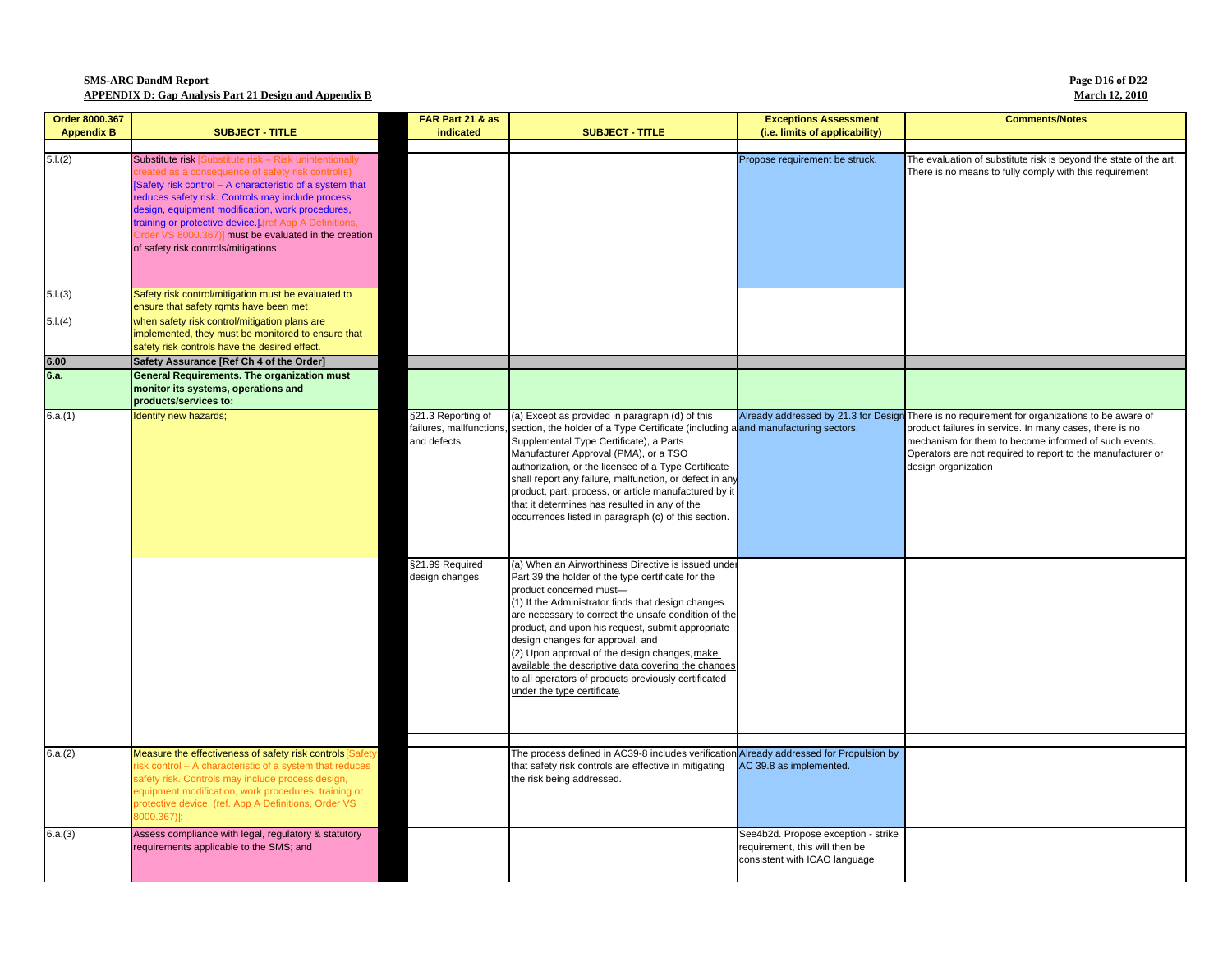| Order 8000.367    |                                                                                                                                                                                                                                                                    | FAR Part 21 & as |                                                                                                                                                                                                  | <b>Exceptions Assessment</b>                                                                                                             | <b>Comments/Notes</b>                                                                                                                                                                                                                                                                                |
|-------------------|--------------------------------------------------------------------------------------------------------------------------------------------------------------------------------------------------------------------------------------------------------------------|------------------|--------------------------------------------------------------------------------------------------------------------------------------------------------------------------------------------------|------------------------------------------------------------------------------------------------------------------------------------------|------------------------------------------------------------------------------------------------------------------------------------------------------------------------------------------------------------------------------------------------------------------------------------------------------|
| <b>Appendix B</b> | <b>SUBJECT - TITLE</b>                                                                                                                                                                                                                                             | indicated        | <b>SUBJECT - TITLE</b>                                                                                                                                                                           | (i.e. limits of applicability)                                                                                                           |                                                                                                                                                                                                                                                                                                      |
|                   |                                                                                                                                                                                                                                                                    |                  |                                                                                                                                                                                                  |                                                                                                                                          |                                                                                                                                                                                                                                                                                                      |
| 6.a.(4)           | Assess conformity with organizational safety policies &<br>procedures                                                                                                                                                                                              |                  |                                                                                                                                                                                                  |                                                                                                                                          |                                                                                                                                                                                                                                                                                                      |
|                   |                                                                                                                                                                                                                                                                    |                  |                                                                                                                                                                                                  |                                                                                                                                          |                                                                                                                                                                                                                                                                                                      |
|                   |                                                                                                                                                                                                                                                                    |                  |                                                                                                                                                                                                  |                                                                                                                                          |                                                                                                                                                                                                                                                                                                      |
| 6.b.              | <b>Information Acquisition</b>                                                                                                                                                                                                                                     |                  |                                                                                                                                                                                                  |                                                                                                                                          |                                                                                                                                                                                                                                                                                                      |
| 6.b.(1)           | The organization must collect data/information<br>necessary to demonstrate the effectiveness of the SMS                                                                                                                                                            |                  |                                                                                                                                                                                                  | This is a new requirement and<br>potentially very burdensome,<br>especially to the sectors of general<br>aviation and business/air-taxi. |                                                                                                                                                                                                                                                                                                      |
| 6.b.(2)           | The organization must monitor operational                                                                                                                                                                                                                          |                  |                                                                                                                                                                                                  |                                                                                                                                          |                                                                                                                                                                                                                                                                                                      |
|                   | data/information.                                                                                                                                                                                                                                                  |                  |                                                                                                                                                                                                  |                                                                                                                                          |                                                                                                                                                                                                                                                                                                      |
| 6.b.(3)           | The organization must monitor products & services<br>received from contractors                                                                                                                                                                                     |                  |                                                                                                                                                                                                  | Already required for manufacturing by<br>QMS requirements. Already required<br>for Design by type certification safety<br>analysis.      |                                                                                                                                                                                                                                                                                                      |
|                   |                                                                                                                                                                                                                                                                    |                  |                                                                                                                                                                                                  |                                                                                                                                          |                                                                                                                                                                                                                                                                                                      |
| 6.c.<br>6.c.(1)   | <b>Employee Reporting System</b>                                                                                                                                                                                                                                   |                  |                                                                                                                                                                                                  |                                                                                                                                          |                                                                                                                                                                                                                                                                                                      |
|                   | The organization must establish & maintain an<br>employee reporting system in which employees can<br>report hazards, issues, concerns, occurrences,<br>occurrences, incidents, etc., as well as propose<br>solutions/safety improvements                           |                  |                                                                                                                                                                                                  |                                                                                                                                          |                                                                                                                                                                                                                                                                                                      |
|                   |                                                                                                                                                                                                                                                                    |                  |                                                                                                                                                                                                  |                                                                                                                                          |                                                                                                                                                                                                                                                                                                      |
| 6.c.(2)           | Employees must be encouraged to use the employee<br>reporting system without reprisal (footnote 6: This does<br>not restrict management from taking action in cases of<br>gross negligence or willful operation outside the<br>organization's safety requirements) |                  |                                                                                                                                                                                                  |                                                                                                                                          |                                                                                                                                                                                                                                                                                                      |
| 6.d.              | Investigation                                                                                                                                                                                                                                                      |                  |                                                                                                                                                                                                  |                                                                                                                                          |                                                                                                                                                                                                                                                                                                      |
| 6.d.(1)           | The organization must establish criteria for which<br>accidents & incidents will be investigated.                                                                                                                                                                  |                  | In both federal law and in Order VS 8000.367,<br>accidents and incidents pertain to aircraft flight<br>operation only, not to maintenance, or<br>administrative, operations. See 4.h.(1), above. |                                                                                                                                          |                                                                                                                                                                                                                                                                                                      |
| 6.d.(2)           | The organization must establish procedures to:                                                                                                                                                                                                                     |                  |                                                                                                                                                                                                  |                                                                                                                                          |                                                                                                                                                                                                                                                                                                      |
| 6.d.(2)(a)        | investigate accidents                                                                                                                                                                                                                                              |                  |                                                                                                                                                                                                  |                                                                                                                                          |                                                                                                                                                                                                                                                                                                      |
| 6.d.(2)(b)        | investigate incidents; and                                                                                                                                                                                                                                         |                  |                                                                                                                                                                                                  |                                                                                                                                          |                                                                                                                                                                                                                                                                                                      |
| 6.d.(2)(c)        | investigate instances of suspected non-compliance with<br>safety regulations.                                                                                                                                                                                      |                  |                                                                                                                                                                                                  | Propose exception; this is not<br>appropriate to Design and<br>Manufacturing environment.                                                | This requirement is directed at carrier operations and is not<br>appropriate for design/manufacture/repair. Strong corrective<br>processes already exist for production and repair services. For design<br>and continued airworthiness, the FAA makes a compliance finding,<br>not the manufacturer. |
| 6.e.              | Auditing of the Production/Operational System                                                                                                                                                                                                                      |                  |                                                                                                                                                                                                  |                                                                                                                                          |                                                                                                                                                                                                                                                                                                      |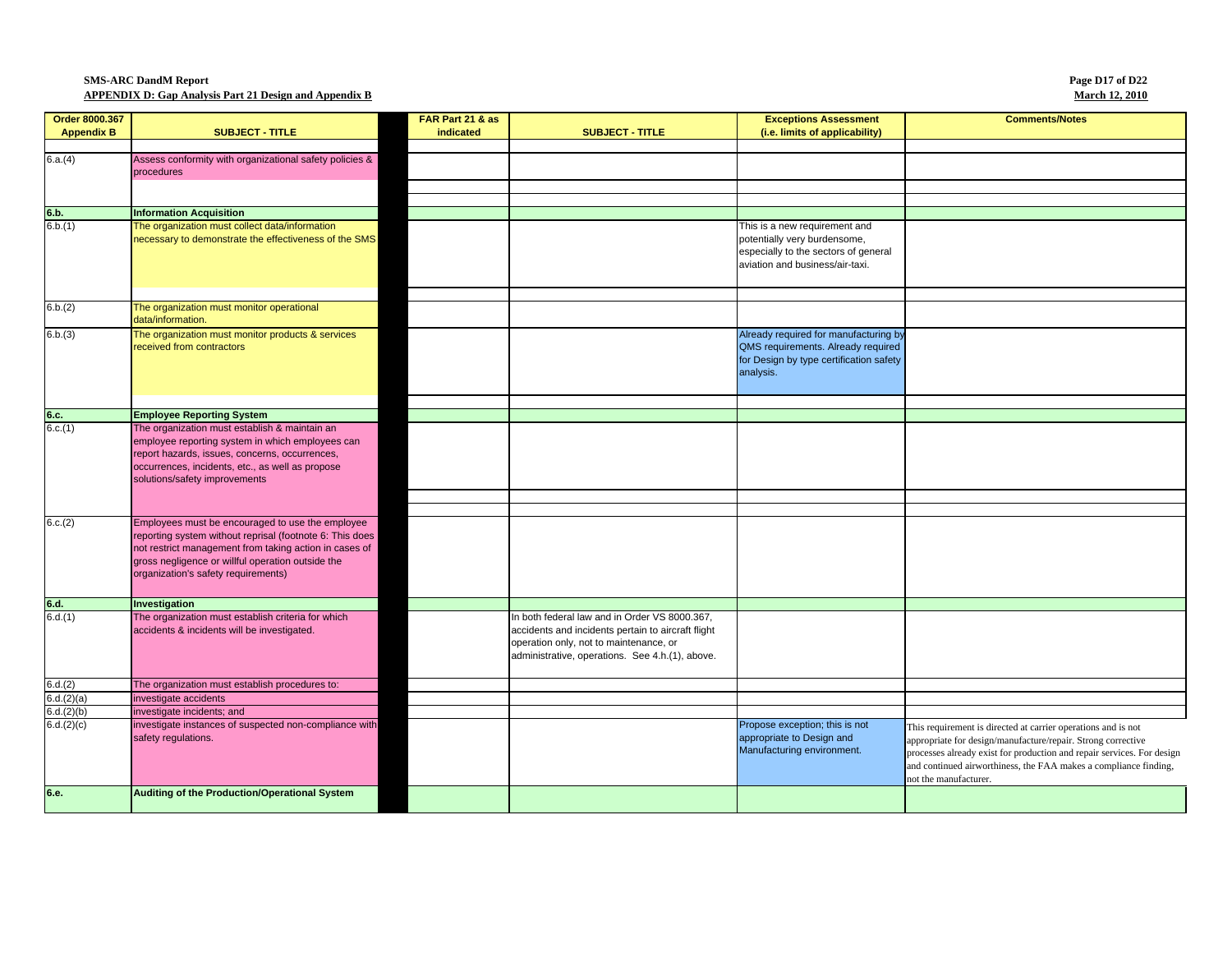| Page D18 of D22       |  |
|-----------------------|--|
| <b>March 12, 2010</b> |  |

| Order 8000.367    |                                                                                                                                                                                                                                                                                                                                                                                                                                                                                                          | FAR Part 21 & as |                                                                                                                                                                                                                                                                                                                                                                                                                                                                                                                                                                                                                                                                                                                                                                                                                                                                                                                                                                                                                         | <b>Exceptions Assessment</b>                                                                                                                                                                                                                                                                                                                                                                                                                                                                       | <b>Comments/Notes</b>                                                                                                                                                                                                                                                                                                                                                                                                                              |
|-------------------|----------------------------------------------------------------------------------------------------------------------------------------------------------------------------------------------------------------------------------------------------------------------------------------------------------------------------------------------------------------------------------------------------------------------------------------------------------------------------------------------------------|------------------|-------------------------------------------------------------------------------------------------------------------------------------------------------------------------------------------------------------------------------------------------------------------------------------------------------------------------------------------------------------------------------------------------------------------------------------------------------------------------------------------------------------------------------------------------------------------------------------------------------------------------------------------------------------------------------------------------------------------------------------------------------------------------------------------------------------------------------------------------------------------------------------------------------------------------------------------------------------------------------------------------------------------------|----------------------------------------------------------------------------------------------------------------------------------------------------------------------------------------------------------------------------------------------------------------------------------------------------------------------------------------------------------------------------------------------------------------------------------------------------------------------------------------------------|----------------------------------------------------------------------------------------------------------------------------------------------------------------------------------------------------------------------------------------------------------------------------------------------------------------------------------------------------------------------------------------------------------------------------------------------------|
| <b>Appendix B</b> | <b>SUBJECT - TITLE</b>                                                                                                                                                                                                                                                                                                                                                                                                                                                                                   | indicated        | <b>SUBJECT - TITLE</b>                                                                                                                                                                                                                                                                                                                                                                                                                                                                                                                                                                                                                                                                                                                                                                                                                                                                                                                                                                                                  | (i.e. limits of applicability)                                                                                                                                                                                                                                                                                                                                                                                                                                                                     |                                                                                                                                                                                                                                                                                                                                                                                                                                                    |
| 6.e.(1)           | The organization must ensure that regular audits of<br>production/operational system's safety functions are<br>conducted with priority on the areas of highest safety<br>risk. This obligation must extend to any contractors the<br>organization may use to accomplish those functions.<br>(Footnote 8: The organization can choose to conduct<br>audits of its contractors or require that contractors<br>conduct their own audits and provide the resultant<br>data/information to the organization.) |                  | Safety risk (The composite of predicted severity-<br>and likelihood of the potential effect of a hazard.<br>(ref. Order VS 8000.367, App. A: Definitions)) is<br>NOT an element of continuing airworthiness /<br>maintenance. Airworthiness Standards, including<br>Parts 23, 25, and 33, contain quantitative design<br>requirements to ensure safe flight and landing in the<br>event that any failure condition occurs. Those<br>requirements are contained in a product's type<br>certificate, an element of airworthiness. The<br>Instructions for Continued Airworthiness (also-<br>part of the type certificate, and required by<br>§21.50(b)), through the elaborate Maintenance<br>Review Board process (for transport category-<br>aircraft) are developed to ensure realization of the<br>inherent safety and reliability levels of the<br>equipment (as designed, certificated, and<br>manufactured); and to restore safety and reliability<br>to their inherent levels when deterioration has<br>occurred. | Need discussion in order to<br>understand intent of requirement.                                                                                                                                                                                                                                                                                                                                                                                                                                   |                                                                                                                                                                                                                                                                                                                                                                                                                                                    |
|                   |                                                                                                                                                                                                                                                                                                                                                                                                                                                                                                          |                  |                                                                                                                                                                                                                                                                                                                                                                                                                                                                                                                                                                                                                                                                                                                                                                                                                                                                                                                                                                                                                         |                                                                                                                                                                                                                                                                                                                                                                                                                                                                                                    | the term "audit" may not be appropriate.<br>It is not clear what is meant by "safety function". Organizational<br>branches tagged as "safety"? They do not introduce safety risk, their<br>job is to reduce risk, so why audit them? Or organizations whose<br>activities result in a safe product? That would be almost the entire<br>business                                                                                                    |
|                   |                                                                                                                                                                                                                                                                                                                                                                                                                                                                                                          |                  |                                                                                                                                                                                                                                                                                                                                                                                                                                                                                                                                                                                                                                                                                                                                                                                                                                                                                                                                                                                                                         | The intent of the phrase "safety<br>function" is not clear with respect to a<br>design organization. The design<br>organization produces safe products<br>by ensuring that the products work,<br>meet the design intent, and are<br>certified. In that sense, every<br>engineer performs a "safety function".<br>The safety organization typically<br>performs oversight. It does not<br>introduce "safety risk". Auditing the<br>bsafety organization does not appear<br>designing safe products. | to directly support the overall intent of Comment: The extent of applicability of an SMS is not clear, but any<br>organization with an SMS should be "audited" by itself or by the<br>FAA. TC holders should not be tasked with policing the internal<br>processes of other companies, nor is it practicable to require this -<br>subcontractors would then be audited multiple times by different<br>customers, to subtly different requirements. |
| 6.e.(2)           | The organization must ensure regular audits are<br>conducted to:                                                                                                                                                                                                                                                                                                                                                                                                                                         |                  |                                                                                                                                                                                                                                                                                                                                                                                                                                                                                                                                                                                                                                                                                                                                                                                                                                                                                                                                                                                                                         |                                                                                                                                                                                                                                                                                                                                                                                                                                                                                                    |                                                                                                                                                                                                                                                                                                                                                                                                                                                    |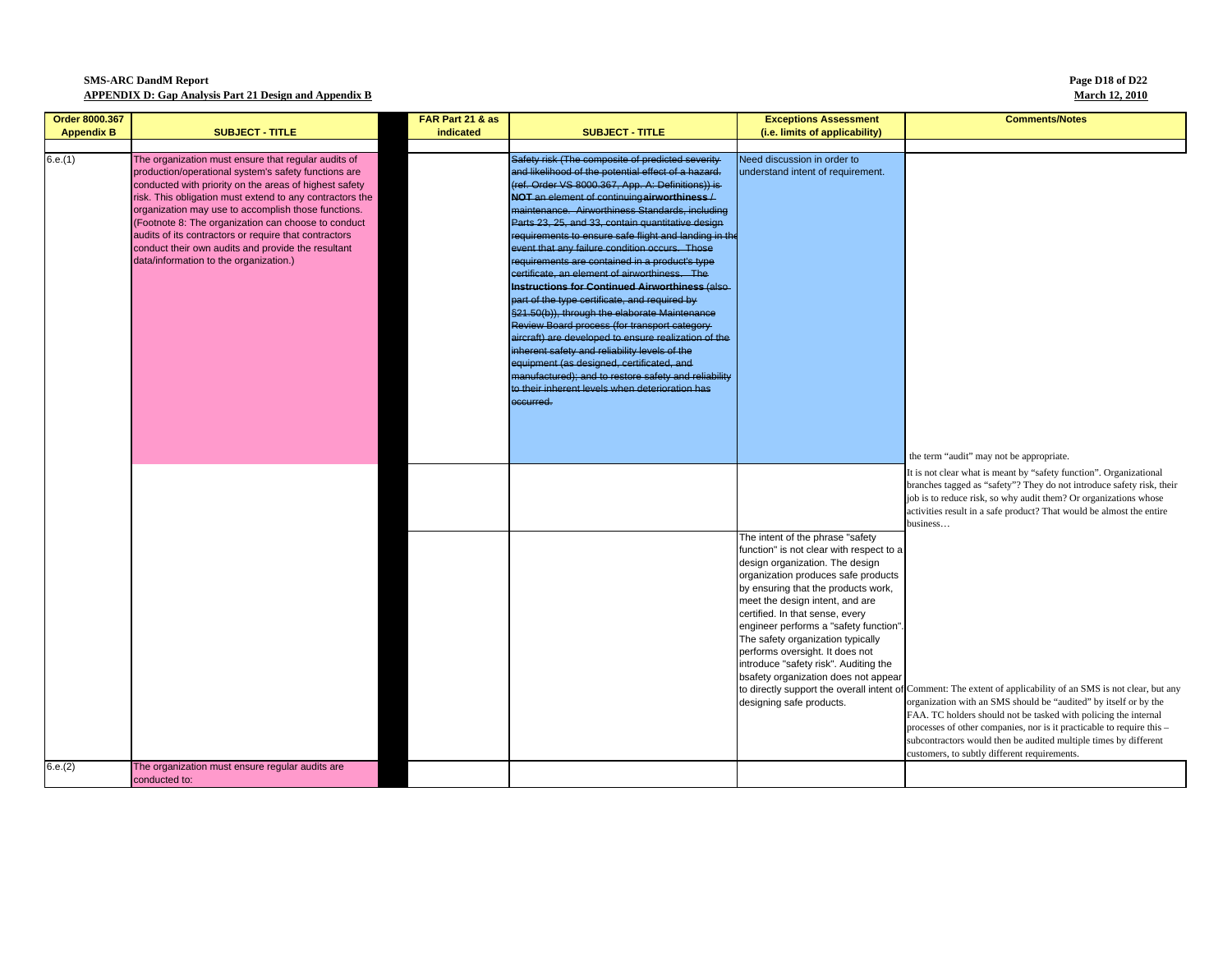**Page D19 of D22 March 12, 2010**

| Order 8000.367    |                                                                                                                                                                                                                                                                                                                                                                                     | FAR Part 21 & as |                                                                                                                                                                                                                                                                                                                                                                                                                                                                                                                                                                                                                                                                                                                                                                                                                                                                                                                                                                                                                   | <b>Exceptions Assessment</b>                                                                                                                                                                                                                                                                                         | <b>Comments/Notes</b>                                                                |
|-------------------|-------------------------------------------------------------------------------------------------------------------------------------------------------------------------------------------------------------------------------------------------------------------------------------------------------------------------------------------------------------------------------------|------------------|-------------------------------------------------------------------------------------------------------------------------------------------------------------------------------------------------------------------------------------------------------------------------------------------------------------------------------------------------------------------------------------------------------------------------------------------------------------------------------------------------------------------------------------------------------------------------------------------------------------------------------------------------------------------------------------------------------------------------------------------------------------------------------------------------------------------------------------------------------------------------------------------------------------------------------------------------------------------------------------------------------------------|----------------------------------------------------------------------------------------------------------------------------------------------------------------------------------------------------------------------------------------------------------------------------------------------------------------------|--------------------------------------------------------------------------------------|
| <b>Appendix B</b> | <b>SUBJECT - TITLE</b>                                                                                                                                                                                                                                                                                                                                                              | indicated        | <b>SUBJECT - TITLE</b>                                                                                                                                                                                                                                                                                                                                                                                                                                                                                                                                                                                                                                                                                                                                                                                                                                                                                                                                                                                            | (i.e. limits of applicability)                                                                                                                                                                                                                                                                                       |                                                                                      |
| 6.e.(2)(a)        | determine conformity with safety risk controls; and<br>Safety risk control - A characteristic of a system that<br>educes safety risk. Controls may include process<br>design, equipment modification, work procedures,<br>training or protective device. (ref App A Definitions,<br>Order VS8000.367)]                                                                              |                  | Safety risk (The composite of predicted severity<br>and likelihood of the potential effect of a hazard.<br>(ref. Order VS 8000.367, App. A: Definitions)) is<br>NOT an element of continuing airworthiness /<br>maintenance. Airworthiness Standards, including<br>Parts 23, 25, and 33, contain quantitative design<br>requirements to ensure safe flight and landing in the<br>event that any failure condition occurs. Those<br>requirements are contained in a product's type<br>certificate, an element of airworthiness. The<br>Instructions for Continued Airworthiness (also part<br>of the type certificate, and required by §21.50(b)),<br>through the elaborate Maintenance Review Board<br>process (for transport category aircraft) are<br>developed to ensure realization of the inherent<br>safety and reliability levels of the equipment (as<br>designed, certificated, and manufactured); and to<br>restore safety and reliability to their inherent levels<br>when deterioration has occurred. | Need discussion in order to<br>understand intent of requirement.                                                                                                                                                                                                                                                     |                                                                                      |
|                   |                                                                                                                                                                                                                                                                                                                                                                                     |                  |                                                                                                                                                                                                                                                                                                                                                                                                                                                                                                                                                                                                                                                                                                                                                                                                                                                                                                                                                                                                                   | The intent of the phrase "safety risk                                                                                                                                                                                                                                                                                | The requirement could not be interpreted in the context of a design<br>organization. |
|                   |                                                                                                                                                                                                                                                                                                                                                                                     |                  |                                                                                                                                                                                                                                                                                                                                                                                                                                                                                                                                                                                                                                                                                                                                                                                                                                                                                                                                                                                                                   | control" is not clear with respect to a<br>design organization. The design<br>organization produces safe products<br>by ensuring that the products work,<br>meet the design intent, and are<br>certified. Provided this is done, there<br>is no need for "safety risk controls",<br>they are frozen into the design. |                                                                                      |
|                   |                                                                                                                                                                                                                                                                                                                                                                                     |                  | For continued operational safety - if an unsafe<br>condition is identified in the design - AC39-8 clearly<br>defines the process for introducing mitigating action<br>and ensuring that it is effective.                                                                                                                                                                                                                                                                                                                                                                                                                                                                                                                                                                                                                                                                                                                                                                                                          |                                                                                                                                                                                                                                                                                                                      |                                                                                      |
| 6.e.(2)(b)        | assess performance of safety risk controls                                                                                                                                                                                                                                                                                                                                          |                  | For continued operational safety - if an unsafe<br>condition is identified in the design - AC39-8 clearly 39.8 as implemented.<br>defines the process for introducing mitigating actior<br>and ensuring that it is effective.                                                                                                                                                                                                                                                                                                                                                                                                                                                                                                                                                                                                                                                                                                                                                                                     | Propulsion already complies by AC                                                                                                                                                                                                                                                                                    |                                                                                      |
| 6.e.(3)           | Auditing may be done at planned intervals or as a<br>continuing process                                                                                                                                                                                                                                                                                                             |                  |                                                                                                                                                                                                                                                                                                                                                                                                                                                                                                                                                                                                                                                                                                                                                                                                                                                                                                                                                                                                                   |                                                                                                                                                                                                                                                                                                                      |                                                                                      |
| 6.f.              | Evaluation of the SMS [(SMS) - The formal, top-down<br>business-like approach to managing safety risk. It<br>includes systematic procedures, practices, and policies<br>for the management of safety (as described in this<br>document it includes Safety Risk Management, safety<br>policy, safety assurance, and safety promotion). (ref<br>App A Definitions, Order VS8000.367)] |                  |                                                                                                                                                                                                                                                                                                                                                                                                                                                                                                                                                                                                                                                                                                                                                                                                                                                                                                                                                                                                                   |                                                                                                                                                                                                                                                                                                                      |                                                                                      |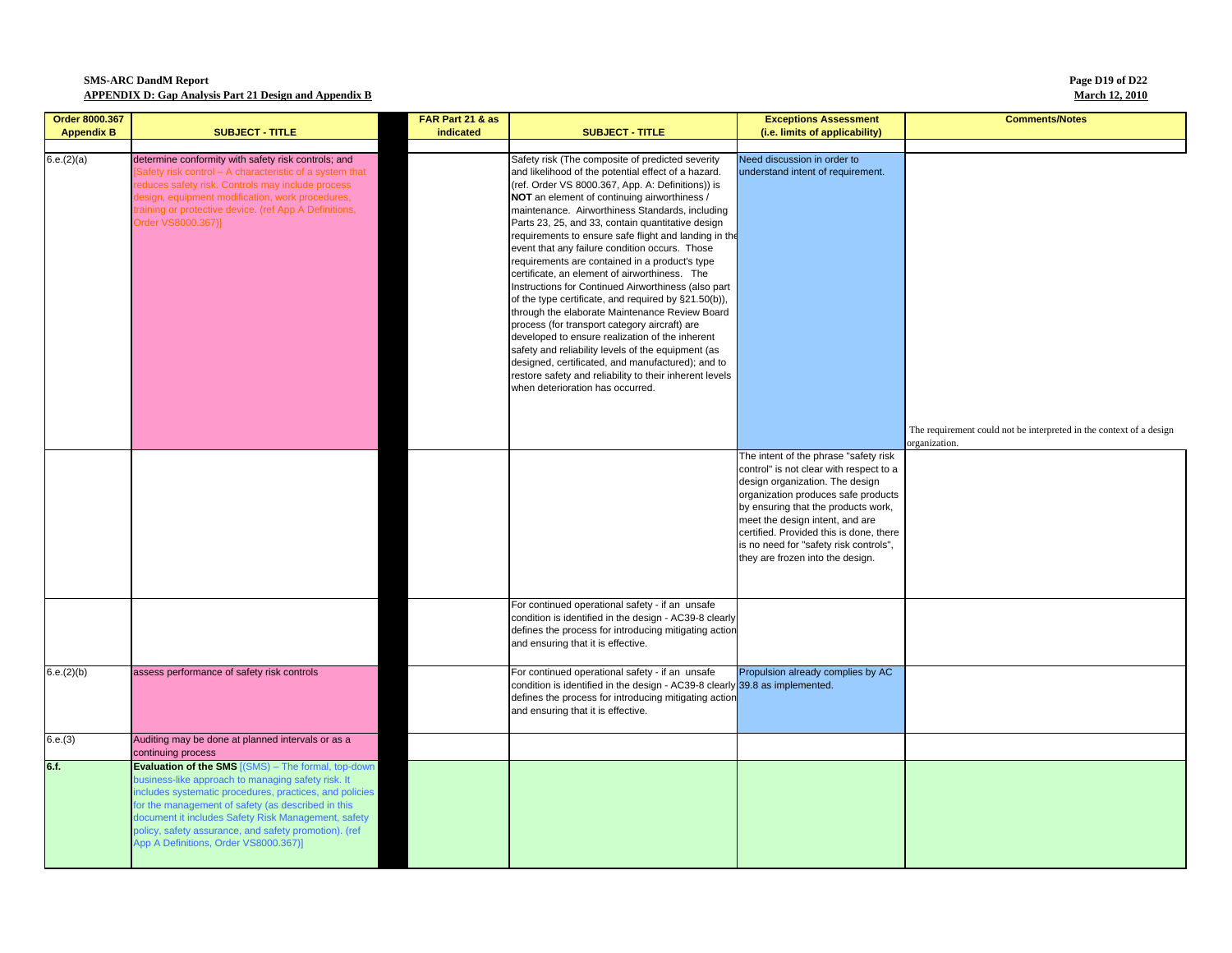| Page D <sub>20</sub> of D <sub>22</sub> |  |
|-----------------------------------------|--|
| <b>March 12. 2010</b>                   |  |

| Order 8000.367    |                                                                | FAR Part 21 & as |                        | <b>Exceptions Assessment</b>                     | <b>Comments/Notes</b>                                                  |
|-------------------|----------------------------------------------------------------|------------------|------------------------|--------------------------------------------------|------------------------------------------------------------------------|
| <b>Appendix B</b> | <b>SUBJECT - TITLE</b>                                         | indicated        | <b>SUBJECT - TITLE</b> | (i.e. limits of applicability)                   |                                                                        |
|                   |                                                                |                  |                        |                                                  |                                                                        |
| 6.f.(1)           | The organization must conduct evaluations of the SMS           |                  |                        |                                                  |                                                                        |
|                   | to determine if the SMS conforms to requirements.              |                  |                        |                                                  |                                                                        |
|                   | Evaluations may be done at planned intervals or as a           |                  |                        |                                                  |                                                                        |
| 6.f.(2)           | continuing process.                                            |                  |                        |                                                  | if the SMS meets requirements during an initial evaluation, why are    |
|                   |                                                                |                  |                        |                                                  | further evaluations required? What would have changed?                 |
| 6.g.              |                                                                |                  |                        |                                                  |                                                                        |
| 6.g.              | Audits by Oversight Organization. If applicable, the           |                  |                        |                                                  |                                                                        |
|                   | organization must include the results of oversight             |                  |                        |                                                  |                                                                        |
|                   | organization audits in the data/information analyses           |                  |                        |                                                  |                                                                        |
|                   | conducted as described in Section h.                           |                  |                        |                                                  |                                                                        |
|                   |                                                                |                  |                        |                                                  |                                                                        |
| 6.h.<br>6.h.      | Analysis of Data/Information The organization must             |                  |                        | Analysis of Propulsion operational               |                                                                        |
|                   | analyze the data/information described in Section b.           |                  |                        | data is already required in AC39.8 as            |                                                                        |
|                   |                                                                |                  |                        | implemented                                      |                                                                        |
|                   |                                                                |                  |                        |                                                  | some of this data may require analysis, but not necessarily all of it. |
|                   |                                                                |                  |                        |                                                  |                                                                        |
|                   |                                                                |                  |                        |                                                  |                                                                        |
| 6.1.              | <b>System Assessment</b>                                       |                  |                        |                                                  |                                                                        |
| 6.i.(1)           | The organization must assess the performance of:               |                  |                        | Compliance not possible until SMS is             |                                                                        |
|                   |                                                                |                  |                        | in place                                         |                                                                        |
| 6.i.(1)(a)        | the production/operational system's safety functions           |                  |                        | Compliance not possible until SMS is             |                                                                        |
|                   | against its safety requirement(s) as defined by the SMS<br>and |                  |                        | in place                                         |                                                                        |
| 6.i.(1)(b)        | the SMS against its requirements                               |                  |                        | Compliance not possible until SMS is             |                                                                        |
|                   |                                                                |                  |                        | in place                                         |                                                                        |
| 6.i(2)            | System assessments must result in the documentation            |                  |                        |                                                  |                                                                        |
|                   |                                                                |                  |                        |                                                  |                                                                        |
| 6.i.(2)(a)        | conformity with existing safety risk control(s)/SMS            |                  |                        |                                                  |                                                                        |
|                   | requirement(s) (including legal, regulatory, & statutory       |                  |                        |                                                  |                                                                        |
|                   | requirements applicable to the SMS);                           |                  |                        |                                                  |                                                                        |
|                   | nonconformity with existing safety risk control(s)/SMS         |                  |                        |                                                  |                                                                        |
| 6.i.(2)(b)        | requirement(s) (including legal, regulatory & statutory        |                  |                        |                                                  |                                                                        |
|                   | requirements applicable to the SMS);                           |                  |                        |                                                  |                                                                        |
|                   |                                                                |                  |                        |                                                  |                                                                        |
| 6.i.(2)(c)        | potential ineffective control(s); and                          |                  |                        |                                                  |                                                                        |
| 6.i.(2)(d)        | potential hazard(s) found.                                     |                  |                        |                                                  |                                                                        |
| 6.i.(3)           | The SRM process must be utilized if the assessment             |                  |                        |                                                  |                                                                        |
|                   | identifies:                                                    |                  |                        |                                                  |                                                                        |
| 6.i.(3)(a)        | potential hazards or                                           |                  |                        |                                                  |                                                                        |
| 6.i.(3)(b)        | the need for production/operational system changes             |                  |                        |                                                  |                                                                        |
| 6.j.              |                                                                |                  |                        |                                                  |                                                                        |
| 6j                | Corrective Action. When nonconformities are identified,        |                  |                        | Manufacturing already complies via               |                                                                        |
|                   | the organization must prioritize and implement                 |                  |                        | QMS requirements. Design already                 |                                                                        |
|                   | corrective actions                                             |                  |                        | complies via disclosure on non-                  |                                                                        |
|                   |                                                                |                  |                        | compliance process.                              |                                                                        |
| 6.k.              | <b>Management Reviews</b>                                      |                  |                        |                                                  |                                                                        |
| 6.k.(1)           | Top management must conduct regular reviews of SMS             |                  |                        | Compliance not possible until SMS is             |                                                                        |
|                   | effectiveness<br>Management reviews must assess the need for   |                  |                        | in place<br>Compliance not possible until SMS is |                                                                        |
| 6.k.(2)           | changes to the SMS                                             |                  |                        | in place                                         |                                                                        |
|                   | Safety Promotion [Ref Ch 6 of the Order]                       |                  |                        |                                                  |                                                                        |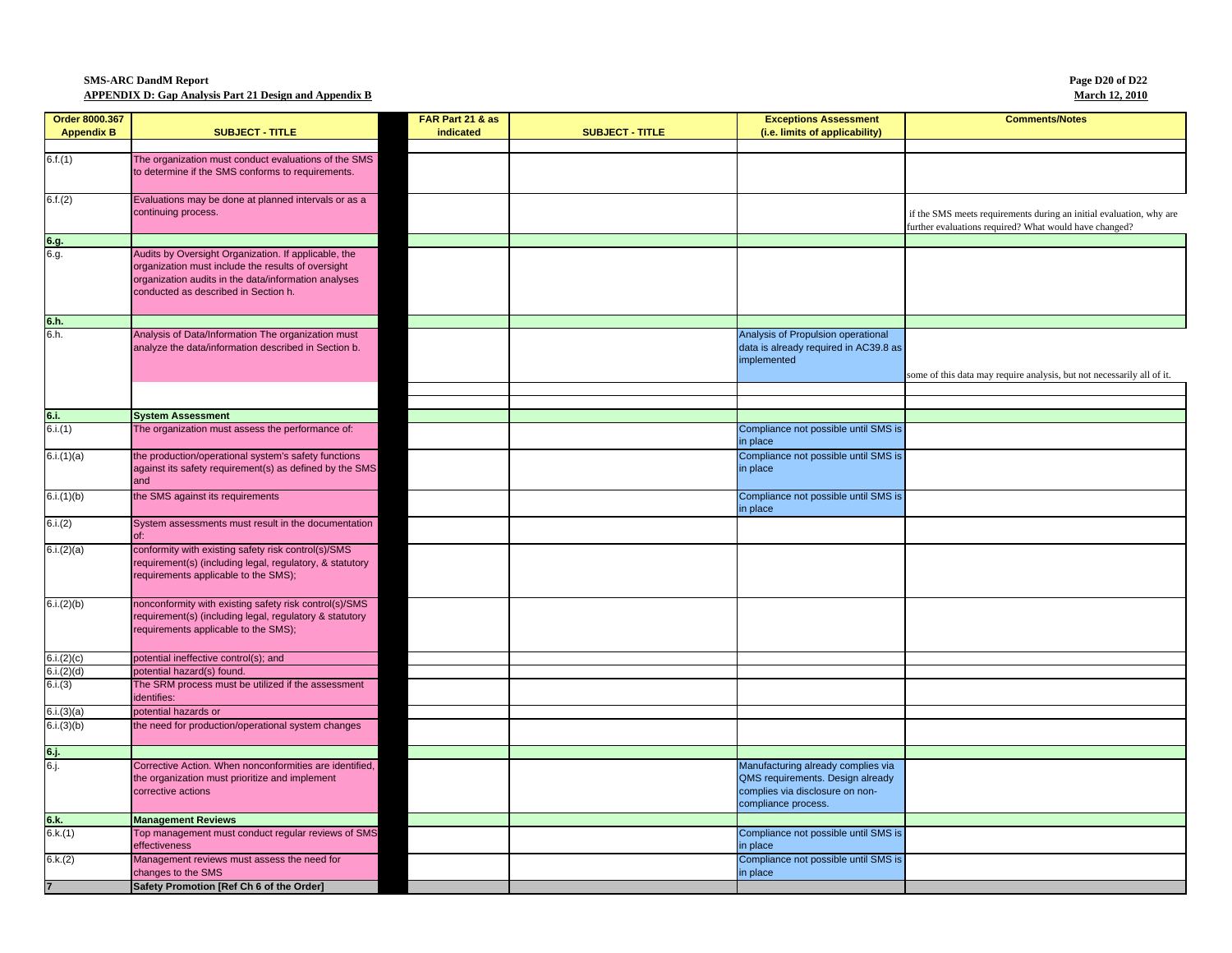| Page D21 of D22       |  |
|-----------------------|--|
| <b>March 12, 2010</b> |  |

| Order 8000.367      |                                                                                                                                                         | FAR Part 21 & as                                                                                              |                                                                                                                                                                                                                                                                                                                                                                                                                                                                                                                                                                                                                                                                                                               | <b>Exceptions Assessment</b>                                                                                                                | <b>Comments/Notes</b>                                                                                                                                                                                                                                                                                                                                                                                                                   |
|---------------------|---------------------------------------------------------------------------------------------------------------------------------------------------------|---------------------------------------------------------------------------------------------------------------|---------------------------------------------------------------------------------------------------------------------------------------------------------------------------------------------------------------------------------------------------------------------------------------------------------------------------------------------------------------------------------------------------------------------------------------------------------------------------------------------------------------------------------------------------------------------------------------------------------------------------------------------------------------------------------------------------------------|---------------------------------------------------------------------------------------------------------------------------------------------|-----------------------------------------------------------------------------------------------------------------------------------------------------------------------------------------------------------------------------------------------------------------------------------------------------------------------------------------------------------------------------------------------------------------------------------------|
| <b>Appendix B</b>   | <b>SUBJECT - TITLE</b>                                                                                                                                  | indicated                                                                                                     | <b>SUBJECT - TITLE</b>                                                                                                                                                                                                                                                                                                                                                                                                                                                                                                                                                                                                                                                                                        | (i.e. limits of applicability)                                                                                                              |                                                                                                                                                                                                                                                                                                                                                                                                                                         |
|                     |                                                                                                                                                         |                                                                                                               |                                                                                                                                                                                                                                                                                                                                                                                                                                                                                                                                                                                                                                                                                                               |                                                                                                                                             |                                                                                                                                                                                                                                                                                                                                                                                                                                         |
|                     | <b>Safety Culture.</b>                                                                                                                                  |                                                                                                               |                                                                                                                                                                                                                                                                                                                                                                                                                                                                                                                                                                                                                                                                                                               |                                                                                                                                             |                                                                                                                                                                                                                                                                                                                                                                                                                                         |
| $\frac{7.a.}{7.a.}$ | Safety Culture. Top management must promote the<br>growth of a positive safety culture demonstrated by, but<br>not limited to:                          |                                                                                                               |                                                                                                                                                                                                                                                                                                                                                                                                                                                                                                                                                                                                                                                                                                               |                                                                                                                                             |                                                                                                                                                                                                                                                                                                                                                                                                                                         |
| 7.a.(1)             | publication to all employees of sr. mgt's stated<br>commitment to safety;                                                                               |                                                                                                               |                                                                                                                                                                                                                                                                                                                                                                                                                                                                                                                                                                                                                                                                                                               |                                                                                                                                             |                                                                                                                                                                                                                                                                                                                                                                                                                                         |
|                     |                                                                                                                                                         |                                                                                                               |                                                                                                                                                                                                                                                                                                                                                                                                                                                                                                                                                                                                                                                                                                               |                                                                                                                                             |                                                                                                                                                                                                                                                                                                                                                                                                                                         |
| 7.a.(2)             | communication of safety responsibilities with the<br>organization's personnel to make each employee part of<br>the safety process;                      |                                                                                                               |                                                                                                                                                                                                                                                                                                                                                                                                                                                                                                                                                                                                                                                                                                               |                                                                                                                                             |                                                                                                                                                                                                                                                                                                                                                                                                                                         |
| 7.a.(3)             | Clear & regular communications of safety policy, goals,<br>objectives, standards & performance to all employees<br>of the organization;                 |                                                                                                               |                                                                                                                                                                                                                                                                                                                                                                                                                                                                                                                                                                                                                                                                                                               | Propose discussion of how this is<br>effective and appropriate in design<br>and manufacturing communities,<br>before levying a requirement. | before setting requirements for safety promotion, it should be clear<br>how the requirement will support the objective. It is not clear how<br>this requirement will change employee behavior in the<br>design/manufacture/repair sector. Manufacturing employees know,<br>and take very seriously, the requirement to produce parts to print.<br>Communicating safety policy, goals and objectives will not affect this<br>in any way. |
| 7.a.(4)             | an effective employee reporting system that provides<br>confidentiality and de-identification as appropriate (as<br>described in Chapter 6, Section c); |                                                                                                               |                                                                                                                                                                                                                                                                                                                                                                                                                                                                                                                                                                                                                                                                                                               |                                                                                                                                             |                                                                                                                                                                                                                                                                                                                                                                                                                                         |
|                     |                                                                                                                                                         | part cover?                                                                                                   | §193.1 What does this This part describes when and how the FAA protects<br>from disclosure safety and security information that<br>you submit voluntarily to the FAA. This part carries<br>out 49 U.S.C. 40123, protection of voluntarily<br>submitted information.                                                                                                                                                                                                                                                                                                                                                                                                                                           |                                                                                                                                             |                                                                                                                                                                                                                                                                                                                                                                                                                                         |
|                     |                                                                                                                                                         | §193.9 Will the FAA<br>ever disclose<br>information that is<br>designated as<br>protected under this<br>part? | The FAA discloses information that is designated<br>as protected under this part when withholding it<br>would not be consistent with the FAA's safety and<br>security responsibilities, as follows:<br>(a) Disclosure in all programs. (1) The FAA may<br>disclose de-identified, summarized information<br>submitted under this part to explain the need for<br>changes in policies and regulations. An example is<br>the FAA publishing a notice of proposed rulemaking<br>based on your information, and including a de-<br>identified, summarized version of your information<br>(and the information from other persons, if<br>applicable) to explain the need for the notice of<br>proposed rulemaking. |                                                                                                                                             |                                                                                                                                                                                                                                                                                                                                                                                                                                         |
| 7.a.(5)             | use of safety information system that provides<br>accessible, efficient means to retreive information; and                                              |                                                                                                               |                                                                                                                                                                                                                                                                                                                                                                                                                                                                                                                                                                                                                                                                                                               |                                                                                                                                             |                                                                                                                                                                                                                                                                                                                                                                                                                                         |
| 7.a.(6)             | allocation of resources to implement & maintain the<br><b>SMS</b>                                                                                       |                                                                                                               |                                                                                                                                                                                                                                                                                                                                                                                                                                                                                                                                                                                                                                                                                                               |                                                                                                                                             |                                                                                                                                                                                                                                                                                                                                                                                                                                         |
| 7.b.                | <b>Communication and Awareness</b>                                                                                                                      |                                                                                                               |                                                                                                                                                                                                                                                                                                                                                                                                                                                                                                                                                                                                                                                                                                               |                                                                                                                                             |                                                                                                                                                                                                                                                                                                                                                                                                                                         |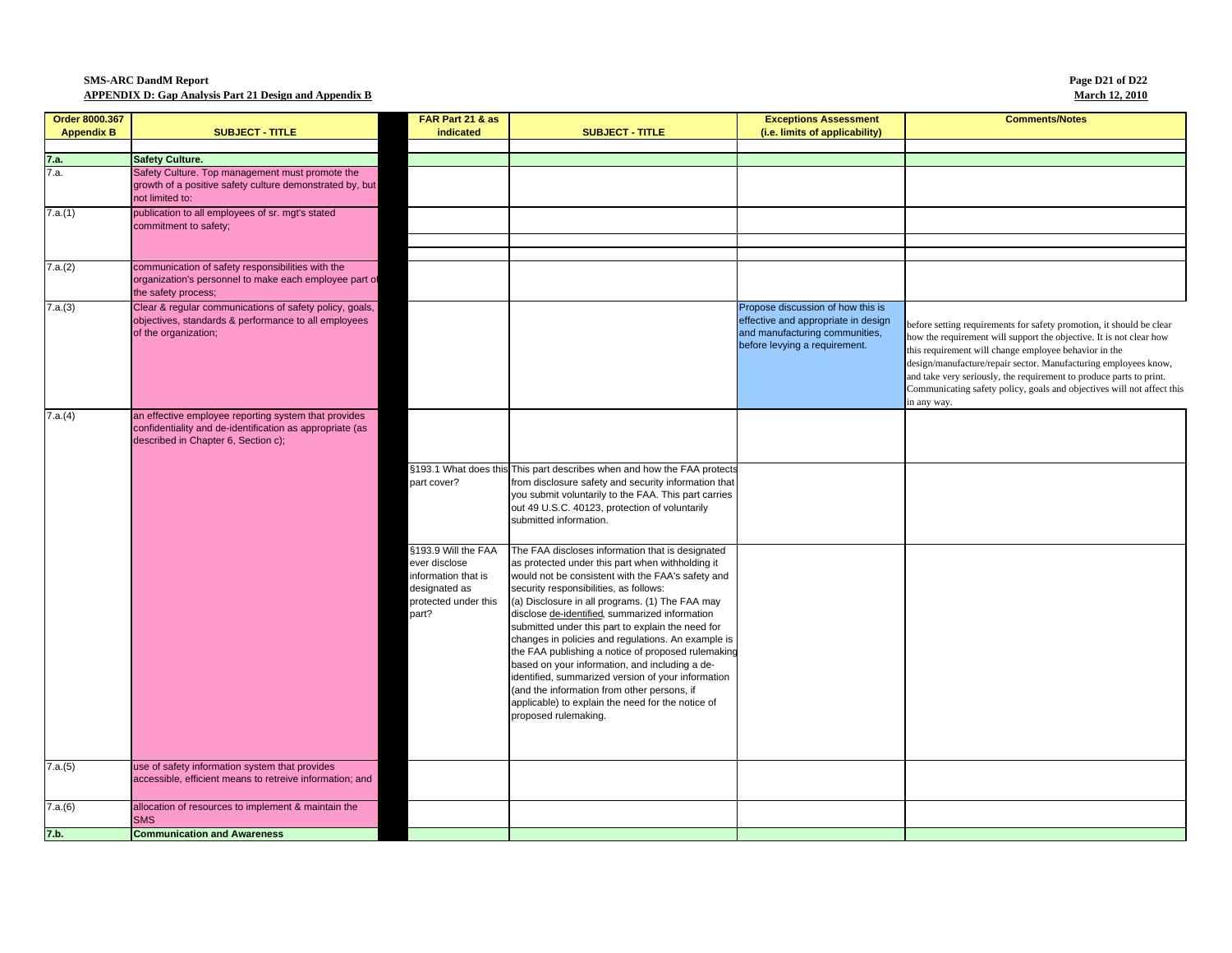**Page D22 of D22 March 12, 2010**

| Order 8000.367    |                                                                                                                                                                                                                                                                                                                                                                                               | FAR Part 21 & as |                                                                                                                                                                                                                                                                                                                                                                                                                                                                                                                                                                                                                                                                                                                                                                              | <b>Exceptions Assessment</b>                     | <b>Comments/Notes</b>                                                                                                                                                                                                                                                                                                                                              |
|-------------------|-----------------------------------------------------------------------------------------------------------------------------------------------------------------------------------------------------------------------------------------------------------------------------------------------------------------------------------------------------------------------------------------------|------------------|------------------------------------------------------------------------------------------------------------------------------------------------------------------------------------------------------------------------------------------------------------------------------------------------------------------------------------------------------------------------------------------------------------------------------------------------------------------------------------------------------------------------------------------------------------------------------------------------------------------------------------------------------------------------------------------------------------------------------------------------------------------------------|--------------------------------------------------|--------------------------------------------------------------------------------------------------------------------------------------------------------------------------------------------------------------------------------------------------------------------------------------------------------------------------------------------------------------------|
| <b>Appendix B</b> | <b>SUBJECT - TITLE</b>                                                                                                                                                                                                                                                                                                                                                                        | indicated        | <b>SUBJECT - TITLE</b>                                                                                                                                                                                                                                                                                                                                                                                                                                                                                                                                                                                                                                                                                                                                                       | (i.e. limits of applicability)                   |                                                                                                                                                                                                                                                                                                                                                                    |
|                   |                                                                                                                                                                                                                                                                                                                                                                                               |                  |                                                                                                                                                                                                                                                                                                                                                                                                                                                                                                                                                                                                                                                                                                                                                                              |                                                  |                                                                                                                                                                                                                                                                                                                                                                    |
| 7.b.(1)           | The organization must communicate SMS outputs to<br>employees as appropriate [SMS Output - The result or<br>product of an SMS process. In this context, the result<br>of a process, which is intended to meet a requirement<br>described in this Standard (e.g., results of safety risk<br>analyses, safety audits, and safety investigations) Order<br>VS 8000.367, Appendix A: Definitions] |                  |                                                                                                                                                                                                                                                                                                                                                                                                                                                                                                                                                                                                                                                                                                                                                                              | Compliance not possible until SMS is<br>in place |                                                                                                                                                                                                                                                                                                                                                                    |
| 7.b.(2)           | If applicable, the organization must provide access to<br>the SMS outputs to its oversight organization, in<br>accordance with established agreements & disclosure<br>programs                                                                                                                                                                                                                |                  |                                                                                                                                                                                                                                                                                                                                                                                                                                                                                                                                                                                                                                                                                                                                                                              | Compliance not possible until SMS is<br>in place |                                                                                                                                                                                                                                                                                                                                                                    |
| 7.b.(3)           | The organization must ensure that affected employees<br>& external stakeholders (including its oversight<br>organization, if applicable) are aware of the short-term<br>safety risk of hazards that may exist in the<br>production/operational system while safety risk<br>control/mitigation plans are developed & implemented<br>(as described in Chapter 5, Section d3)                    |                  | The only possible meaning of hazard is with respect Interpretation required.<br>to any existing or potential condition that could lead<br>to injury, illness or death to people during the<br>operation of a civil aircraft. The damage to or loss<br>of a system, equipment, or property likewise is with<br>respect to the operation of civil aircraft. Flying on<br>civil aircraft is not part of the normal duties of a<br>design engineer; employees of design<br>organizations are no more exposed to short term<br>safety risks while hazards are being mitigated than<br>is the general public. It is not clear whether this<br>requirement directs that short-term safety risks be<br>communicated to the general public, nor what<br>means would be used to do so. |                                                  |                                                                                                                                                                                                                                                                                                                                                                    |
|                   | <b>Personnel Competency</b>                                                                                                                                                                                                                                                                                                                                                                   |                  |                                                                                                                                                                                                                                                                                                                                                                                                                                                                                                                                                                                                                                                                                                                                                                              |                                                  |                                                                                                                                                                                                                                                                                                                                                                    |
| 7.c.<br>7.c.(1)   | The organization must document competency<br>requirements for those positions identified in (App B) Ch<br>4, Sect. e4. [Aviation Safety Positions]                                                                                                                                                                                                                                            |                  | NOTE: The term Aviation Safety Position is not<br>defined in Order VS 8000.367, nor in any of the<br>FAA literature. The term is also not defined in the<br>ICAO Safety Management Manual, Doc 9859. It is<br>assumed that it refers to those whose primary<br>duties are focused specifically on aviation safety,<br>rather than normal design.                                                                                                                                                                                                                                                                                                                                                                                                                             |                                                  | It is not clear that documenting competency requirements is an<br>appropriate approach. It is not clear who, in the organization, is able<br>to assess competency in the specialized area of safety engineering,<br>and how their competency to do so is to be assessed. The phrase "key<br>competencies" might be more applicable than competency<br>equirements. |
| 7.c.(2)           | The organization must ensure that individuals in the<br>positions identified in (App B) Ch 4, Sect. e4 meet the<br>documented competency requirements.                                                                                                                                                                                                                                        |                  |                                                                                                                                                                                                                                                                                                                                                                                                                                                                                                                                                                                                                                                                                                                                                                              |                                                  |                                                                                                                                                                                                                                                                                                                                                                    |
|                   |                                                                                                                                                                                                                                                                                                                                                                                               |                  |                                                                                                                                                                                                                                                                                                                                                                                                                                                                                                                                                                                                                                                                                                                                                                              |                                                  |                                                                                                                                                                                                                                                                                                                                                                    |
| 7.d.              | Safety Knowledge Management.                                                                                                                                                                                                                                                                                                                                                                  |                  |                                                                                                                                                                                                                                                                                                                                                                                                                                                                                                                                                                                                                                                                                                                                                                              |                                                  |                                                                                                                                                                                                                                                                                                                                                                    |
| 7.d.              | Safety Knowledge Management. The SMS must include<br>a process to capture knowledge of safety and<br>incorporate it into future products, services and<br>practices as appropriate.                                                                                                                                                                                                           |                  |                                                                                                                                                                                                                                                                                                                                                                                                                                                                                                                                                                                                                                                                                                                                                                              |                                                  |                                                                                                                                                                                                                                                                                                                                                                    |
|                   | Interoperability                                                                                                                                                                                                                                                                                                                                                                              |                  |                                                                                                                                                                                                                                                                                                                                                                                                                                                                                                                                                                                                                                                                                                                                                                              |                                                  |                                                                                                                                                                                                                                                                                                                                                                    |
| $\overline{8}$    | Interoperability [Ref Ch 7 of the Order] The<br>organization's SMS must be able to interoperate with<br>other organizations' SMSs to manage cooperatively<br>issues of mutual concern.                                                                                                                                                                                                        |                  |                                                                                                                                                                                                                                                                                                                                                                                                                                                                                                                                                                                                                                                                                                                                                                              | Interpretation required.                         | It is not clear how compliance to this requirement can be shown by<br>any one organization, since it depends on the interaction of multiple<br>organizations.                                                                                                                                                                                                      |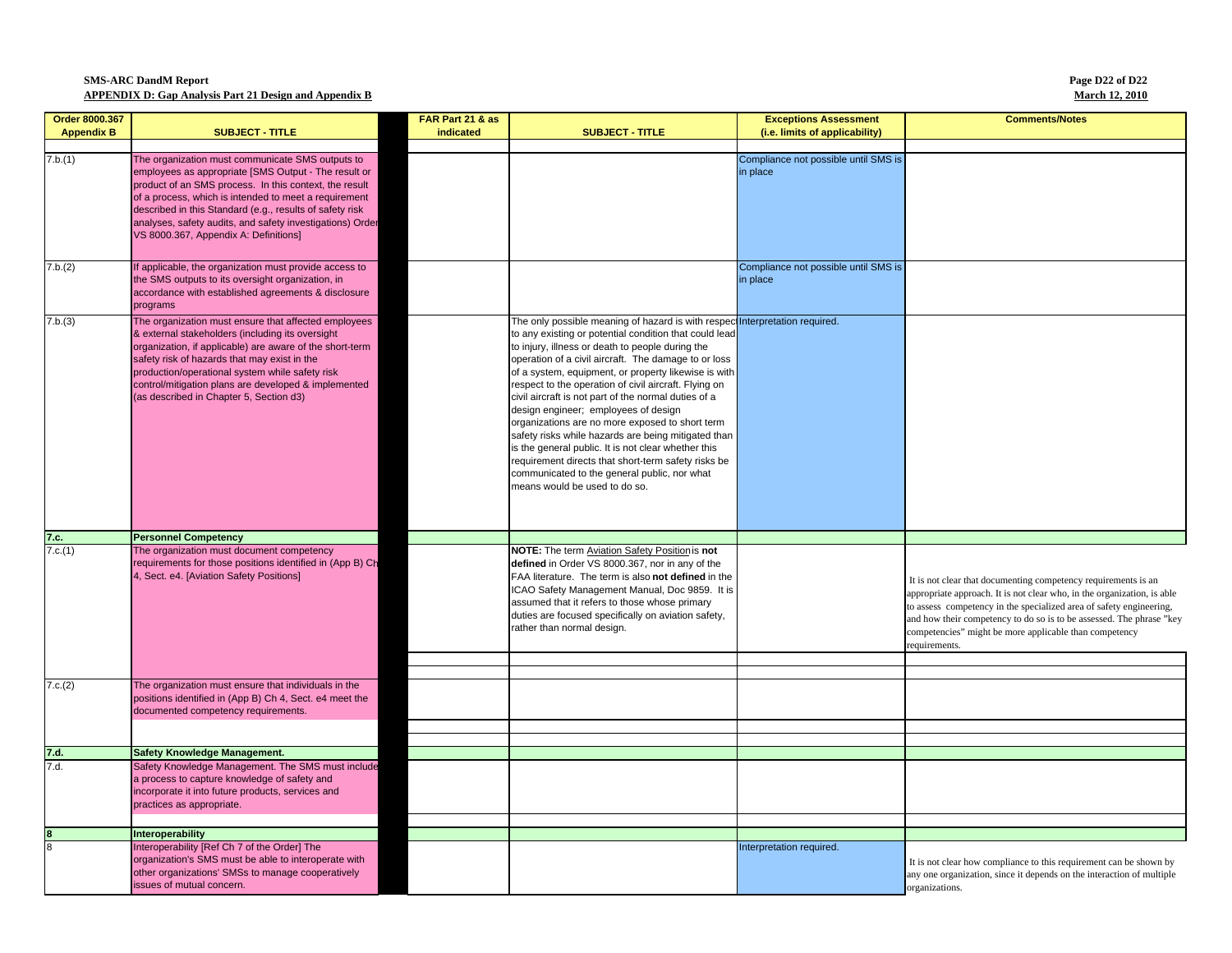**SMS-ARC DandM Report APPENDIX E: Gap Analysis Part 21 Manufacturing and ICAO SMS Framework**

**Page E1 of E5 March 12, 2010**

| 2009                                                  |                                        | ganization: (ICAO) SMS Requirements Gap Analysis and Exceptions Assessment                                                                                                                                                                                                                                                                                                                                                                                                                                                                                                                                                                                         |                                                                                                                                                                                                                                                                                                                                                                                                                                                                                                                                                                                                                                                                                                                                       |
|-------------------------------------------------------|----------------------------------------|--------------------------------------------------------------------------------------------------------------------------------------------------------------------------------------------------------------------------------------------------------------------------------------------------------------------------------------------------------------------------------------------------------------------------------------------------------------------------------------------------------------------------------------------------------------------------------------------------------------------------------------------------------------------|---------------------------------------------------------------------------------------------------------------------------------------------------------------------------------------------------------------------------------------------------------------------------------------------------------------------------------------------------------------------------------------------------------------------------------------------------------------------------------------------------------------------------------------------------------------------------------------------------------------------------------------------------------------------------------------------------------------------------------------|
| <b>ICAO Requirements</b>                              | <b>Regulatory</b><br><b>References</b> | <b>Text</b>                                                                                                                                                                                                                                                                                                                                                                                                                                                                                                                                                                                                                                                        | <b>Comments/Notes</b>                                                                                                                                                                                                                                                                                                                                                                                                                                                                                                                                                                                                                                                                                                                 |
|                                                       |                                        |                                                                                                                                                                                                                                                                                                                                                                                                                                                                                                                                                                                                                                                                    |                                                                                                                                                                                                                                                                                                                                                                                                                                                                                                                                                                                                                                                                                                                                       |
| 1.1 Management<br>commitment and<br>responsibility    | 21.135                                 | Each applicant for or holder of a production certificate must provide the FAA with<br>a document describing how its organization will ensure compliance with th<br>provisions of this subpart. At a minimum, the document must describe assigne<br>responsibilities and delegated authority, and the functional relationship of those<br>responsible for quality to management and other organizational components                                                                                                                                                                                                                                                 | The ICAO checklist for this element suggests a number of other<br>items that could be addressed, but that are not addressed by US<br>regulations, such as (1) A clear statement about the provision of<br>the necessary resources for the implementation of the safety<br>policy, (2) Safety reporting procedures, (3) Signature of the<br>Accountable Executive, (4) Communication throughout the entire<br>Organization, (5) Periodic review to ensure the policy remains<br>relevant and appropriate, (6) A formal process for developing a<br>coherent set of safety objectives, (7) A link between the safety<br>objectives and the safety performance indicators,<br>safety<br>performance<br>action<br>targets<br>and<br>plans |
| 1.2 Safety<br>accountabilities                        | 21.135                                 | Each applicant for or holder of a production certificate must provide the<br>FAA with a document describing how its organization will ensure<br>compliance with the provisions of this subpart. At a minimum, the<br>document must describe assigned responsibilities and delegated authority,<br>and the functional relationship of those responsible for quality<br>management and other organizational components.                                                                                                                                                                                                                                              | Although there is a requirement to specify in writing the assigned<br>responsibilities, there is no requirement to specify an accountable<br>executive; however it does appear that there is a requirement to<br>document safety responsibilities, accountabilities and authorities                                                                                                                                                                                                                                                                                                                                                                                                                                                   |
| 21.135<br>1.3 Appointment of<br>key safety personnel  |                                        | Each applicant for or holder of a production certificate must provide the FAA with<br>a document describing how its organization will ensure compliance with the<br>provisions of this subpart. At a minimum, the document must describe assigned<br>responsibilities and delegated authority, and the functional relationship of those<br>responsible for quality to management and other organizational components.                                                                                                                                                                                                                                              |                                                                                                                                                                                                                                                                                                                                                                                                                                                                                                                                                                                                                                                                                                                                       |
|                                                       | 21.137(h)(1)                           | Each applicant for or holder of a production certificate must establish and describe<br>in writing a quality system that ensures that each product and article conforms to its<br>approved design and is in a condition for safe operation. This quality system must<br>include: (h)(1) Procedures to ensure that only products or articles that conform to<br>their approved design are installed on a type-certificated product. These<br>procedures must provide for the identification, documentation, evaluation,<br>segregation, and disposition of nonconforming products and articles. Only<br>authorized individuals may make disposition determinations. | ICAO describes this as a requirement that the safety authorities,<br>responsibilities and accountabilities of personnel at all levels of<br>the organization be defined and documented                                                                                                                                                                                                                                                                                                                                                                                                                                                                                                                                                |
| 1.4 Coordination of<br>emergency response<br>planning |                                        | THERE IS NO PART 21 REQUIREMENT FOR EMERGENCY ICAO describes this as a requirement for an emergency response<br>RESPONSE PLANNING BY A PRODUCTION APPROVAL HOLDER                                                                                                                                                                                                                                                                                                                                                                                                                                                                                                  | contingency plan                                                                                                                                                                                                                                                                                                                                                                                                                                                                                                                                                                                                                                                                                                                      |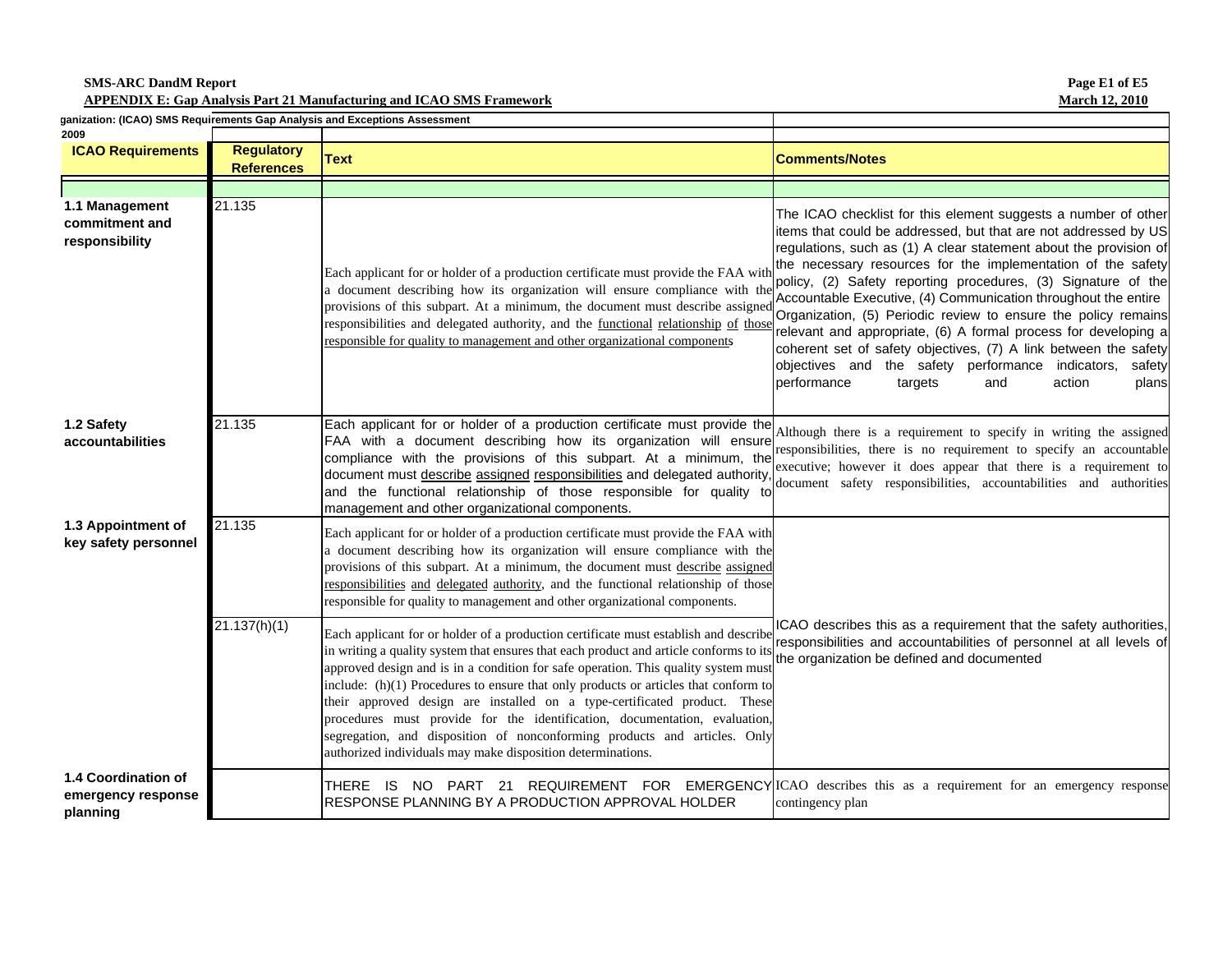**Page E2 of E5 March 12, 2010**

**SMS-ARC DandM Report APPENDIX E: Gap Analysis Part 21 Manufacturing and ICAO SMS Framework**

| <b>ICAO Requirements</b>        | <b>Regulatory</b><br><b>References</b> | <b>Text</b>                                                                                                                                                                                                                                                                                                                                                                                                                                                                                                                                                                                                                                                                                                                          | <b>Comments/Notes</b>                                                                                                                                                                                                                                                                                                                                                                                           |
|---------------------------------|----------------------------------------|--------------------------------------------------------------------------------------------------------------------------------------------------------------------------------------------------------------------------------------------------------------------------------------------------------------------------------------------------------------------------------------------------------------------------------------------------------------------------------------------------------------------------------------------------------------------------------------------------------------------------------------------------------------------------------------------------------------------------------------|-----------------------------------------------------------------------------------------------------------------------------------------------------------------------------------------------------------------------------------------------------------------------------------------------------------------------------------------------------------------------------------------------------------------|
| <b>1.5 SMS</b><br>documentation | 21.135                                 | Each applicant for or holder of a production certificate must provide the FAA with<br>a document describing how its organization will ensure compliance with the<br>provisions of this subpart. At a minimum, the document must describe assigned The existing regulations do not require the specific SMS<br>responsibilities and delegated authority, and the functional relationship of those<br>responsible for quality to management and other organizational components.                                                                                                                                                                                                                                                       | elements, like risk analysis, to be described in the context of their<br>SMS identifiers, but the elements of SMS exist in the written                                                                                                                                                                                                                                                                          |
|                                 | 21.137                                 | Each applicant for or holder of a production certificate must establish and describe production system.<br>in writing a quality system that ensures that each product and article conforms to its<br>approved design and is in a condition for safe operation. This quality system must<br>include: ETC.                                                                                                                                                                                                                                                                                                                                                                                                                             |                                                                                                                                                                                                                                                                                                                                                                                                                 |
|                                 |                                        |                                                                                                                                                                                                                                                                                                                                                                                                                                                                                                                                                                                                                                                                                                                                      |                                                                                                                                                                                                                                                                                                                                                                                                                 |
| 2.1 Hazard<br>lidentification   | 21.137(n)                              | Each applicant for or holder of a production certificate must establish and describe<br>in writing a quality system that ensures that each product and article conforms to its<br>approved design and is in a condition for safe operation. This quality system must<br>include: (n) Quality escapes. Procedures for identifying, analyzing, and initiating<br>appropriate corrective action for products or articles that have been released from<br>the quality system and that do not conform to the applicable design data or quality<br>system requirements.                                                                                                                                                                    | ICAO anticipates that companies will have a formal safety data                                                                                                                                                                                                                                                                                                                                                  |
|                                 | 21.137(g)                              | Each applicant for or holder of a production certificate must establish and describe<br>in writing a quality system that ensures that each product and article conforms to it<br>approved design and is in a condition for safe operation. This quality system must<br>include: (g) Inspection and test status. Procedures for documenting the inspection<br>and test status of products and articles supplied or manufactured to the approved<br>design.                                                                                                                                                                                                                                                                            | collection and processing system for actively seeking and<br>effectively collecting information about hazards. 21.137(g)<br>provides the foundation for collecting internal data that would<br>support hazard identification, but there is no affirmative obligation<br>to engage in hazard identification. 21.137(n) is reactive to quality<br>escapes. 21.137(m) responds to data from in-service operations, |
|                                 | 21.137(m)                              | Each applicant for or holder of a production certificate must establish and describe but it could be accused of being inadequately proactive.<br>in writing a quality system that ensures that each product and article conforms to its<br>approved design and is in a condition for safe operation. This quality system must<br>include: (m) In-service feedback. Procedures for receiving and processing<br>feedback on in-service failures, malfunctions, and defects. These procedures must<br>include a process for assisting the design approval holder to-(1) Address any in-<br>service problem involving design changes; and (2) Determine if any changes to the<br>Instructions for Continued Airworthiness are necessary. |                                                                                                                                                                                                                                                                                                                                                                                                                 |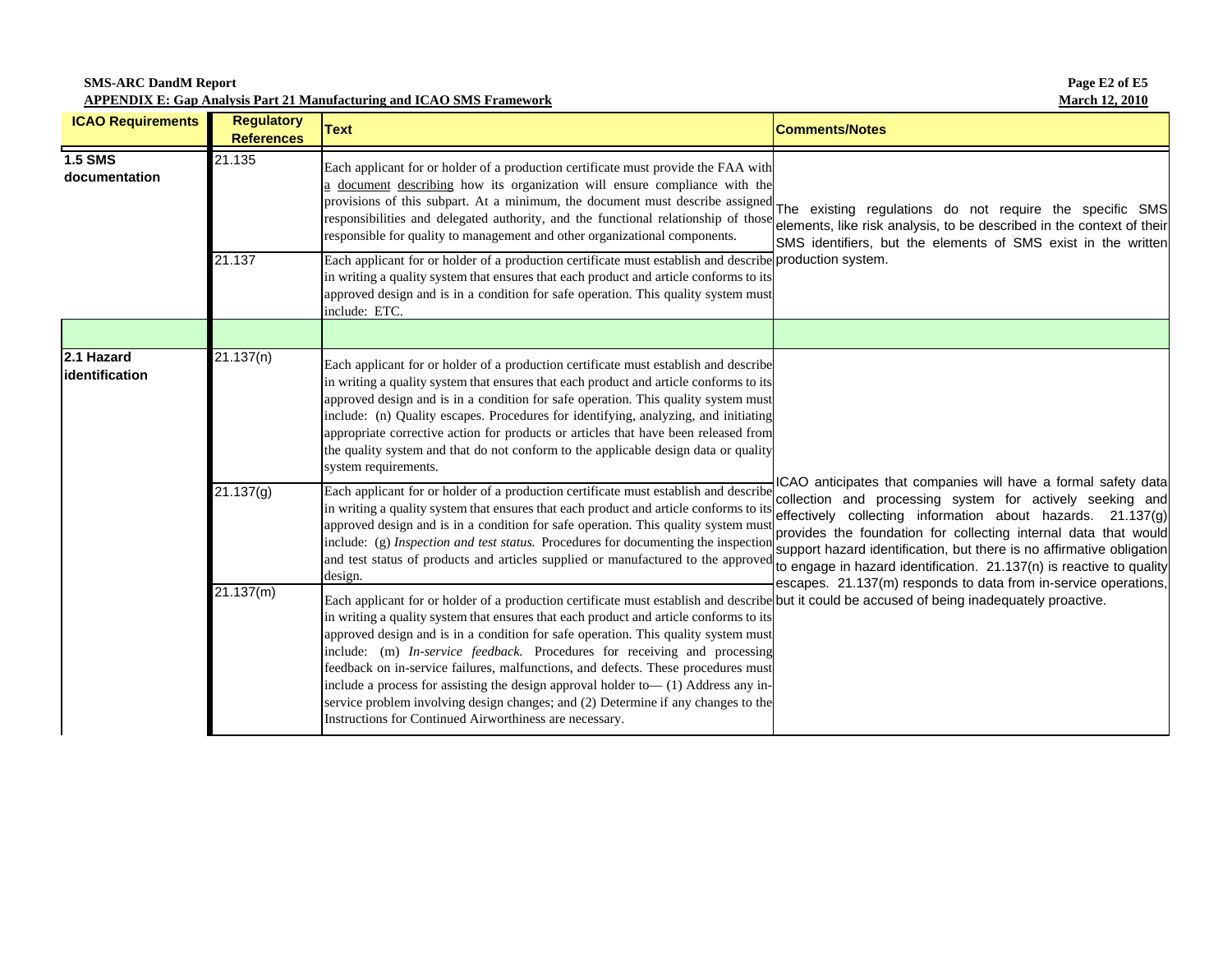**SMS-ARC DandM Report APPENDIX E: Gap Analysis Part 21 Manufacturing and ICAO SMS Framework**

**Page E3 of E5 March 12, 2010**

| <b>ICAO Requirements</b>                        | <b>Regulatory</b><br><b>References</b> | <b>Text</b>                                                                                                                                                                                                                                                                                                                                                                                                                                                                                                                                                                                                                                                                                                                                                                                                                                                                                    | <b>Comments/Notes</b>                                                                                          |
|-------------------------------------------------|----------------------------------------|------------------------------------------------------------------------------------------------------------------------------------------------------------------------------------------------------------------------------------------------------------------------------------------------------------------------------------------------------------------------------------------------------------------------------------------------------------------------------------------------------------------------------------------------------------------------------------------------------------------------------------------------------------------------------------------------------------------------------------------------------------------------------------------------------------------------------------------------------------------------------------------------|----------------------------------------------------------------------------------------------------------------|
| 2.2 Safety risk<br>assessment and<br>mitigation | 21.3(f)                                | (f) If an accident investigation or service difficulty report shows that a product or<br>article manufactured under this part is unsafe because of a manufacturing or design<br>data defect, the holder of the production approval for that product or article must,<br>upon request of the FAA, report to the FAA the results of its investigation and any<br>action taken or proposed by the holder of that production approval to correct that<br>defect. If action is required to correct the defect in an existing product or article, the<br>holder of that production approval must send the data necessary for issuing an<br>appropriate airworthiness directive to the appropriate aircraft certification office.                                                                                                                                                                     |                                                                                                                |
|                                                 | 21.137(h)                              | Each applicant for or holder of a production certificate must establish and describe<br>in writing a quality system that ensures that each product and article conforms to its<br>approved design and is in a condition for safe operation. This quality system must<br>include: (h) Nonconforming product and article control. (1) Procedures to<br>ensure that only products or articles that conform to their approved design are<br>installed on a type-certificated product. These procedures must provide for the<br>identification, documentation, evaluation, segregation, and disposition of<br>nonconforming products and articles. Only authorized individuals may make<br>disposition determinations.                                                                                                                                                                              | Safety risk assessment is required under 21.137(h) and<br>21.137(n), as well as under 21.137(m) which requires |
|                                                 | 21.137(i)                              | Each applicant for or holder of a production certificate must establish and describe proceduresfor "processing feedback." 21.137(h) addresses<br>in writing a quality system that ensures that each product and article conforms to its procedures for preventing non-conformities (an example of safety<br>approved design and is in a condition for safe operation. This quality system must risk mitigation) and it also requires the identification evaluation,<br>include: (i) Corrective and preventive actions. Procedures for implementing etc of nonconformities. 21.3 implies an additional obligation to<br>corrective and preventive actions to eliminate the causes of an actual or potential make an investigation and report it to the FAA, but only upon the<br>nonconformity to the approved design or noncompliance with the approved quality request of the FAA.<br>system. |                                                                                                                |
|                                                 | 21.137(m)                              | Each applicant for or holder of a production certificate must establish and describe<br>in writing a quality system that ensures that each product and article conforms to its<br>approved design and is in a condition for safe operation. This quality system must<br>include: (m) In-service feedback. Procedures for receiving and processing<br>feedback on in-service failures, malfunctions, and defects. These procedures must<br>include a process for assisting the design approval holder to - (1) Address any in-<br>service problem involving design changes; and (2) Determine if any changes to the<br>Instructions for Continued Airworthiness are necessary.                                                                                                                                                                                                                  |                                                                                                                |
|                                                 | 21.137(n)                              | Each applicant for or holder of a production certificate must establish and describe<br>in writing a quality system that ensures that each product and article conforms to its<br>approved design and is in a condition for safe operation. This quality system must<br>include: (n) Quality escapes. Procedures for identifying, analyzing, and initiating<br>appropriate corrective action for products or articles that have been released from<br>the quality system and that do not conform to the applicable design data or quality<br>system requirements.                                                                                                                                                                                                                                                                                                                              |                                                                                                                |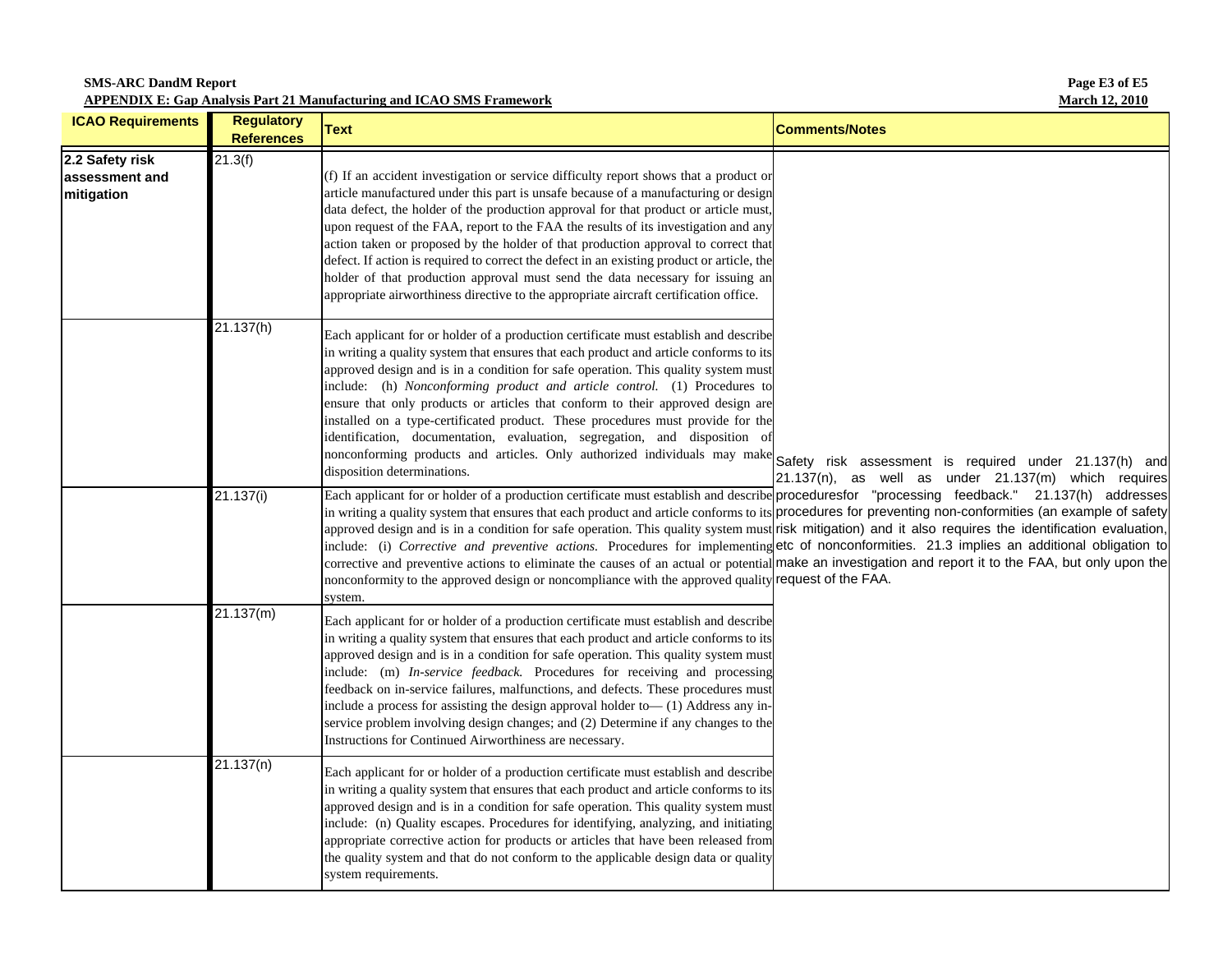| <b>SMS-ARC DandM Report</b>                                                  |  |
|------------------------------------------------------------------------------|--|
| <b>APPENDIX E: Gap Analysis Part 21 Manufacturing and ICAO SMS Framework</b> |  |

**Page E4 of E5 March 12, 2010**

| <b>ICAO Requirements</b>                                   | <b>Regulatory</b><br><b>References</b> | <b>Text</b>                                                                                                                                                                                                                                                                                                                                                                                                                                                                                                                                                                                                                                                                                                                                                                                                                                                                                                                                                  | <b>Comments/Notes</b>                                                                                                                                                                                                                                                                                                                                                                                                                                                                                                     |
|------------------------------------------------------------|----------------------------------------|--------------------------------------------------------------------------------------------------------------------------------------------------------------------------------------------------------------------------------------------------------------------------------------------------------------------------------------------------------------------------------------------------------------------------------------------------------------------------------------------------------------------------------------------------------------------------------------------------------------------------------------------------------------------------------------------------------------------------------------------------------------------------------------------------------------------------------------------------------------------------------------------------------------------------------------------------------------|---------------------------------------------------------------------------------------------------------------------------------------------------------------------------------------------------------------------------------------------------------------------------------------------------------------------------------------------------------------------------------------------------------------------------------------------------------------------------------------------------------------------------|
|                                                            |                                        |                                                                                                                                                                                                                                                                                                                                                                                                                                                                                                                                                                                                                                                                                                                                                                                                                                                                                                                                                              |                                                                                                                                                                                                                                                                                                                                                                                                                                                                                                                           |
| 3.1 Safety<br>performance<br>monitoring and<br>measurement | 21.137(g)                              | Each applicant for or holder of a production certificate must establish and describe<br>in writing a quality system that ensures that each product and article conforms to its<br>approved design and is in a condition for safe operation. This quality system must<br>include: (g) <i>Inspection and test status</i> . Procedures for documenting the inspection ICAO is looking for the organization to verify its safety performance in<br>and test status of products and articles supplied or manufactured to the approved<br>design.                                                                                                                                                                                                                                                                                                                                                                                                                  | reference to the safety performance indicators and safety performance<br>targets of the SMS. This should include auditting, ongoing analysis of                                                                                                                                                                                                                                                                                                                                                                           |
|                                                            | 21.137(1)                              | Each applicant for or holder of a production certificate must establish and describedata, and monitoring the efectiveness of solutions. 21.137(g) provides<br>in writing a quality system that ensures that each product and article conforms to its the internal data collection to support this function. 21.137(1) provides<br>approved design and is in a condition for safe operation. This quality system must internal auditing to maintain compliance to the identified safety goals of<br>include: (1) Internal audits. Procedures for planning, conducting, and documenting the production system<br>internal audits to ensure compliance with the approved quality system. The<br>procedures must include reporting results of internal audits to the manager<br>responsible for implementing corrective and preventive actions.                                                                                                                  |                                                                                                                                                                                                                                                                                                                                                                                                                                                                                                                           |
| 3.2 The management<br>of change                            | $21.137(a-b)$                          | <mark>∟avii applivarii iyi yi fiyiyer yi a produviiyii veriliivale fifusi estabiishi ari</mark> i<br>describe in writing a quality system that ensures that each product and<br>article conforms to its approved design and is in a condition for safe ICAO anticipate sthat there will be a process for analyzing proposed<br>operation. This quality system must include: (a) Design data control. changes to the system, to make sure that the safety elements of the<br>Procedures for controlling design data and subsequent changes to ensure system will not be compromised by the change. 21.137(a) and 21.137(b)<br>that only current, correct, and approved data is used. (b) Document anticipate change mangement sufficient to ensure that data is FAA-<br>control. Procedures for controlling quality system documents and data and approved and documents are current<br>subsequent changes to ensure that only current, correct, and approved |                                                                                                                                                                                                                                                                                                                                                                                                                                                                                                                           |
| 3.3 Continuous<br>improvement of the<br><b>SMS</b>         | 21.137(i)                              | Becuments and deta of the local production certificate must establish and describe There are two halves to this. First, ICAO anticipates that the<br>in writing a quality system that ensures that each product and article conforms to its organization will implement a system to identify and mitigate<br>approved design and is in a condition for safe operation. This quality system must substandard performance of the SMS (continuous improvement<br>include: (i) Corrective and preventive actions. Procedures for implementing until SMS standards are met). The second half is about<br>corrective and preventive actions to eliminate the causes of an actual or potential continuous improvement beyond established standards. The first<br>nonconformity to the approved design or noncompliance with the approved quality half is addressed in 21.137(i) and 21.137(l), which require<br>svstem                                              | auditing and corrective/preventative action, but there is no                                                                                                                                                                                                                                                                                                                                                                                                                                                              |
|                                                            | 21.137(1)                              | Each applicant for or holder of a production certificate must establish and describ<br>in writing a quality system that ensures that each product and article conforms to it<br>approved design and is in a condition for safe operation. This quality system must<br>include: (1) Internal audits. Procedures for planning, conducting, and documenting<br>internal audits to ensure compliance with the approved quality system. The<br>procedures must include reporting results of internal audits to the manager<br>responsible for implementing corrective and preventive actions.                                                                                                                                                                                                                                                                                                                                                                     | regulatory element requiring continuous improvement beyond the<br>standards of compliance. There is no regulatory element<br>requiring continuous improvement beyond the standards of<br>compliance. Such an element would be diffficult to measure as<br>an objective standard, and would run the risk of failing to set an<br>objective standard for regulation, andmay be considered<br>unenforceable under the "void for vagueness" doctrine. Thus<br>such an element may need to be omitted from the US regulations. |
|                                                            |                                        |                                                                                                                                                                                                                                                                                                                                                                                                                                                                                                                                                                                                                                                                                                                                                                                                                                                                                                                                                              |                                                                                                                                                                                                                                                                                                                                                                                                                                                                                                                           |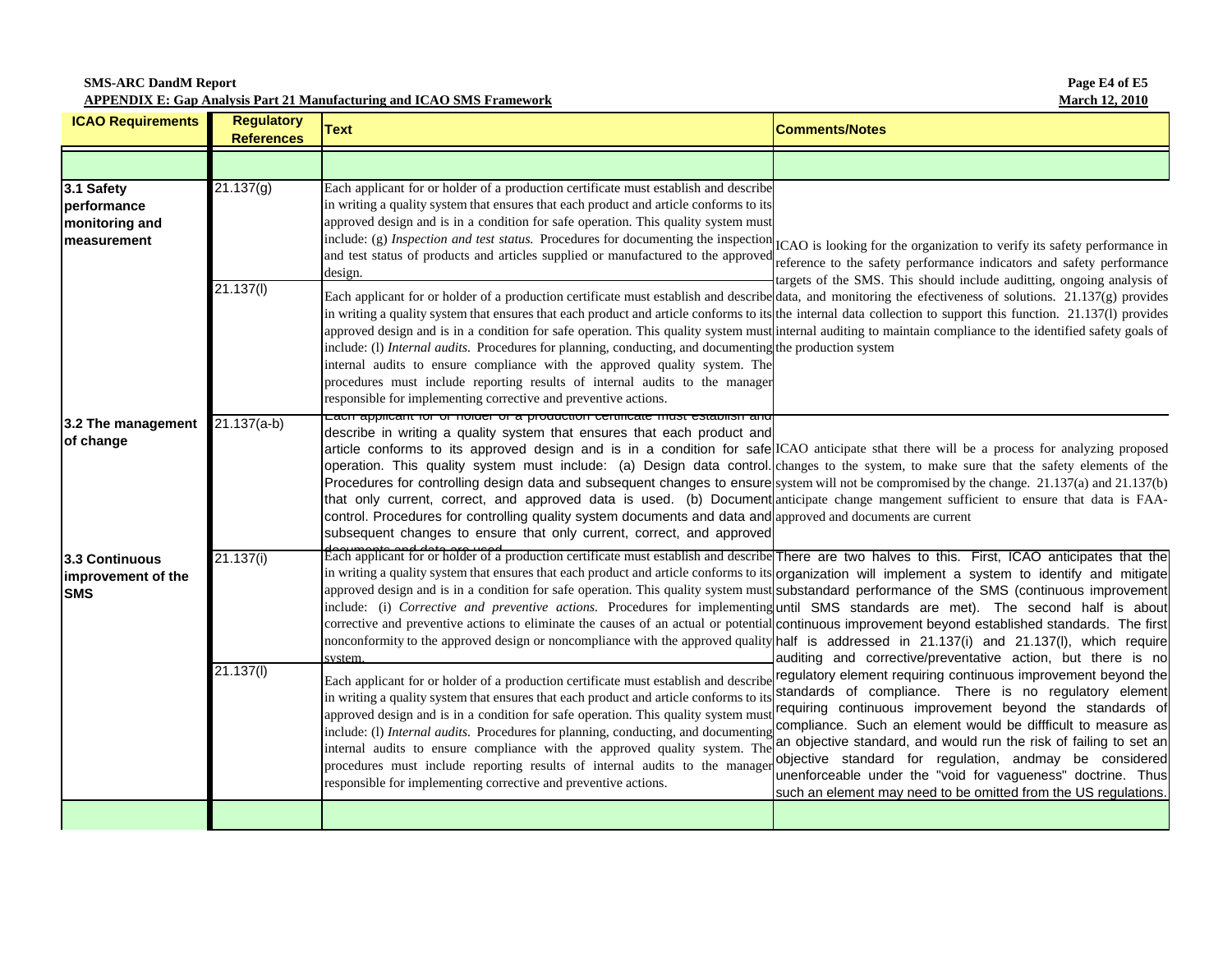**SMS-ARC DandM Report APPENDIX E: Gap Analysis Part 21 Manufacturing and ICAO SMS Framework**

| <b>ICAO Requirements</b>              | <b>Regulatory</b><br><b>References</b> | <b>Text</b>                                                                                                                                                                                                                                                                                                                                                                                                                                                                                                                                                                                                                                                                                                                                                                                                                                                                                                                   | <b>Comments/Notes</b>                                                                                                                                                                                                                                                                                                         |
|---------------------------------------|----------------------------------------|-------------------------------------------------------------------------------------------------------------------------------------------------------------------------------------------------------------------------------------------------------------------------------------------------------------------------------------------------------------------------------------------------------------------------------------------------------------------------------------------------------------------------------------------------------------------------------------------------------------------------------------------------------------------------------------------------------------------------------------------------------------------------------------------------------------------------------------------------------------------------------------------------------------------------------|-------------------------------------------------------------------------------------------------------------------------------------------------------------------------------------------------------------------------------------------------------------------------------------------------------------------------------|
| 4.1 Training and<br><b>leducation</b> |                                        | AND<br>REQUIREMENT FOR TRAINING<br>IS NO PART 21<br>THERE<br>IEDUCATION BY A PRODUCTION APPROVAL HOLDER                                                                                                                                                                                                                                                                                                                                                                                                                                                                                                                                                                                                                                                                                                                                                                                                                       | ICAO anticipates identification of training needs, implementation of<br>training (including SMS training), and assesment of effectiveness of<br>training. Perhaps there should be a requirement that PAHs train their<br>personnel in operation under the Hazard Identification and Risk<br>Assesment elements of the system. |
| 4.2 Safety<br>communication.          | 21.137(c)                              | Each applicant for or holder of a production certificate must establish and describe<br>in writing a quality system that ensures that each product and article conforms to its<br>approved design and is in a condition for safe operation. This quality system must<br>include: (c) Supplier control. Procedures that (1) Ensure that each supplier ICAO anticipates communication processes within the organization that<br>furnished product or article conforms to its approved design; and (2) Require each permit the safety management system to function effectively.<br>supplier to report to the production approval holder if a product or article has been $21.137(c)(1)$ helps to ensure flow-down of information to suppliers and<br>released from that supplier and subsequently found not to conform to the applicable $[21.137(c)(2)$ helps to ensure flow-up of hazard data from suppliers.<br>design data. | $21.137(d)$ helps to ensure flow of information within the organization                                                                                                                                                                                                                                                       |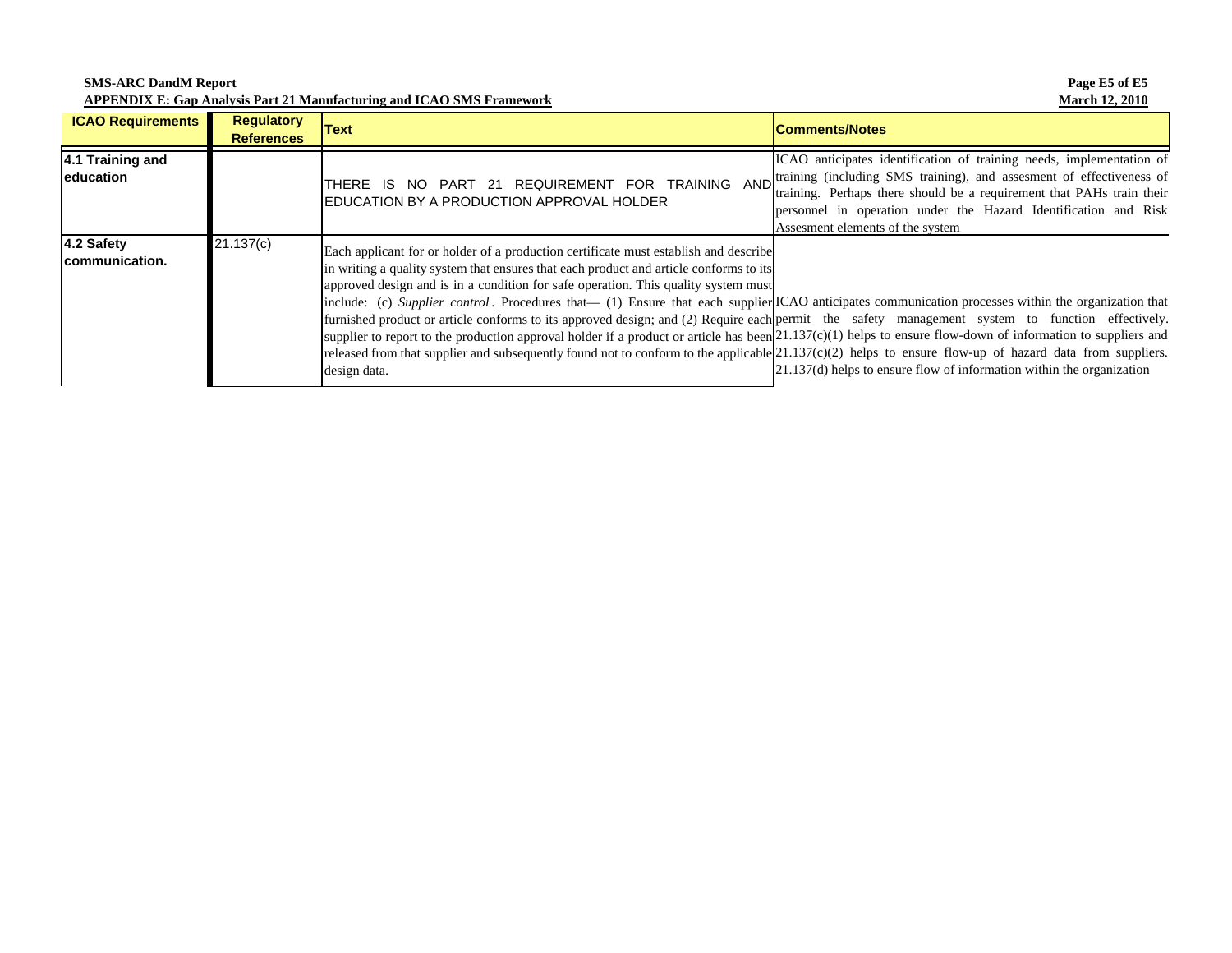#### **Extent of Regulatory Gap Analysis between Part 21 Productino and Design Requirements and ICAO SMS Framework**

| Version: February 16, 2010 |                                                                                | Production                                                                                                                                                                                                                                                                                                                                                                                                                                                                                                               | Production                                                                                                                                                                                                                                                                                                                                                                                                                                                           | Design                                                                                                                                                                                                | Design                                         |  |
|----------------------------|--------------------------------------------------------------------------------|--------------------------------------------------------------------------------------------------------------------------------------------------------------------------------------------------------------------------------------------------------------------------------------------------------------------------------------------------------------------------------------------------------------------------------------------------------------------------------------------------------------------------|----------------------------------------------------------------------------------------------------------------------------------------------------------------------------------------------------------------------------------------------------------------------------------------------------------------------------------------------------------------------------------------------------------------------------------------------------------------------|-------------------------------------------------------------------------------------------------------------------------------------------------------------------------------------------------------|------------------------------------------------|--|
| <b>ICAO Elements</b>       | <b>ICAO Requirements</b>                                                       | <b>Summary (Product Safety SMS)</b>                                                                                                                                                                                                                                                                                                                                                                                                                                                                                      | <b>Summary (Organizational factors SMS)</b>                                                                                                                                                                                                                                                                                                                                                                                                                          | <b>Summary (Product Safety SMS)</b>                                                                                                                                                                   | <b>Summary (Organizational factors</b><br>SMS) |  |
| 1. Safety Policy           |                                                                                |                                                                                                                                                                                                                                                                                                                                                                                                                                                                                                                          |                                                                                                                                                                                                                                                                                                                                                                                                                                                                      |                                                                                                                                                                                                       |                                                |  |
|                            |                                                                                | Premise: in a production system, making a<br>conforming product implies making a safe<br>product. Therefore, requirements addressing the<br>quality management system are also effective in<br>addressing product safety.                                                                                                                                                                                                                                                                                                |                                                                                                                                                                                                                                                                                                                                                                                                                                                                      |                                                                                                                                                                                                       |                                                |  |
|                            | 1.1 Management<br>commitment and<br>responsibility                             | No existing requirement                                                                                                                                                                                                                                                                                                                                                                                                                                                                                                  | There is no existing requirement for a stated commitment<br>to safety by management.                                                                                                                                                                                                                                                                                                                                                                                 | No existing requirement                                                                                                                                                                               | No existing requirement                        |  |
|                            | 1.2 Safety accountabilities                                                    | No existing requirement                                                                                                                                                                                                                                                                                                                                                                                                                                                                                                  | 21.135 requires a description of assigned responsibilities<br>and delegated authority, and of functional relationships<br>between those responsible for quality and management.                                                                                                                                                                                                                                                                                      | No existing requirement                                                                                                                                                                               | No existing requirement                        |  |
|                            | 1.3 Appointment of key<br>safety personnel                                     | No existing requirement                                                                                                                                                                                                                                                                                                                                                                                                                                                                                                  | Appointment of key Quality personnel meets the intent of<br>the requirement, in context.                                                                                                                                                                                                                                                                                                                                                                             | No existing requirement                                                                                                                                                                               | No existing requirement                        |  |
|                            | 1.4 Coordination of<br>emergency response<br>planning<br>1.5 SMS documentation | No existing requirement<br>No existing requirement                                                                                                                                                                                                                                                                                                                                                                                                                                                                       | No existing requirement<br>The elements of SMS are captured in the written                                                                                                                                                                                                                                                                                                                                                                                           | No existing requirement                                                                                                                                                                               | No existing requirement                        |  |
|                            |                                                                                |                                                                                                                                                                                                                                                                                                                                                                                                                                                                                                                          | production system documentation, although they are not<br>explicitly identified as such.                                                                                                                                                                                                                                                                                                                                                                             | No existing requirement                                                                                                                                                                               | No existing requirement                        |  |
| 2. Safety risk             |                                                                                |                                                                                                                                                                                                                                                                                                                                                                                                                                                                                                                          |                                                                                                                                                                                                                                                                                                                                                                                                                                                                      |                                                                                                                                                                                                       |                                                |  |
| management                 | 2.1 Hazard identification 2.2<br>Safety risk assessment and<br>mitigation      | address identification, analysis and instigating<br>corrective action for non-conforming products,<br>the quality system (equate this to SRM in the<br>production context). The regulatory requirements<br>do not require risk management, although<br>individual organizations may have that process ir<br>place (MRB) There is no general regulatory<br>requirement for prioritizing quality system<br>response to non-conformance based on safety<br>risk.(Special requirements apply to critical parts<br>in CFR33). | Existing quality system requirements (21.137i, n) Existing quality system requirements (21.137i) address<br>eliminating the actual and potential causes of non-<br>conforming products or non-compliance with the quality<br>and eliminating the actual and potential causes o system (equate this to SRM in the production context).<br>non-conforming products or non-compliance with This could include organizational, human error and<br>environmental factors. | New type design complies. Existing<br>airworthiness standards require<br>comprehensive safety analysis as part of<br>product certification; additional SRM<br>activities are not needed.              | No existing requirement                        |  |
|                            |                                                                                |                                                                                                                                                                                                                                                                                                                                                                                                                                                                                                                          |                                                                                                                                                                                                                                                                                                                                                                                                                                                                      | COS of engines and propulsion<br>systems complies. AC 39-8 lists well-<br>known hazards and defines a process for<br>assessing in-service events to establish<br>hazard level and mitigating actions. |                                                |  |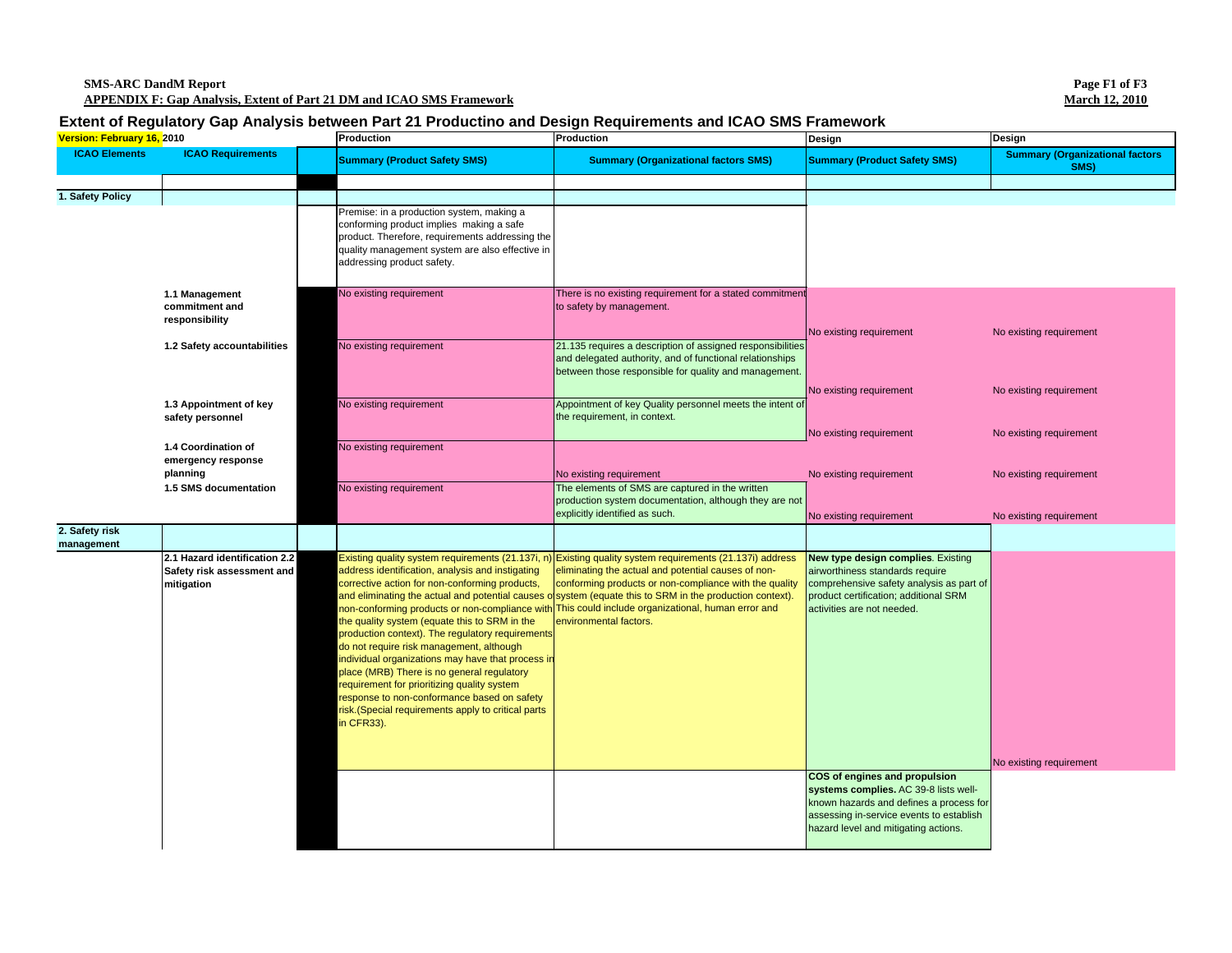#### **SMS-ARC DandM Report APPENDIX F: Gap Analysis, Extent of Part 21 DM and ICAO SMS Framework**

|                     |                                                         |                                                                                                                                                                                                                                                                                                                                                                                                                                                                                                                                                                                                                                                                                                                                                                                                                                                                                                                                                                      | COS: Other products do not have an<br>existing requiremen for product-specific<br>hazards identified after entry into service,<br>although non-regulatory systems are<br>already agreed between FAA and many<br>TC holders, and implemented.<br>COS of all certificated products<br>complies, in part, by 21.3<br>COS for ETOPS complies for some<br>hazards(first 1/4 million hours service), as<br>required by (21.4) |                                                                                              |
|---------------------|---------------------------------------------------------|----------------------------------------------------------------------------------------------------------------------------------------------------------------------------------------------------------------------------------------------------------------------------------------------------------------------------------------------------------------------------------------------------------------------------------------------------------------------------------------------------------------------------------------------------------------------------------------------------------------------------------------------------------------------------------------------------------------------------------------------------------------------------------------------------------------------------------------------------------------------------------------------------------------------------------------------------------------------|-------------------------------------------------------------------------------------------------------------------------------------------------------------------------------------------------------------------------------------------------------------------------------------------------------------------------------------------------------------------------------------------------------------------------|----------------------------------------------------------------------------------------------|
| 3. Safety assurance |                                                         |                                                                                                                                                                                                                                                                                                                                                                                                                                                                                                                                                                                                                                                                                                                                                                                                                                                                                                                                                                      |                                                                                                                                                                                                                                                                                                                                                                                                                         |                                                                                              |
|                     | 3.1 Safety performance<br>monitoring and<br>measurement | Existing quality system requirements (21.137m)<br>address defining a quality system to assure<br>product safety and conformance, inspecting<br>product (21.137g, measures the quality system<br>capability), identifying quality escapes and<br>removing them from the system or otherwise<br>controlling their risk (21.137n), conducting interna<br>audits to assure compliance with the<br>QMS(21.137I) receiving and processing<br>feedback on in-service failures, malfunctions,<br>and defects and supporting the design approval<br>holder in developing corrective action. (These<br>activities equate to monitoring and measurement<br>of the system performance - both for detected<br>non-conformances and undetected non<br>conformances- in the production context). There<br>is no regulatory requirement for a means to<br>discriminate between the safety performance of<br>the quality system and the overall performance of<br>the quality sustem. | New Design: Complies for early-<br>ETOPs fleet. For other fleets/products,<br>does not comply. There is no regulatory<br>requirement (outside ETOPs) to apply the<br>knowledge gained in monitoring safety<br>performance back to the development of<br>new designs.                                                                                                                                                    | No existing requirement, although<br>individual organizations may have<br>measures in place. |
|                     |                                                         |                                                                                                                                                                                                                                                                                                                                                                                                                                                                                                                                                                                                                                                                                                                                                                                                                                                                                                                                                                      | COS of engines and propulsion<br>systems complies. AC 39-8 requires<br>verifying that corrective actions are<br>effective<br>COS for ETOPS complies. ETOPS rule<br>requires monitoring and measurement of<br>fleet performance.<br>COS for non-ETOPs, non-propulsion<br>does not comply by an existing<br>requirement, although many<br>organizations have measures in place to<br>maintain their product reputation    |                                                                                              |
|                     |                                                         |                                                                                                                                                                                                                                                                                                                                                                                                                                                                                                                                                                                                                                                                                                                                                                                                                                                                                                                                                                      |                                                                                                                                                                                                                                                                                                                                                                                                                         |                                                                                              |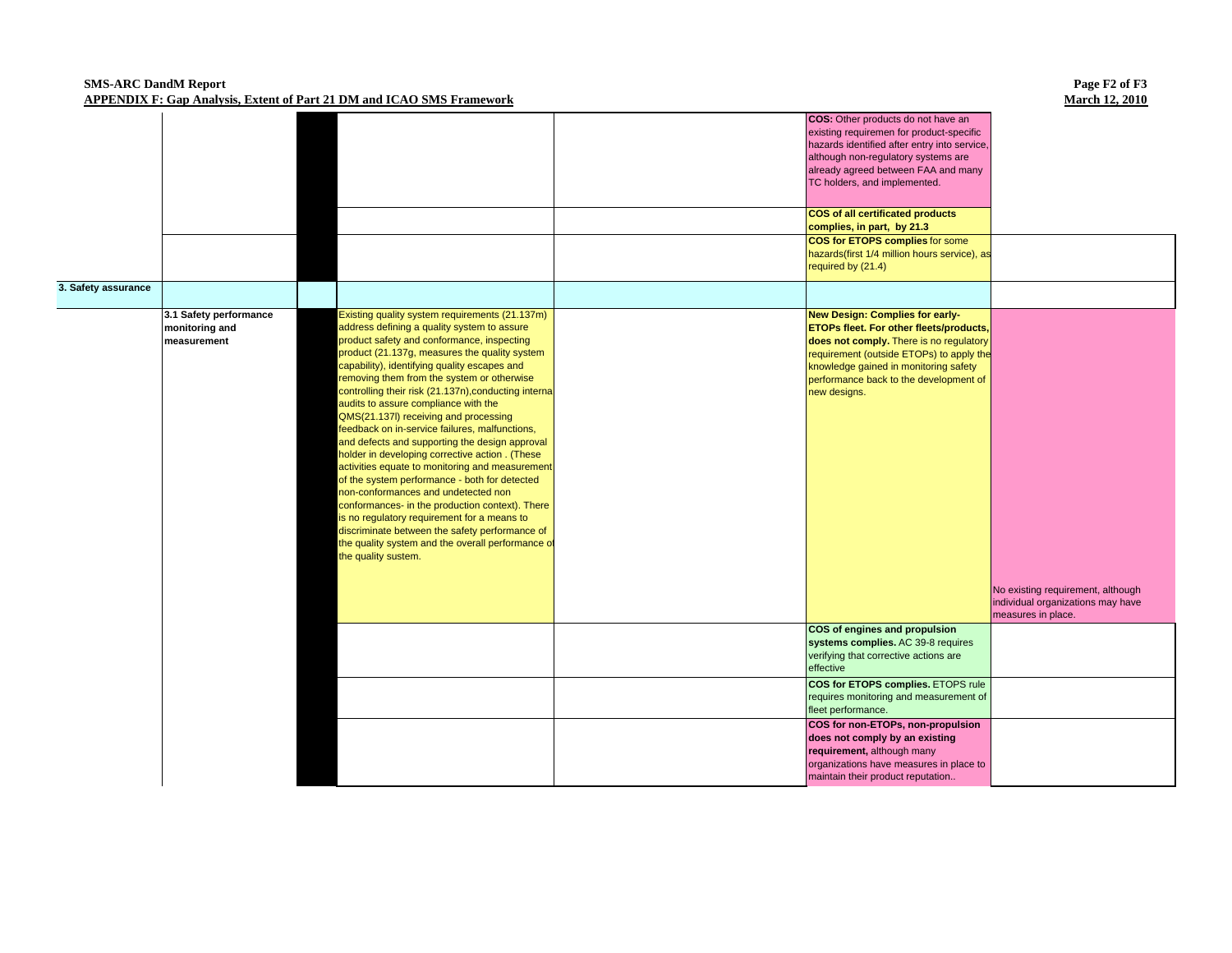#### **SMS-ARC DandM Report APPENDIX F: Gap Analysis, Extent of Part 21 DM and ICAO SMS Framework**

|                     | 3.2 The management of<br>change          | Existing quality system requirements address<br>design data control and change<br>management(21.137a), production process<br>change management (21.137d), quality system<br>document control and change management<br>(21.137b). Production process control change<br>management is controlled by the quality system<br>as a whole (maintains conformity with drawing<br>and monitors for process degradation, identifies,<br>addresses root cause.) There is no regulatory<br>requirement for change management to focus<br>on the safety effect of a change rather than the<br>overall quality effects. There is no regulatory<br>requirement to ensure that changes to the<br>production process maintain compliance to the<br>airworthiness requirements. | There are no existing requirements regarding change<br>management for organizational factors.                                                                                                | New Design complies: FAA applies<br>issue papers or Special Conditions where<br>they perceive novel design features. New<br>rules are developed to manage changes<br>in technology, operational expectations or<br>new understanding of risks | No requirement.                                                                                                                                                                                      |
|---------------------|------------------------------------------|---------------------------------------------------------------------------------------------------------------------------------------------------------------------------------------------------------------------------------------------------------------------------------------------------------------------------------------------------------------------------------------------------------------------------------------------------------------------------------------------------------------------------------------------------------------------------------------------------------------------------------------------------------------------------------------------------------------------------------------------------------------|----------------------------------------------------------------------------------------------------------------------------------------------------------------------------------------------|-----------------------------------------------------------------------------------------------------------------------------------------------------------------------------------------------------------------------------------------------|------------------------------------------------------------------------------------------------------------------------------------------------------------------------------------------------------|
|                     |                                          |                                                                                                                                                                                                                                                                                                                                                                                                                                                                                                                                                                                                                                                                                                                                                               |                                                                                                                                                                                              | <b>Certification of design</b><br>changes: Existing regulations adequately<br>address product changes that would<br>affect safety (21.93, 21.101)                                                                                             |                                                                                                                                                                                                      |
|                     | 3.3 Continuous<br>improvement of the SMS | 21.137 i and I address continuous process<br>improvement. This may include organizational                                                                                                                                                                                                                                                                                                                                                                                                                                                                                                                                                                                                                                                                     | 21.137 i and I address continuous process improvement<br>This may include organizational and environmental root                                                                              | No requirement.                                                                                                                                                                                                                               | No requirement.                                                                                                                                                                                      |
| 4. Safety promotion |                                          |                                                                                                                                                                                                                                                                                                                                                                                                                                                                                                                                                                                                                                                                                                                                                               |                                                                                                                                                                                              |                                                                                                                                                                                                                                               |                                                                                                                                                                                                      |
|                     | 4.1 Training and education               | Not applicable                                                                                                                                                                                                                                                                                                                                                                                                                                                                                                                                                                                                                                                                                                                                                | There is no existing requirement for training and<br>education in the QMS. Individual organizations may such<br>commitments in place voluntarily.                                            | No requirement.                                                                                                                                                                                                                               | No requirement.                                                                                                                                                                                      |
|                     | 4.2 Safety communication.                | Not applicable                                                                                                                                                                                                                                                                                                                                                                                                                                                                                                                                                                                                                                                                                                                                                | 21.137c requires communication with suppliers; 21.137m<br>requires communication with the design approval holder.<br>There are no existing requirements regarding internal<br>communication. |                                                                                                                                                                                                                                               |                                                                                                                                                                                                      |
|                     |                                          |                                                                                                                                                                                                                                                                                                                                                                                                                                                                                                                                                                                                                                                                                                                                                               |                                                                                                                                                                                              | No existing requirement                                                                                                                                                                                                                       | No requirement.                                                                                                                                                                                      |
|                     |                                          |                                                                                                                                                                                                                                                                                                                                                                                                                                                                                                                                                                                                                                                                                                                                                               |                                                                                                                                                                                              |                                                                                                                                                                                                                                               |                                                                                                                                                                                                      |
|                     |                                          |                                                                                                                                                                                                                                                                                                                                                                                                                                                                                                                                                                                                                                                                                                                                                               |                                                                                                                                                                                              |                                                                                                                                                                                                                                               | Note: The above analysis applies to<br>general requirements. Organizational<br>delegation may require additional process<br>elements similar to SMS elements, for<br>parts of the delegated process. |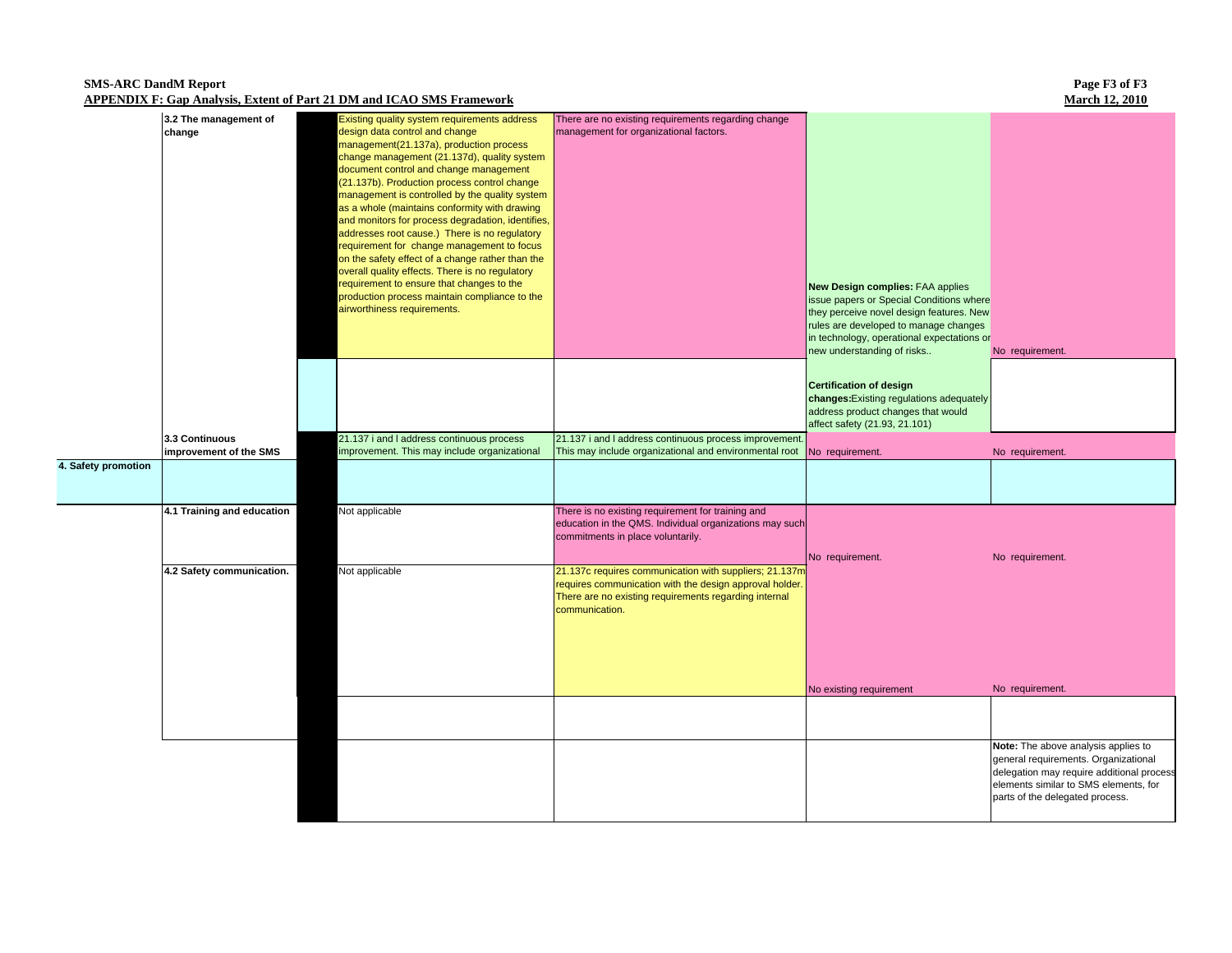#### **APPENDIX G: TCCA Phased-In Approach to SMS Implementation**

# **APPENDIX G. Transport Canada's Phased-In Approach to SMS Implementation**

The implementation of SMS involves a progressive development. Transport Canada is taking a phased-in approach to implementation. The four phases extend over 3 years.

| <b>Regulation In force</b> | $+90$ Days    | $+1$ Year               | $+2$ Years | $+3$ Years                                |
|----------------------------|---------------|-------------------------|------------|-------------------------------------------|
| <b>Date</b>                | Initial       |                         |            | 1 Year Follow 2 Year Follow 3 Year Follow |
|                            | Certification | $\mathbf{u} \mathbf{p}$ | lud        | $\mathbf{u}$                              |

### Phase 1: Initial Certification

Within 3 months of the publication of the SMS regulation, initial certification requires that applicants provide Transport Canada:

- The name of the accountable executive;
- The name of the person responsible for implementing the SMS;
- A statement of commitment to the implementation of SMS (signed by the accountable executive);
- Documentation of a gap analysis between the organization's existing system and the SMS regulatory requirements; and
- The organization's implementation project plan, based on the requirements of the exemption and the certificate holders internal gap analysis.

# Phase 2: One-Year Follow-up

At one-year, certificate holders will demonstrate that their system includes the following components:

- Documented safety management plan;
- Documented policies and procedures relating to the required SMS components; and
- A process for occurrence reporting with the associated supportive elements such as training, a method of collecting, storing and distributing data, and a risk management process.

# Phase 3: Two-Year Follow-up

Two years after initial certification, the certificate holder will demonstrate that, in addition to the components already demonstrated during Phase 2, they also have a process for the proactive identification of hazards and associated methods of collecting, storing and distributing data and a risk management process.

Required components:

- Documented safety management plan;
- Documented policies and procedures;
- Process for reactive occurrence reporting and training; and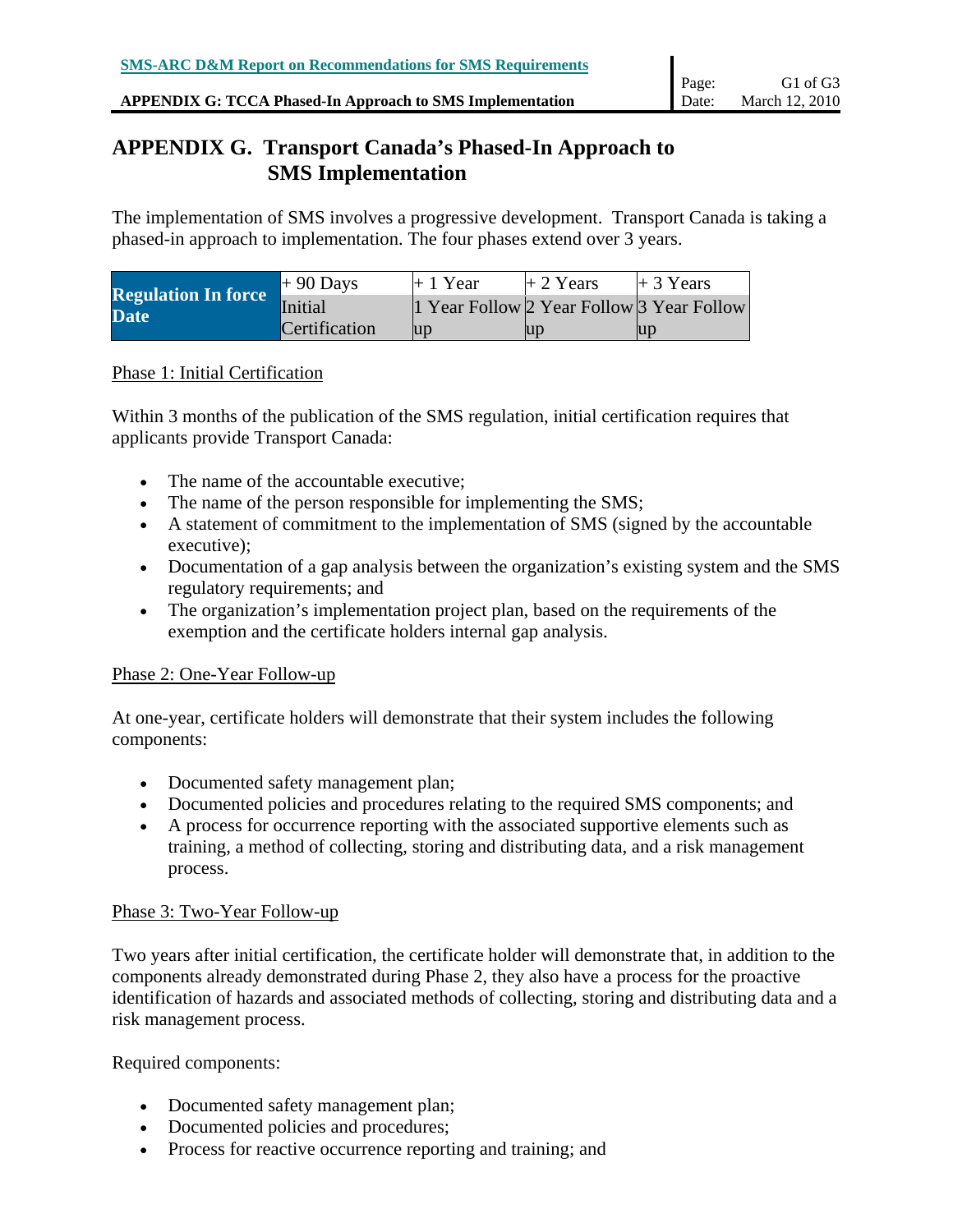• Process for proactive identification of hazards.

# Phase 4: Three-Year Follow-up

One year following phase 3, certificate holders will demonstrate that, in addition to the components already demonstrated during phases two and three, they have also addressed:

- Training;
- Quality Assurance; and
- Emergency preparedness.

# **Transport Canada's Implementation Schedule for all Civil Aviation Organizations**

Transport Canada's vision is that SMS will be implemented in all regulated civil aviation organizations by 2015. However, SMS implementation depends on the date regulations come into force and following which will be phased in over three years. Design and Manufacturing Organizations must comply with TCCA's SMS requirements by January 2013

| <b>CAR Part</b>                                 | <b>Planned</b>           |  |
|-------------------------------------------------|--------------------------|--|
|                                                 | <b>In-Force</b>          |  |
|                                                 | <b>In-Force:</b>         |  |
|                                                 | May 31, 2005             |  |
| Part I                                          |                          |  |
|                                                 | Published:               |  |
|                                                 | June 15, 2005            |  |
| Part III                                        |                          |  |
|                                                 | <b>In Force:</b>         |  |
| <b>Airports</b>                                 | <b>January 1, 2008</b>   |  |
| (Group I)                                       |                          |  |
|                                                 | <b>Published:</b>        |  |
|                                                 | <b>December 26, 2007</b> |  |
|                                                 | In Force:                |  |
| <b>Airports</b>                                 | <b>January 1, 2009</b>   |  |
| (Group II)                                      | <b>Published:</b>        |  |
|                                                 | <b>December 26, 2007</b> |  |
| <b>Water Airports</b>                           | January 2014             |  |
| Part IV                                         |                          |  |
| <b>Aeroplane and Helicopter Flight Training</b> |                          |  |
| <b>Units</b>                                    | January 2012             |  |
| Part V                                          |                          |  |
| <b>Approved Manufacturers (561)</b>             | <b>January 2013</b>      |  |
|                                                 | <b>In-Force:</b>         |  |
|                                                 | May 31, 2005             |  |
| <b>Approved Maintenance Organization (AMO)</b>  |                          |  |
| (705)                                           | Published:               |  |
|                                                 | June 15, 2005            |  |
| <b>Approved Maintenance Organization (AMO)</b>  |                          |  |
| (703, 704)                                      | January 2011             |  |
| <b>Approved Maintenance Organization (AMO)</b>  |                          |  |
| (702)                                           | January 2012             |  |
| <b>Approved Maintenance Organizations*</b>      | January 2013             |  |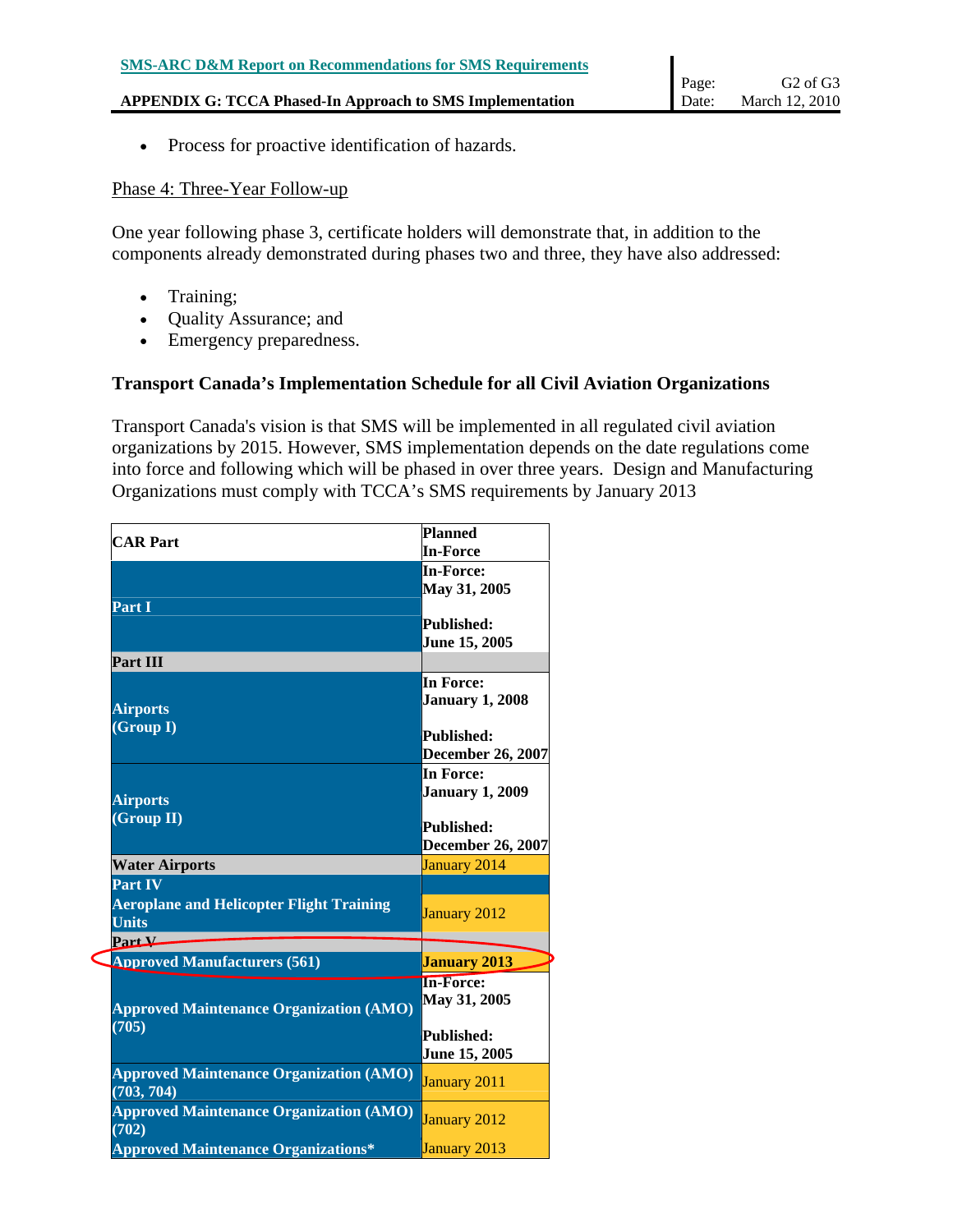| (AMO)                         |                                  |
|-------------------------------|----------------------------------|
| (573)                         |                                  |
| <b>Aircraft Certification</b> | January 2014                     |
| <b>Part VII</b>               |                                  |
| 702                           | January 2012                     |
| 703, 704                      | January 2011                     |
|                               | <b>In-Force:</b><br>May 31, 2005 |
| 705                           |                                  |
|                               | <b>Published:</b>                |
|                               | <b>June 15, 2005</b>             |
|                               | In Force:                        |
|                               | <b>January 1, 2008</b>           |
| <b>Part VIII</b>              |                                  |
|                               | <b>Published:</b>                |
|                               | <b>December 26, 2007</b>         |

**Updated:** December 22, 2009

\* All remaining AMOs.

#### **Legend**

Areas highlighted in blue, in the left column, are those parts of the *Canadian Aviation Regulations* (CARs) that have completed the consultation process for the SMS Notices of Proposed Amendments (NPAs). Areas highlighted in grey, in the left column, indicate that the consultation process has not yet started or has not yet been completed for those parts of the CARs.

Areas highlighted in yellow, indicate dates that are currently forecasted for the specified activity. The planned in-force dates are predicated on:

• The timely acceptance of NPAs by *CARAC* Technical Committees; and

• Meeting the *Canada Gazette* Part I and II timings.

In addition:

• Delays in acceptance of NPAs by the CARAC Technical Committee or delays in the *Canada Gazette* Part I or II activities may require that the in-force dates for specific CARs Part regulations be revised to a later date;

• A number of NPAs have not as yet been submitted to the *CARAC* process and none of the NPAs have completed the *Canada Gazette* Part I or II process; and

• All in-force dates are subject to change.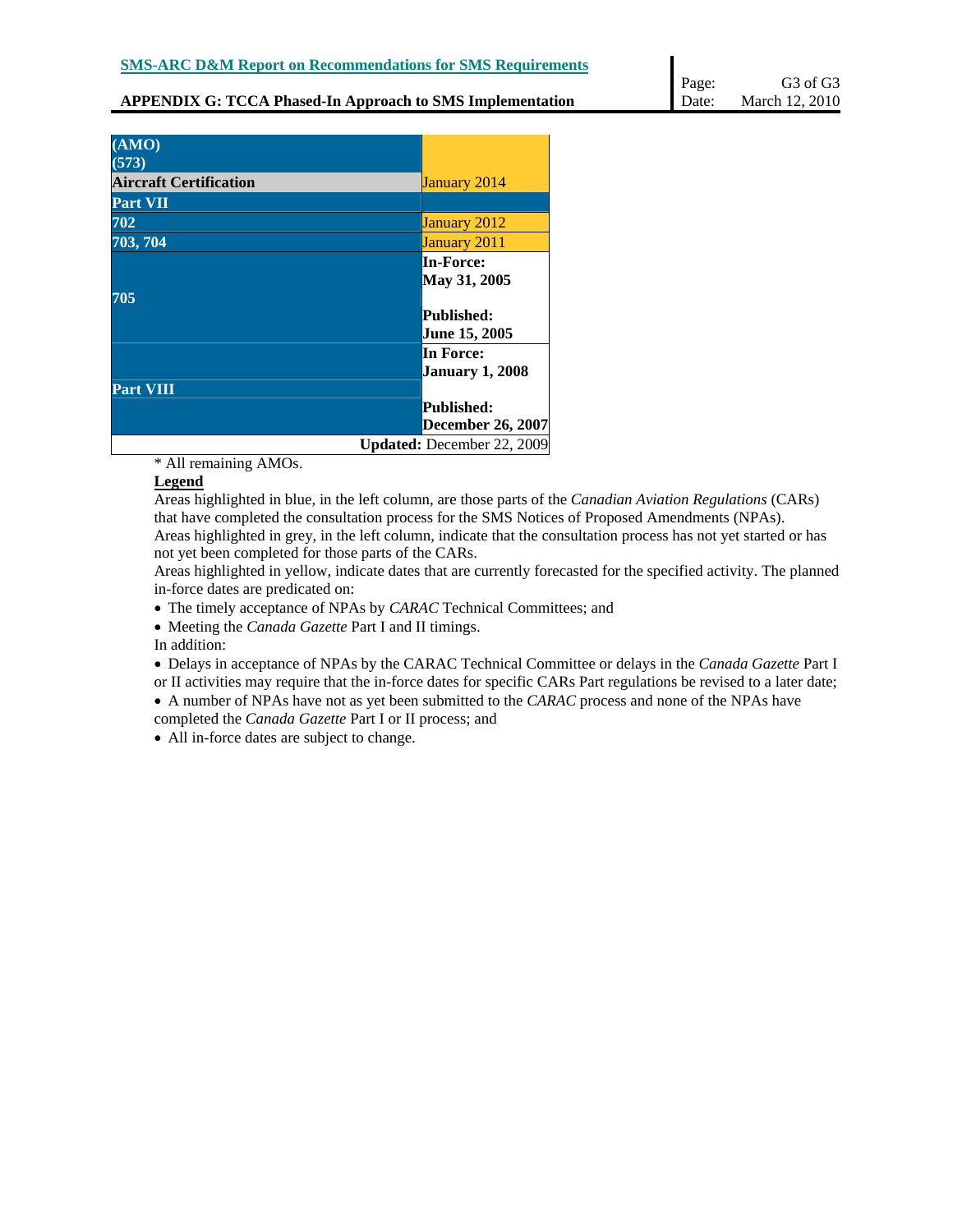**APPENDIX H: Draft Legislative Language for Protection of Safety Information** 

# *SEC. xxx. PROTECTION OF AVIATION SAFETY INFORMATION.*

*(a) Limitation on Disclosure and Use of Information-* 

*(1) IN GENERAL- Except as provided by this section, no person party may use discovery or subpoena to obtain--*

*(A) data used solely to support risk analysis or risk management performed under a Safety Management System;*

*(B) any report or data produced as a consequence of or in support of the risk assessment deliberations under a Safety Management System;* 

*(C) any report created as part of a Safety Management System; or*

*(D) the results of any hazard identification or risk assessment performed as part of a Safety Management System.*

*(2) FOIA NOT APPLICABLE- Section 522 of title 5, United States Code, shall not apply to reports or data described in paragraph (1).*

*(3) EXCEPTIONS- Nothing in paragraph (1) or (2) prohibits the FAA from disclosing information contained in reports or data described in paragraph (1) if withholding the information would not be consistent with the FAA's safety responsibilities, including--*

*(A) a summary of information, with identifying information redacted, to explain the need for changes in policies or regulations;*

*(B) information provided to correct a condition that compromises safety, if that condition continues uncorrected; or*

*(C) information provided to carry out a criminal investigation or prosecution. (b) PERMISSIBLE DISCOVERY - Except as provided in subsection (c), a court may allow discovery by a party of reports or data described in paragraph (1) only if, after an in camera review of the information, the court determines that the information was not necessary to the Safety Management System and was associated with the Safety Management System for no other purpose than protection of the information from disclosure.*

*(c) PROTECTIVE ORDER- When a court allows discovery, in a judicial proceeding, of reports or data described in paragraph (1), the court shall issue a protective order--*

*(1) to limit the use of the information contained in the report or data to the judicial proceeding;*

*(2) to prohibit dissemination of the report or data to any person that does not need access to the report for the proceeding; and*

*(3) to limit the use of the report or data in the proceeding to the uses permitted for privileged self-analysis information as defined under the Federal Rules of Evidence.*

*(d) SEALED INFORMATION- A court may allow reports or data described in paragraph (1) to be admitted into evidence in a judicial proceeding only if the court places the report or data under seal to prevent the use of the report or data for purposes other than for the proceeding. (e) SAFETY RECOMMENDATIONS- This section does not prevent the National Transportation Safety Board from referring at any time to information contained in a Safety Management System report in making safety recommendations.*

*(f) WAIVER- Any waiver of the privilege for self-analysis information by a protected party, unless occasioned by the party's own use of the information in presenting a claim or defense, must be in writing.*

Version: 11 March 2010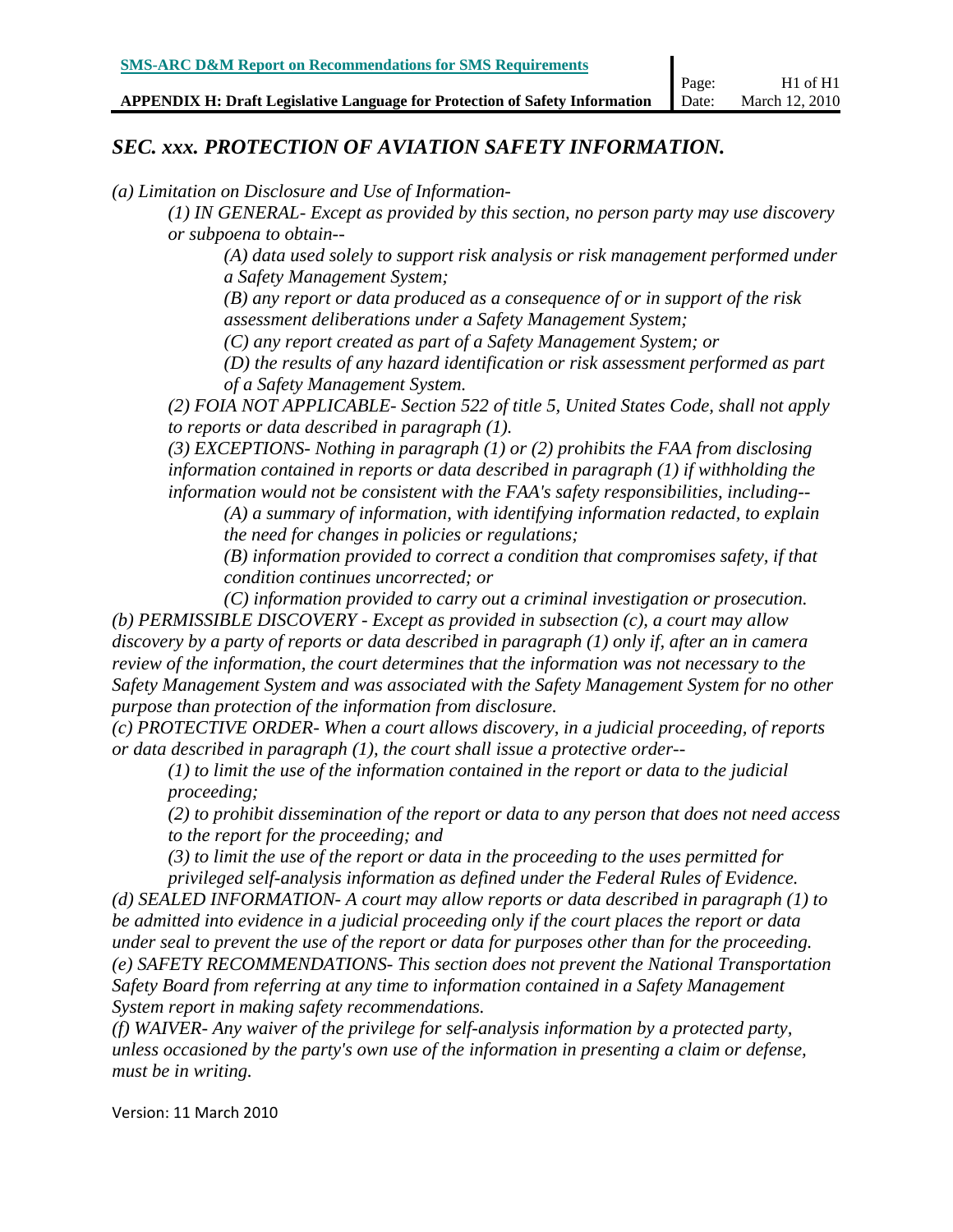**APPENDIX I: Examples of SMS Regulatory Language and D&M Comments** 

# **Appendix I: Examples of SMS Regulatory Language and D&M Comments**

The D&M Work Group reviewed examples of proposed or published Safety Management System regulatory language, including existing regulation from various State civil aviation authorities, as a background and reference for development of proposed regulatory language. (Note: This is not intended as a comprehensive review of international regulation). Each example was evaluated from the perspective of perceived strength and/or weakness as potential candidate language for a proposed single overarching regulation based on the following considerations: alignment with ICAO framework, simplicity efficiency and flexibility nonprescriptive and performance-based, and enforceability.

### **Contents:**

| <b>Example 1: Transport Canada - SMS Regulation for Airline Operations </b> 2 |  |
|-------------------------------------------------------------------------------|--|
|                                                                               |  |
|                                                                               |  |
|                                                                               |  |
|                                                                               |  |
|                                                                               |  |
| Example 7: Sample U.S. Regulatory Language Based on ICAO SMS Framework  19    |  |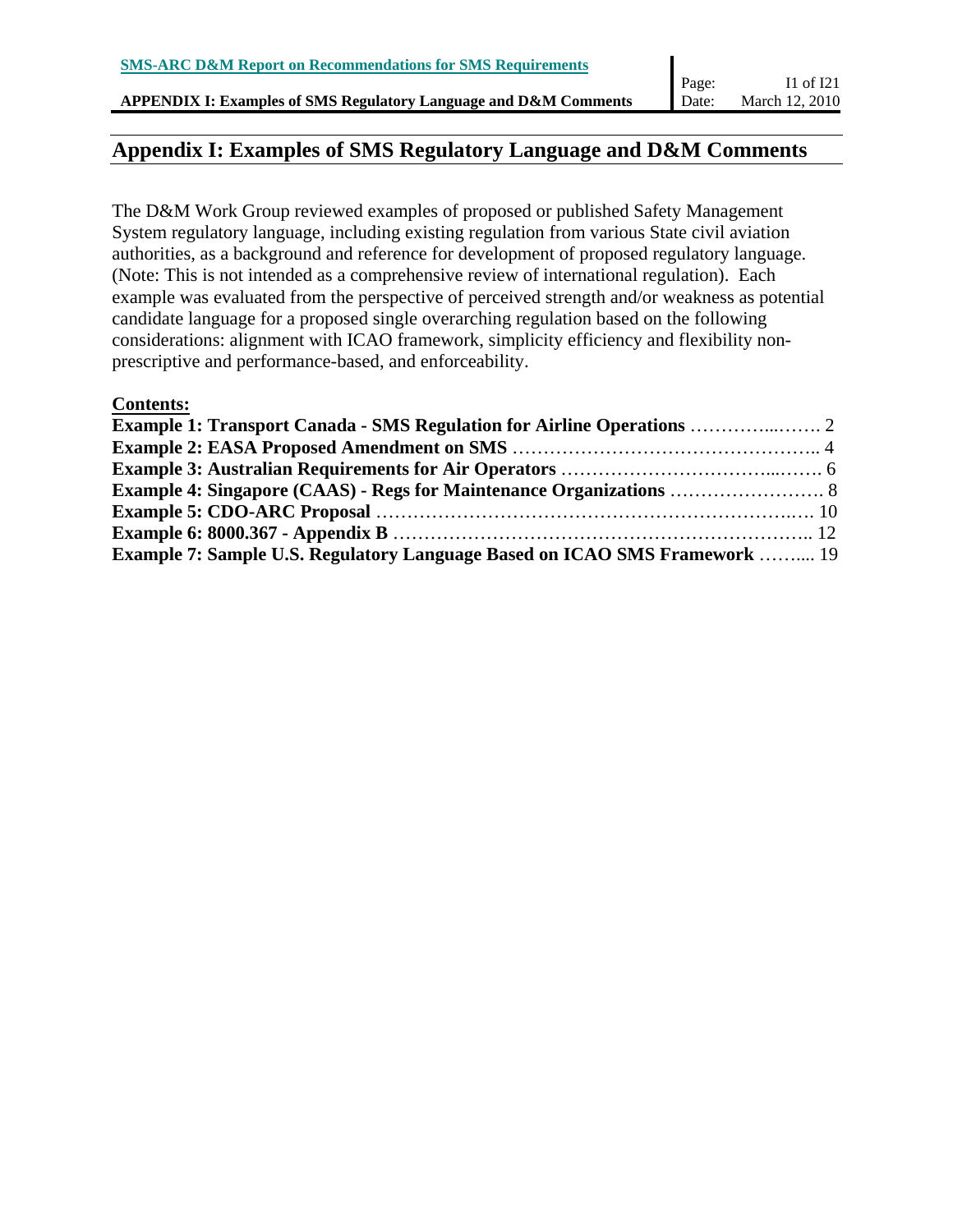# **Example 1: Transport Canada - General SMS Regulation (107.03) and specific example regulation for Airline Operations (705.152)**

# **D&M WG comments:**

# **- Alignment with ICAO Framework**

TC CAR 705.152 does not directly align with the ICAO Framework. The regulation includes seven required components which can be reasonably interpreted to address safety policy, hazard identification, risk management and performance monitoring, but there is not a direct correspondence to the ICAO components and elements.

# **- Simplicity, efficiency, flexibility**

The TC CAR is reasonably brief but is specifically geared to an airline operator (as the regulation is specifically applicable), and as written would not be practical as a single broadly applicable regulation

# **- Non-prescriptive, performance-based**

The CAR is primarily performance based but includes some prescriptive elements (for example, the internal hazard reporting policy must include "the conditions under which immunity from disciplinary action will be granted"

# **- Enforceability**

The CAR is existing regulation and was written in the form of enforceable regulatory language. It would be instructive to review the experiences of Canadian operators and TC as regards to regulatory compliance efforts.

# **Regulatory Language:**

# **107.03** A safety management system shall include

*(a)* a safety policy on which the system is based;

*(b)* a process for setting goals for the improvement of aviation safety and for measuring the attainment of those goals;

*(c)* a process for identifying hazards to aviation safety and for evaluating and managing the associated risks;

*(d)* a process for ensuring that personnel are trained and competent to perform their duties;

*(e)* a process for the internal reporting and analyzing of hazards, incidents and accidents and for taking corrective actions to prevent their recurrence;

*(f)* a document containing all safety management system processes and a process for making personnel aware of their responsibilities with respect to them;

*(g)* a quality assurance program;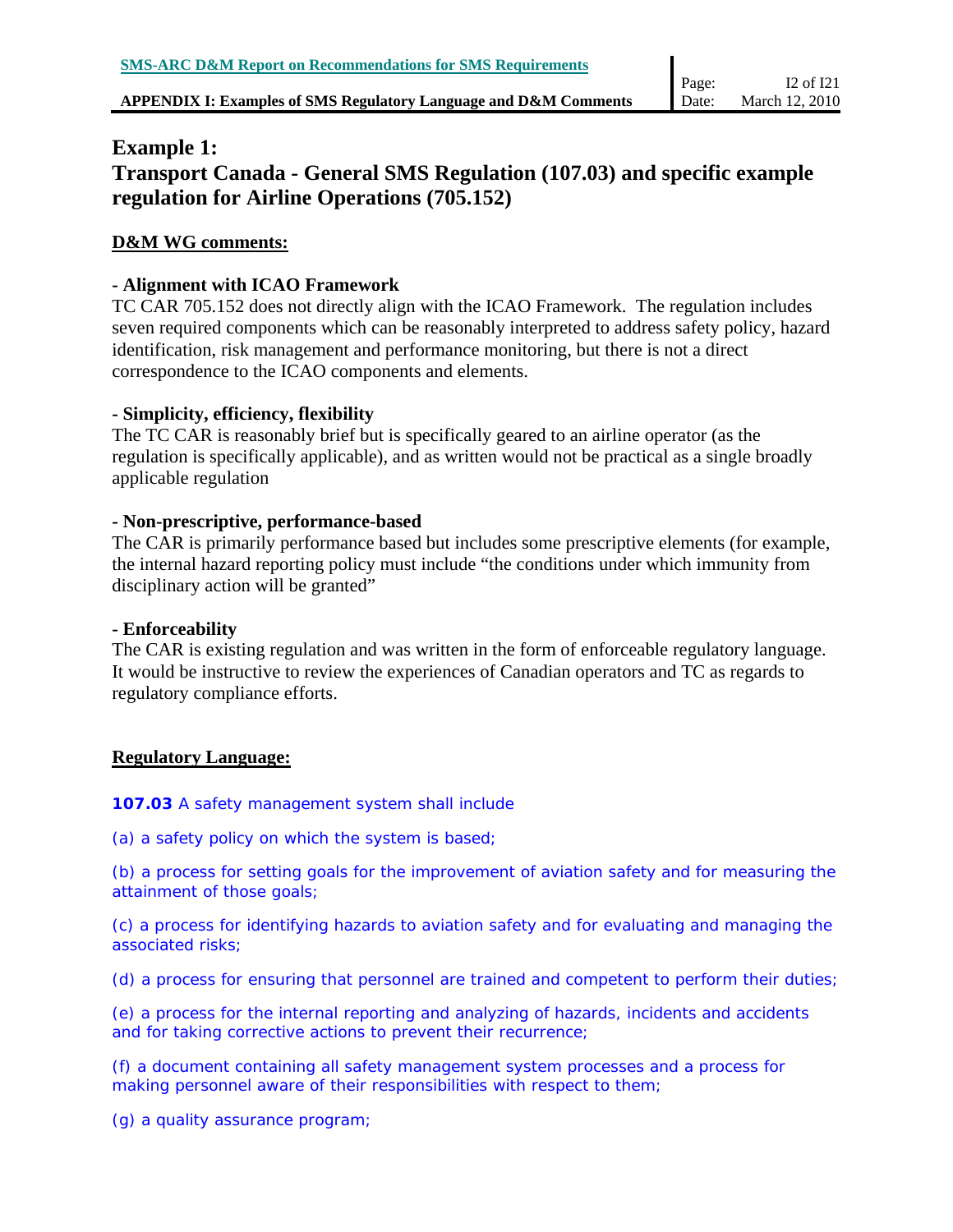*(h)* a process for conducting periodic reviews or audits of the safety management system and reviews or audits, for cause, of the safety management system; and

*(i)* any additional requirements for the safety management system that are prescribed under these Regulations.

**…………………………………………………………………………………………..** 

#### **705.152 -** *Components of the Safety Management System*

(amended 2005/05/31; no previous version)

**(1)** The safety management system shall include, among others, the following components:

*(a)* a safety management plan that includes

(i) a safety policy that the accountable executive has approved and communicated to all employees,

(ii) the roles and responsibilities of personnel assigned duties under the quality assurance program established under section 706.07 or the safety management system,

(iii) performance goals and a means of measuring the attainment of those goals,

 $(iv)$  a policy for the internal reporting of a hazard, an incident or an accident, including the conditions under which immunity from disciplinary action will be granted, and

(v) a review of the safety management system to determine its effectiveness;

*(b)* procedures for reporting a hazard, an incident or an accident to the appropriate manager;

*(c)* procedures for the collection of data relating to hazards, incidents and accidents;

*(d)* procedures for analysing data obtained under paragraph (c) and during an audit conducted under subsection 706.07(3) and for taking corrective actions;

*(e)* an audit system referred to in subsection 706.07(3);

*(f)* training requirements for the operations manager, the maintenance manager and personnel assigned duties under the safety management system; and

*(g)* procedures for making progress reports to the accountable executive at intervals determined by the accountable executive and other reports as needed in urgent cases.

**(2)** The components specified in subsection (1) shall be set out in the air operator's company operations manual and maintenance control manual (MCM).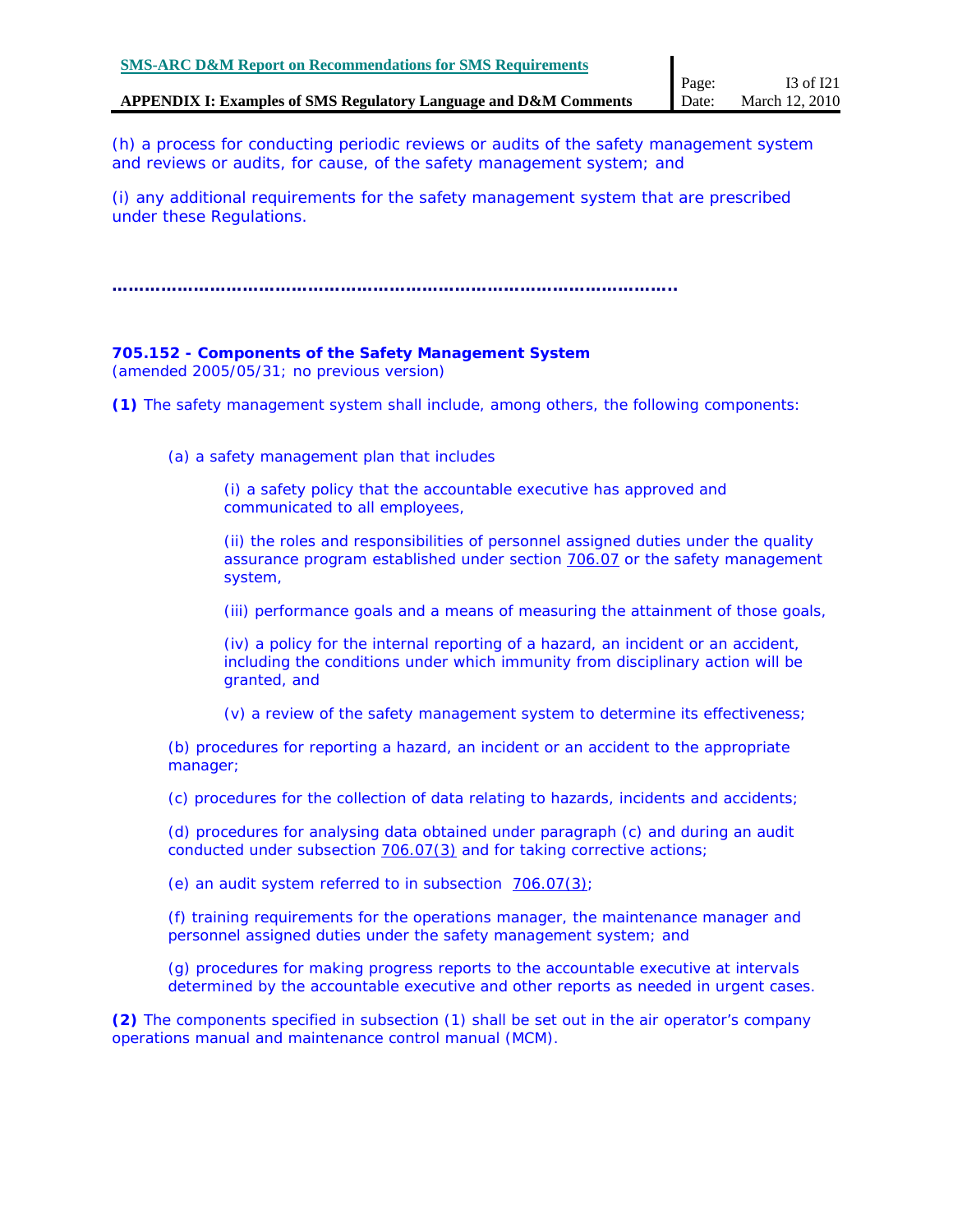# **Example 2: EASA Proposed Amendment on SMS**

## **D&M WG comments:**

## **- Alignment with ICAO Framework**

The proposed regulatory language in OR.GEN.200 does not fully align with the ICAO Framework outline. Item (1) safety policy does not include any subordinate elements. Item (2) reasonably addresses hazard identification and safety risk management. The remaining components (safety assurance and promotion) are not directly addressed.

## **- Simplicity, efficiency, flexibility**

The language of OR.GEN.200 is very brief, high-level, and reasonably satisfies the necessity for simple, efficient and flexible regulation.

## **- Non-prescriptive, performance-based**

The language is non-prescriptive and performance based, with the exception of the specific requirement for an "organization manual" and its associated contents.

## **- Enforceability**

The language is written in a style that could reasonably be proposed as regulation.

# **EASA Proposed Regulatory Language:**

# **EASA NOTICE OF PROPOSED AMENDMENT (NPA) NO 2008-22C**

**… establishing the implementing rules for the competent authorities, including general requirements, approved training organisations, aeromedical centres, licensing and medical certification of flight crew.** 

## **Section 2 –Management OR.GEN.200 Management system**

(a) An organisation shall establish and maintain a management system that includes:

(1) a safety policy;

(2) a process for identifying safety hazards and for evaluating and managing the associated risks;

(3) clearly defined lines of safety accountability throughout the organisation, including a direct accountability for safety on the part of senior management;

(4) personnel trained and competent to perform their tasks;

(5) a process for reporting and analysing hazards, incidents and accidents and for taking corrective actions to prevent their recurrence;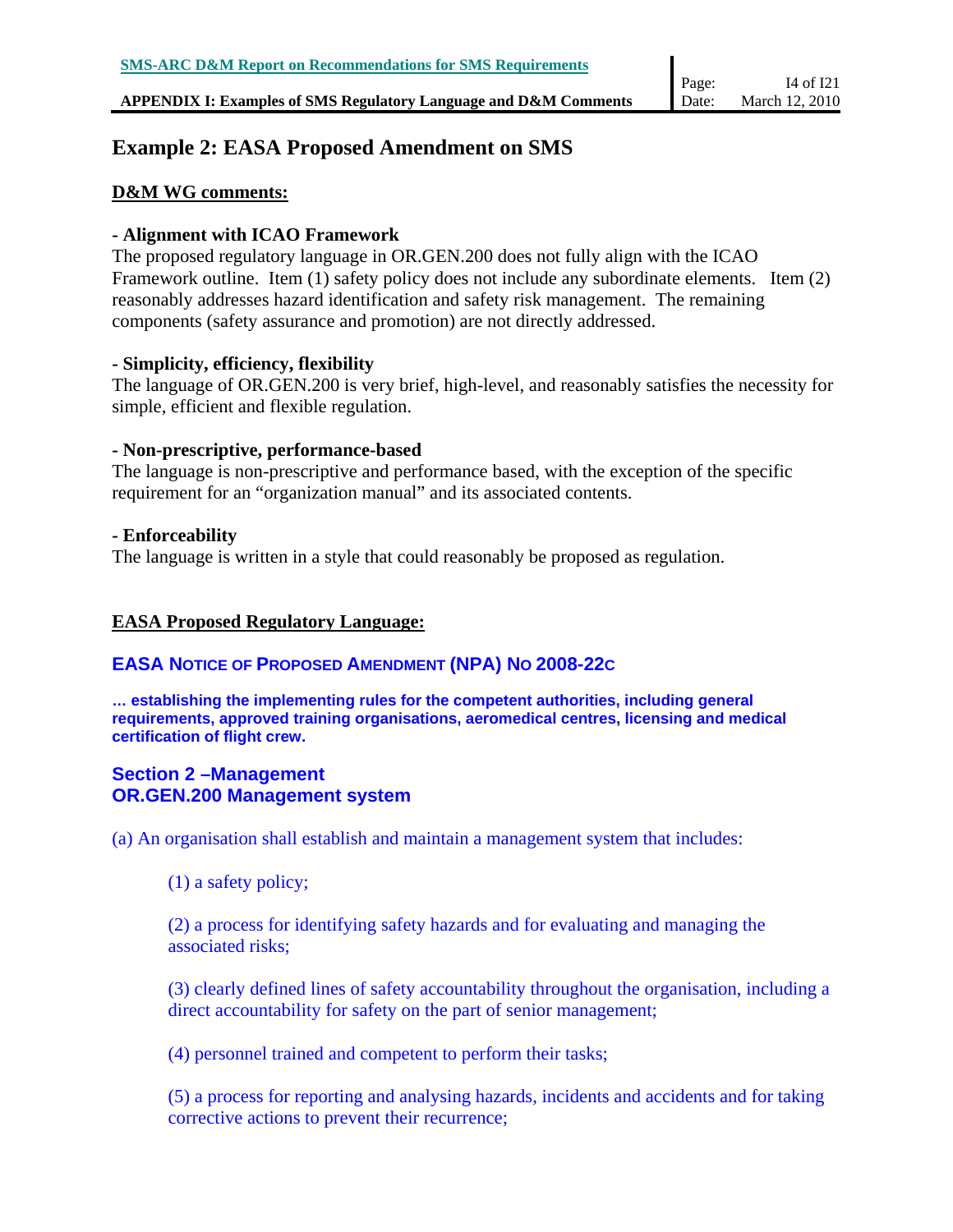(6) an organisation manual containing all management system processes, including a process for making personnel aware of their responsibilities and an amendment procedure;.

(7) a function to monitor compliance of the management system with the relevant requirements and adequacy of the procedures. Compliance monitoring shall include a feedback system of findings to the accountable manager to ensure corrective action as necessary; and

(8) any additional requirements that are prescribed in this Part.

(b) The management system shall correspond to the size, nature and complexity of the activities, and the hazards and associated risks inherent in these activities.

Web address: http://www.easa.eu.int/ws\_prod/r/doc/NPA/NPA%202008-22c%20-%20Part-OR.pdf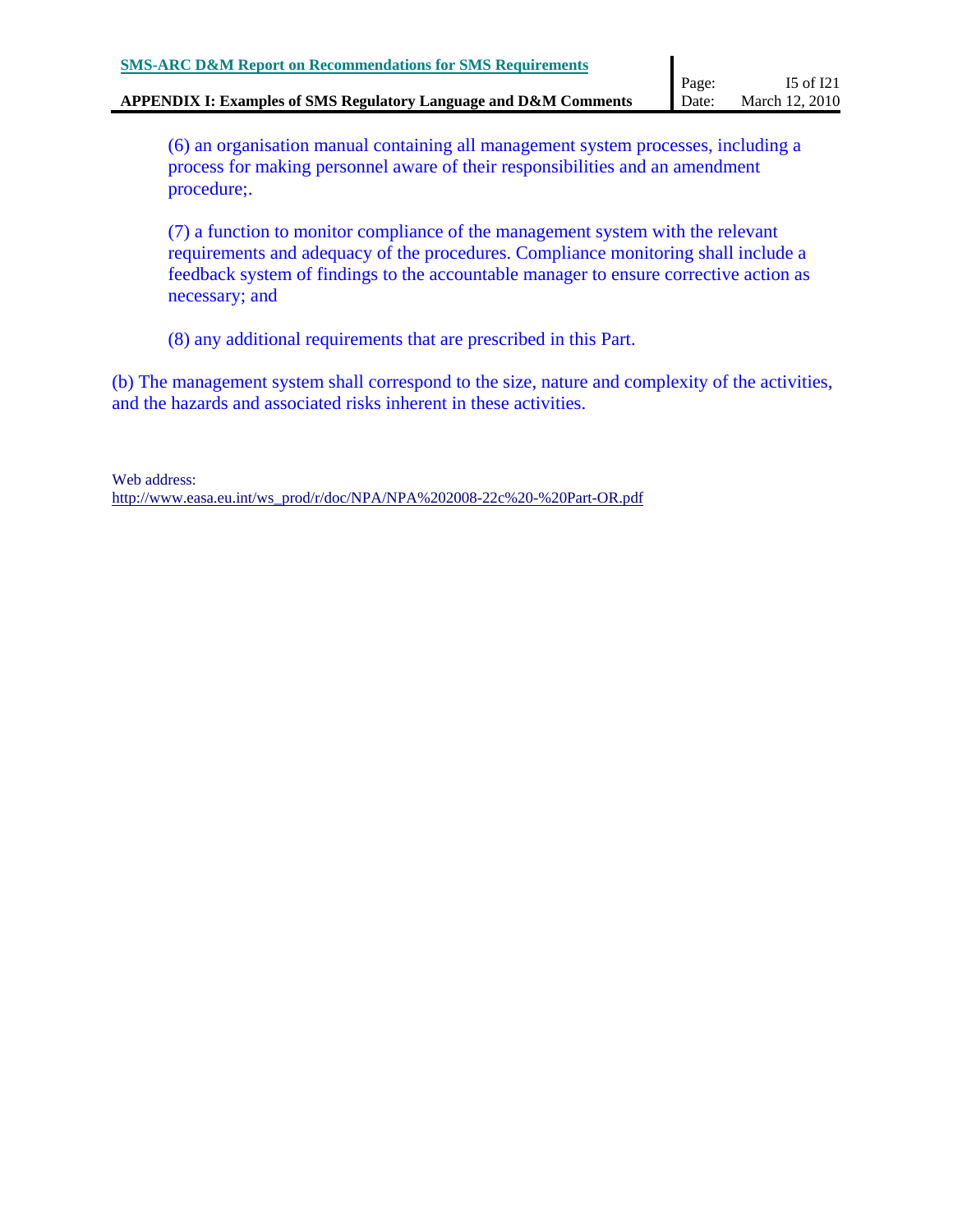# **Example 3: Australian Government Civil Aviation Authority (CASA) SMS Requirements for Air Operators**

#### **D&M WG comments:**

#### **- Alignment with ICAO Framework**

The CASA Civil Aviation Order aligns directly with the ICAO Framework outline, except for the following deviations:

> - Under the Policy component, there is no reference to documentation and records, and there is reference to "relevant third party relationships and interactions"

- For operators of large aircraft, a flight data analysis program (FDAP) is required as a fifth component of the SMS

#### **- Simplicity, efficiency, flexibility**

With the exception of the additional required component (FDAP) for operators of large aircraft, the CASA Order remains at the ICAO Framework outline level, affording the greatest simplicity and flexibility.

#### **- Non-prescriptive, performance-based**

The CASA Order is non prescriptive and performance based, with the exception of the added prescriptive requirement for FDAP.

## **- Enforceability**

The CASA order has basically converted the ICAO Framework outline language to enforceable regulatory language. It would be instructive to review the experiences of Australian operators and CASA as regards to regulatory compliance efforts.

#### **CASA Regulatory Language:**

*Civil Aviation Order 82.3 Amendment Order (No. 3) 2009*. Section 82.3 (Conditions on Air Operators' Certificates authorising regular public transport operations in other than high capacity aircraft)

#### **… 2A Safety management system**

2A.1 For this Order, a *safety management system* or *SMS* is a systematic approach to managing safety that must:

(a) include the organisational structures, accountabilities, policies and procedures necessary to manage safety in a systematic way; and (b) comply with paragraph 2A.2.

## 2A.2 An SMS must, as a minimum, include the following:

(a) a statement of the operator's safety policy and objectives, including documented details of the following: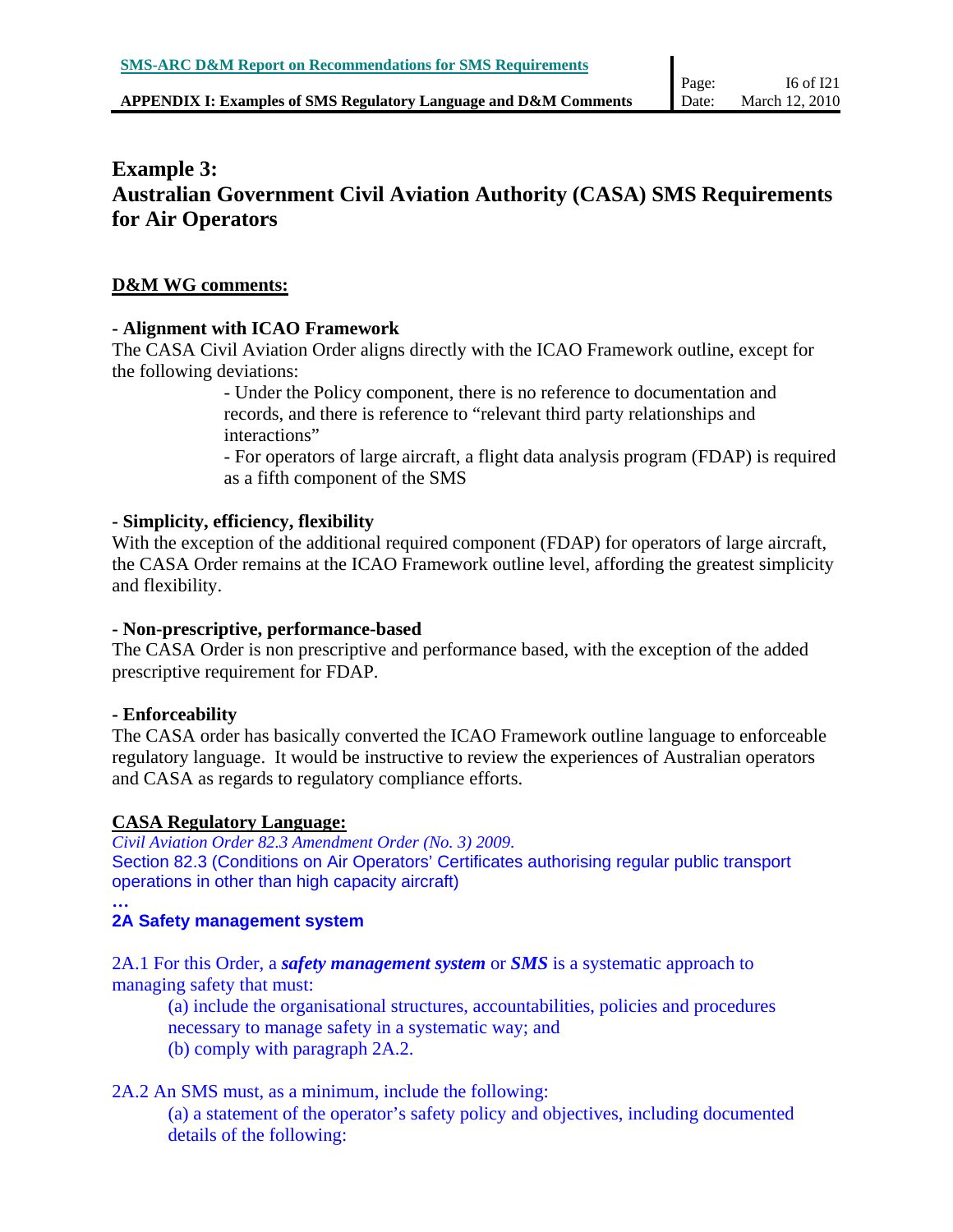#### **APPENDIX I: Examples of SMS Regulatory Language and D&M Comments**  Date: March 12, 2010

(i) the management commitment to, and responsibility for, safety risk management;

(ii) the safety accountabilities of managers;

(iii) the appointment of key safety personnel;

(iv) the SMS implementation plan;

(v) the relevant third party relationships and interactions;

(vi) the coordination of the emergency response plan;

(b) a safety risk management plan, including documented details of the following: (i) hazard identification processes;

(ii) risk assessment and mitigation processes;

(c) a safety assurance system, including documented details of the following:

(i) safety performance monitoring and measurement;

(ii) management of change;

(iii) continuous improvement of the SMS;

(d) a safety promotion system, including documented details of the following:

(i) training and education;

(ii) safety communication;

(e) for an operator who operates an aircraft with a maximum take-off weight exceeding 27 000 kg — a flight data analysis program (*FDAP*) in accordance with paragraph 2A.3.

2A.3 For subparagraph 2A.2 (e), a FDAP must:

(a) regularly record and analyse the operational flight data of individual and aggregated operations to improve the safety of flight operations; and (b) be integrated into the safety assurance system mentioned in subparagraph

2A.2 (c); and

(c) be supplied by:

(i) the operator; or

(ii) without in any way compromising the operator's responsibility for the

existence and effectiveness of the FDAP — another appropriate person; and (d) ensure that:

(i) except with the person's written consent or by a court order — the identity of a person who reports data to the program is protected from disclosure to anyone other than a person whose duty requires him or her to analyse operational flight data and who, therefore, has access to identity information solely for that purpose; and

(ii) no punitive action may be taken by the operator against a person who reports data.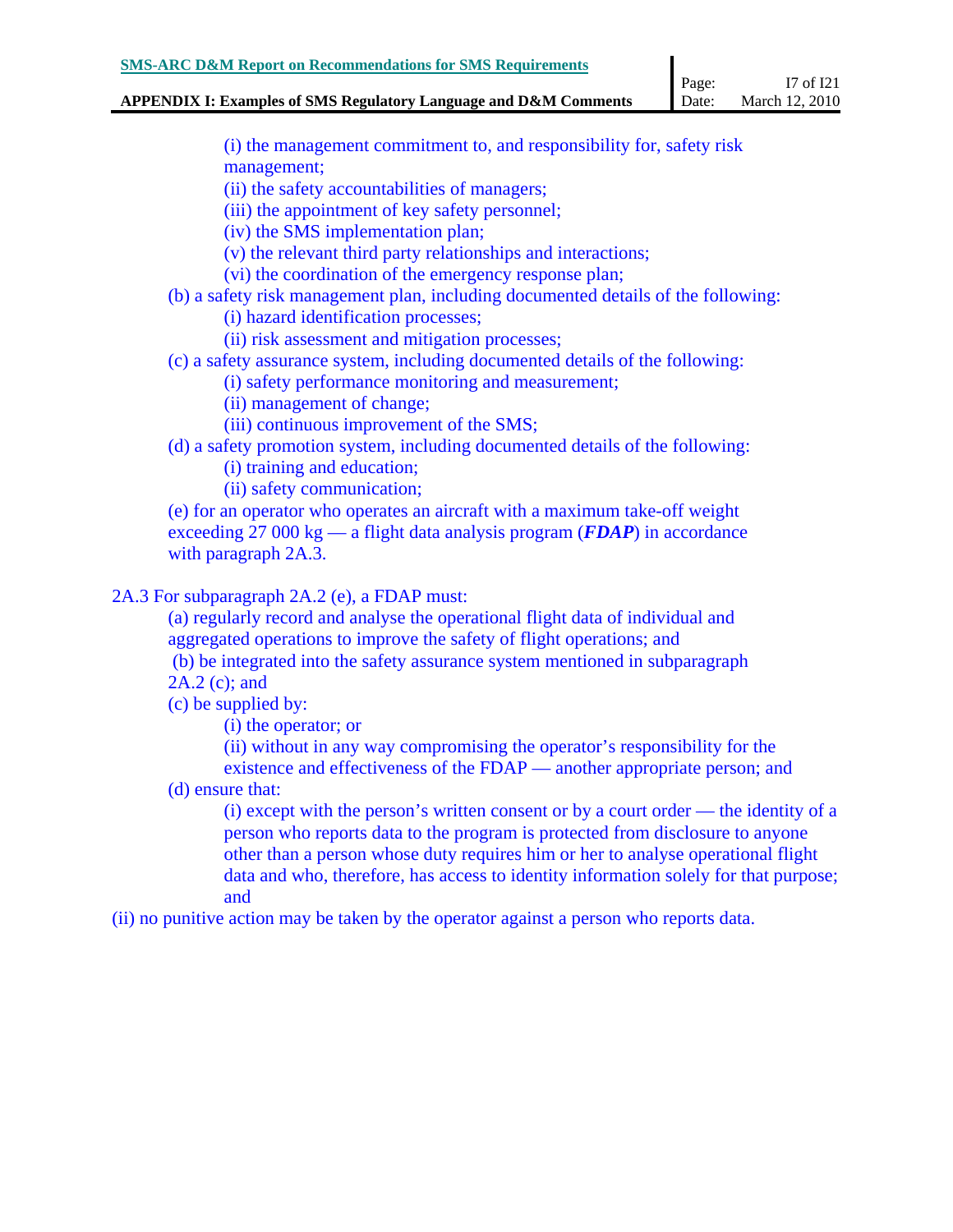# **Example 4: Civil Aviation Authority of Singapore (CAAS) - SMS Regulation for Maintenance Organizations**

#### **D&M WG comments:**

#### **- Alignment with ICAO Framework**

The CAAS SMS regulations for maintenance organizations are in alignment with the ICAO Framework. The regulatory language contained in SAR 145.64 requires establishment of an SMS acceptable to the authority, that:

(1) Identifies safety hazards and assesses, controls and mitigates risks;

(2) Ensures that remedial actions necessary to maintain an acceptable level of safety is implemented

(3) Provides for continuous monitoring and regular assessment of the safety level achieved; and

(4) Aims to make continuous improvement to the overall level of safety.

The regulation further specifies that the "...framework for the implementation and maintenance of a safety management system must include, as a minimum, the elements as listed in Appendix 6." The referenced appendix reproduces identically the ICAO Framework outline.

#### **- Simplicity, efficiency, flexibility**

The minimalist approach of utilizing the ICAO Framework outline provides the simplest and most flexible language.

## **- Non-prescriptive, performance-based**

The SAR 145.64 language is sufficiently non-prescriptive and performance-based, and could reasonably serve as an example for a single overarching regulation intended to eventually apply to service providers across all sectors.

## **- Enforceability**

The ICAO Framework Outline is written as a set of statements defining the envisioned components and elements, and is not written as enforceable regulatory language. The Singapore regulation provides enforceability by requiring an SMS acceptable to the Authority, including basic SRM and SA functions, and further requiring that the service provider's SMS "include, as a minimum, the elements as listed [in the ICAO Framework outline]…"

## **CAAS Regulatory Language:**

**…** 

## **SAR-145.64 Safety Management System**

(a) The SAR-145 approved maintenance organization (except Sub-part D organisations) must establish a safety management system acceptable to the Authority that:

(1) Identifies safety hazards and assesses, controls and mitigates risks;

(2) Ensures that remedial actions necessary to maintain an acceptable level of safety is implemented

(3) Provides for continuous monitoring and regular assessment of the safety level achieved; and

(4) Aims to make continuous improvement to the overall level of safety.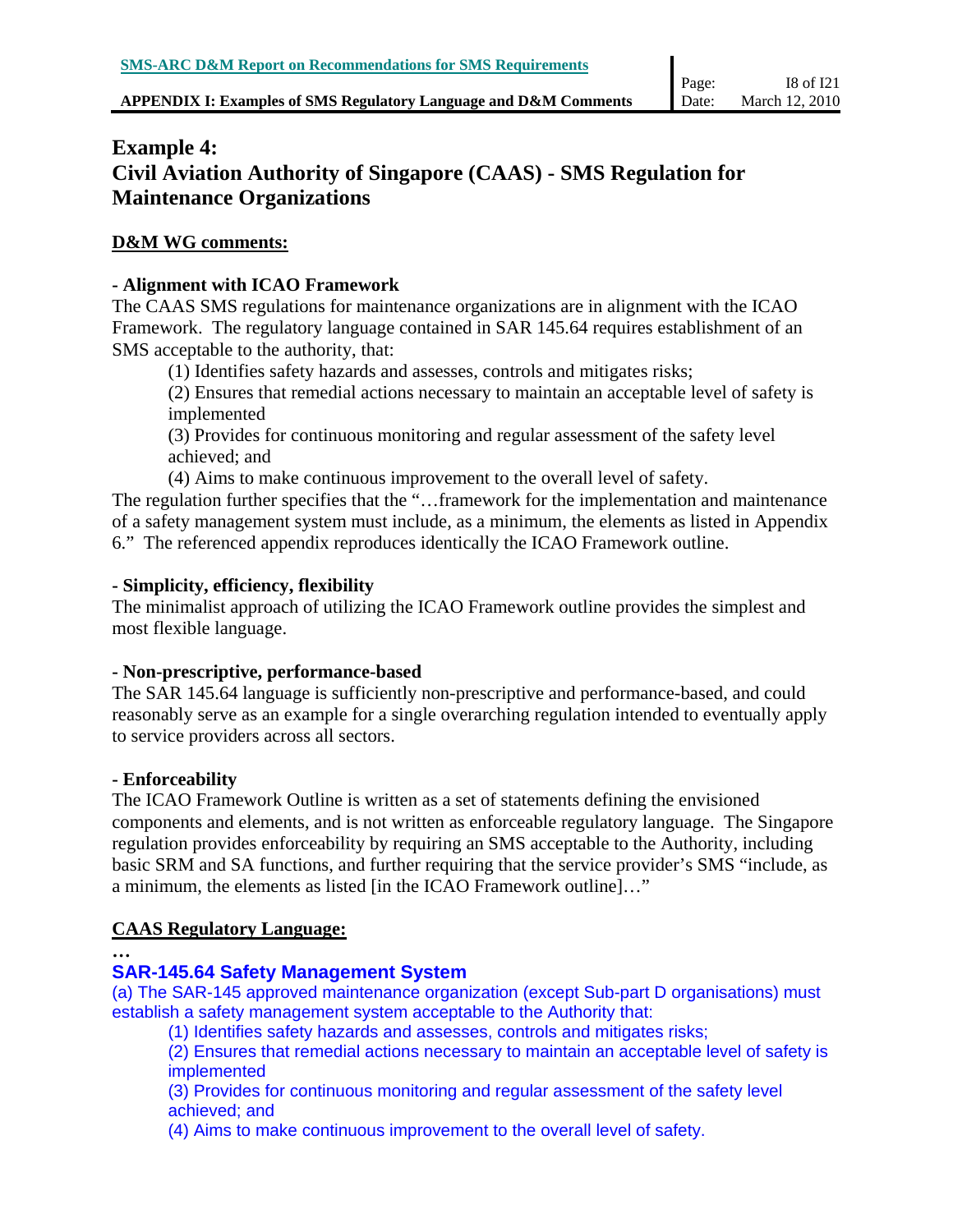(b) The framework for the implementation and maintenance of a safety management system must include, as a minimum, the elements as listed in Appendix 6. (c) A safety management system shall clearly define lines of safety accountability throughout the organization, including a direct accountability for safety on the part of the accountable manager and SAR-145.30 senior persons.

#### **SINGAPORE AIRWORTHINESS REQUIREMENTS PART 145 SECTION 2 APPENDIX 6 SAFETY MANAGEMENT SYSTEM FRAMEWORK ELEMENTS**

The framework for the implementation and maintenance of a safety management system should include, as a minimum, the following 4 components and 12 elements:

#### **Safety Policy and Objectives**

- a) Management commitment and responsibility
- b) Safety accountabilities of managers
- c) Appointment of key safety personnel
- d) Emergency response planning
- e) Documentation and records

#### **Safety Risk Management**

- f) Hazard identification processes
- g) Risk assessment and mitigation processes

#### **Safety Assurance**

- h) Safety performance monitoring and measurement
- i) Management of change
- j) Continuous improvement and audit

#### **Safety Promotion**

- k) Training and education
- l) Safety Communication

Note: Refer to AC 1-3 for CAAS SMS guidance materials. Reference may also be made to ICAO SMM Document 9859 for any supplementary guidance where appropriate.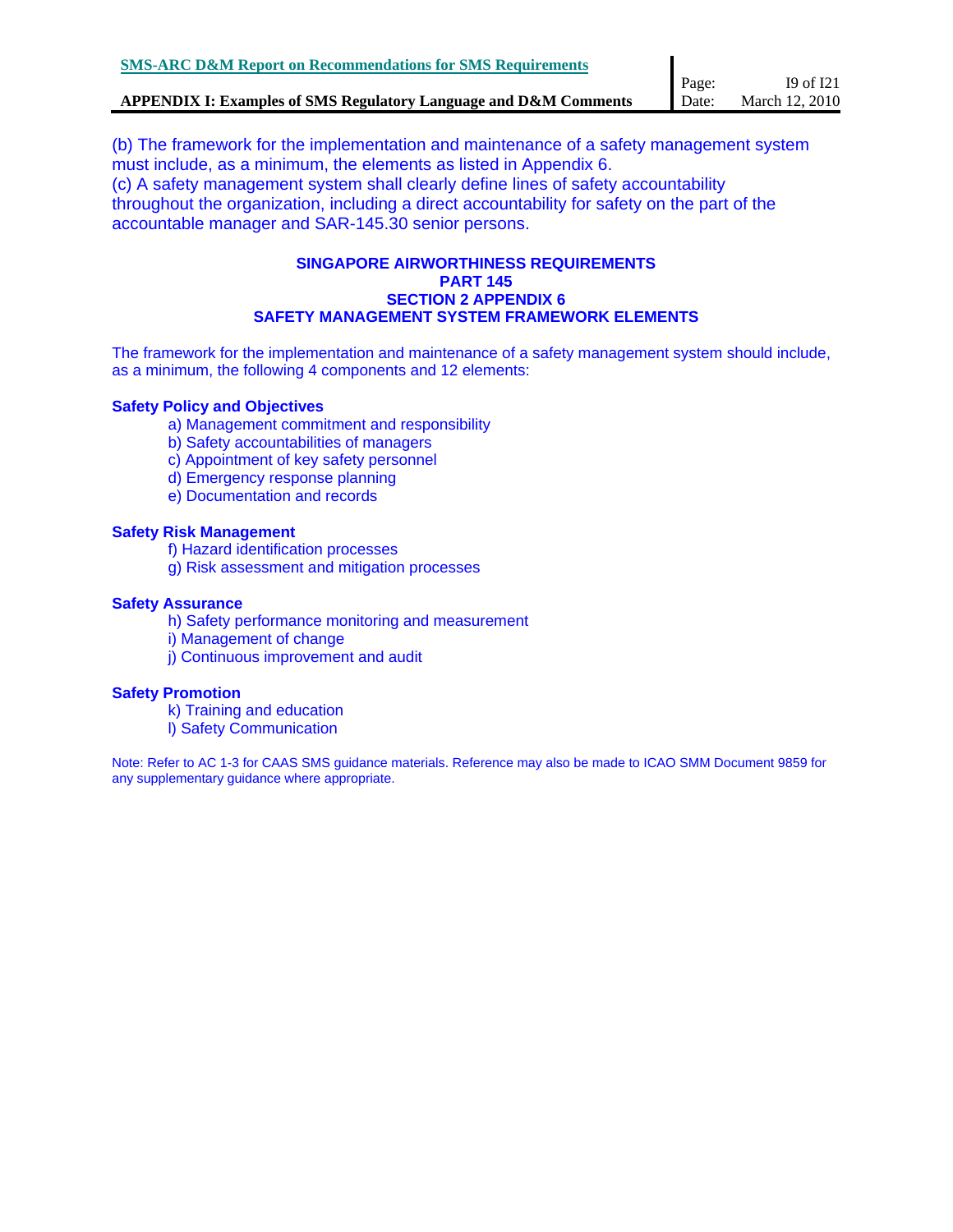# **Example 5: CDO-ARC Proposal (Proposed regulatory language extracted from Certified Design Organization Aviation Rulemaking Committee Report to the FAA - May 2008; Page 185- 186)**

#### **D&M WG comments:**

#### **- Alignment with ICAO Framework**

The proposed regulatory language contained in the CDO-ARC report aligns with the four ICAO Framework components (or 'pillars'), but deviates at the element level

#### **- Simplicity, efficiency, flexibility**

The CDO-ARC language is reasonably brief, however some of the specific citations at the element level are unique to the design and manufacturing sector. The language would require some modification to be considered as a candidate for general applicability

#### **- Non-prescriptive, performance-based**

To the extent that the language follows the ICAO Framework, the proposed regulation is reasonably non-prescriptive

#### **- Enforceability**

The CDO-ARC draft SMS requirements for a CDO certificate holder are written in a manner that could reasonably be proposed as regulatory language.

#### **CDO-ARC Proposed Regulatory Language:**

## **…**

## **§21.729 Safety management system required of a CDO certificate holder**

A certificate holder must maintain a safety management system (SMS) that incorporates the following:

#### **(a)** *Safety Policy* **that –**

(1) Defines the SMS goals and objectives,

(2) Defines how the organization will implement the SMS to attain the goals and objectives of (a)(1),

(3) Establishes senior company management's commitment to safety management and an expectation of high safety performance, and

(4) Commits to a process-based approach to safety promotion within the company.

**(b)** *Safety Risk Management* processes applied to safety systems; compliance processes; product, part, and appliance designs; and production or in-service events, that are performed as follows:

(1) Describe the system of interest;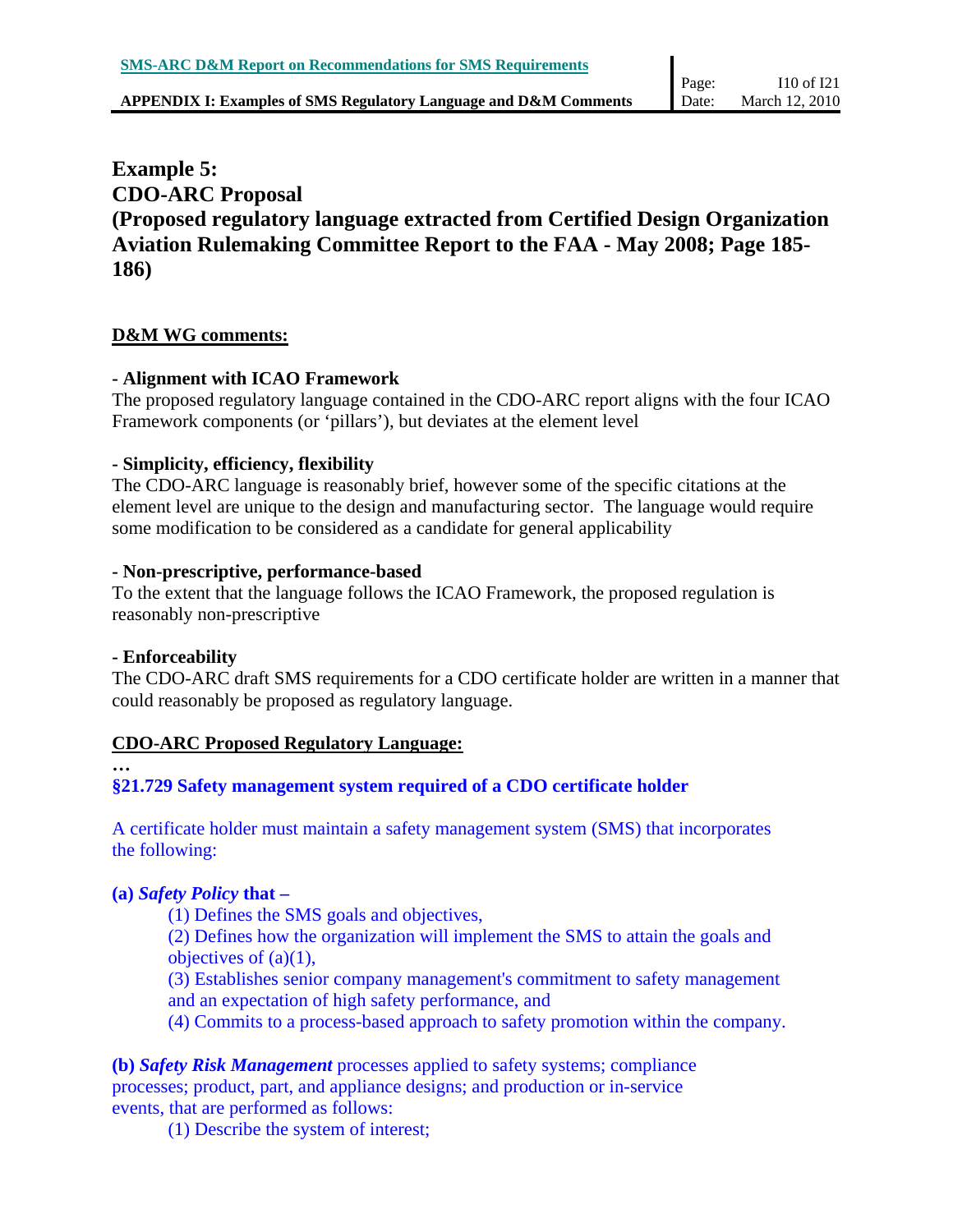(2) Define the hazards associated with the system defined in  $(b)(1)$ ;

(3) Analyze the safety risk of identified hazards, characterizing the likelihood and severity of each hazard;

(4) Assess the safety risk and incorporate that assessment into its decision-making processes; and

(5) Control, mitigate, or eliminate that safety risk consistent within established FAA airworthiness standards through the implementation of programs, processes, or product redesign.

#### **(c)** *Safety Assurance* processes that –

(1) Monitor the implementation of the safety policy;

(2) Assess safety systems; compliance processes; product, part, and appliance designs; and production or in-service events, to identify new or potential hazards;

(3) Analyze those assessments as part of its risk management program; and

(4) Continually ensure appropriate safety risk controls are effective for those hazards, based on their safety consequence and likelihood of occurrence.

#### **(d)** *Safety Promotion* processes that –

Implement the actions necessary to create an environment within the CDO where safety objectives can be achieved and maintained. Those actions must include –

(1) A program to ensure people are appropriately qualified to perform the necessary

safety analysis and use the SMS principles when making safety decisions,

(2) A clear definition of what actions are acceptable and unacceptable in the

workplace with respect to the reporting of safety issues,

(3) A program for safety information sharing within the organization to ensure lessons learned are available to others doing the same or similar tasks, and

(4) A periodic review of the safety management program to ensure that the defined processes are achieving their desired outcomes.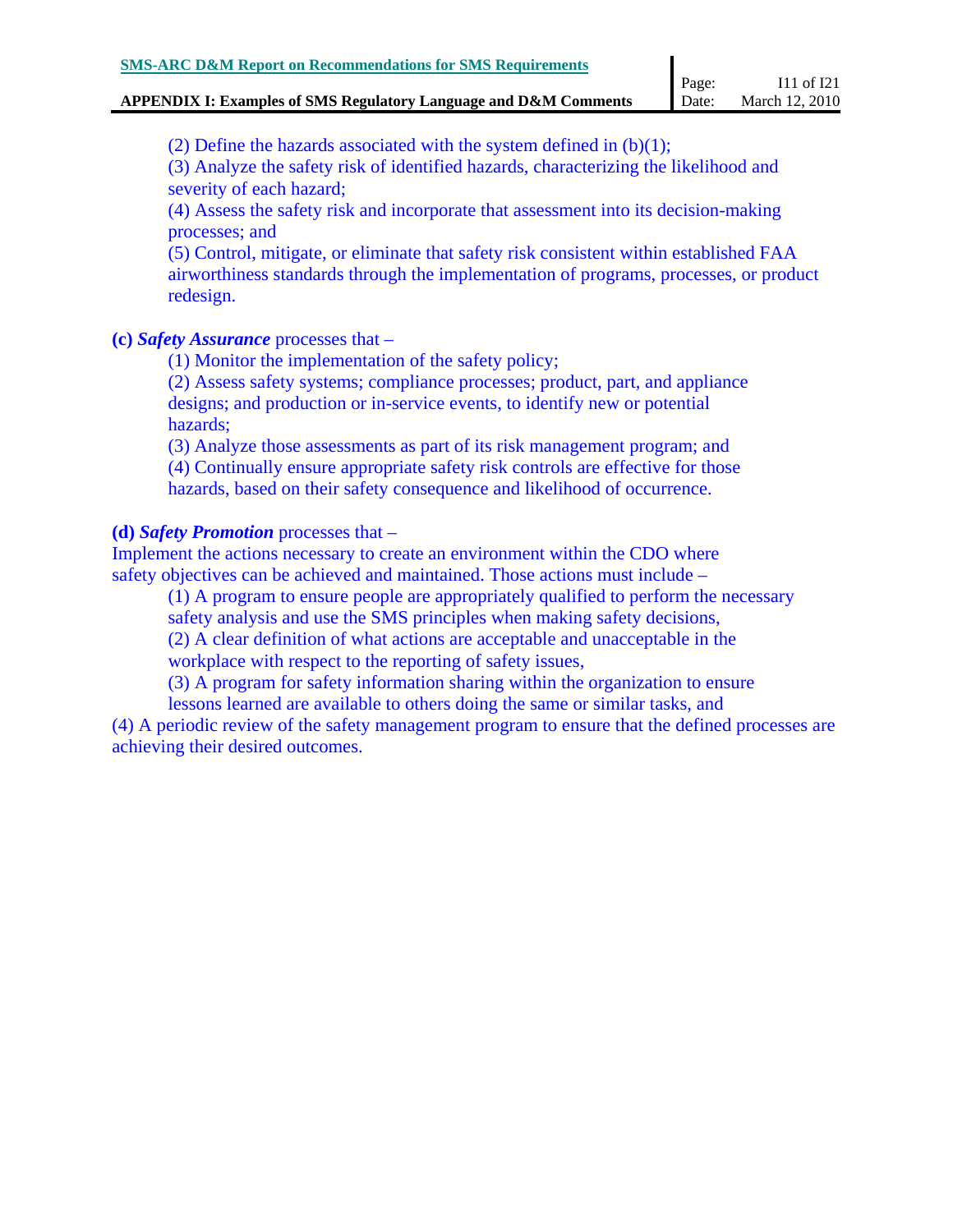# **Example 6: 8000.367 - Appendix B (FAA Order VS 8000.367 - AVS Safety Management Requirements - 05-14- 2008; Appendix B - Product/Service Provider SMS Requirements)**

#### **D&M WG comments:**

#### **- Alignment with ICAO Framework**

Appendix B of FAA Order 8000.367 includes the four components from the ICAO Framework outline (Policy, SRM, SA, and Promotion), but also includes far more than the twelve elements of the framework.

#### **- Simplicity, efficiency, flexibility**

The extensive language of the Appendix significantly exceeds the Framework outline level, preventing the necessary flexibility for application as a single overarching regulation.

#### **- Non-prescriptive, performance-based**

Some of the language in the Appendix is overly and unnecessarily prescriptive. For example the following citation could be interpreted to mean that the certificate management office must dictate the nature and type of documentation and records:

"The organization must maintain documents and records in accordance with document and record management policies specified by the oversight organization."

#### **- Enforceability**

The appendix is written with the appropriate character and phraseology for draft proposed requirements, however the amount and detail of the language would likely create an unreasonably large burden for regulatory compliance, and would inherently result in enforceability issues.

## **8000.367 Appendix B Proposed Requirements:**

*(Format changed from original)* 

## **Appendix B: Product/Service Provider SMS Requirements**

The following requirements are the minimum set of requirements that must be established for constituent product/service provider organizations for which AVS services have oversight responsibility.

**1. Scope and Applicability.** To be developed by the AVS service/office.

**2. References.** To be developed by the AVS service/office.

**3. Definitions.** To be developed by the AVS service, but the definitions should be consistent with existing FAA definitions and those in the AVSSMS.

**4. Policy.** 

## **a. General Requirements.**

(1) Safety management must be included in the entire life cycle of the organization's outputs. (2) The organization must promote the growth of a positive safety culture (described in

Chapter 4, Section b and Chapter 7, Section a).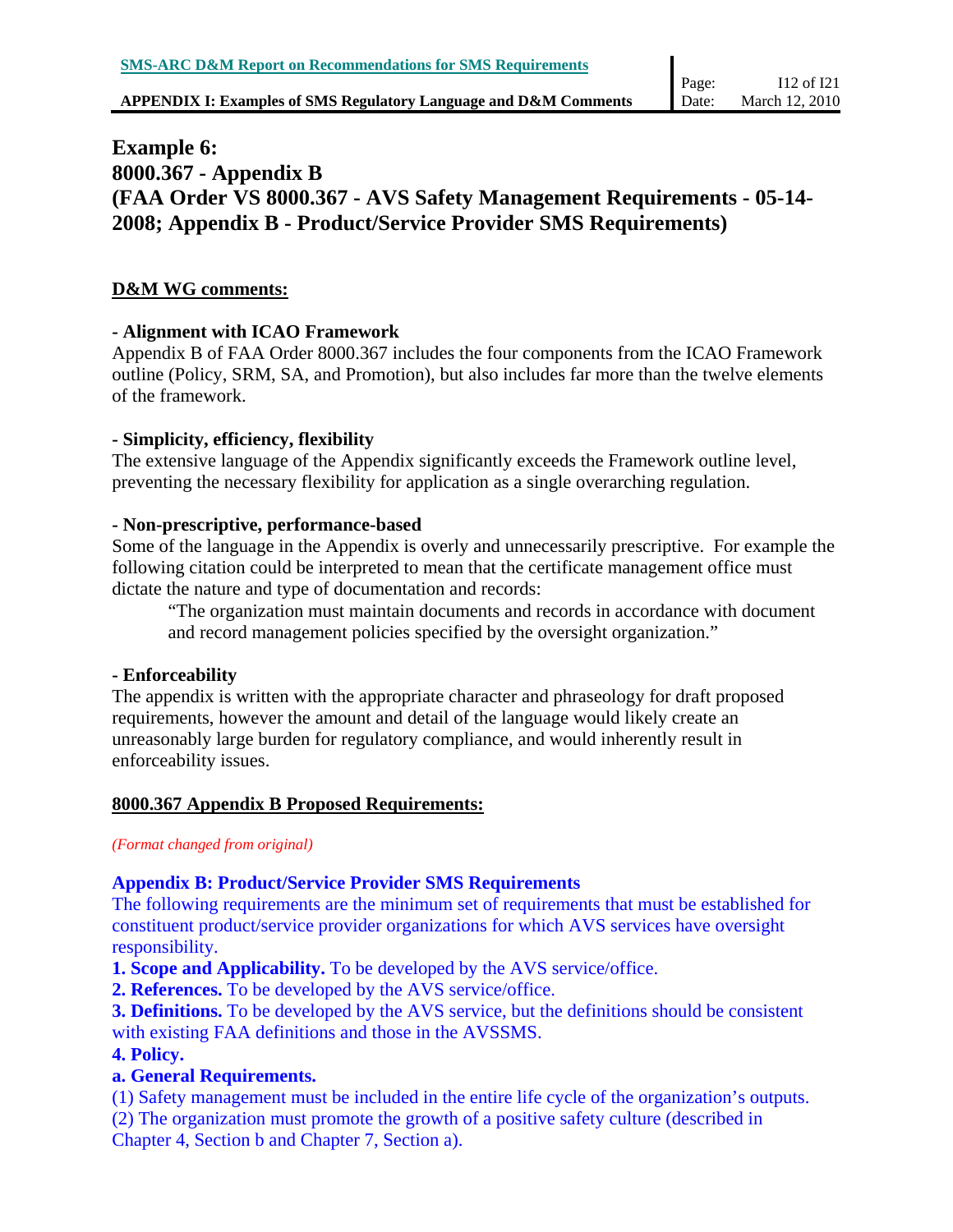#### **APPENDIX I: Examples of SMS Regulatory Language and D&M Comments**

#### **b. Safety Policy.**

(1) Top management is responsible for the organization's safety policy and its safety performance.

(2) The safety policy must:

(a) include a commitment to implement and maintain the SMS;

(b) include a commitment to continual improvement in the level of safety;

(c) include a commitment to the management of safety risk;

(d) include a commitment to comply with applicable legal, regulatory and statutory requirements;

(e) include an expectation that employees will report safety issues and, where possible, provide proposals for solutions/safety improvements;

(f) establish clear standards for acceptable behavior;

(g) provide management guidance for setting safety objectives;

(h) provide management guidance for reviewing safety objectives;

(i) be communicated to all employees and responsible parties;

(j) be reviewed periodically to ensure it remains relevant and appropriate to the organization; and

 (k) identify responsibility and accountability of management and employees with respect to safety performance.

**c. Quality Policy.** Top management must ensure that the organization's quality policy is consistent with the SMS.

**d. Safety Planning.** The organization must establish and maintain a safety management plan to meet the safety objectives described in its safety policy. 1

## **e. Organizational Structure and Responsibilities.**

(1) Top management must have the ultimate responsibility for the SMS.

(2) Top management must provide resources essential to implement and maintain the SMS.

(3) Top management must designate a management official to implement and maintain the SMS.

(4) Responsibilities for aviation safety positions, duties and authorizations must be:

- (a) defined;
- (b) documented; and

(c) communicated throughout the organization.

## **f. Compliance with Legal and Other Requirements.**

(1) The SMS must incorporate a means of compliance with FAA policy, legal, regulatory and statutory requirements applicable to the SMS.

(2) The organization must establish and maintain a procedure to identify the current FAA policy, legal, regulatory and statutory requirements applicable to the SMS.

## **g. Operational Procedures and Controls.**

(1) The organization must establish procedures with measurable criteria to accomplish its safety policy and objectives as defined by the SMS. 2

(2) The organization must establish and maintain process controls to ensure procedures are followed for operations and activities as defined by the SMS.

## **h. Emergency Preparedness and Response.**

(1) The organization must establish a plan for response to accidents and serious incidents.

(2) The effectiveness of the plan must be verified at intervals, either by response to real events or as an exercise.

## **i. Safety Documentation and Records.**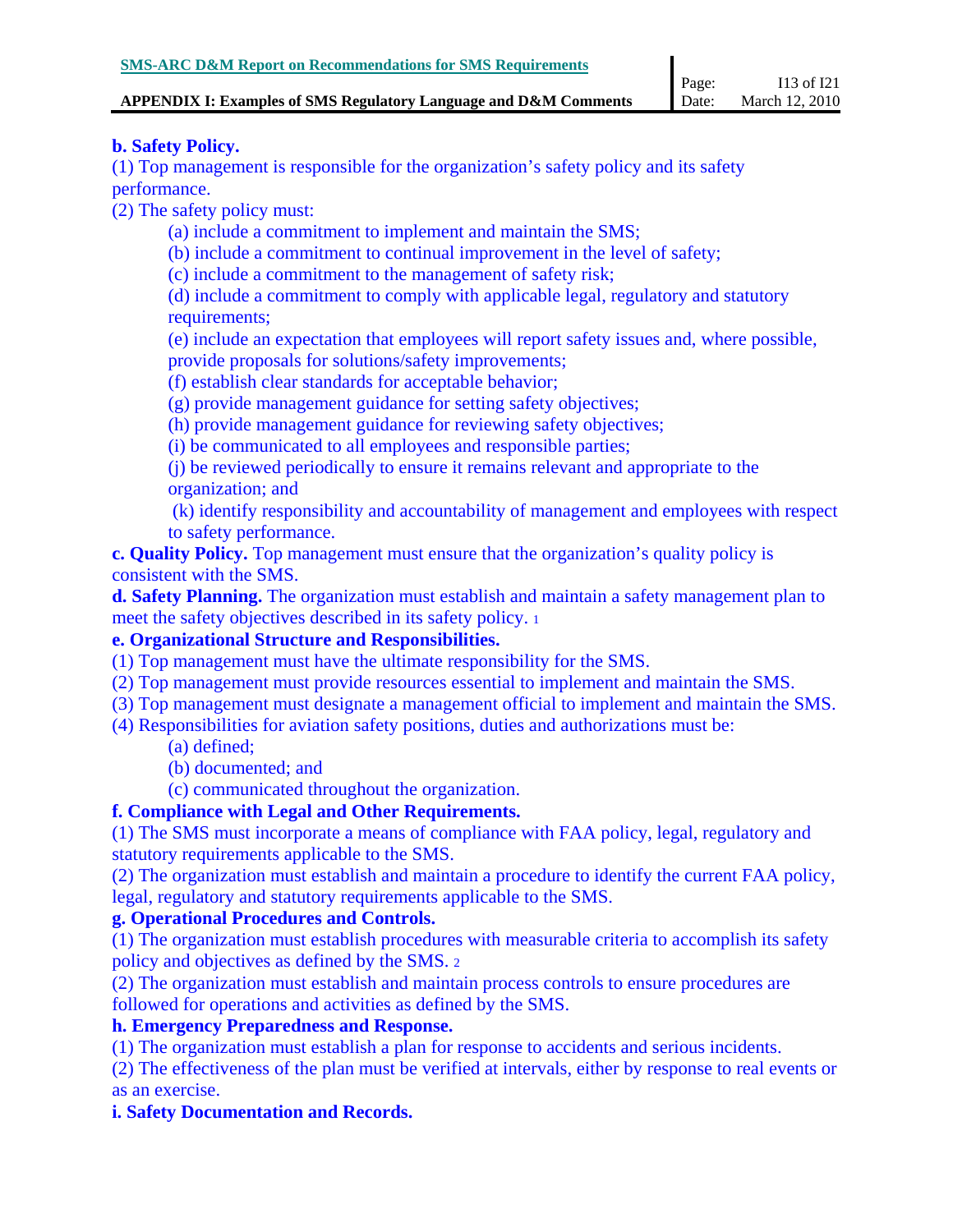#### **APPENDIX I: Examples of SMS Regulatory Language and D&M Comments**  Date:

(1) The organization must establish and maintain information, in paper or electronic form, to describe:

(a) safety policies;

(b) safety objectives;

(c) SMS requirements;

(d) safety procedures and processes;

(e) responsibilities and authorities for safety procedures and processes; and

(f) interaction/interfaces between safety procedures and processes.

(2) The organization must document SMS outputs in records.

(3) The organization must maintain documents and records in accordance with document and record management policies specified by the oversight organization.

#### **5. Safety Risk Management .3**

**a.** SRM must, at a minimum, include the following processes:

(1) describe system;

(2) identify hazards;

(3) analyze safety risk;

(4) assess safety risk; and

(5) control/mitigate safety risk

**b.** The elements of the SRM process must be applied, either quantitatively or qualitatively, to:

(1) initial designs of systems, organizations, and products;

(2) the development of safety operational procedures;

(3) hazards that are identified in the safety assurance functions (described in Chapter 6); and

(4) planned changes to the production/operational system, including introduction of new

products and procedures, to identify hazards associated with those changes.

**c.** The organization must establish feedback loops between assurance functions (described in Chapter 6) to evaluate the effectiveness of safety risk controls.

**d.** The organization must define a process for risk acceptance.

(1) The organization must define acceptable and unacceptable levels of safety risk.

Descriptions must be established for severity levels and likelihood levels.

(2) The organization must define levels of management that can make safety risk acceptance decisions.

(3) The organization must define the level of safety risk that is acceptable in the short-term, while long-term safety risk control/mitigation plans are developed and implemented.

**e.** If applicable, the organization must establish procedures to obtain oversight organization approval for those planned changes that require oversight approval prior to implementation (in accordance with Chapter 4, Section f).

**f.** The safety risk of identified hazards must be deemed acceptable, prior to implementation of the following items in the production/operational system:

(1) new system designs;

(2) changes to existing system designs;

(3) new operations/procedures; and

(4) modified operations/procedures.

**g.** The SRM process may allow AVS or AVS services/offices to take interim immediate action to mitigate existing safety risk.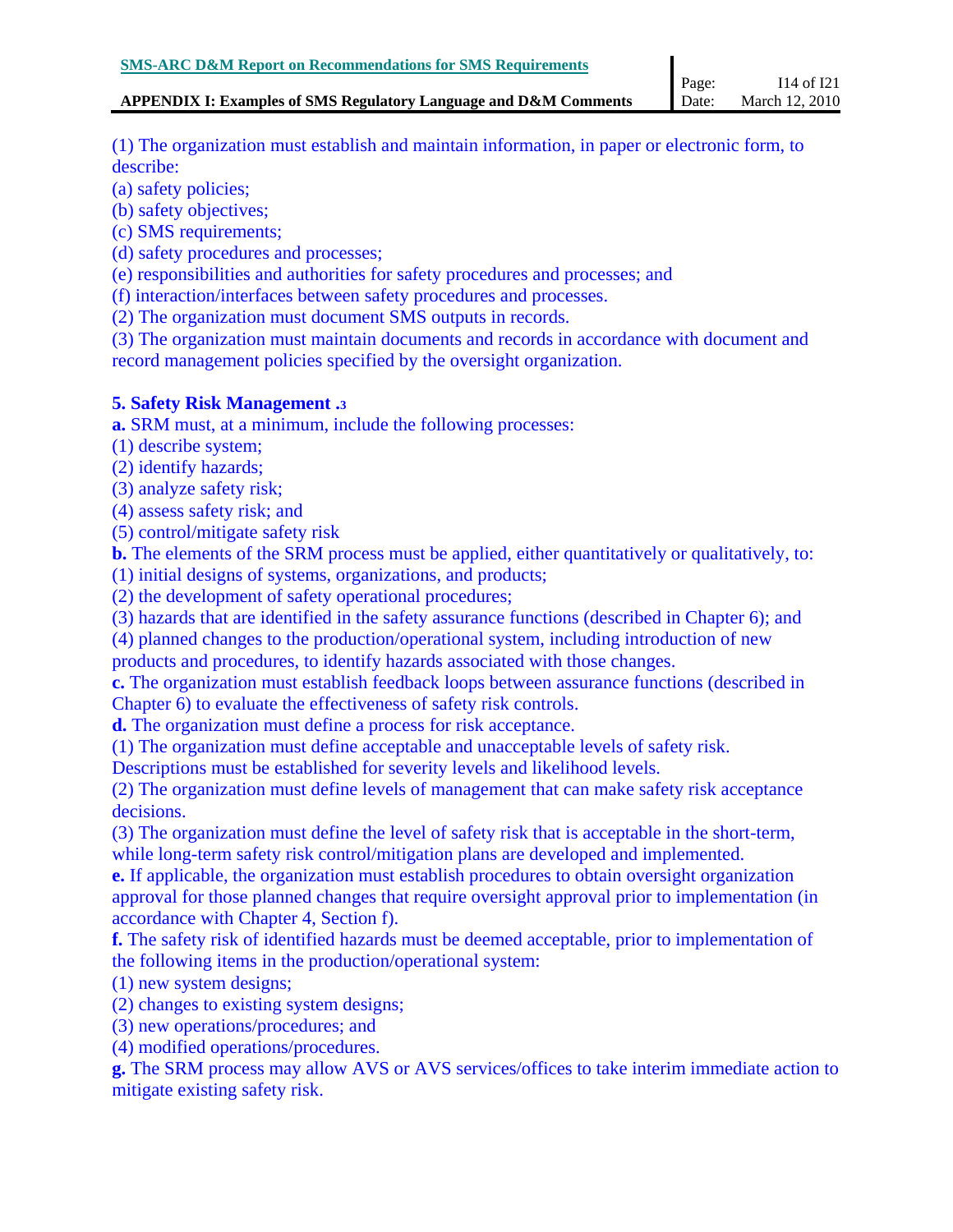Figure B-1 illustrates the SRM process (described in this Chapter) and links it to safety assurance functions (described in Chapter 6). Note that this diagram is a functional depiction of the processes, not an organizational illustration. Therefore, these processes are not necessarily separate or distinct from the production/operational system; rather, the SRM process is embedded in the production/operational system. In addition, the process flow depicted can be entered at any point as circumstances require and it is not intended to suggest that the processes are necessarily linear. While the diagram and numbering system may imply that the functions are sequential; this is not necessarily the case.

*(Figure B-1 – Safety Risk Management and Safety Assurance - deleted from copy)* 

**h. Describe System.** The system description must be completed to the level necessary to identify hazards. 4

**i. Identify Hazards.** Hazards must be identified within the system as described in Section h. **j. Analyze Safety Risk.** The safety risk analysis process must include analyses of:

(1) existing safety risk controls;

(2) contributing factors; and

(3) the safety risk of reasonably likely outcomes from the existence of a hazard, to include estimation of the:

(a) likelihood and

(b) severity. 5

**k. Assess Safety Risk.** Each identified hazard must be assessed for its safety risk acceptability (as defined per requirements listed in Section d).

# **l. Control/Mitigate Safety Risk.**

(1) Safety risk control/mitigation plans must be defined for hazards identified with unacceptable risk.

(2) Substitute risk must be evaluated in the creation of safety risk controls/mitigations.

(3) The safety risk control/mitigation must be evaluated to ensure that safety requirements have been met.

(4) Once safety risk control/mitigation plans are implemented, they must be monitored to ensure that safety risk controls have the desired effect.

**6. Safety Assurance.** Figure B-1 illustrates how Safety Assurance functions (described in Sections b-k) are linked to the SRM process (described in Chapter 5).

**a. General Requirements.** The organization must monitor its systems, operations and products/services to:

(1) Identify new hazards;

(2) Measure the effectiveness of safety risk controls;

(3) Assess compliance with legal, regulatory and statutory requirements applicable to the SMS; and

(4) Assess conformity with organizational safety policies and procedures.

# **b. Information Acquisition**

(1) The organization must collect the data/information necessary to demonstrate the effectiveness of the SMS.

(2) The organization must monitor operational data/information.

(3) The organization must monitor products and services received from contractors.

# **c. Employee Reporting System**

(1) The organization must establish and maintain an employee reporting system in which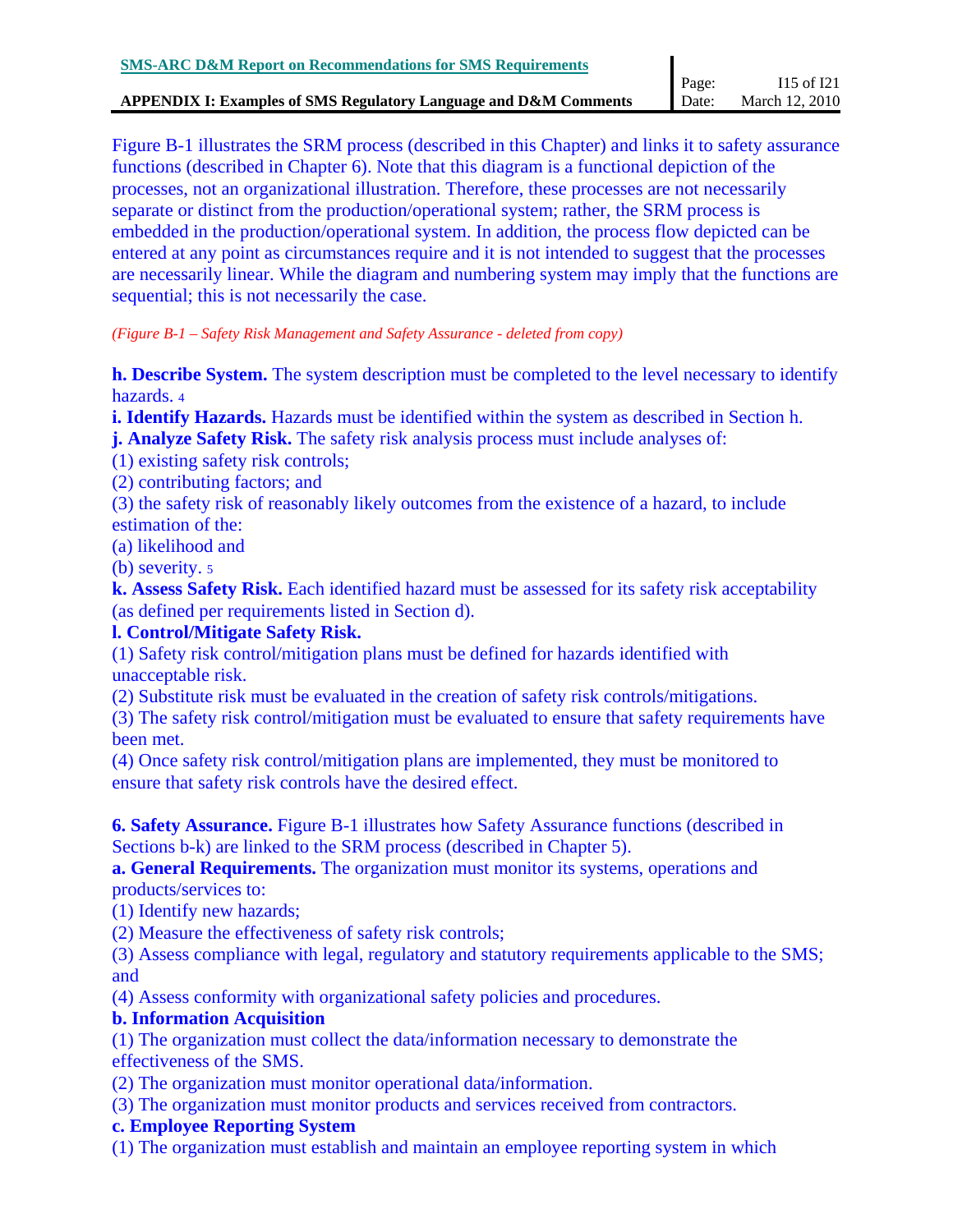#### **APPENDIX I: Examples of SMS Regulatory Language and D&M Comments**  Date:

employees can report hazards, issues, concerns, occurrences, incidents, etc., as well as propose solutions/safety improvements

(2) Employees must be encouraged to use the employee reporting system without reprisal.6

#### **d. Investigation** <sup>7</sup>

(1) The organization must establish criteria for which accidents and incidents will be investigated.

(2) The organization must establish procedures to:

- (a) investigate accidents;
- (b) investigate incidents; and

(c) investigate instances of suspected non-compliance with safety regulations.

## **e. Auditing of the Production/Operational System**

(1) The organization must ensure that regular audits of the production/operational system's safety functions are conducted with priority placed on the areas of highest safety risk. This obligation must extend to any contractors that the organization may use to accomplish those functions.8

(2) The organization must ensure that regular audits are conducted to:

(a) determine conformity with safety risk controls; and

(b) assess performance of safety risk controls.

(3) Auditing may be done at planned intervals or as a continuing process.

#### **f. Evaluation of the SMS**

(1) The organization must conduct evaluations of the SMS to determine if the SMS conforms to requirements.

(2) Evaluations may be done at planned intervals or as a continuing process.

**g. Audits by Oversight Organization.** If applicable, the organization must include the results of oversight organization audits in the data/information analyses conducted as described in Section h.

## **h. Analysis of Data/Information**

The organization must analyze the data/information described in Section b.

#### **i. System Assessment**

(1) The organization must assess the performance of:

(a) the production/operational system's safety functions against its safety

requirements as defined by the SMS and

(b) the SMS against its requirements.

(2) System assessments must result in the documentation of:

(a) conformity with existing safety risk control(s)/SMS requirement(s) (including

legal, regulatory and statutory requirements applicable to the SMS);

(b) nonconformity with existing safety risk control(s)/SMS requirement(s) (including

legal, regulatory and statutory requirements applicable to the SMS);

(c) potentially ineffective control(s); and

(d) potential hazard(s) found.

(3) The SRM process must be utilized if the assessment identifies:

(a) potential hazards or

(b) the need for production/operational system changes.

**j. Corrective Action.** When nonconformities are identified, the organization must prioritize and implement corrective actions.

## **k. Management Reviews.**

(1) Top management must conduct regular reviews of SMS effectiveness.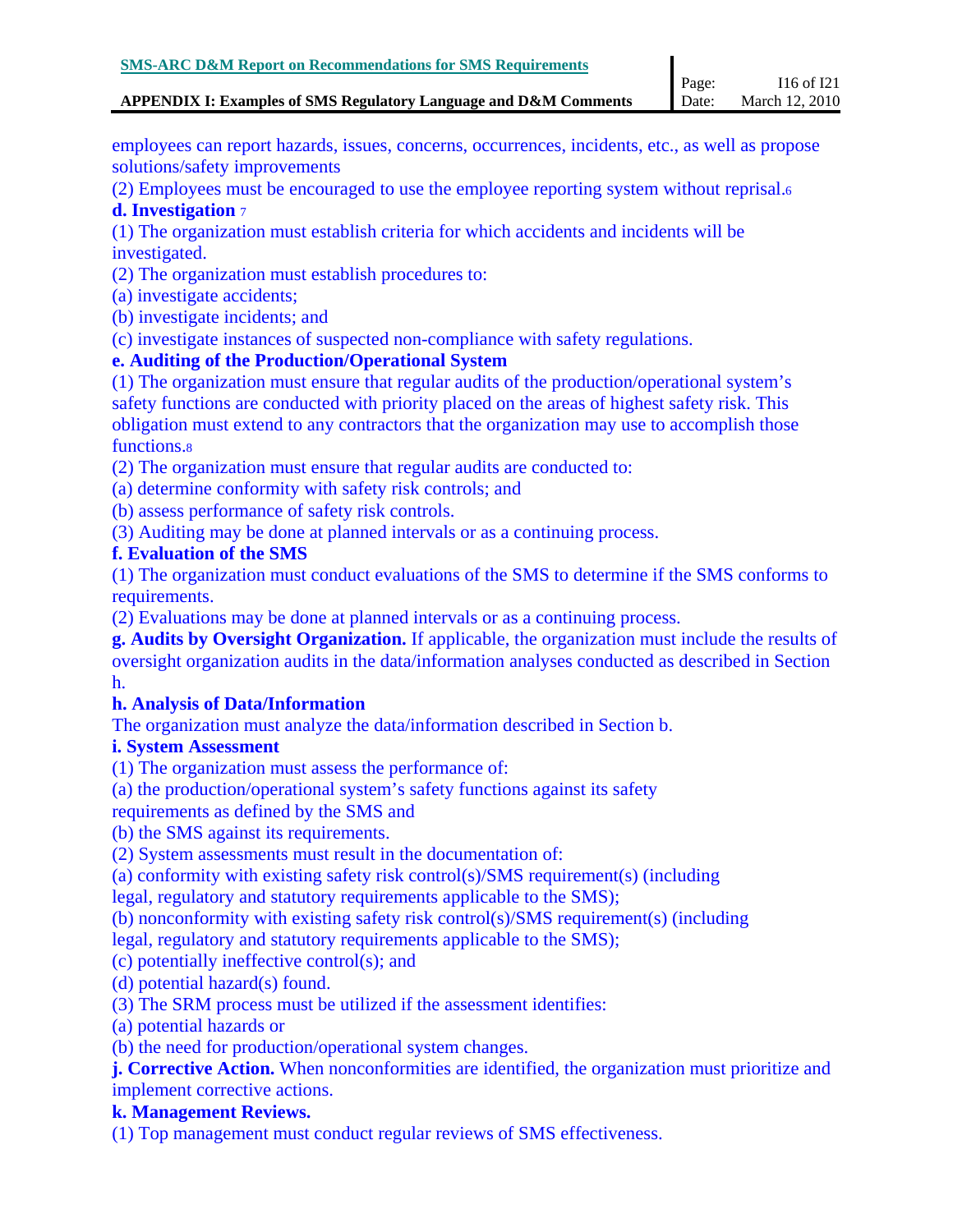(2) Management reviews must assess the need for changes to the SMS.

## **7. Safety Promotion.**

**a. Safety Culture.** Top management must promote the growth of a positive safety culture demonstrated by, but not limited to:

(1) publication to all employees of senior management's stated commitment to safety;

(2) communication of safety responsibilities with the organization's personnel to make each employee part of the safety process;

(3) clear and regular communications of safety policy, goals, objectives, standards and performance to all employees of the organization;

(4) an effective employee reporting system that provides confidentiality and de-identification as appropriate (as described in Chapter 6, Section c);

(5) use of a safety information system that provides an accessible, efficient means to retrieve information; and

(6) allocation of resources to implement and maintain the SMS.

## **b. Communication and Awareness**

(1) The organization must communicate SMS outputs to its employees as appropriate.

(2) If applicable, the organization must provide access to the SMS outputs to its oversight organization, in accordance with established agreements and disclosure programs.

(3) The organization must ensure that affected employees and external stakeholders (including its oversight organization, if applicable) are aware of the short-term safety risk of hazards that may exist in the production/operational system while safety risk control/mitigation plans are developed and implemented (as described in Chapter 5, Section d3).

## **c. Personnel Competency**

(1) The organization must document competency requirements for those positions identified in Chapter 4, Section e4.

(2) The organization must ensure that individuals in the positions identified in Chapter 4, Section e4 meet the documented competency requirements.

**d. Safety Knowledge Management.** The SMS must include a process to capture knowledge of safety issues and incorporate it into future products, services and practices as appropriate.

**8. Interoperability.** The organization's SMS must be able to interoperate with other

organizations' SMSs to manage cooperatively issues of mutual concern.

#### Footnotes:

1 Safety planning is a component of safety management that is focused on setting safety objectives and specifying necessary operational processes and related resource requirements to fulfill those objectives.

2 Measures are not expected for each procedural step. However, measures and criteria should be of sufficient depth and level of detail to ascertain and track the accomplishment of objectives. Criteria and measures can be expressed in either quantitative or qualitative terms.

3 In general, the extent and structure of safety risk assessment that is necessary will be greater when the item/issue to be assessed is more complex and effects of the hazards are more severe. The intent of the SRM process is to focus on the areas of greatest concern from a safety perspective, taking into account safety risk, complexity, operational scope (impact to the air transportation system), etc.

4 While it is recognized that identification of every conceivable hazard is impractical, organizations are expected to exercise diligence in identifying and controlling significant and reasonably foreseeable hazards related to their operations. Describing the system involves the act of bounding the system (i.e., defining what the system actually is). The definition process is a purely subjective one. Defining a system requires a definition of its boundary and its components.

5 Severity and likelihood may be expressed in qualitative or quantitative terms.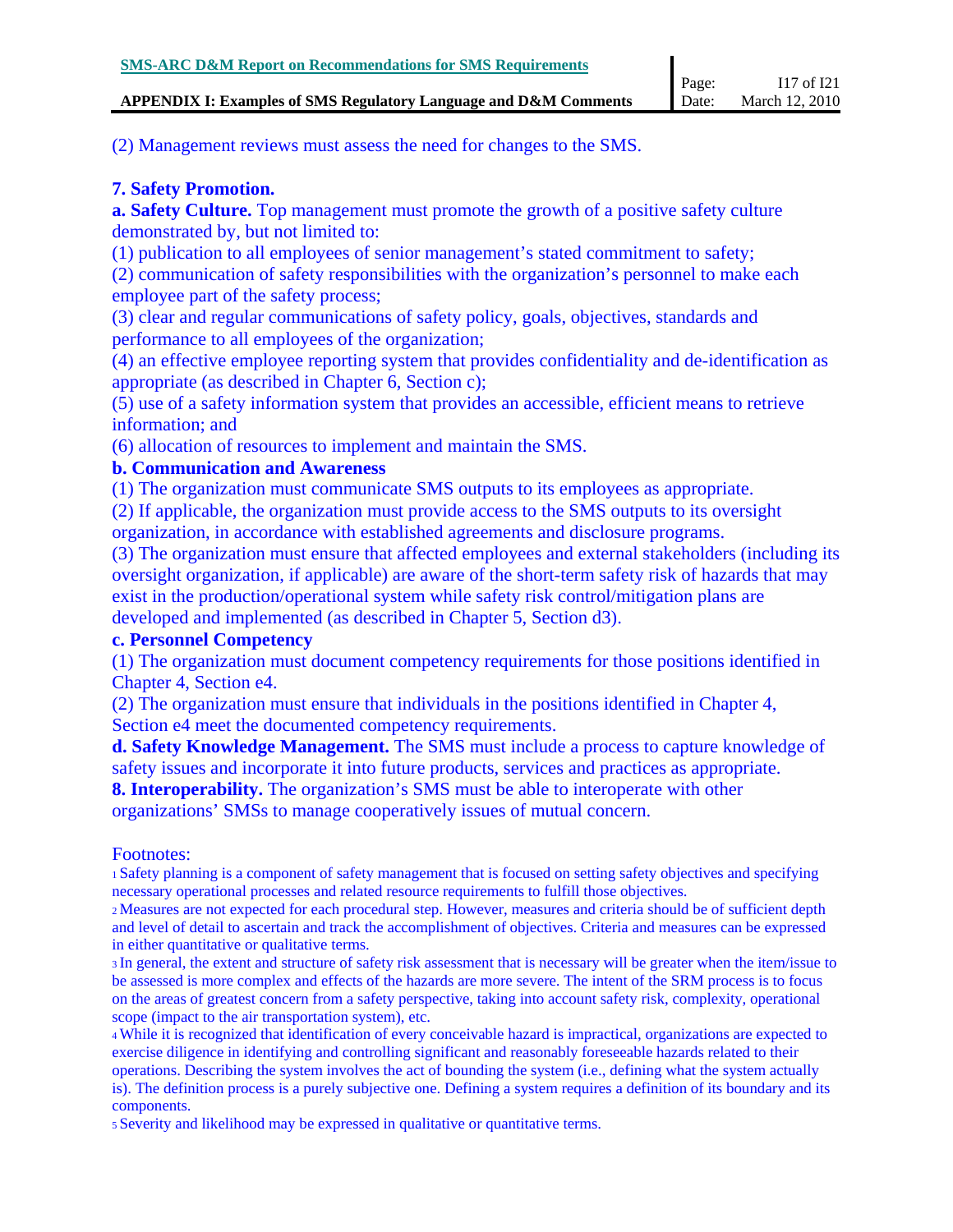6 This does not restrict management from taking action in cases of gross negligence or willful operation outside the organization's safety requirements.

7 It is understood that not all organizations have the ability to directly investigate accidents and incidents for relevance to their products/services (e.g., organizations that provide air traffic management systems or subsystems). Therefore, in this case the organization should use the results of investigations conducted by other entities.

8 The organization can choose to conduct audits of its contractors or require that contractors conduct their own audits and provide the resultant data/information to the organization.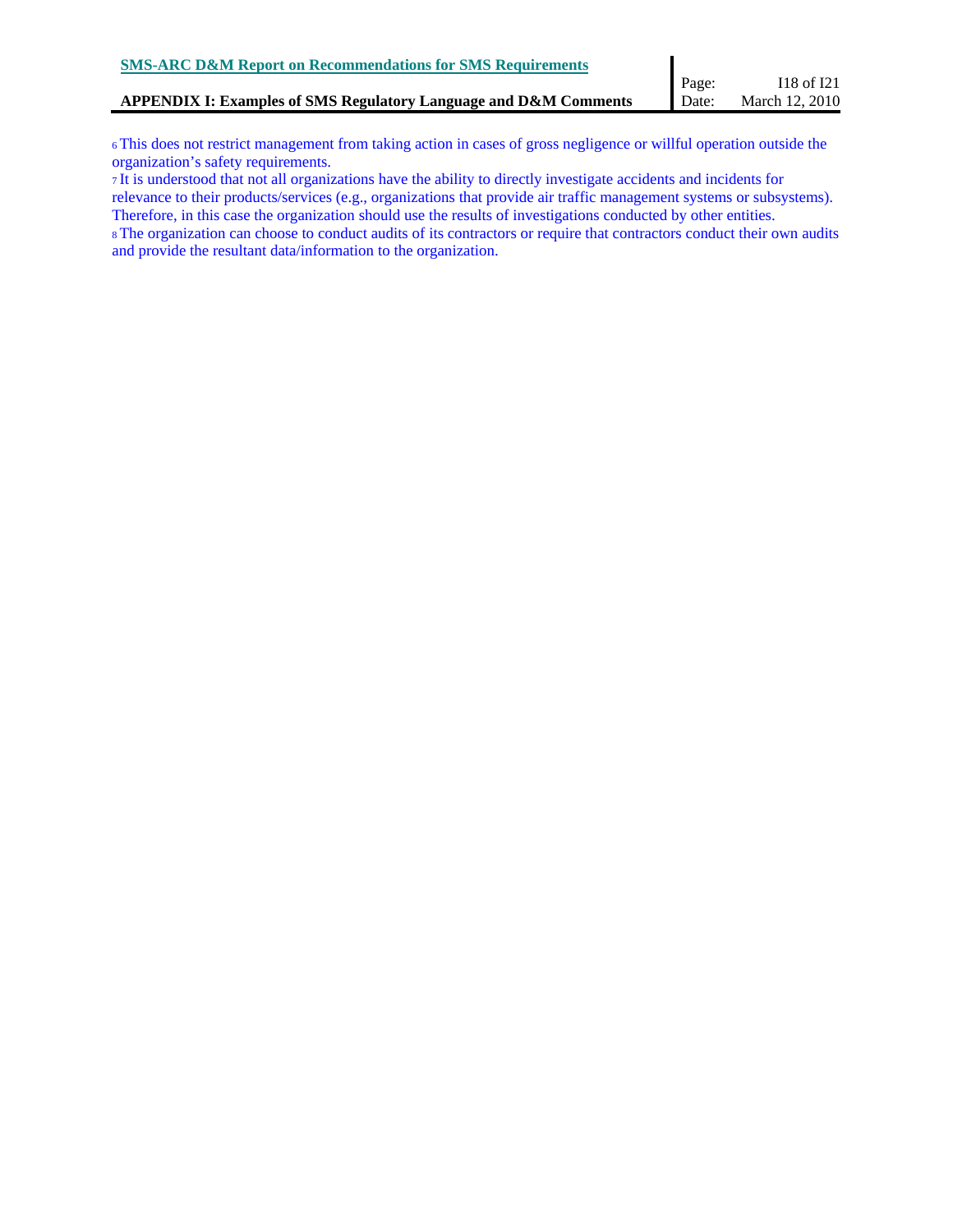#### **APPENDIX I: Examples of SMS Regulatory Language and D&M Comments**

# **Example 7: Sample U.S. Regulatory Language Based on ICAO SMS Framework**

#### **- Alignment with ICAO Framework**

The draft language (identified as new proposed Part 195) aligns with the four ICAO Framework outline components. It aligns with the twelve outline elements except under Safety Policy where there is slight deviation in that the element regarding documentation and records is not explicitly included, and a requirement for internal reporting procedures is added.

#### **- Simplicity, efficiency, flexibility**

The proposed language generally remains at the framework outline level. The component and element descriptive statements are converted to the form of requirements language, thereby approaching the simplest practical concept for proposed regulation, and allowing the greatest flexibility.

#### **- Non-prescriptive, performance-based**

The language is generally non-prescriptive, simply requiring the regulated entity to have a procedure to address the required elements.

#### **- Enforceability**

The draft provides an example of reasonably enforceable language based directly on the ICAO Framework outline.

## **DRAFT Sample U.S. SMS Regulatory Language Based on ICAO Framework**

Title 14 Chapter 1 Subchapter L [new] Part 195

195.1 Safety Management System

- (a) This Part applies to any person that is required, under this Chapter, to have a safety management system.
- (b) The procedures described in this Part shall be known, collectively, as a safety management system.
- (c) A person required by this Chapter to have a safety management system may incorporate some, none or all of its procedures in any other manual or collection of procedures maintained by the person.
- (d) Where the procedures required under this part are substantially similar to procedures required by other regulations, a single procedure may meet the requirements of two or more requirements.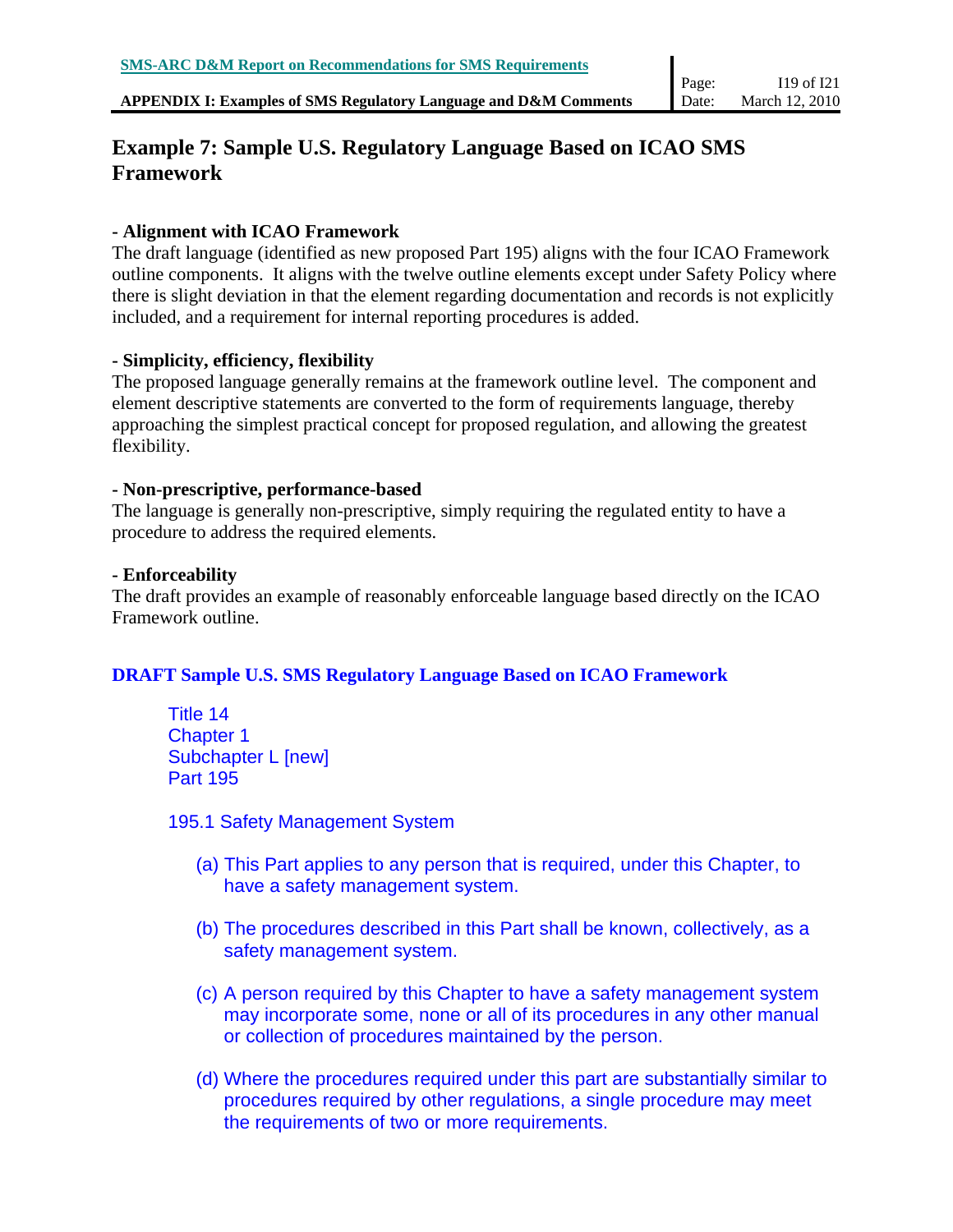- (e) The procedures required by this part will reflect the size, culture, special operating requirements and business practices of the party implementing the safety management system, and therefore may differ among similarly situated persons based on the differing practices of each person.
- 195.3 Definitions
	- (a) Regulated Party, for purposes of this Part, means a person who is required by this Chapter to have a safety management system.
- 195.5 Safety Policy

The Regulated Party shall have the following Safety Policy data and procedures:

- (a) An internal procedures for reporting safety issues;
- (b) A procedure for periodic review of the safety policy and objectives, to ensure that they remain relevant and appropriate to the organization
- (c) An organizational chart that identifies, the title, duties and responsibilities of
	- (1) the Accountable Manager who is responsible for the implementation and maintenance of the SMS;
	- (2) each management person who has authority to make decisions regarding safety risk tolerability;
	- (3) each management person who is accountable for implementing safety policy
	- (4) each management person who is accountable for ensuring that safety policy is implemented
- (d) A procedure for appointing the Accountable Manager;
- (e) Where emergency response procedures are necessary, procedures for
	- (1) transitioning from normal to emergency operations, and returning to normal operations,;
	- (2) coordination of emergency response planning;
- (f) A description of the safety policy, safety objectives, safety performance indicators and safety performance targets of the Regulated Party;
- 195.7. Safety risk management

The Regulated Party shall have the following Safety Risk Management procedures: